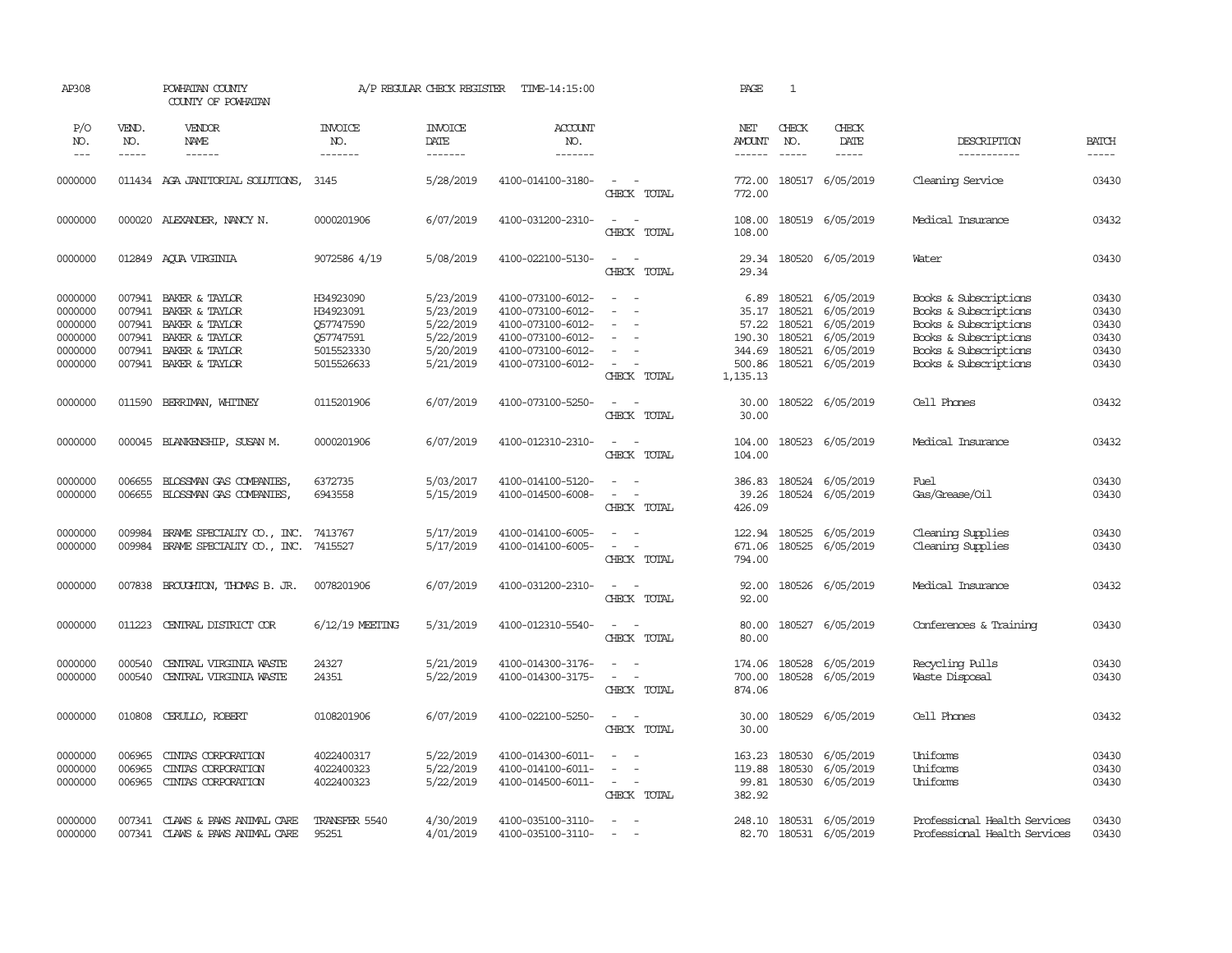| AP308        |                    | POWHATAN COUNTY<br>COUNTY OF POWHATAN |                   | A/P REGULAR CHECK REGISTER | TIME-14:15:00          |                                                                                                                                          | PAGE                    | 2                    |                         |                                |                             |
|--------------|--------------------|---------------------------------------|-------------------|----------------------------|------------------------|------------------------------------------------------------------------------------------------------------------------------------------|-------------------------|----------------------|-------------------------|--------------------------------|-----------------------------|
| P/O          | VEND.              | VENDOR                                | <b>INVOICE</b>    | <b>INVOICE</b>             | <b>ACCOUNT</b>         |                                                                                                                                          | NET                     | CHECK                | CHECK                   |                                |                             |
| NO.<br>$---$ | NO.<br>$- - - - -$ | NAME<br>$- - - - - -$                 | NO.<br>-------    | DATE<br>$- - - - - - -$    | NO.<br>$- - - - - - -$ |                                                                                                                                          | <b>AMOUNT</b><br>------ | NO.<br>$\frac{1}{2}$ | DATE<br>$- - - - -$     | DESCRIPTION<br>-----------     | <b>BATCH</b><br>$- - - - -$ |
|              |                    |                                       |                   |                            |                        |                                                                                                                                          |                         |                      |                         |                                |                             |
| 0000000      |                    | 007341 CLAWS & PAWS ANIMAL CARE       | 95287             | 4/03/2019                  | 4100-035100-3110-      | $\sim$                                                                                                                                   | 37.50                   | 180531               | 6/05/2019               | Professional Health Services   | 03430                       |
| 0000000      | 007341             | CLAWS & PAWS ANIMAL CARE              | 95302             | 4/03/2019                  | 4100-035100-3110-      |                                                                                                                                          | 94.65                   | 180531               | 6/05/2019               | Professional Health Services   | 03430                       |
| 0000000      |                    | 007341 CLAWS & PAWS ANIMAL CARE       | 95461             | 10/19/0401                 | 4100-035100-3110-      |                                                                                                                                          | 381.18                  | 180531               | 6/05/2019               | Professional Health Services   | 03430                       |
| 0000000      |                    | 007341 CLAWS & PAWS ANIMAL CARE       | 95526             | 4/17/2019                  | 4100-035100-3110-      | $\sim$                                                                                                                                   | 240.55                  | 180531               | 6/05/2019               | Professional Health Services   | 03430                       |
| 0000000      |                    | 007341 CLAWS & PAWS ANIMAL CARE       | 95612             | 4/03/2019                  | 4100-035100-3110-      | $\sim$                                                                                                                                   | 212.00                  |                      | 180531 6/05/2019        | Professional Health Services   | 03430                       |
|              |                    |                                       |                   |                            |                        | CHECK TOTAL                                                                                                                              | 1,296.68                |                      |                         |                                |                             |
| 0000000      |                    | 012756 COMCAST                        | $05/29 - 06/28$   | 5/18/2019                  | 4100-073100-5260-      | $\sim$<br>$\sim$                                                                                                                         | 219.90                  |                      | 180533 6/05/2019        | Internet                       | 03430                       |
|              |                    |                                       |                   |                            |                        | CHECK TOTAL                                                                                                                              | 219.90                  |                      |                         |                                |                             |
|              |                    |                                       |                   |                            |                        |                                                                                                                                          |                         |                      |                         |                                |                             |
| 0000000      |                    | 008445 COMONWEALTH OF VIRGINIA        | T424276           | 5/29/2019                  | 4100-012510-5260-      | $\frac{1}{2} \left( \frac{1}{2} \right) \left( \frac{1}{2} \right) = \frac{1}{2} \left( \frac{1}{2} \right)$                             | 310.68                  |                      | 180534 6/05/2019        | Internet Usage                 | 03430                       |
|              |                    |                                       |                   |                            |                        | CHECK TOTAL                                                                                                                              | 310.68                  |                      |                         |                                |                             |
| 0000000      |                    | 010079 DEAL & LACHENEY P.C.           | 4806              | 5/31/2019                  | 4100-012210-3150-      | $\omega_{\rm{max}}$ and $\omega_{\rm{max}}$                                                                                              | 10,000.00               |                      | 180538 6/05/2019        | Contracted County Attorney     | 03430                       |
|              |                    |                                       |                   |                            |                        | CHECK TOTAL                                                                                                                              | 10,000.00               |                      |                         |                                |                             |
|              |                    |                                       |                   |                            |                        |                                                                                                                                          |                         |                      |                         |                                |                             |
| 0000000      | 008787 DW          |                                       | 201912001392      | 5/30/2019                  | 4100-012410-3320-      | $\frac{1}{2} \left( \frac{1}{2} \right) \left( \frac{1}{2} \right) \left( \frac{1}{2} \right) \left( \frac{1}{2} \right)$<br>CHECK TOTAL | 1,700.00<br>1,700.00    |                      | 180539 6/05/2019        | Maintenance & Service Contract | 03430                       |
|              |                    |                                       |                   |                            |                        |                                                                                                                                          |                         |                      |                         |                                |                             |
| 0000000      | 000860             | DOMINION ENERGY VIRGINIA              | 2613832712 5/19   | 5/02/2019                  | 4100-022100-5110-      | $\sim$ $ \sim$                                                                                                                           | 129.52                  |                      | 180540 6/05/2019        | Electricity                    | 03430                       |
|              |                    |                                       |                   |                            |                        | CHECK TOTAL                                                                                                                              | 129.52                  |                      |                         |                                |                             |
|              |                    |                                       |                   |                            |                        |                                                                                                                                          |                         |                      |                         |                                |                             |
| 0000000      |                    | 001910 DUNN GAS COMPANY               | 67329             | 5/07/2019                  | 4100-014100-5120-      | $\sim$ $ \sim$                                                                                                                           | 939.30                  |                      | 180541 6/05/2019        | Fuel                           | 03430                       |
|              |                    |                                       |                   |                            |                        | CHECK TOTAL                                                                                                                              | 939.30                  |                      |                         |                                |                             |
| 0000000      |                    | 009571 DURHAM, MARILYN                | <b>VCPEA 2019</b> | 5/28/2019                  | 4100-031200-5540-      | $\sim$                                                                                                                                   | 136.50                  |                      | 180542 6/05/2019        | Conferences & Training         | 03430                       |
|              |                    |                                       |                   |                            |                        | CHECK TOTAL                                                                                                                              | 136.50                  |                      |                         |                                |                             |
|              |                    |                                       |                   |                            |                        |                                                                                                                                          |                         |                      |                         |                                |                             |
| 0000000      |                    | 006842 EAGLE FIRE INC.                | SRVCE121878       | 5/15/2019                  | 4100-014100-3310-      | $\overline{\phantom{a}}$<br>$\sim$                                                                                                       | 270.00                  |                      | 180543 6/05/2019        | Repairs & Maintenance          | 03430                       |
|              |                    |                                       |                   |                            |                        | CHECK TOTAL                                                                                                                              | 270.00                  |                      |                         |                                |                             |
| 0000000      | 009093             | FARMVILLE WHOLESALE                   | 663724            | 4/30/2019                  | 4100-014100-3310-      | $\sim$<br>$\sim$                                                                                                                         | 80.00                   |                      | 180545 6/05/2019        | Repairs & Maintenance          | 03430                       |
|              |                    |                                       |                   |                            |                        | CHECK TOTAL                                                                                                                              | 80.00                   |                      |                         |                                |                             |
|              |                    |                                       |                   |                            |                        |                                                                                                                                          |                         |                      |                         |                                |                             |
| 0000000      |                    | 001380 FORD, SUSAN P.                 | 0013201906        | 6/07/2019                  | 4100-012310-2310-      | $\sim$<br>$\sim$<br>CHECK TOTAL                                                                                                          | 104.00<br>104.00        |                      | 180547 6/05/2019        | Medical Insurance              | 03432                       |
|              |                    |                                       |                   |                            |                        |                                                                                                                                          |                         |                      |                         |                                |                             |
| 0000000      |                    | 012905 GALLS, LLC                     | 012734169         | 5/15/2019                  | 4100-031200-6011-      | $\sim$<br>$\sim$ $-$                                                                                                                     |                         |                      | 88.37 180548 6/05/2019  | Uniforms                       | 03430                       |
| 0000000      | 012905             | GALLS, LLC                            | 012755906         | 5/17/2019                  | 4100-031200-6011-      | $\equiv$                                                                                                                                 | 113.45                  | 180548               | 6/05/2019               | Uniforms                       | 03430                       |
| 0000000      | 012905             | GALLS, LLC                            | 012755907         | 5/17/2019                  | 4100-031200-6011-      | $\sim$                                                                                                                                   | 93.33                   | 180548               | 6/05/2019               | Uniforms                       | 03430                       |
| 0000000      | 012905             | GALLS, LLC                            | 012755909         | 5/17/2019                  | 4100-031200-6011-      | $\overline{\phantom{a}}$                                                                                                                 | 97.80                   | 180548               | 6/05/2019               | Uniforms                       | 03430                       |
| 0000000      | 012905             | GALLS, LLC                            | 012755910         | 5/17/2019                  | 4100-031200-6011-      | $\sim$                                                                                                                                   | 105.84                  | 180548               | 6/05/2019               | Uniforms                       | 03430                       |
| 0000000      | 012905             | GALLS, LLC                            | 012755911         | 5/17/2019                  | 4100-031200-6011-      |                                                                                                                                          | 93.33                   | 180548               | 6/05/2019               | Uniforms                       | 03430                       |
| 0000000      | 012905             | GALLS, LLC                            | 012755912         | 5/17/2019                  | 4100-031200-6011-      |                                                                                                                                          | 95.95                   | 180548               | 6/05/2019               | Uniforms                       | 03430                       |
| 0000000      | 012905             | GALLS, LLC                            | 012755913         | 5/17/2019                  | 4100-035100-6011-      | $\sim$                                                                                                                                   | 92.95                   | 180548               | 6/05/2019               | Uniforms                       | 03430                       |
| 0000000      | 012905             | GALLS, LLC                            | 012755914         | 5/17/2019                  | 4100-031200-6011-      | $\sim$                                                                                                                                   | 91.95                   | 180548               | 6/05/2019               | Uniforms                       | 03430                       |
| 0000000      |                    | 012905 GALLS, LLC                     | 012755915         | 5/17/2019                  | 4100-031200-6011-      | $\sim$<br>$\sim$                                                                                                                         | 93.49                   |                      | 180548 6/05/2019        | Uniforms                       | 03430                       |
|              |                    |                                       |                   |                            |                        | CHECK TOTAL                                                                                                                              | 966.46                  |                      |                         |                                |                             |
| 0000000      |                    | 012905 GALLS, LLC                     | 012755917         | 5/17/2019                  | 4100-031200-6011-      | $\sim$<br>$\sim$                                                                                                                         |                         |                      | 101.95 180549 6/05/2019 | Uniforms                       | 03430                       |
| 0000000      |                    | 012905 GALLS, LLC                     | 012769698         | 5/20/2019                  | 4100-031200-6011-      | $\sim$                                                                                                                                   |                         |                      | 93.95 180549 6/05/2019  | Uniforms                       | 03430                       |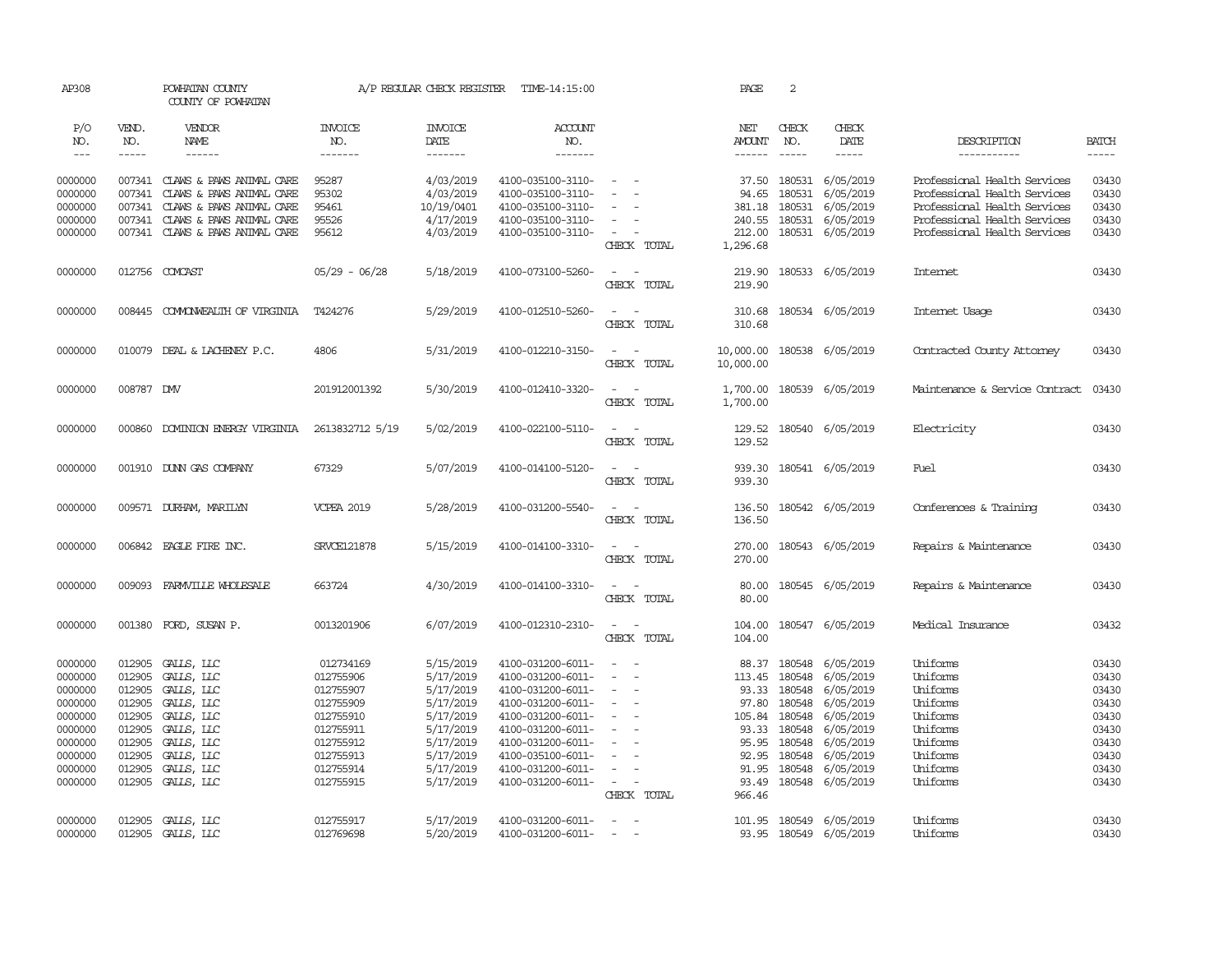| AP308   |        | POWHATAN COUNTY<br>COUNTY OF POWHATAN |                 | A/P REGULAR CHECK REGISTER | TIME-14:15:00     |                                      | PAGE           | 3             |                  |                                |              |
|---------|--------|---------------------------------------|-----------------|----------------------------|-------------------|--------------------------------------|----------------|---------------|------------------|--------------------------------|--------------|
| P/O     | VEND.  | VENDOR                                | <b>INVOICE</b>  | <b>INVOICE</b>             | ACCOUNT           |                                      | NET            | CHECK         | CHECK            |                                |              |
| NO.     | NO.    | NAME                                  | NO.             | DATE                       | NO.               |                                      | <b>AMOUNT</b>  | NO.           | DATE             | DESCRIPTION                    | <b>BATCH</b> |
| $---$   | -----  | $- - - - - -$                         | -------         | -------                    | -------           |                                      | ------         | $\frac{1}{2}$ | -----            | -----------                    | $- - - - -$  |
| 0000000 | 012905 | GALLS, LLC                            | 012769699       | 5/20/2019                  | 4100-031200-6011- | $\equiv$                             | 98.96          | 180549        | 6/05/2019        | Uniforms                       | 03430        |
| 0000000 | 012905 | GALLS, LLC                            | 012769700       | 5/20/2019                  | 4100-031200-6011- | $\equiv$                             | 185.45         | 180549        | 6/05/2019        | Uniforms                       | 03430        |
| 0000000 | 012905 | GALLS, LLC                            | 012769701       | 5/20/2019                  | 4100-031200-6011- |                                      | 90.75          | 180549        | 6/05/2019        | Uniforms                       | 03430        |
| 0000000 | 012905 | GALLS, LLC                            | 012769702       | 5/20/2019                  | 4100-031200-6011- | $\equiv$                             | 211.12         | 180549        | 6/05/2019        | Uniforms                       | 03430        |
| 0000000 | 012905 | GALLS, LLC                            | 012769703       | 5/20/2019                  | 4100-031200-6011- |                                      | 190.70         | 180549        | 6/05/2019        | Uniforms                       | 03430        |
| 0000000 | 012905 | GALLS, LLC                            | 012769704       | 5/20/2019                  | 4100-031200-6011- |                                      | 90.63          | 180549        | 6/05/2019        | Uniforms                       | 03430        |
| 0000000 | 012905 | GALLS, LLC                            | 012769705       | 5/20/2019                  | 4100-031200-6011- | $\equiv$                             | 118.95         | 180549        | 6/05/2019        | Uniforms                       | 03430        |
| 0000000 | 012905 | GALLS, LLC                            | 012769719       | 5/20/2019                  | 4100-031200-6011- | $\overline{\phantom{a}}$             | 162.00         | 180549        | 6/05/2019        | Uniforms                       | 03430        |
|         |        |                                       |                 |                            |                   | CHECK TOTAL                          | 1,344.46       |               |                  |                                |              |
| 0000000 | 006013 | GRAINGER                              | 9159711374      | 4/29/2019                  | 4100-014100-3310- | $\sim$                               | 23.38          | 180550        | 6/05/2019        | Repairs & Maintenance          | 03430        |
| 0000000 |        | 006013 GRAINGER                       | 9167024208      | 5/06/2019                  | 4100-014100-3310- | $\equiv$<br>$\overline{\phantom{a}}$ | 1,168.16       | 180550        | 6/05/2019        | Repairs & Maintenance          | 03430        |
|         |        |                                       |                 |                            |                   | CHECK TOTAL                          | 1,191.54       |               |                  |                                |              |
| 0000000 | 012508 | HEALTH ECUTTY INC                     | FUWE40M         | 5/06/2019                  | 100-000200-0012-  | $\equiv$                             | 96.01          | 180551        | 6/05/2019        | Payroll Clearing - FSA         | 03430        |
| 0000000 | 012508 | HEALTH ECUITY INC                     | S208H43         | 5/20/2019                  | 100-000200-0012-  |                                      | 76.02          | 180551        | 6/05/2019        | Payroll Clearing - FSA         | 03430        |
| 0000000 | 012508 | HEALTH ECUTTY INC                     | TM708H4         | 5/27/2019                  | 100-000200-0012-  | $\sim$                               | 552.90         | 180551        | 6/05/2019        | Payroll Clearing - FSA         | 03430        |
| 0000000 | 012508 | HEALTH EQUITY INC                     | 7Z20EET         | 5/13/2019                  | 100-000200-0012-  | $\equiv$                             | 10.00          | 180551        | 6/05/2019        | Payroll Clearing - FSA         | 03430        |
| 0000000 | 012508 | HEALTH ECUTTY INC                     | AGID00T         | 5/06/2019                  | 4100-012220-2313- | $\sim$                               | 176.30         |               | 180551 6/05/2019 | HSA and FSA Admin Fees         | 03430        |
|         |        |                                       |                 |                            |                   | CHECK TOTAL                          | 911.23         |               |                  |                                |              |
| 0000000 | 000120 | <b>JAMES RIVER AIR</b>                | S117060         | 4/30/2019                  | 4100-014100-3308- |                                      | 1,349.39       | 180552        | 6/05/2019        | HVAC Service and Repairs       | 03430        |
| 0000000 | 000120 | <b>JAMES RIVER AIR</b>                | S117061         | 4/30/2019                  | 4100-014100-3308- | $\equiv$<br>$\overline{\phantom{a}}$ | 2,896.00       | 180552        | 6/05/2019        | HVAC Service and Repairs       | 03430        |
| 0000000 | 000120 | <b>JAMES RIVER AIR</b>                | S117062         | 4/30/2019                  | 4100-014100-3308- | $\sim$                               | 1,049.19       | 180552        | 6/05/2019        | HVAC Service and Repairs       | 03430        |
| 0000000 | 000120 | <b>JAMES RIVER AIR</b>                | S117063         | 4/30/2019                  | 4100-014100-3308- | $\equiv$                             | 1,367.60       | 180552        | 6/05/2019        | HVAC Service and Repairs       | 03430        |
| 0000000 | 000120 | <b>JAMES RIVER AIR</b>                | S117434         | 4/30/2019                  | 4100-014100-3308- | $\equiv$                             | 578.50         | 180552        | 6/05/2019        | HVAC Service and Repairs       | 03430        |
| 0000000 | 000120 | <b>JAMES RIVER AIR</b>                | S117965         | 5/20/2019                  | 4100-031210-3310- | $\sim$                               | 603.97         | 180552        | 6/05/2019        | Repairs and Maintenance        | 03430        |
| 0000000 | 000120 | <b>JAMES RIVER AIR</b>                | S118037         | 4/30/2019                  | 4100-031210-3310- | $\equiv$                             | 787.50         | 180552        | 6/05/2019        | Repairs and Maintenance        | 03430        |
| 0000000 | 000120 | <b>JAMES RIVER AIR</b>                | S118254         | 5/13/2019                  | 4100-031210-3310- | $\equiv$                             | 743.06         | 180552        | 6/05/2019        | Repairs and Maintenance        | 03430        |
| 0000000 | 000120 | <b>JAMES RIVER AIR</b>                | S119303         | 5/20/2019                  | 4100-031210-3310- | $\sim$                               | 926.38         | 180552        | 6/05/2019        | Repairs and Maintenance        | 03430        |
|         |        |                                       |                 |                            |                   | CHECK TOTAL                          | 10,301.59      |               |                  |                                |              |
| 0000000 | 000157 | KORMAN SIGNS, INC.                    | 331201          | 5/28/2019                  | 4100-081100-6021- | $\overline{\phantom{a}}$             | 394.11         |               | 180553 6/05/2019 | Street Signs                   | 03430        |
|         |        |                                       |                 |                            |                   | CHECK TOTAL                          | 394.11         |               |                  |                                |              |
| 0000000 |        | 011973 KURNOS, JULIANNE N.            | 0119201906      | 6/07/2019                  | 4100-081100-5250- | $\sim$                               | 30.00          |               | 180554 6/05/2019 | Cell Phones                    | 03432        |
|         |        |                                       |                 |                            |                   | CHECK TOTAL                          | 30.00          |               |                  |                                |              |
| 0000000 |        | 010811 LAND AND COATES, INC           | 3226712         | 5/23/2019                  | 4100-014500-3319- | $\sim$<br>$\sim$                     | 108.41         |               | 180555 6/05/2019 | Equipment Repairs and Maintena | 03430        |
|         |        |                                       |                 |                            |                   | CHECK TOTAL                          | 108.41         |               |                  |                                |              |
| 0000000 |        | 009691 LAYMAN IRRIGATION &            | 23810           | 5/22/2019                  | 4100-014600-3310- | $\sim$<br>$\sim$                     | 670.88         |               | 180556 6/05/2019 |                                | 03430        |
|         |        |                                       |                 |                            |                   | CHECK TOTAL                          | 670.88         |               |                  | Repairs and Maintenance        |              |
|         |        |                                       |                 |                            |                   |                                      |                |               |                  |                                |              |
| 0000000 |        | 009276 MCCREIGHT, FRAN                | 0092201906      | 6/07/2019                  | 4100-073100-5250- | $\sim$ $  -$<br>CHECK TOTAL          | 30.00<br>30.00 |               | 180557 6/05/2019 | Cell Phones                    | 03432        |
|         |        |                                       |                 |                            |                   |                                      |                |               |                  |                                |              |
| 0000000 | 011840 | MCI COMM SERVICE                      | 2DG92625 5/2019 | 5/11/2019                  | 4100-031210-5232- |                                      | 206.71         | 180558        | 6/05/2019        | Wireline 911                   | 03430        |
| 0000000 |        | 011840 MCI COMM SERVICE               | 2DG98147 5/19   | 5/17/2019                  | 4100-021100-5230- | $\overline{\phantom{a}}$             | 32.27          |               | 180558 6/05/2019 | Telephone Services             | 03430        |
|         |        |                                       |                 |                            |                   | CHECK TOTAL                          | 238.98         |               |                  |                                |              |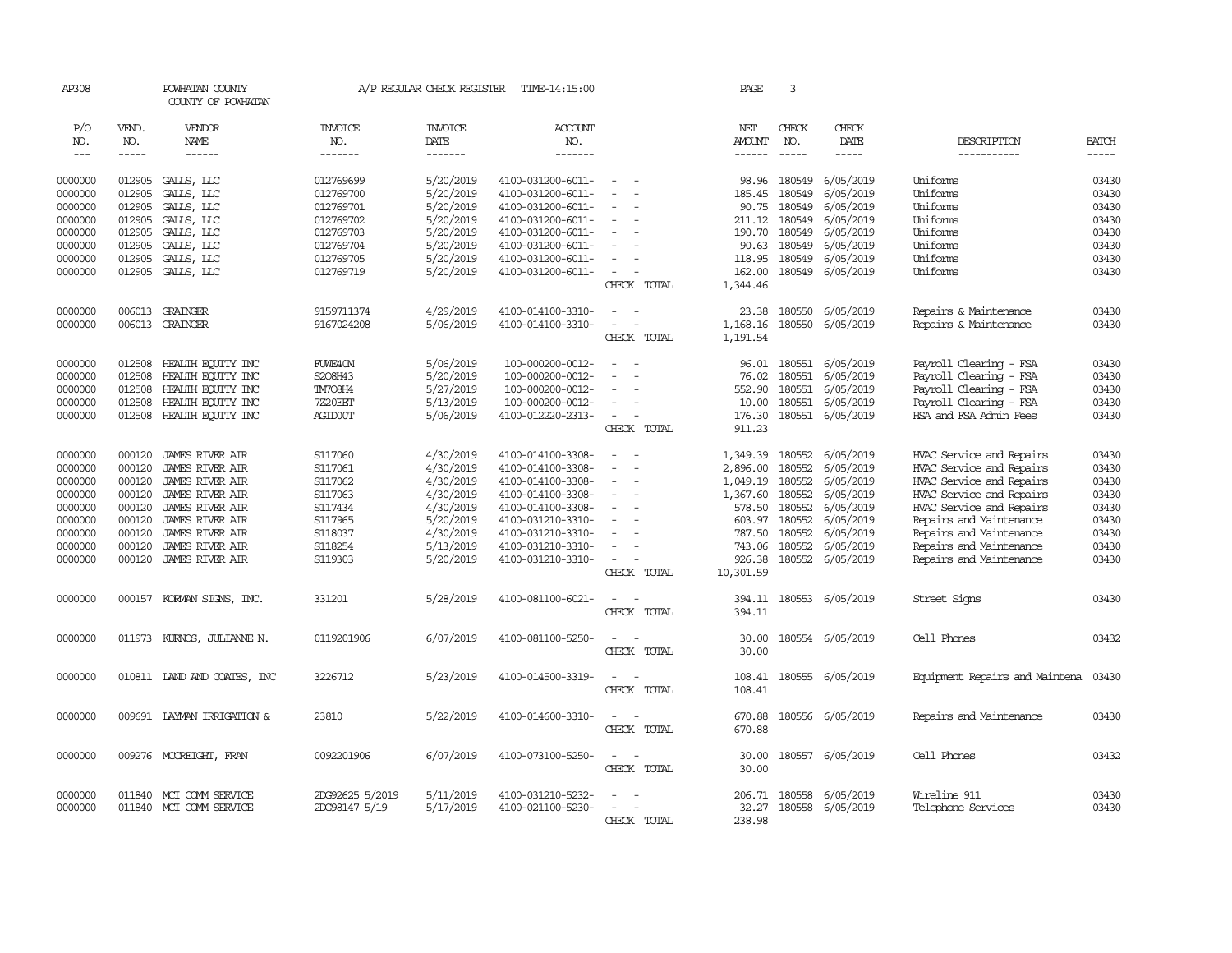| AP308                                    |                             | POWHATAN COUNTY<br>COUNTY OF POWHATAN                                                                                           |                                  | A/P REGULAR CHECK REGISTER                       | TIME-14:15:00                                                                    |                                                                       | PAGE                                     | 4                             |                                                         |                                                                                              |                                  |
|------------------------------------------|-----------------------------|---------------------------------------------------------------------------------------------------------------------------------|----------------------------------|--------------------------------------------------|----------------------------------------------------------------------------------|-----------------------------------------------------------------------|------------------------------------------|-------------------------------|---------------------------------------------------------|----------------------------------------------------------------------------------------------|----------------------------------|
| P/O<br>NO.<br>$---$                      | VEND.<br>NO.<br>$- - - - -$ | VENDOR<br>NAME<br>$- - - - - -$                                                                                                 | <b>INVOICE</b><br>NO.<br>------- | <b>INVOICE</b><br>DATE<br>--------               | <b>ACCOUNT</b><br>NO.<br>--------                                                |                                                                       | NET<br><b>AMOUNT</b><br>------           | CHECK<br>NO.<br>$\frac{1}{2}$ | CHECK<br>DATE<br>$- - - - -$                            | DESCRIPTION<br>-----------                                                                   | <b>BATCH</b><br>-----            |
| 0000000<br>0000000                       | 000205                      | 000205 MUNICIPAL CODE CORP.<br>MUNICIPAL CODE CORP.                                                                             | 00327496<br>00327508             | 5/20/2019<br>5/20/2019                           | 4100-011010-3002-<br>4100-011010-3002-                                           | $\sim$<br>$\sim$<br>$\sim$<br>$\overline{\phantom{a}}$<br>CHECK TOTAL | 4,307.76<br>439.44<br>4,747.20           | 180559<br>180559              | 6/05/2019<br>6/05/2019                                  | County Code<br>County Code                                                                   | 03430<br>03430                   |
| 0000000                                  |                             | 009638 POE, INEZ L                                                                                                              | 0096201906                       | 6/07/2019                                        | 4100-013200-2310-                                                                | $\sim$<br>$\overline{\phantom{a}}$<br>CHECK TOTAL                     | 120.00<br>120.00                         |                               | 180560 6/05/2019                                        | Medical Insurance                                                                            | 03432                            |
| 0000000                                  | 011929                      | POMPEI, ANDREW                                                                                                                  | 0119201906                       | 6/07/2019                                        | 4100-081100-5250-                                                                | $\overline{\phantom{a}}$<br>$\sim$<br>CHECK TOTAL                     | 30.00<br>30.00                           |                               | 180561 6/05/2019                                        | Cell Phones                                                                                  | 03432                            |
| 0000000                                  | 001980                      | POORE, FRANCES                                                                                                                  | 0019201906                       | 6/07/2019                                        | 4100-012100-2310-                                                                | $\sim$<br>$\sim$<br>CHECK TOTAL                                       | 88.00<br>88.00                           |                               | 180562 6/05/2019                                        | Medical Insurance                                                                            | 03432                            |
| 0000000                                  | 006043                      | POWERS, KATHRYN C.                                                                                                              | 0060201906                       | 6/07/2019                                        | 4100-021600-2310-                                                                | $\sim$<br>$\sim$<br>CHECK TOTAL                                       | 120.00<br>120.00                         |                               | 180563 6/05/2019                                        | Medical Insurance                                                                            | 03432                            |
| 0000000                                  | 001250                      | POWHATAN AUTO & TRACTOR                                                                                                         | 551730                           | 5/28/2019                                        | 4100-014600-3310-                                                                | $\sim$<br>$\sim$<br>CHECK TOTAL                                       | 16.38<br>16.38                           |                               | 180564 6/05/2019                                        | Repairs and Maintenance                                                                      | 03431                            |
| 0000000                                  |                             | 010456 POWHATAN CHAMBER OF                                                                                                      | APP BKFST EXP                    | 5/30/2019                                        | 4100-081500-5540-                                                                | $\sim$ $ \sim$<br>CHECK TOTAL                                         | 244.69<br>244.69                         |                               | 180565 6/05/2019                                        | Conferences & Training                                                                       | 03431                            |
| 0000000                                  |                             | 008579 POWHATAN COMMERCIAL                                                                                                      | 0085201906                       | 6/07/2019                                        | 4100-014400-5420-                                                                | $\sim$ $ \sim$<br>CHECK TOTAL                                         | 2,634.00<br>2,634.00                     |                               | 180566 6/05/2019                                        | Rent - Office Space                                                                          | 03432                            |
| 0000000                                  | 008294                      | POWHATAN COUNTY PUBLIC                                                                                                          | 0082201906                       | 6/07/2019                                        | 4100-031200-2310-                                                                | $\sim$<br>$\sim$<br>CHECK TOTAL                                       | 706.50<br>706.50                         |                               | 180567 6/05/2019                                        | Medical Insurance                                                                            | 03432                            |
| 0000000<br>0000000                       | 005050<br>005050            | POWHATAN LOCK SERVICES<br>POWHATAN LOCK SERVICES                                                                                | 1713<br>1713                     | 5/15/2019<br>5/15/2019                           | 4100-071110-6014-<br>4100-014100-3310-                                           | $\equiv$<br>$\sim$<br>$\sim$<br>$\sim$ $-$<br>CHECK TOTAL             | 39.50<br>7.00<br>46.50                   |                               | 180570 6/05/2019<br>180570 6/05/2019                    | Other Operating Supplies<br>Repairs & Maintenance                                            | 03431<br>03431                   |
| 0000000                                  |                             | 007314 POWHATAN OVERHEAD DOORS,                                                                                                 | 8804                             | 5/17/2019                                        | 4100-032210-3320-                                                                | $\sim$<br>$\sim$<br>CHECK TOTAL                                       | 430.00<br>430.00                         |                               | 180571 6/05/2019                                        | Maintenance & Service Contract                                                               | 03431                            |
| 0000000<br>0000000                       | 012340<br>012340            | PRICE SUPPLY COMPANY, INC<br>PRICE SUPPLY COMPANY, INC                                                                          | 1904-049312<br>1904-049312       | 4/05/2019<br>4/05/2019                           | 4100-032210-3310-<br>4100-032220-3310-                                           | $\sim$<br>$\sim$<br>$\sim$<br>$\sim$<br>CHECK TOTAL                   | 153.63<br>153.63<br>307.26               |                               | 180572 6/05/2019<br>180572 6/05/2019                    | Repairs & Maintenance<br>Repairs & Maintenance                                               | 03431<br>03431                   |
| 0000000<br>0000000<br>0000000<br>0000000 | 000620<br>000620<br>000620  | R. C. GOODWIN & SONS, INC<br>R. C. GOODWIN & SONS, INC<br>R. C. GOODWIN & SONS, INC<br>000620 R. C. GOODWIN & SONS, INC 0858747 | 0857580<br>0858310<br>0858615    | 5/02/2019<br>5/08/2019<br>5/09/2019<br>5/10/2019 | 4100-014100-3310-<br>4100-014500-3190-<br>4100-014100-3310-<br>4100-014100-6004- | $\sim$<br>- -<br>$\equiv$<br>$\sim$<br>$\sim$<br>CHECK TOTAL          | 15.75<br>6.95<br>12.99<br>10.36<br>46.05 | 180573<br>180573<br>180573    | 6/05/2019<br>6/05/2019<br>6/05/2019<br>180573 6/05/2019 | Repairs & Maintenance<br>Grounds Maintenance<br>Repairs & Maintenance<br>Tools and Equipment | 03431<br>03431<br>03431<br>03431 |
| 0000000                                  |                             | 009077 REYNOLDS, SHIRLEY                                                                                                        | 0090201906                       | 6/07/2019                                        | 4100-031200-2310-                                                                | $\sim 100$ km s $^{-1}$<br>CHECK TOTAL                                | 96.00<br>96.00                           |                               | 180576 6/05/2019                                        | Medical Insurance                                                                            | 03432                            |
| 0000000                                  |                             | 012510 SALERNO, ROXANNE                                                                                                         | REIMB 5/30/19                    | 5/30/2019                                        | 4100-081500-5510-                                                                | $\overline{\phantom{a}}$<br>$\sim$<br>CHECK TOTAL                     | 80.68<br>80.68                           |                               | 180577 6/05/2019                                        | Travel/Mileage/Parking/Tolls                                                                 | 03431                            |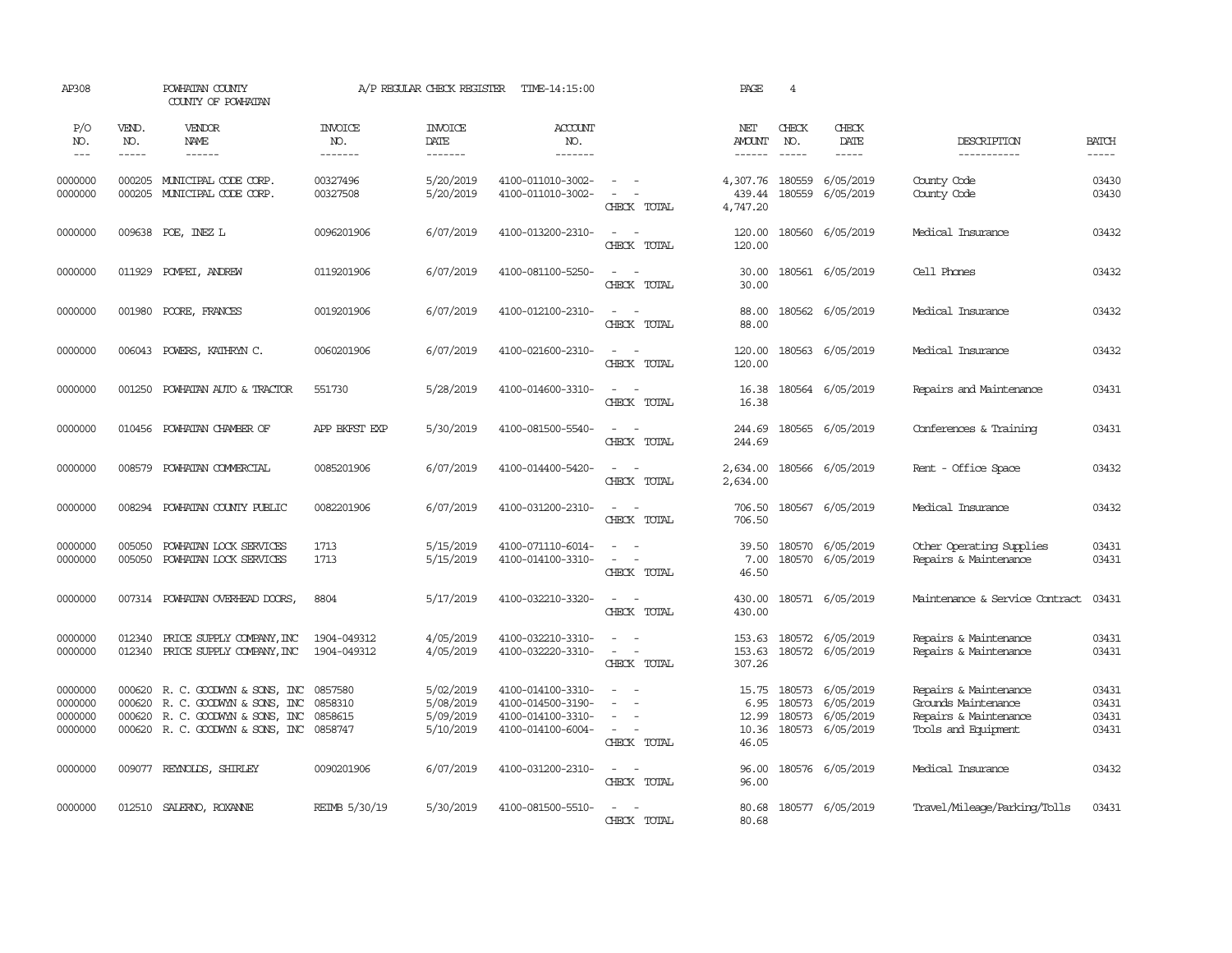| AP308                                                                                                                                                                                              |                                                                                                                                                                                  | POWHATAN COUNTY<br>COUNTY OF POWHATAN                                                                                                                                                                                                                                                                                                                                                                                                                          |                                                                                                                                                                                                                                                          | A/P REGULAR CHECK REGISTER                                                                                                                                                                                                             | TIME-14:15:00                                                                                                                                                                                                                                                                                                                                                                          |                                                                                                                            | PAGE                                                                                                                                                                                      | 5                                                                                                                                                                                                                                                                                                                                                                                                            |                                                                                                                                                                                                                                               |                                                                                                                                                                                                                                                                                                                                                                                                                                                                                                                                                                                          |                                                                                                                                                                |
|----------------------------------------------------------------------------------------------------------------------------------------------------------------------------------------------------|----------------------------------------------------------------------------------------------------------------------------------------------------------------------------------|----------------------------------------------------------------------------------------------------------------------------------------------------------------------------------------------------------------------------------------------------------------------------------------------------------------------------------------------------------------------------------------------------------------------------------------------------------------|----------------------------------------------------------------------------------------------------------------------------------------------------------------------------------------------------------------------------------------------------------|----------------------------------------------------------------------------------------------------------------------------------------------------------------------------------------------------------------------------------------|----------------------------------------------------------------------------------------------------------------------------------------------------------------------------------------------------------------------------------------------------------------------------------------------------------------------------------------------------------------------------------------|----------------------------------------------------------------------------------------------------------------------------|-------------------------------------------------------------------------------------------------------------------------------------------------------------------------------------------|--------------------------------------------------------------------------------------------------------------------------------------------------------------------------------------------------------------------------------------------------------------------------------------------------------------------------------------------------------------------------------------------------------------|-----------------------------------------------------------------------------------------------------------------------------------------------------------------------------------------------------------------------------------------------|------------------------------------------------------------------------------------------------------------------------------------------------------------------------------------------------------------------------------------------------------------------------------------------------------------------------------------------------------------------------------------------------------------------------------------------------------------------------------------------------------------------------------------------------------------------------------------------|----------------------------------------------------------------------------------------------------------------------------------------------------------------|
| P/O<br>NO.<br>$---$                                                                                                                                                                                | VEND.<br>NO.<br>$- - - - -$                                                                                                                                                      | VENDOR<br><b>NAME</b>                                                                                                                                                                                                                                                                                                                                                                                                                                          | <b>INVOICE</b><br>NO.<br>-------                                                                                                                                                                                                                         | <b>INVOICE</b><br><b>DATE</b><br>-------                                                                                                                                                                                               | ACCOUNT<br>NO.<br>-------                                                                                                                                                                                                                                                                                                                                                              |                                                                                                                            | NET<br>AMOUNT<br>------                                                                                                                                                                   | CHECK<br>NO.<br>$\frac{1}{2} \frac{1}{2} \frac{1}{2} \frac{1}{2} \frac{1}{2} \frac{1}{2} \frac{1}{2} \frac{1}{2} \frac{1}{2} \frac{1}{2} \frac{1}{2} \frac{1}{2} \frac{1}{2} \frac{1}{2} \frac{1}{2} \frac{1}{2} \frac{1}{2} \frac{1}{2} \frac{1}{2} \frac{1}{2} \frac{1}{2} \frac{1}{2} \frac{1}{2} \frac{1}{2} \frac{1}{2} \frac{1}{2} \frac{1}{2} \frac{1}{2} \frac{1}{2} \frac{1}{2} \frac{1}{2} \frac{$ | CHECK<br>DATE<br>$- - - - -$                                                                                                                                                                                                                  | DESCRIPTION<br>-----------                                                                                                                                                                                                                                                                                                                                                                                                                                                                                                                                                               | <b>BATCH</b><br>-----                                                                                                                                          |
| 0000000                                                                                                                                                                                            | 011800                                                                                                                                                                           | SCHARDEIN, BRET                                                                                                                                                                                                                                                                                                                                                                                                                                                | 0118201906                                                                                                                                                                                                                                               | 6/07/2019                                                                                                                                                                                                                              | 4100-081100-5250-                                                                                                                                                                                                                                                                                                                                                                      | $\overline{\phantom{a}}$<br>CHECK TOTAL                                                                                    | 30.00<br>30.00                                                                                                                                                                            | 180578                                                                                                                                                                                                                                                                                                                                                                                                       | 6/05/2019                                                                                                                                                                                                                                     | Cell Phones                                                                                                                                                                                                                                                                                                                                                                                                                                                                                                                                                                              | 03432                                                                                                                                                          |
| 0000000                                                                                                                                                                                            | 010282                                                                                                                                                                           | SCHUBERT, CHARLA                                                                                                                                                                                                                                                                                                                                                                                                                                               | 0102201906                                                                                                                                                                                                                                               | 6/07/2019                                                                                                                                                                                                                              | 4100-012200-5250-                                                                                                                                                                                                                                                                                                                                                                      | $\overline{\phantom{a}}$<br>CHECK TOTAL                                                                                    | 30.00<br>30.00                                                                                                                                                                            |                                                                                                                                                                                                                                                                                                                                                                                                              | 180579 6/05/2019                                                                                                                                                                                                                              | Cell Phones                                                                                                                                                                                                                                                                                                                                                                                                                                                                                                                                                                              | 03432                                                                                                                                                          |
| 0000000                                                                                                                                                                                            | 013058                                                                                                                                                                           | SHELTON, KAREN                                                                                                                                                                                                                                                                                                                                                                                                                                                 | REIMB 5/1/19                                                                                                                                                                                                                                             | 5/29/2019                                                                                                                                                                                                                              | 3100-014020-0001-                                                                                                                                                                                                                                                                                                                                                                      | $\sim$<br>. —<br>CHECK TOTAL                                                                                               | 13.99<br>13.99                                                                                                                                                                            |                                                                                                                                                                                                                                                                                                                                                                                                              | 180580 6/05/2019                                                                                                                                                                                                                              | Library Fines - Lost Books, Et                                                                                                                                                                                                                                                                                                                                                                                                                                                                                                                                                           | 03431                                                                                                                                                          |
| 0000000                                                                                                                                                                                            | 006569                                                                                                                                                                           | STICKELS, RANDAL LEE                                                                                                                                                                                                                                                                                                                                                                                                                                           | 0065201906                                                                                                                                                                                                                                               | 6/07/2019                                                                                                                                                                                                                              | 4100-031200-2310-                                                                                                                                                                                                                                                                                                                                                                      | $\overline{\phantom{a}}$<br>- -<br>CHECK TOTAL                                                                             | 72.00<br>72.00                                                                                                                                                                            |                                                                                                                                                                                                                                                                                                                                                                                                              | 180582 6/05/2019                                                                                                                                                                                                                              | Medical Insurance                                                                                                                                                                                                                                                                                                                                                                                                                                                                                                                                                                        | 03432                                                                                                                                                          |
| 0000000                                                                                                                                                                                            |                                                                                                                                                                                  | 011174 STIEFFENHOFER, JENNIFER                                                                                                                                                                                                                                                                                                                                                                                                                                 | 162                                                                                                                                                                                                                                                      | 6/02/2019                                                                                                                                                                                                                              | 4100-012200-3140-                                                                                                                                                                                                                                                                                                                                                                      | $\sim$<br>- 1<br>CHECK TOTAL                                                                                               | 137.50<br>137.50                                                                                                                                                                          | 180583                                                                                                                                                                                                                                                                                                                                                                                                       | 6/05/2019                                                                                                                                                                                                                                     | Professional Services                                                                                                                                                                                                                                                                                                                                                                                                                                                                                                                                                                    | 03431                                                                                                                                                          |
| 0000000                                                                                                                                                                                            |                                                                                                                                                                                  | 007115 STOKES, GARLAND KENNETH                                                                                                                                                                                                                                                                                                                                                                                                                                 | 0071201906                                                                                                                                                                                                                                               | 6/07/2019                                                                                                                                                                                                                              | 4100-031200-2310-                                                                                                                                                                                                                                                                                                                                                                      | $\sim$<br>$\overline{\phantom{a}}$<br>CHECK TOTAL                                                                          | 68.00<br>68.00                                                                                                                                                                            |                                                                                                                                                                                                                                                                                                                                                                                                              | 180584 6/05/2019                                                                                                                                                                                                                              | Medical Insurance                                                                                                                                                                                                                                                                                                                                                                                                                                                                                                                                                                        | 03432                                                                                                                                                          |
| 0000000<br>0000000                                                                                                                                                                                 | 011169<br>011169                                                                                                                                                                 | VERIZON<br>VERIZON                                                                                                                                                                                                                                                                                                                                                                                                                                             | 5/25 - 6/24<br>990421450 4/19                                                                                                                                                                                                                            | 5/25/2019<br>5/23/2019                                                                                                                                                                                                                 | 4100-032220-5230-<br>4100-031210-5232-                                                                                                                                                                                                                                                                                                                                                 | $\overline{\phantom{a}}$<br>$\sim$<br>$\sim$<br>CHECK TOTAL                                                                | 97.56<br>415.60<br>513.16                                                                                                                                                                 | 180590<br>180590                                                                                                                                                                                                                                                                                                                                                                                             | 6/05/2019<br>6/05/2019                                                                                                                                                                                                                        | Telephone System<br>Wireline 911                                                                                                                                                                                                                                                                                                                                                                                                                                                                                                                                                         | 03431<br>03431                                                                                                                                                 |
| 0000000<br>0000000<br>0000000<br>0000000<br>0000000<br>0000000<br>0000000<br>0000000<br>0000000<br>0000000<br>0000000<br>0000000<br>0000000<br>0000000<br>0000000<br>0000000<br>0000000<br>0000000 | 011181<br>011181<br>011181<br>011181<br>011181<br>011181<br>011181<br>011181<br>011181<br>011181<br>011181<br>011181<br>011181<br>011181<br>011181<br>011181<br>011181<br>011181 | WELLS FARGO FINANCIAL<br>WELLS FARGO FINANCIAL<br>WELLS FARGO FINANCIAL<br>WEILS FARGO FINANCIAL<br>WELLS FARGO FINANCIAL<br>WELLS FARGO FINANCIAL<br>WELLS FARGO FINANCIAL<br>WELLS FARGO FINANCIAL<br>WELLS FARGO FINANCIAL<br>WELLS FARGO FINANCIAL<br>WELLS FARGO FINANCIAL<br>WELLS FARGO FINANCIAL<br>WELLS FARGO FINANCIAL<br>WELLS FARGO FINANCIAL<br>WEILS FARGO FINANCIAL<br>WELLS FARGO FINANCIAL<br>WELLS FARGO FINANCIAL<br>WEILS FARGO FINANCIAL | 5006307999<br>5006331468<br>5006331468<br>5006331468<br>5006331468<br>5006331468<br>5006331468<br>5006331468<br>5006331468<br>5006331468<br>5006331468<br>5006331468<br>5006331468<br>5006331468<br>5006331468<br>5006331468<br>5006331468<br>5006331468 | 5/17/2019<br>5/21/2019<br>5/21/2019<br>5/21/2019<br>5/21/2019<br>5/21/2019<br>5/21/2019<br>5/21/2019<br>5/21/2019<br>5/21/2019<br>5/21/2019<br>5/21/2019<br>5/21/2019<br>5/21/2019<br>5/21/2019<br>5/21/2019<br>5/21/2019<br>5/21/2019 | 4100-021600-8002-<br>4100-012100-3320-<br>4100-012200-3320-<br>4100-012310-3320-<br>4100-012320-3500-<br>4100-012410-3320-<br>4100-012510-3320-<br>4100-013200-3320-<br>4100-022100-3320-<br>4100-031200-3320-<br>4100-031200-3320-<br>4100-032200-3320-<br>4100-034100-3320-<br>4100-035100-3320-<br>4100-053120-3320-<br>4100-081100-3320-<br>4100-081500-3320-<br>4100-021200-8002- | $\sim$<br>$\blacksquare$<br>÷<br>$\sim$<br>$\sim$<br>$\equiv$<br>$\blacksquare$<br>$\sim$<br>$\overline{a}$<br>CHECK TOTAL | 302.23<br>383.12<br>735.75<br>286.81<br>270.69<br>4.27<br>155.73<br>163.55<br>460.87<br>525.60<br>525.60<br>765.23<br>210.31<br>157.95<br>54.57<br>718.28<br>187.58<br>489.36<br>6,397.50 | 180592<br>180592<br>180592<br>180592<br>180592<br>180592<br>180592<br>180592<br>180592<br>180592<br>180592<br>180592<br>180592<br>180592<br>180592<br>180592<br>180592                                                                                                                                                                                                                                       | 6/05/2019<br>6/05/2019<br>6/05/2019<br>6/05/2019<br>6/05/2019<br>6/05/2019<br>6/05/2019<br>6/05/2019<br>6/05/2019<br>6/05/2019<br>6/05/2019<br>6/05/2019<br>6/05/2019<br>6/05/2019<br>6/05/2019<br>6/05/2019<br>6/05/2019<br>180592 6/05/2019 | Copier Lease<br>Maintenance & Service Contract<br>Maintenance & Service Contract<br>Maintenance & Service Contract<br>Printing & Binding<br>Maintenance & Service Contract<br>Maintenance & Service Contract<br>Maintenance & Service Contract<br>Maintenance & Service Contract<br>Maintenance & Service Contract<br>Maintenance & Service Contract<br>Maintenance & Service Contract<br>Maintenance & Service Contract<br>Landscaping - Animal Control<br>Maint/Service Contract/Copying<br>Maintenance & Service Contract<br>Maintenance & Service Contract<br>Copier Lease Agreement | 03431<br>03431<br>03431<br>03431<br>03431<br>03431<br>03431<br>03431<br>03431<br>03431<br>03431<br>03431<br>03431<br>03431<br>03431<br>03431<br>03431<br>03431 |
| 0000000                                                                                                                                                                                            | 002080                                                                                                                                                                           | WOODCOCK, LYNN T.                                                                                                                                                                                                                                                                                                                                                                                                                                              | 0020201906                                                                                                                                                                                                                                               | 6/07/2019                                                                                                                                                                                                                              | 4100-031200-2310-                                                                                                                                                                                                                                                                                                                                                                      | $\overline{\phantom{a}}$<br>. —<br>CHECK TOTAL                                                                             | 108.00<br>108.00                                                                                                                                                                          |                                                                                                                                                                                                                                                                                                                                                                                                              | 180594 6/05/2019                                                                                                                                                                                                                              | Medical Insurance                                                                                                                                                                                                                                                                                                                                                                                                                                                                                                                                                                        | 03432                                                                                                                                                          |
| 0000000                                                                                                                                                                                            |                                                                                                                                                                                  | 012791 ADAMS, RICK                                                                                                                                                                                                                                                                                                                                                                                                                                             | DHCD MILEAGE                                                                                                                                                                                                                                             | 6/07/2019                                                                                                                                                                                                                              | 4100-034100-5510-                                                                                                                                                                                                                                                                                                                                                                      | $\equiv$<br>$\overline{\phantom{a}}$<br>CHECK TOTAL                                                                        | 147.32<br>147.32                                                                                                                                                                          |                                                                                                                                                                                                                                                                                                                                                                                                              | 180596 6/13/2019                                                                                                                                                                                                                              | Travel/Mileage/Parking/Tolls                                                                                                                                                                                                                                                                                                                                                                                                                                                                                                                                                             | 03433                                                                                                                                                          |
| 0000000                                                                                                                                                                                            | 007758                                                                                                                                                                           | ADVANCE AUTO PARTS                                                                                                                                                                                                                                                                                                                                                                                                                                             | 6819910060450                                                                                                                                                                                                                                            | 4/10/2019                                                                                                                                                                                                                              | 4100-032200-6009-                                                                                                                                                                                                                                                                                                                                                                      | $\equiv$<br>$\overline{\phantom{a}}$<br>CHECK TOTAL                                                                        | 49.99<br>49.99                                                                                                                                                                            |                                                                                                                                                                                                                                                                                                                                                                                                              | 180597 6/13/2019                                                                                                                                                                                                                              | Auto Repairs and Parts                                                                                                                                                                                                                                                                                                                                                                                                                                                                                                                                                                   | 03433                                                                                                                                                          |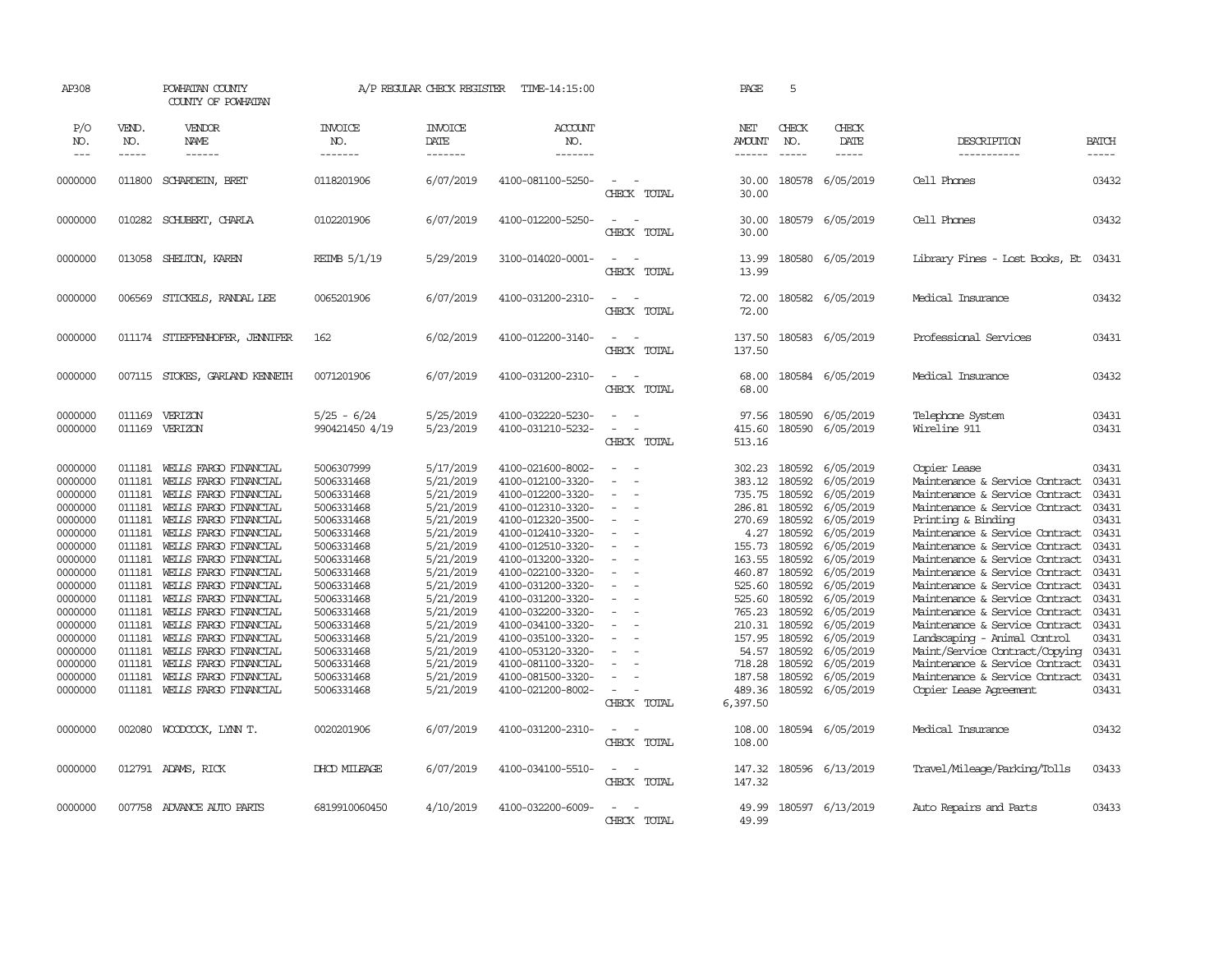| AP308                       |                       | POWHATAN COUNTY<br>COUNTY OF POWHATAN                            |                                  | A/P REGULAR CHECK REGISTER        | TIME-14:15:00                          |                          |             | PAGE                           | 6                           |                        |                               |                             |
|-----------------------------|-----------------------|------------------------------------------------------------------|----------------------------------|-----------------------------------|----------------------------------------|--------------------------|-------------|--------------------------------|-----------------------------|------------------------|-------------------------------|-----------------------------|
| P/O<br>NO.<br>$\frac{1}{2}$ | VEND.<br>NO.<br>----- | VENDOR<br>NAME<br>------                                         | <b>INVOICE</b><br>NO.<br>------- | <b>INVOICE</b><br>DATE<br>------- | <b>ACCOUNT</b><br>NO.<br>-------       |                          |             | NET<br><b>AMOUNT</b><br>------ | CHECK<br>NO.<br>$- - - - -$ | CHECK<br>DATE<br>----- | DESCRIPTION<br>-----------    | <b>BATCH</b><br>$- - - - -$ |
|                             | 009183                |                                                                  |                                  | 6/04/2019                         |                                        | $\overline{\phantom{a}}$ |             |                                | 180598                      |                        |                               | 03433                       |
| 0000000                     |                       | AIR, WATER & SOIL LABORA- V19003998                              |                                  |                                   | 4100-032210-5140-                      | $\equiv$                 |             | 195.75                         |                             | 6/13/2019              | Sewer                         | 03433                       |
| 0000000<br>0000000          | 009183<br>009183      | AIR, WATER & SOIL LABORA-<br>AIR, WATER & SOIL LABORA- V19004004 | V19004001                        | 6/04/2019<br>6/04/2019            | 4100-032220-5140-<br>4100-014100-5140- | $\overline{\phantom{a}}$ |             | 195.75<br>195.75               | 180598<br>180598            | 6/13/2019<br>6/13/2019 | Sewer<br>Sewer                | 03433                       |
|                             |                       |                                                                  |                                  |                                   |                                        |                          | CHECK TOTAL | 587.25                         |                             |                        |                               |                             |
| 0000000                     | 007941                | BAKER & TAYLOR                                                   | 058159700                        | 5/23/2019                         | 4100-073100-6012-                      | $\equiv$                 |             | 22.05                          | 180600                      | 6/13/2019              | Books & Subscriptions         | 03433                       |
| 0000000                     | 007941                | BAKER & TAYLOR                                                   | 5015537851                       | 5/29/2019                         | 4100-073100-6012-                      | $\equiv$                 |             | 162.86                         | 180600                      | 6/13/2019              | Books & Subscriptions         | 03433                       |
|                             |                       |                                                                  |                                  |                                   |                                        |                          | CHECK TOTAL | 184.91                         |                             |                        |                               |                             |
| 0000000                     | 008668                | BANK OF AMERICA                                                  | 06/03/2019                       | 6/03/2019                         | 4100-081500-5540-                      | $\equiv$                 |             | .00                            |                             | 180601 6/13/2019       | Conferences & Training        | 03436                       |
| 0000000                     | 008668                | BANK OF AMERICA                                                  | 06/03/2019                       | 6/03/2019                         | 4100-081500-5540-                      |                          |             | 12.00                          | 180601                      | 6/13/2019              | Conferences & Training        | 03436                       |
| 0000000                     | 008668                | BANK OF AMERICA                                                  | 06/03/2019                       | 6/03/2019                         | 4100-081500-5540-                      | $\sim$                   |             | 12.00                          | 180601                      | 6/13/2019              | Conferences & Training        | 03436                       |
| 0000000                     | 008668                | BANK OF AMERICA                                                  | 06/03/2019                       | 6/03/2019                         | 4100-012220-5540-MG1-                  |                          |             | 100.00                         | 180601                      | 6/13/2019              | SHRM Conference               | 03436                       |
| 0000000                     | 008668                | BANK OF AMERICA                                                  | 06/03/2019                       | 6/03/2019                         | 4100-012410-3321-                      |                          |             | 19.95                          | 180601                      | 6/13/2019              | BAI.NET Credit Card Fees      | 03436                       |
| 0000000                     | 008668                | BANK OF AMERICA                                                  | 06/03/2019                       | 6/03/2019                         | 4100-013200-5210-                      | $\equiv$                 |             | 110.00                         | 180601                      | 6/13/2019              | Postage                       | 03436                       |
| 0000000                     | 008668                | BANK OF AMERICA                                                  | 06/03/2019                       | 6/03/2019                         | 4100-014400-5210-                      | $\equiv$                 |             | 9.80                           | 180601                      | 6/13/2019              | Postage                       | 03436                       |
| 0000000                     | 008668                | BANK OF AMERICA                                                  | 06/03/2019                       | 6/03/2019                         | 4100-073100-5210-                      | $\blacksquare$           |             | 5.71                           | 180601                      | 6/13/2019              | Postage                       | 03436                       |
| 0000000                     | 008668                | BANK OF AMERICA                                                  | 06/03/2019                       | 6/03/2019                         | 4100-073100-5210-                      |                          |             | 3.59                           | 180601                      | 6/13/2019              | Postage                       | 03436                       |
| 0000000                     | 008668                | BANK OF AMERICA                                                  | 06/03/2019                       | 6/03/2019                         | 4100-073100-5210-                      | $\blacksquare$           |             | 3.59                           | 180601                      | 6/13/2019              | Postage                       | 03436                       |
| 0000000                     | 008668                | BANK OF AMERICA                                                  | 06/03/2019                       | 6/03/2019                         | 4100-073100-5210-                      | $\sim$                   |             | 2.61                           | 180601                      | 6/13/2019              | Postage                       | 03436                       |
| 0000000                     | 008668                | BANK OF AMERICA                                                  | 06/03/2019                       | 6/03/2019                         | 4100-083500-5210-                      | $\equiv$                 |             | 28.00                          | 180601                      | 6/13/2019              | Postage                       | 03436                       |
| 0000000                     | 008668                | BANK OF AMERICA                                                  | 06/03/2019                       | 6/03/2019                         | 4100-032200-5815-                      | $\sim$                   |             |                                | 55.71 180601                | 6/13/2019              | Training/Seminars             | 03436                       |
| 0000000                     | 008668                | BANK OF AMERICA                                                  | 06/03/2019                       | 6/03/2019                         | 4100-032200-5815-                      | $\overline{\phantom{a}}$ |             | 30.50                          | 180601                      | 6/13/2019              | Training/Seminars             | 03436                       |
| 0000000                     | 008668                | BANK OF AMERICA                                                  | 06/03/2019                       | 6/03/2019                         | 4100-073100-6001-                      | $\equiv$                 |             | 24.68                          | 180601                      | 6/13/2019              | Office Supplies               | 03436                       |
| 0000000                     | 008668                | BANK OF AMERICA                                                  | 06/03/2019                       | 6/03/2019                         | 4100-014100-3400-                      | $\equiv$                 |             | 20.00                          | 180601                      | 6/13/2019              | Misc. Meetings - Set Up       | 03436                       |
| 0000000                     | 008668                | BANK OF AMERICA                                                  | 06/03/2019                       | 6/03/2019                         | 4100-032200-5815-                      | $\equiv$                 |             | 6.54                           | 180601                      | 6/13/2019              | Training/Seminars             | 03436                       |
| 0000000                     | 008668                | BANK OF AMERICA                                                  | 06/03/2019                       | 6/03/2019                         | 4100-035500-5540-                      | $\blacksquare$           |             | 63.03                          | 180601                      | 6/13/2019              | Conferences & Training        | 03436                       |
| 0000000                     | 008668                | BANK OF AMERICA                                                  | 06/03/2019                       | 6/03/2019                         | 4100-012510-6014-                      | $\blacksquare$           |             | 135.92                         | 180601                      | 6/13/2019              | Other Operating Supplies      | 03436                       |
| 0000000                     | 008668                | BANK OF AMERICA                                                  | 06/03/2019                       | 6/03/2019                         | 4100-012510-6014-                      |                          |             | 57.98                          | 180601                      | 6/13/2019              | Other Operating Supplies      | 03436                       |
| 0000000                     | 008668                | BANK OF AMERICA                                                  | 06/03/2019                       | 6/03/2019                         | 4100-031210-6001-                      | $\sim$                   |             | 11.05                          | 180601                      | 6/13/2019              | Office Supplies               | 03436                       |
| 0000000                     | 008668                | BANK OF AMERICA                                                  | 06/03/2019                       | 6/03/2019                         | 4100-031210-6001-                      | $\sim$                   |             | 395.69                         | 180601                      | 6/13/2019              | Office Supplies               | 03436                       |
| 0000000                     | 008668                | BANK OF AMERICA                                                  | 06/03/2019                       | 6/03/2019                         | 4100-031210-6001-                      | $\equiv$                 |             | 66.99                          | 180601                      | 6/13/2019              | Office Supplies               | 03436                       |
| 0000000                     | 008668                | BANK OF AMERICA                                                  | 06/03/2019                       | 6/03/2019                         | 4100-031210-6001-                      | $\sim$                   |             | 12.49                          | 180601                      | 6/13/2019              | Office Supplies               | 03436                       |
| 0000000                     | 008668                | BANK OF AMERICA                                                  | 06/03/2019                       | 6/03/2019                         | 4100-031210-6001-                      | $\overline{\phantom{a}}$ |             | 15.81                          | 180601                      | 6/13/2019              | Office Supplies               | 03436                       |
| 0000000                     | 008668                | BANK OF AMERICA                                                  | 06/03/2019                       | 6/03/2019                         | 4100-032200-6015-                      | $\equiv$                 |             | 149.70                         | 180601                      | 6/13/2019              | Matching Funds for Fire & EMS | 03436                       |
| 0000000                     | 008668                | BANK OF AMERICA                                                  | 06/03/2019                       | 6/03/2019                         | 4100-034100-6001-                      |                          |             | 35.85                          | 180601                      | 6/13/2019              | Office Supplies               | 03436                       |
| 0000000                     | 008668                | BANK OF AMERICA                                                  | 06/03/2019                       | 6/03/2019                         | 4100-035500-3500-                      | $\equiv$                 |             | 36.62                          | 180601                      | 6/13/2019              | Printing & Binding            | 03436                       |
| 0000000                     | 008668                | BANK OF AMERICA                                                  | 06/03/2019                       | 6/03/2019                         | 4100-035500-3500-                      | $\sim$                   |             | 20.98                          | 180601                      | 6/13/2019              | Printing & Binding            | 03436                       |
| 0000000                     | 008668                | BANK OF AMERICA                                                  | 06/03/2019                       | 6/03/2019                         | 4100-035500-6009-                      | $\blacksquare$           |             | 52.78                          | 180601                      | 6/13/2019              | Auto Parts/Repairs            | 03436                       |
| 0000000                     | 008668                | BANK OF AMERICA                                                  | 06/03/2019                       | 6/03/2019                         | 4100-035500-6009-                      | $\blacksquare$           |             | 224.03                         | 180601                      | 6/13/2019              | Auto Parts/Repairs            | 03436                       |
| 0000000                     | 008668                | BANK OF AMERICA                                                  | 06/03/2019                       | 6/03/2019                         | 4100-035500-6023-                      | $\equiv$                 |             | 55.56                          | 180601                      | 6/13/2019              | Mobile Command Post           | 03436                       |
| 0000000                     | 008668                | BANK OF AMERICA                                                  | 06/03/2019                       | 6/03/2019                         | 4100-035500-6023-                      | $\overline{\phantom{a}}$ |             |                                | 61.71 180601                | 6/13/2019              | Mobile Command Post           | 03436                       |
| 0000000                     | 008668                | BANK OF AMERICA                                                  | 06/03/2019                       | 6/03/2019                         | 4100-081100-6001-                      | $\sim$                   |             | 13.94                          | 180601                      | 6/13/2019              | Office Supplies               | 03436                       |
| 0000000                     | 008668                | BANK OF AMERICA                                                  | 06/03/2019                       | 6/03/2019                         | 4100-083500-6001-                      | $\equiv$                 |             | 84.39                          | 180601                      | 6/13/2019              | Office Supplies               | 03436                       |
| 0000000                     | 008668                | BANK OF AMERICA                                                  | 06/03/2019                       | 6/03/2019                         | 4100-083500-6001-                      | $\equiv$                 |             | 101.66                         | 180601                      | 6/13/2019              | Office Supplies               | 03436                       |
| 0000000                     | 008668                | BANK OF AMERICA                                                  | 06/03/2019                       | 6/03/2019                         | 4100-083500-6014-                      | $\equiv$                 |             | 65.96                          | 180601                      | 6/13/2019              | Other Operating Supplies      | 03436                       |
| 0000000                     | 008668                | BANK OF AMERICA                                                  | 06/03/2019                       | 6/03/2019                         | 4100-083500-6014-                      |                          |             |                                | 35.87 180601                | 6/13/2019              | Other Operating Supplies      | 03436                       |
| 0000000                     | 008668                | BANK OF AMERICA                                                  | 06/03/2019                       | 6/03/2019                         | 4100-073100-6012-                      | $\equiv$                 |             | 15.00                          | 180601                      | 6/13/2019              | Books & Subscriptions         | 03436                       |
| 0000000                     | 008668                | BANK OF AMERICA                                                  | 06/03/2019                       | 6/03/2019                         | 4100-073100-6012-                      |                          |             | 15.00                          | 180601                      | 6/13/2019              | Books & Subscriptions         | 03436                       |
| 0000000                     | 008668                | BANK OF AMERICA                                                  | 06/03/2019                       | 6/03/2019                         | 4100-012200-6001-                      | $\overline{\phantom{a}}$ |             | 46.37                          |                             | 180601 6/13/2019       | Office Supplies               | 03436                       |
| 0000000                     | 008668                | BANK OF AMERICA                                                  |                                  | 6/03/2019                         | 4100-014100-3310-                      | $\sim$                   |             | 493.98                         | 180601                      |                        | Repairs & Maintenance         | 03436                       |
|                             |                       |                                                                  | 06/03/2019                       |                                   |                                        |                          |             |                                |                             | 6/13/2019              |                               |                             |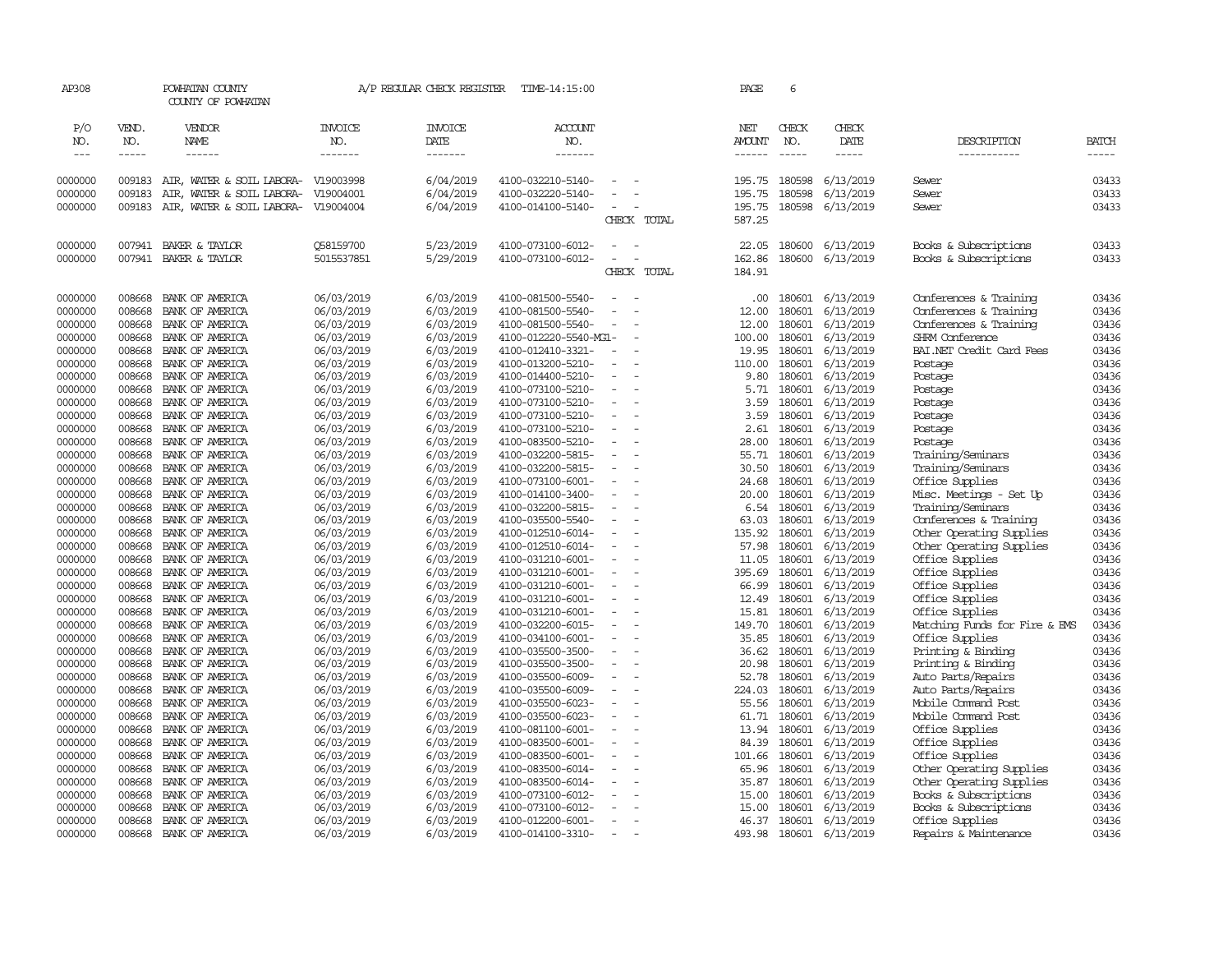| AP308                |                    | POWHATAN COUNTY<br>COUNTY OF POWHATAN |                          | A/P REGULAR CHECK REGISTER | TIME-14:15:00                          |                          |                          | PAGE                           | 7                    |                        |                                                  |                       |
|----------------------|--------------------|---------------------------------------|--------------------------|----------------------------|----------------------------------------|--------------------------|--------------------------|--------------------------------|----------------------|------------------------|--------------------------------------------------|-----------------------|
| P/O                  | VEND.              | <b>VENDOR</b>                         | <b>INVOICE</b>           | <b>INVOICE</b>             | ACCOUNT                                |                          |                          | NET                            | CHECK                | CHECK                  |                                                  |                       |
| NO.<br>$\frac{1}{2}$ | NO.<br>$- - - - -$ | NAME<br>$- - - - - -$                 | NO.<br>-------           | DATE<br>-------            | NO.<br>-------                         |                          |                          | <b>AMOUNT</b><br>$- - - - - -$ | NO.<br>$\frac{1}{2}$ | DATE<br>$- - - - -$    | DESCRIPTION<br>-----------                       | <b>BATCH</b><br>----- |
|                      |                    |                                       |                          |                            |                                        |                          |                          |                                |                      |                        |                                                  |                       |
| 0000000              | 008668             | BANK OF AMERICA                       | 06/03/2019               | 6/03/2019                  | 4100-032200-5815-                      |                          |                          | 33.75                          | 180601               | 6/13/2019              | Training/Seminars                                | 03436                 |
| 0000000              | 008668             | BANK OF AMERICA                       | 06/03/2019               | 6/03/2019                  | 4100-032200-5815-                      | $\blacksquare$           |                          | 33.75                          | 180601               | 6/13/2019              | Training/Seminars                                | 03436                 |
| 0000000              | 008668             | BANK OF AMERICA                       | 06/03/2019               | 6/03/2019                  | 4100-034100-6001-                      | $\overline{a}$           |                          | 51.90                          | 180601               | 6/13/2019              | Office Supplies                                  | 03436                 |
| 0000000              | 008668             | BANK OF AMERICA                       | 06/03/2019               | 6/03/2019                  | 4100-081500-5540-                      | $\equiv$                 |                          | 36.43                          | 180601               | 6/13/2019              | Conferences & Training                           | 03436                 |
| 0000000              | 008668             | BANK OF AMERICA                       | 06/03/2019               | 6/03/2019                  | 4100-073100-6002-                      |                          |                          | 268.52                         | 180601               | 6/13/2019              | Computer Equipment-non-capital                   | 03436                 |
| 0000000              | 008668             | BANK OF AMERICA                       | 06/03/2019               | 6/03/2019                  | 4100-073100-6002-                      | $\equiv$                 | $\overline{a}$           | 65.49                          | 180601               | 6/13/2019              | Computer Equipment-non-capital                   | 03436                 |
| 0000000              | 008668             | BANK OF AMERICA                       | 06/03/2019               | 6/03/2019                  | 4100-073100-6002-                      |                          |                          | 149.09                         | 180601               | 6/13/2019              | Computer Equipment-non-capital                   | 03436                 |
| 0000000              | 008668             | BANK OF AMERICA                       | 06/03/2019               | 6/03/2019                  | 4100-013200-5210-                      |                          |                          |                                | 14.28-180601         | 6/13/2019              | Postage                                          | 03436                 |
| 0000000              | 008668             | BANK OF AMERICA                       | 06/03/2019               | 6/03/2019                  | 4100-013200-6001-                      |                          |                          | 360.07                         | 180601               | 6/13/2019              | Office Supplies                                  | 03436                 |
| 0000000              | 008668             | BANK OF AMERICA                       | 06/03/2019               | 6/03/2019                  | 4100-012100-5530-                      | $\overline{\phantom{a}}$ |                          | 26.75                          | 180601               | 6/13/2019              | <b>Business Meetings</b>                         | 03436                 |
| 0000000              | 008668             | BANK OF AMERICA                       | 06/03/2019               | 6/03/2019                  | 4100-012410-5540-                      | $\overline{\phantom{a}}$ |                          | 135.00                         | 180601               | 6/13/2019              | Conferences & Training                           | 03436                 |
| 0000000              | 008668             | BANK OF AMERICA                       | 06/03/2019               | 6/03/2019                  | 4100-032200-6001-                      |                          |                          | 37.00                          | 180601               | 6/13/2019              | Stationery/Office Supplies                       | 03436                 |
| 0000000              | 008668             | BANK OF AMERICA                       | 06/03/2019               | 6/03/2019                  | 4100-021600-5540-                      | $\blacksquare$           |                          | 16.38                          | 180601               | 6/13/2019              | Travel and Education                             | 03436                 |
| 0000000              | 008668             | BANK OF AMERICA                       | 06/03/2019               | 6/03/2019                  | 4100-021600-5540-                      | $\overline{\phantom{a}}$ |                          | 20.00                          | 180601               | 6/13/2019              | Travel and Education                             | 03436                 |
| 0000000              | 008668             | BANK OF AMERICA                       | 06/03/2019               | 6/03/2019                  | 4100-014500-6004-                      | $\equiv$                 |                          | 229.99                         | 180601               | 6/13/2019              | Tools and Equipment                              | 03436                 |
| 0000000              | 008668             | BANK OF AMERICA                       | 06/03/2019               | 6/03/2019                  | 4100-012510-8205-                      |                          |                          | 46.34                          | 180601               | 6/13/2019              | Hosting Fees                                     | 03436                 |
| 0000000              | 008668             | BANK OF AMERICA                       | 06/03/2019               | 6/03/2019                  | 4100-012510-8205-                      | $\sim$                   |                          | 82.68                          | 180601               | 6/13/2019              | Hosting Fees                                     | 03436                 |
| 0000000              | 008668             | BANK OF AMERICA                       | 06/03/2019               | 6/03/2019                  | 4100-073100-6001-                      | $\overline{\phantom{a}}$ |                          | 20.00                          | 180601               | 6/13/2019              | Office Supplies                                  | 03436                 |
| 0000000              | 008668             | BANK OF AMERICA                       | 06/03/2019               | 6/03/2019                  | 4100-034100-3320-                      |                          |                          | 5.12                           | 180601               | 6/13/2019              | Maintenance & Service Contract                   | 03436                 |
| 0000000              | 008668             | BANK OF AMERICA                       | 06/03/2019               | 6/03/2019                  | 4100-081500-5540-                      | $\bar{\phantom{a}}$      |                          | 50.00                          | 180601               | 6/13/2019              | Conferences & Training                           | 03436                 |
| 0000000              | 008668             | BANK OF AMERICA                       | 06/03/2019               | 6/03/2019                  | 4100-081500-5540-                      |                          |                          | 13.88                          | 180601               | 6/13/2019              | Conferences & Training                           | 03436                 |
| 0000000              | 008668             | BANK OF AMERICA                       | 06/03/2019               | 6/03/2019                  | 4100-012510-6014-                      | $\equiv$                 |                          | 91.03                          | 180601               | 6/13/2019              | Other Operating Supplies                         | 03436                 |
| 0000000              | 008668             | BANK OF AMERICA                       | 06/03/2019               | 6/03/2019                  | 4100-012510-6014-                      |                          |                          |                                | 7.10-180601          | 6/13/2019              | Other Operating Supplies                         | 03436                 |
| 0000000              | 008668             | BANK OF AMERICA                       | 06/03/2019               | 6/03/2019                  | 4100-032200-5540-                      | $\sim$                   |                          | 70.00                          | 180601               | 6/13/2019              | Travel - Convention & Educatio                   | 03436                 |
| 0000000              | 008668             | BANK OF AMERICA                       | 06/03/2019               | 6/03/2019                  | 4100-031210-5540-                      | $\overline{\phantom{a}}$ |                          | 21.06                          | 180601               | 6/13/2019              | Conferences and Training                         | 03436                 |
| 0000000              | 008668             | BANK OF AMERICA                       | 06/03/2019               | 6/03/2019                  | 4100-032200-6011-                      |                          |                          | 138.66                         | 180601               | 6/13/2019              | Protective Gear/Uniforms                         | 03436                 |
| 0000000              | 008668             | BANK OF AMERICA                       | 06/03/2019               | 6/03/2019                  | 4100-012510-5260-                      | $\overline{\phantom{a}}$ |                          | 75.00                          | 180601               | 6/13/2019              | Internet Usage                                   | 03436                 |
| 0000000              | 008668             | BANK OF AMERICA                       | 06/03/2019               | 6/03/2019                  | 4100-032200-5815-                      |                          |                          | 650.00                         | 180601               | 6/13/2019              | Training/Seminars                                | 03436                 |
| 0000000              | 008668             | BANK OF AMERICA                       | 06/03/2019               | 6/03/2019                  | 4100-073100-6014-                      |                          |                          | 167.71                         | 180601               | 6/13/2019              | Library Supplies                                 | 03436                 |
| 0000000              | 008668             | BANK OF AMERICA                       | 06/03/2019               | 6/03/2019                  | 4100-014100-3310-                      |                          |                          | 25.50                          | 180601               | 6/13/2019              | Repairs & Maintenance                            | 03436                 |
| 0000000              | 008668             | BANK OF AMERICA                       | 06/03/2019               | 6/03/2019                  | 4100-012520-6014-                      | $\sim$                   | $\overline{\phantom{a}}$ | 63.53                          | 180601               | 6/13/2019              | Other Operating Supplies                         | 03436                 |
| 0000000              | 008668             | BANK OF AMERICA                       | 06/03/2019               | 6/03/2019                  | 4100-073100-3320-                      | $\equiv$                 |                          | 45.00                          | 180601               | 6/13/2019              | Maintenance & Service Contract                   | 03436                 |
| 0000000              | 008668             | BANK OF AMERICA                       | 06/03/2019               | 6/03/2019                  | 4100-071110-6011-                      | ÷                        |                          | 200.00                         | 180601               | 6/13/2019              | Uniforms                                         | 03436                 |
| 0000000              | 008668             | BANK OF AMERICA                       | 06/03/2019               | 6/03/2019                  | 4100-032200-5815-                      |                          |                          | 123.57                         | 180601               | 6/13/2019              | Training/Seminars                                | 03436                 |
| 0000000              | 008668             | BANK OF AMERICA                       | 06/03/2019               | 6/03/2019                  | 4100-083500-6014-                      | $\overline{\phantom{a}}$ |                          | 17.37                          | 180601               | 6/13/2019              | Other Operating Supplies                         | 03436                 |
| 0000000              | 008668             | BANK OF AMERICA                       | 06/03/2019               | 6/03/2019                  | 4100-081500-5510-                      | $\overline{\phantom{a}}$ |                          | 10.00                          | 180601               | 6/13/2019              | Travel/Mileage/Parking/Tolls                     | 03436                 |
| 0000000              | 008668             | BANK OF AMERICA                       | 06/03/2019               | 6/03/2019                  | 4100-035500-3500-                      |                          |                          | 61.95                          | 180601               | 6/13/2019              | Printing & Binding                               | 03436                 |
| 0000000              | 008668             | BANK OF AMERICA                       | 06/03/2019               | 6/03/2019                  | 4100-081500-5540-                      | $\overline{\phantom{a}}$ | $\overline{a}$           | 375.00                         | 180601               | 6/13/2019              | Conferences & Training                           | 03436                 |
| 0000000              | 008668             | BANK OF AMERICA                       | 06/03/2019               | 6/03/2019                  | 4100-012220-5570-                      |                          |                          | 90.25                          | 180601               | 6/13/2019              | Interview Expense                                | 03436                 |
| 0000000              | 008668             | BANK OF AMERICA                       | 06/03/2019               | 6/03/2019                  | 4100-012220-5570-                      | $\overline{\phantom{a}}$ |                          | 180.00                         | 180601               | 6/13/2019              | Interview Expense                                | 03436                 |
| 0000000              | 008668             | BANK OF AMERICA                       | 06/03/2019               | 6/03/2019                  | 4100-014100-6004-                      | ÷                        |                          | 41.62                          | 180601               | 6/13/2019              | Tools and Equipment                              | 03436                 |
| 0000000              | 008668             | BANK OF AMERICA                       | 06/03/2019               | 6/03/2019                  | 4100-035100-3310-                      |                          |                          | 186.28                         | 180601               | 6/13/2019              | Repairs & Maintenance                            | 03436                 |
| 0000000              | 008668<br>008668   | BANK OF AMERICA                       | 06/03/2019               | 6/03/2019                  | 4100-012510-5540-                      |                          |                          | 159.00<br>10.00                | 180601<br>180601     | 6/13/2019              | Conferences and Training                         | 03436<br>03436        |
| 0000000              | 008668             | BANK OF AMERICA                       | 06/03/2019               | 6/03/2019                  | 4100-034100-6009-                      | $\overline{\phantom{a}}$ |                          | 229.72                         | 180601               | 6/13/2019              | Auto Parts/Repairs                               | 03436                 |
| 0000000              |                    | BANK OF AMERICA                       | 06/03/2019               | 6/03/2019                  | 4100-031210-5540-                      |                          |                          |                                |                      | 6/13/2019              | Conferences and Training                         |                       |
| 0000000              | 008668<br>008668   | BANK OF AMERICA<br>BANK OF AMERICA    | 06/03/2019               | 6/03/2019                  | 4100-031210-5540-<br>4100-021600-5540- | $\blacksquare$           |                          | 229.72<br>147.87               | 180601<br>180601     | 6/13/2019              | Conferences and Training<br>Travel and Education | 03436<br>03436        |
| 0000000<br>0000000   | 008668             | BANK OF AMERICA                       | 06/03/2019               | 6/03/2019                  | 4100-081500-6001-                      |                          |                          | 359.88                         | 180601               | 6/13/2019              |                                                  | 03436                 |
| 0000000              | 008668             | BANK OF AMERICA                       | 06/03/2019<br>06/03/2019 | 6/03/2019<br>6/03/2019     | 4100-034100-5810-                      | $\overline{\phantom{a}}$ |                          | 45.00                          | 180601               | 6/13/2019<br>6/13/2019 | Office Supplies<br>Dues/Association Memberships  | 03436                 |
| 0000000              | 008668             | BANK OF AMERICA                       | 06/03/2019               | 6/03/2019                  | 4100-034100-5540-                      |                          |                          | 209.00                         | 180601               | 6/13/2019              | Conferences & Training                           | 03436                 |
| 0000000              | 008668             | BANK OF AMERICA                       | 06/03/2019               | 6/03/2019                  | 4100-034100-5540-                      | $\overline{\phantom{a}}$ |                          | 209.00                         | 180601               | 6/13/2019              | Conferences & Training                           | 03436                 |
|                      |                    |                                       |                          |                            |                                        |                          |                          |                                |                      |                        |                                                  |                       |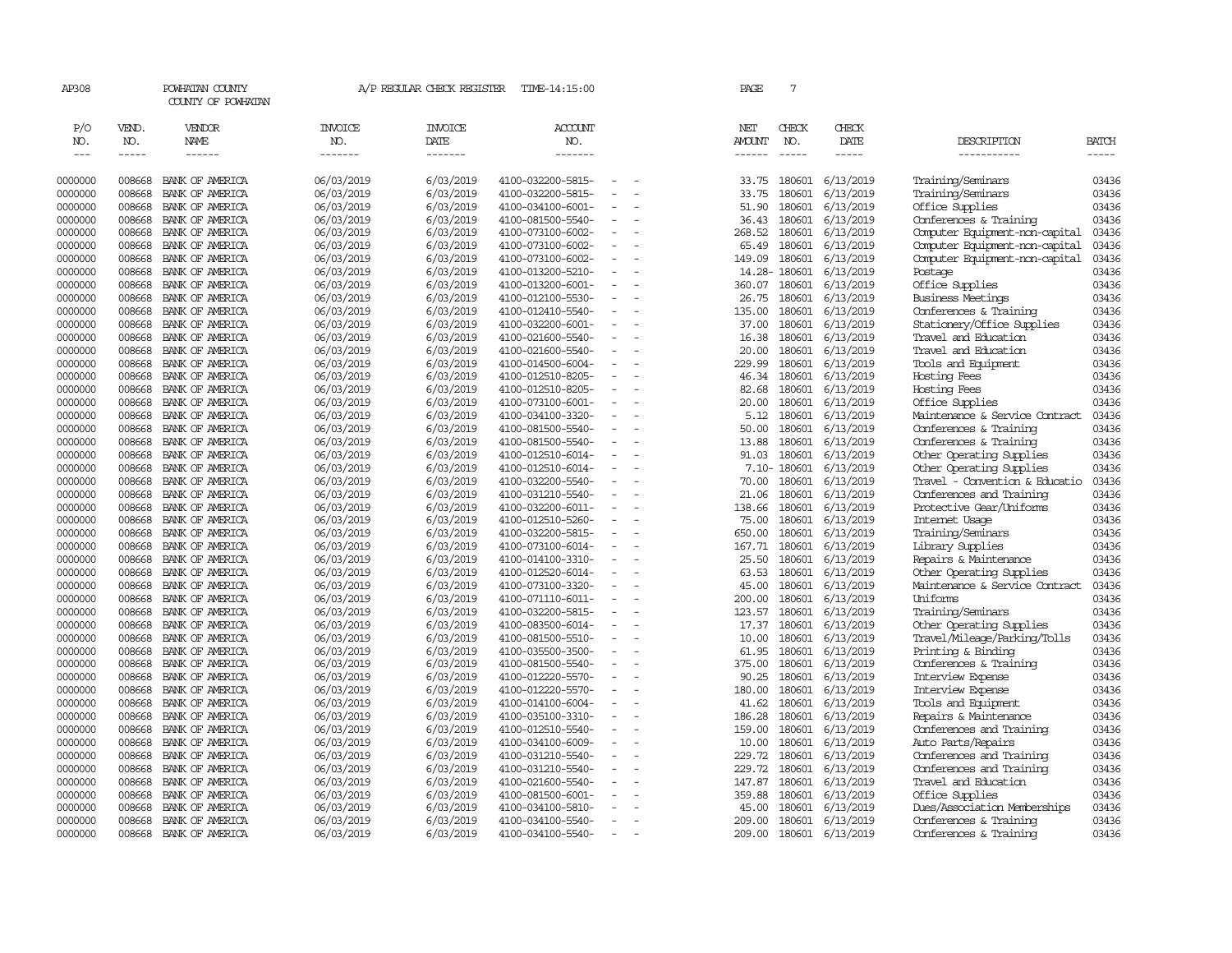| AP308         |        | POWHATAN COUNTY         |                   | A/P REGULAR CHECK REGISTER | TIME-14:15:00     |                                                      |             | PAGE          | 8           |                  |                                |              |
|---------------|--------|-------------------------|-------------------|----------------------------|-------------------|------------------------------------------------------|-------------|---------------|-------------|------------------|--------------------------------|--------------|
|               |        | COUNTY OF POWHATAN      |                   |                            |                   |                                                      |             |               |             |                  |                                |              |
| P/O           | VEND.  | VENDOR                  | <b>INVOICE</b>    | <b>INVOICE</b>             | ACCOUNT           |                                                      |             | NET           | CHECK       | CHECK            |                                |              |
| NO.           | NO.    | <b>NAME</b>             | NO.               | DATE                       | NO.               |                                                      |             | <b>AMOUNT</b> | NO.         | DATE             | DESCRIPTION                    | <b>BATCH</b> |
| $\frac{1}{2}$ | -----  | ------                  | -------           | -------                    | -------           |                                                      |             | $- - - - - -$ | $- - - - -$ | -----            | -----------                    | $- - - - -$  |
| 0000000       | 008668 | BANK OF AMERICA         | 06/03/2019        | 6/03/2019                  | 4100-034100-6012- | $\equiv$                                             |             | 703.82        | 180601      | 6/13/2019        | Books & Subscriptions          | 03436        |
| 0000000       | 008668 | BANK OF AMERICA         | 06/03/2019        | 6/03/2019                  | 4100-014100-3310- | ÷                                                    |             | 66.85         | 180601      | 6/13/2019        | Repairs & Maintenance          | 03436        |
| 0000000       | 008668 | BANK OF AMERICA         | 06/03/2019        | 6/03/2019                  | 4100-012220-5840- |                                                      |             | 84.03         | 180601      | 6/13/2019        | Miscellaneous                  | 03436        |
| 0000000       | 008668 | BANK OF AMERICA         | 06/03/2019        | 6/03/2019                  | 4100-035500-3500- | $\overline{\phantom{a}}$                             |             | 260.69        | 180601      | 6/13/2019        | Printing & Binding             | 03436        |
| 0000000       | 008668 | BANK OF AMERICA         | 06/03/2019        | 6/03/2019                  | 4100-035500-3500- |                                                      |             | 116.82        | 180601      | 6/13/2019        | Printing & Binding             | 03436        |
| 0000000       | 008668 | BANK OF AMERICA         | 06/03/2019        | 6/03/2019                  | 4100-035500-6009- | $\equiv$                                             |             | 212.75        | 180601      | 6/13/2019        | Auto Parts/Repairs             | 03436        |
| 0000000       | 008668 | BANK OF AMERICA         | 06/03/2019        | 6/03/2019                  | 4100-083500-6014- |                                                      |             | 32.04         | 180601      | 6/13/2019        | Other Operating Supplies       | 03436        |
| 0000000       | 008668 | BANK OF AMERICA         | 06/03/2019        | 6/03/2019                  | 4100-073100-6002- | $\blacksquare$                                       |             | 41.98         | 180601      | 6/13/2019        | Computer Equipment-non-capital | 03436        |
| 0000000       | 008668 | BANK OF AMERICA         | 06/03/2019        | 6/03/2019                  | 4100-073100-6014- | $\blacksquare$                                       |             | 80.43         | 180601      | 6/13/2019        | Library Supplies               | 03436        |
| 0000000       | 008668 | BANK OF AMERICA         | 06/03/2019        | 6/03/2019                  | 4100-021600-5540- |                                                      |             | 43.00         | 180601      | 6/13/2019        | Travel and Education           | 03436        |
| 0000000       | 008668 | BANK OF AMERICA         | 06/03/2019        | 6/03/2019                  | 4100-021600-5540- | $\equiv$                                             |             | 270.98        | 180601      | 6/13/2019        | Travel and Education           | 03436        |
| 0000000       | 008668 | BANK OF AMERICA         | 06/03/2019        | 6/03/2019                  | 4100-081100-6001- | $\sim$                                               |             | 68.57         | 180601      | 6/13/2019        | Office Supplies                | 03436        |
|               |        |                         |                   |                            |                   |                                                      | CHECK TOTAL | 10,588.48     |             |                  |                                |              |
| 0000000       | 011590 | BERRIMAN, WHITNEY       | <b>BRDC REMIB</b> | 6/06/2019                  | 4100-073100-5510- | $\sim$                                               |             | 87.46         |             | 180603 6/13/2019 | Travel/Mileage/Parking/Tolls   | 03433        |
|               |        |                         |                   |                            |                   | <b>CHECK</b>                                         | TOTAL       | 87.46         |             |                  |                                |              |
|               |        |                         |                   |                            |                   |                                                      |             |               |             |                  |                                |              |
| 0000000       | 011632 | BERRY, THOMAS E.        | 2019 ACADEMY      | 5/20/2019                  | 4100-032200-5815- | $\overline{\phantom{a}}$<br>$\overline{\phantom{a}}$ |             | 1,344.00      |             | 180604 6/13/2019 | Training/Seminars              | 03433        |
|               |        |                         |                   |                            |                   | CHECK                                                | TOTAL       | 1,344.00      |             |                  |                                |              |
| 0000000       | 006655 | BLOSSMAN GAS COMPANIES, | 6493899           | 4/26/2019                  | 4100-014500-6008- | ÷                                                    |             | 31.82         | 180605      | 6/13/2019        | Gas/Grease/0il                 | 03433        |
| 0000000       | 006655 | BLOSSMAN GAS COMPANIES, | 6909105           | 5/07/2019                  | 4100-035100-5120- |                                                      |             | 80.60         | 180605      | 6/13/2019        | Fuel                           | 03433        |
| 0000000       | 006655 | BLOSSMAN GAS COMPANIES, | 7023700           | 5/21/2019                  | 4100-014500-6008- |                                                      |             | 22.76         | 180605      | 6/13/2019        | Gas/Grease/Oil                 | 03433        |
| 0000000       | 006655 | BLOSSMAN GAS COMPANIES, | 7025352           | 5/21/2019                  | 4100-032210-5120- |                                                      |             | 76.75         | 180605      | 6/13/2019        | Fuel                           | 03433        |
| 0000000       | 006655 | BLOSSMAN GAS COMPANIES, | 7039357           | 5/28/2019                  | 4100-014500-6008- | $\blacksquare$                                       |             | 14.24         | 180605      | 6/13/2019        | Gas/Grease/0il                 | 03433        |
| 0000000       | 006655 | BLOSSMAN GAS COMPANIES, | 7039358           | 5/28/2019                  | 4100-014500-6008- | $\equiv$                                             |             | 16.16         | 180605      | 6/13/2019        | Gas/Grease/Oil                 | 03433        |
|               |        |                         |                   |                            |                   |                                                      | CHECK TOTAL | 242.33        |             |                  |                                |              |
| 0000000       |        | 011010 BOX ALARM TEES   | 324               | 5/27/2019                  | 4100-032200-6011- | $\overline{\phantom{a}}$<br>. —                      |             | 144.00        |             | 180608 6/13/2019 | Protective Gear/Uniforms       | 03433        |
|               |        |                         |                   |                            |                   | CHECK                                                | TOTAL       | 144.00        |             |                  |                                |              |
| 0000000       | 011439 | BUSINESS CARD           | 05/27/2019        | 5/27/2019                  | 4100-031200-3320- | $\equiv$<br>$\sim$                                   |             | .00           | 180610      | 6/13/2019        | Maintenance & Service Contract | 03440        |
| 0000000       | 011439 | BUSINESS CARD           | 05/27/2019        | 5/27/2019                  | 4100-031200-3320- | ÷                                                    |             | 40.00         | 180610      | 6/13/2019        | Maintenance & Service Contract | 03440        |
| 0000000       | 011439 | BUSINESS CARD           | 05/27/2019        | 5/27/2019                  | 4100-031200-5210- | ÷                                                    |             | 100.00        | 180610      | 6/13/2019        | Postage                        | 03440        |
| 0000000       | 011439 | BUSINESS CARD           | 05/27/2019        | 5/27/2019                  | 4100-031200-5210- | $\blacksquare$                                       |             | 17.99         | 180610      | 6/13/2019        | Postage                        | 03440        |
| 0000000       | 011439 | BUSINESS CARD           | 05/27/2019        | 5/27/2019                  | 4100-031710-5210- | $\bar{\phantom{a}}$                                  |             | 17.99         | 180610      | 6/13/2019        | Postage                        | 03440        |
| 0000000       | 011439 | BUSINESS CARD           | 05/27/2019        | 5/27/2019                  | 4100-031200-6014- |                                                      |             | 30.70         | 180610      | 6/13/2019        | Other Operating Supplies       | 03440        |
| 0000000       | 011439 | BUSINESS CARD           | 05/27/2019        | 5/27/2019                  | 4100-031200-6014- |                                                      |             | 6.44          | 180610      | 6/13/2019        | Other Operating Supplies       | 03440        |
| 0000000       | 011439 | <b>BUSINESS CARD</b>    | 05/27/2019        | 5/27/2019                  | 4100-031200-6014- | $\equiv$                                             |             | 34.63         | 180610      | 6/13/2019        | Other Operating Supplies       | 03440        |
| 0000000       | 011439 | BUSINESS CARD           | 05/27/2019        | 5/27/2019                  | 4100-031200-5540- | $\blacksquare$                                       |             | 352.76        | 180610      | 6/13/2019        | Conferences & Training         | 03440        |
| 0000000       | 011439 | BUSINESS CARD           | 05/27/2019        | 5/27/2019                  | 4100-031200-5540- |                                                      |             | 352.76        | 180610      | 6/13/2019        | Conferences & Training         | 03440        |
| 0000000       | 011439 | BUSINESS CARD           | 05/27/2019        | 5/27/2019                  | 4100-031200-5540- | $\overline{\phantom{a}}$                             |             | 352.76        | 180610      | 6/13/2019        | Conferences & Training         | 03440        |
| 0000000       | 011439 | BUSINESS CARD           | 05/27/2019        | 5/27/2019                  | 4100-031200-5550- |                                                      |             | 33.21         | 180610      | 6/13/2019        | Prisoner Extradition           | 03440        |
| 0000000       | 011439 | BUSINESS CARD           | 05/27/2019        | 5/27/2019                  | 4100-031200-3320- |                                                      |             | 100.00        | 180610      | 6/13/2019        | Maintenance & Service Contract | 03440        |
| 0000000       | 011439 | BUSINESS CARD           | 05/27/2019        | 5/27/2019                  | 4100-031200-5540- | $\sim$                                               |             | 625.00        | 180610      | 6/13/2019        | Conferences & Training         | 03440        |
| 0000000       | 011439 | BUSINESS CARD           | 05/27/2019        | 5/27/2019                  | 4100-031710-6001- | $\overline{\phantom{a}}$                             |             | 335.55        |             | 180610 6/13/2019 | Office Supplies                | 03440        |
|               |        |                         |                   |                            |                   |                                                      | CHECK TOTAL | 2,399.79      |             |                  |                                |              |
| 0000000       | 011610 | BUSINESS CARD           | 05/27/2019        | 5/27/2019                  | 4100-031200-5210- | $\overline{\phantom{a}}$                             |             | .00.          |             | 180611 6/13/2019 | Postage                        | 03439        |
| 0000000       | 011610 | BUSINESS CARD           | 05/27/2019        | 5/27/2019                  | 4100-031200-5210- |                                                      |             | 7.85          |             | 180611 6/13/2019 | Postage                        | 03439        |
| 0000000       | 011610 | BUSINESS CARD           | 05/27/2019        | 5/27/2019                  | 4100-031200-6011- | $\sim$                                               |             | 25.46         |             | 180611 6/13/2019 | Uniforms                       | 03439        |
|               |        |                         |                   |                            |                   |                                                      |             |               |             |                  |                                |              |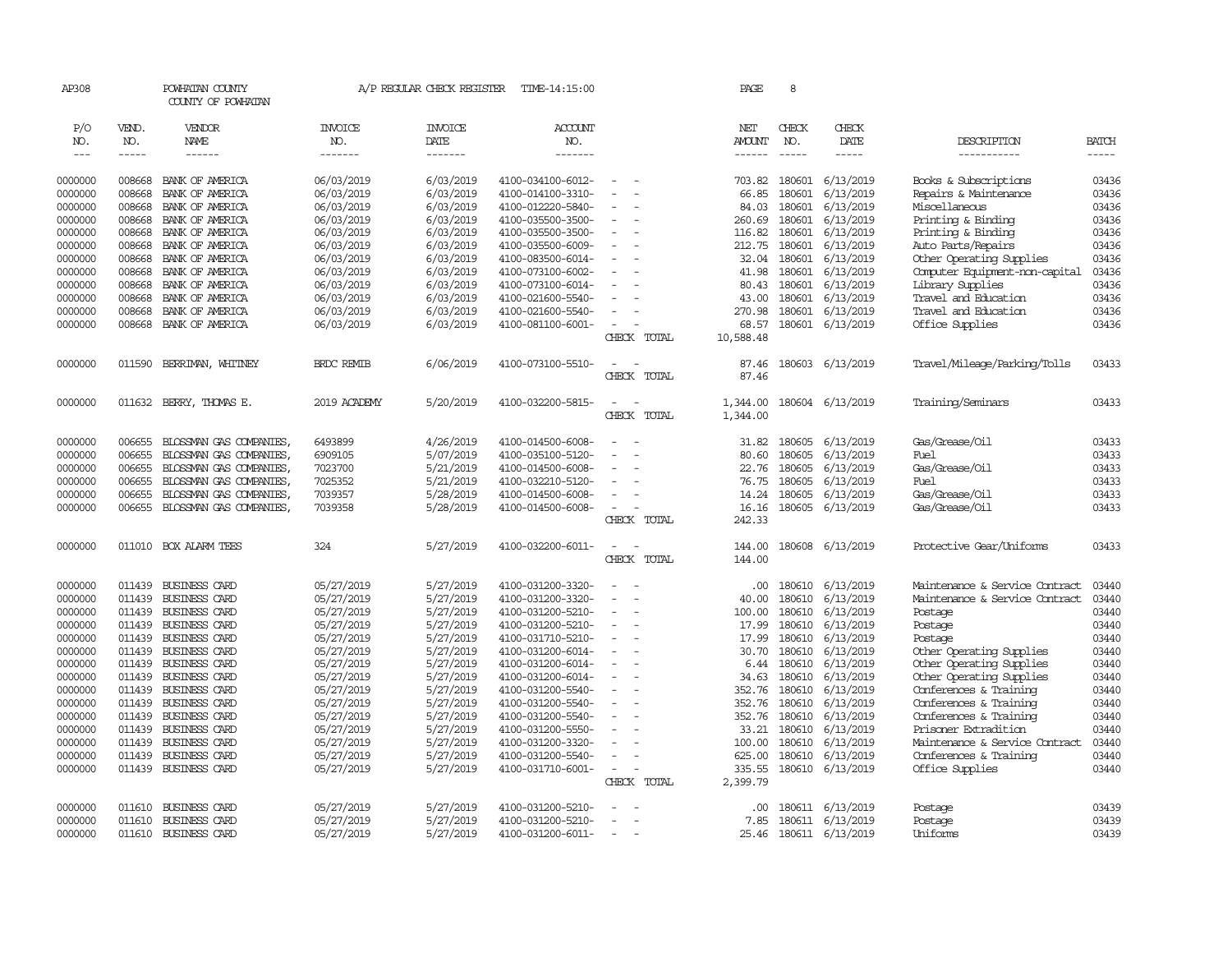| AP308      |              | POWHATAN COUNTY<br>COUNTY OF POWHATAN |                       | A/P REGULAR CHECK REGISTER | TIME-14:15:00     |                                    | PAGE          | 9            |                           |                                      |              |
|------------|--------------|---------------------------------------|-----------------------|----------------------------|-------------------|------------------------------------|---------------|--------------|---------------------------|--------------------------------------|--------------|
| P/O<br>NO. | VEND.<br>NO. | VENDOR<br>NAME                        | <b>INVOICE</b><br>NO. | <b>INVOICE</b><br>DATE     | ACCOUNT<br>NO.    |                                    | NET<br>AMOUNT | CHECK<br>NO. | CHECK<br>DATE             | DESCRIPTION                          | <b>BATCH</b> |
| $---$      | $- - - - -$  | ------                                | -------               | $- - - - - - -$            | -------           |                                    | ------        | $- - - - -$  | $- - - - -$               | -----------                          | $- - - - -$  |
| 0000000    | 011610       | BUSINESS CARD                         | 05/27/2019            | 5/27/2019                  | 4100-031200-6014- | $\equiv$                           |               |              | 44.85 180611 6/13/2019    | Other Operating Supplies             | 03439        |
| 0000000    | 011610       | BUSINESS CARD                         | 05/27/2019            | 5/27/2019                  | 4100-031200-6001- |                                    | 13.76         |              | 180611 6/13/2019          | Office Supplies                      | 03439        |
| 0000000    | 011610       | BUSINESS CARD                         | 05/27/2019            | 5/27/2019                  | 4100-031200-5540- | $\sim$                             | 130.96        |              | 180611 6/13/2019          | Conferences & Training               | 03439        |
|            |              |                                       |                       |                            |                   | CHECK TOTAL                        | 222.88        |              |                           |                                      |              |
| 0000000    | 012919       | BUSINESS CARD                         | 05/27/2019            | 5/27/2019                  | 4100-031200-6014- |                                    | $.00 \cdot$   |              | 180613 6/13/2019          | Other Operating Supplies             | 03437        |
| 0000000    | 012919       | <b>BUSINESS CARD</b>                  | 05/27/2019            | 5/27/2019                  | 4100-031200-6014- |                                    | 29.00         |              | 180613 6/13/2019          | Other Operating Supplies             | 03437        |
| 0000000    | 012919       | BUSINESS CARD                         | 05/27/2019            | 5/27/2019                  | 4100-031200-6008- | $\equiv$                           | 53.88         |              | 180613 6/13/2019          | Gas/Grease/0il                       | 03437        |
| 0000000    | 012919       | <b>BUSINESS CARD</b>                  | 05/27/2019            | 5/27/2019                  | 4100-031200-6014- | $\overline{\phantom{a}}$           | 1.60          |              | 180613 6/13/2019          | Other Operating Supplies             | 03437        |
|            |              |                                       |                       |                            |                   | CHECK TOTAL                        | 84.48         |              |                           |                                      |              |
| 0000000    | 000540       | CENTRAL VIRGINIA WASTE                | 24340                 | 5/21/2019                  | 4100-014300-3176- | $\sim$ $ \sim$                     |               |              | 3,729.20 180614 6/13/2019 | Recycling Pulls                      | 03433        |
| 0000000    | 000540       | CENTRAL VIRGINIA WASTE                | 24353                 | 5/22/2019                  | 4100-014100-3185- |                                    | 166.36        |              | 180614 6/13/2019          | Trash Removal                        | 03433        |
| 0000000    | 000540       | CENTRAL VIRGINIA WASTE                | 24353                 | 5/22/2019                  | 4100-035100-3185- |                                    |               |              | 99.82 180614 6/13/2019    | Trash Removal                        | 03433        |
| 0000000    | 000540       | CENTRAL VIRGINIA WASTE                | 24353                 | 5/22/2019                  | 4100-073100-3185- |                                    |               |              | 33.27 180614 6/13/2019    | Trash Removal                        | 03433        |
| 0000000    | 000540       | CENTRAL VIRGINIA WASTE                | 24353                 | 5/22/2019                  | 4100-032210-3185- |                                    |               |              | 33.28 180614 6/13/2019    | Trash Removal                        | 03433        |
| 0000000    | 000540       | CENTRAL VIRGINIA WASTE                | 24353                 | 5/22/2019                  | 4100-032220-3185- | $\equiv$                           |               |              | 16.64 180614 6/13/2019    | Trash Removal                        | 03433        |
| 0000000    | 000540       | CENTRAL VIRGINIA WASTE                | 24376                 | 6/04/2019                  | 4100-014300-3176- | $\sim$                             |               |              | 377.74 180614 6/13/2019   | Recycling Pulls                      | 03433        |
|            |              |                                       |                       |                            |                   | CHECK TOTAL                        | 4,456.31      |              |                           |                                      |              |
| 0000000    | 010949       | COMCAST                               | 83052668              | 6/01/2019                  | 4100-012510-5260- | $\sim$ $ \sim$                     |               |              | 1,127.00 180615 6/13/2019 | Internet Usage                       | 03433        |
|            |              |                                       |                       |                            |                   | CHECK TOTAL                        | 1,127.00      |              |                           |                                      |              |
| 0000000    | 007392       | DEEP CREEK VOLUNTEER                  | FY19 RENT             | 6/06/2019                  | 4100-032200-5425- | $\overline{\phantom{a}}$<br>$\sim$ | 2,758.35      |              | 180616 6/13/2019          | Rent - Fire Companies                | 03433        |
|            |              |                                       |                       |                            |                   | CHECK TOTAL                        | 2,758.35      |              |                           |                                      |              |
| 0000000    | 000860       | DOMINION ENERGY VIRGINIA              | 1221667833 5/19       | 5/02/2019                  | 4100-031210-5110- |                                    |               |              | 247.11 180617 6/13/2019   | Electricity - Comunications H 03433  |              |
| 0000000    | 000860       | DOMINION ENERGY VIRGINIA              | 4062035391 5/19       | 5/02/2019                  | 4100-031210-5110- |                                    |               |              | 112.37 180617 6/13/2019   | Electricity - Comunications H 03433  |              |
| 0000000    | 000860       | DOMINION ENERGY VIRGINIA              | 4165680929 5/19       | 5/03/2019                  | 4100-031210-5110- |                                    |               |              | 132.41 180617 6/13/2019   | Electricity - Comunications H 03433  |              |
| 0000000    | 000860       | DOMINION ENERGY VIRGINIA              | 6211789810 5/19       | 5/02/2019                  | 4100-031210-5110- | $\overline{\phantom{a}}$           |               |              | 125.90 180617 6/13/2019   | Electricity - Communications H 03433 |              |
| 0000000    | 000860       | DOMINION ENERGY VIRGINIA              | 8009370571 5/19       | 5/03/2019                  | 4100-031210-5110- | $\overline{a}$                     | 37.69         |              | 180617 6/13/2019          | Electricity - Comunications H 03433  |              |
|            |              |                                       |                       |                            |                   | CHECK TOTAL                        | 655.48        |              |                           |                                      |              |
| 0000000    |              | 009763 ENGLISBY, MARK E. PC           | 8755084               | 5/24/2019                  | 4100-021200-3150- | $\sim$                             | 240.00        |              | 180620 6/13/2019          | Outside Counsel                      | 03433        |
|            |              |                                       |                       |                            |                   | CHECK TOTAL                        | 240.00        |              |                           |                                      |              |
| 0000000    |              | 008388 FIEDLER, MICHAEL               | <b>REIMB BLADES</b>   | 5/31/2019                  | 4100-031200-6009- | $\sim$<br>- -                      | 20.93         |              | 180621 6/13/2019          | Auto Parts/Repairs                   | 03433        |
|            |              |                                       |                       |                            |                   | CHECK TOTAL                        | 20.93         |              |                           |                                      |              |
| 0000000    | 006666       | FINE CREEK FIRE DEPT                  | FIRE CHIEF CONF       | 5/22/2019                  | 4100-032200-5815- |                                    | 1,149.30      |              | 180622 6/13/2019          | Training/Seminars                    | 03433        |
| 0000000    | 006666       | FINE CREEK FIRE DEPT                  | FY19 RENT             | 6/06/2019                  | 4100-032200-5425- | $\overline{\phantom{a}}$           | 3,278.00      |              | 180622 6/13/2019          | Rent - Fire Companies                | 03433        |
|            |              |                                       |                       |                            |                   | CHECK TOTAL                        | 4,427.30      |              |                           |                                      |              |
| 0000000    |              | 013072 FRAISER AUTO REPAIR LLC        | 1003                  | 5/21/2019                  | 4100-032200-6009- | $\sim$<br>$\sim$                   | 68.23         |              | 180623 6/13/2019          | Auto Repairs and Parts               | 03433        |
|            |              |                                       |                       |                            |                   | CHECK TOTAL                        | 68.23         |              |                           |                                      |              |
| 0000000    |              | 010736 GALLS, LLC                     | 012780309             | 5/21/2019                  | 4100-031200-6011- |                                    |               |              | 101.95 180624 6/13/2019   | Uniforms                             | 03433        |
|            |              |                                       |                       |                            |                   | CHECK TOTAL                        | 101.95        |              |                           |                                      |              |
| 0000000    | 013075       | GETTYSBURG FLAG WORKS INC             | 217642                | 3/27/2019                  | 4100-032210-3310- |                                    |               |              | 47.85 180625 6/13/2019    | Repairs & Maintenance                | 03433        |
| 0000000    | 013075       | GETTYSBURG FLAG WORKS INC 217674      |                       | 3/27/2019                  | 4100-032210-3310- | $\sim$                             |               |              | 20.00 180625 6/13/2019    | Repairs & Maintenance                | 03433        |
|            |              |                                       |                       |                            |                   | CHRCK TOTAL                        | 67.85         |              |                           |                                      |              |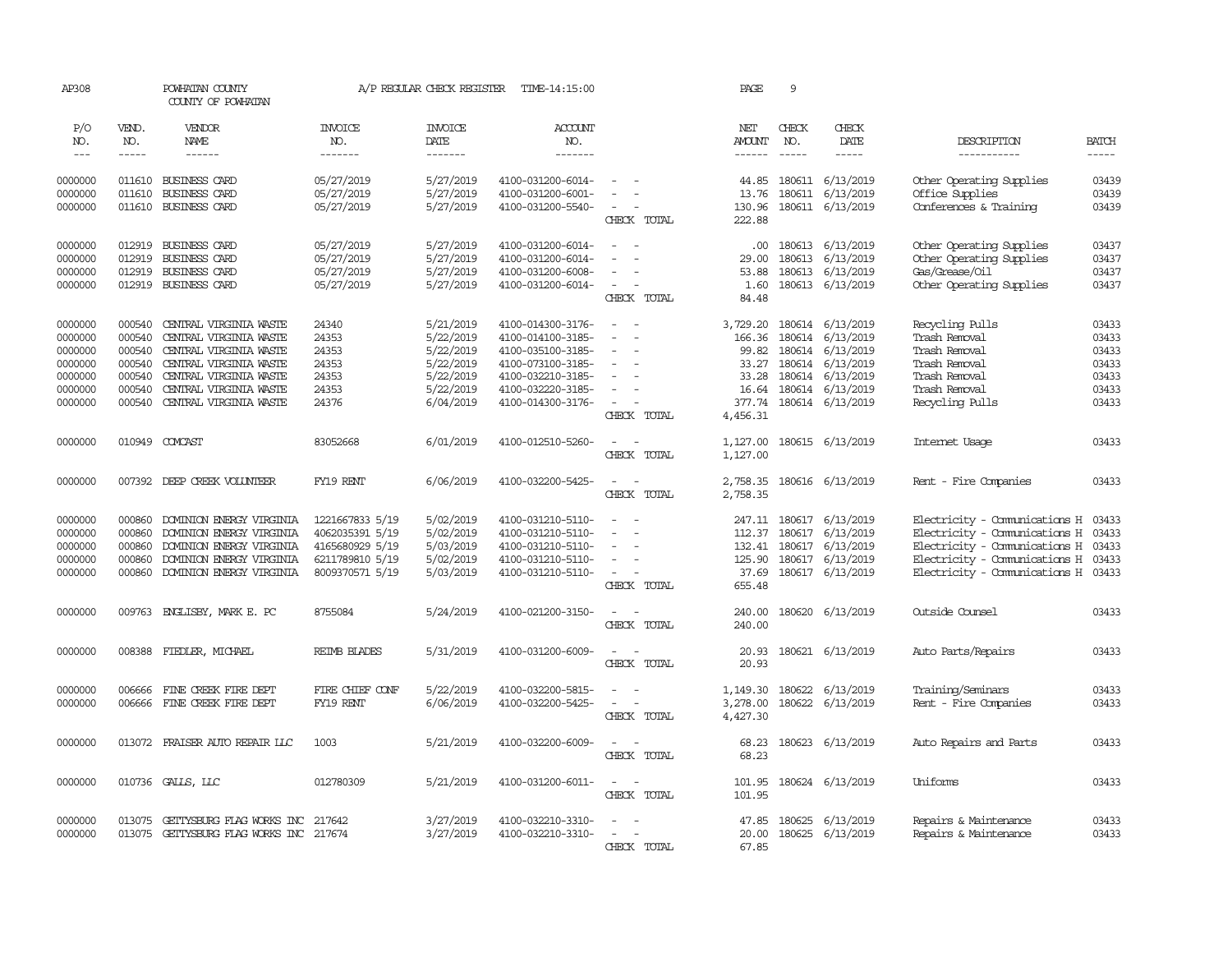| AP308                         |                                      | POWHATAN COUNTY<br>COUNTY OF POWHATAN                                                                                                                                                                                                                                                                                                                                                                                                                                                                    |                                                                 | A/P REGULAR CHECK REGISTER          | TIME-14:15:00                                               |                                                                               | PAGE                                     | 10                            |                                                         |                                                                                           |                             |
|-------------------------------|--------------------------------------|----------------------------------------------------------------------------------------------------------------------------------------------------------------------------------------------------------------------------------------------------------------------------------------------------------------------------------------------------------------------------------------------------------------------------------------------------------------------------------------------------------|-----------------------------------------------------------------|-------------------------------------|-------------------------------------------------------------|-------------------------------------------------------------------------------|------------------------------------------|-------------------------------|---------------------------------------------------------|-------------------------------------------------------------------------------------------|-----------------------------|
| P/O<br>NO.<br>$\frac{1}{2}$   | VEND.<br>NO.<br>$\cdots\cdots\cdots$ | VENDOR<br>NAME<br>$\begin{array}{cccccccccc} \multicolumn{2}{c}{} & \multicolumn{2}{c}{} & \multicolumn{2}{c}{} & \multicolumn{2}{c}{} & \multicolumn{2}{c}{} & \multicolumn{2}{c}{} & \multicolumn{2}{c}{} & \multicolumn{2}{c}{} & \multicolumn{2}{c}{} & \multicolumn{2}{c}{} & \multicolumn{2}{c}{} & \multicolumn{2}{c}{} & \multicolumn{2}{c}{} & \multicolumn{2}{c}{} & \multicolumn{2}{c}{} & \multicolumn{2}{c}{} & \multicolumn{2}{c}{} & \multicolumn{2}{c}{} & \multicolumn{2}{c}{} & \mult$ | <b>INVOICE</b><br>NO.<br>-------                                | <b>INVOICE</b><br>DATE<br>-------   | <b>ACCOUNT</b><br>NO.<br>-------                            |                                                                               | NET<br>AMOUNT                            | CHECK<br>NO.<br>$\frac{1}{2}$ | CHECK<br>DATE<br>-----                                  | DESCRIPTION<br>-----------                                                                | <b>BATCH</b><br>$- - - - -$ |
| 0000000<br>0000000<br>0000000 | 006013                               | 006013 GRAINGER<br>GRAINGER<br>006013 GRAINGER                                                                                                                                                                                                                                                                                                                                                                                                                                                           | 9178166238<br>9179474631<br>9182531948                          | 5/16/2019<br>5/17/2019<br>5/21/2019 | 4100-014100-3310-<br>4100-014100-6004-<br>4100-014100-6004- | $\sim$<br>$\overline{\phantom{a}}$<br>CHECK TOTAL                             | 101.76<br>39.39<br>168.26                | 180626                        | 27.11 180626 6/13/2019<br>6/13/2019<br>180626 6/13/2019 | Repairs & Maintenance<br>Tools and Equipment<br>Tools and Equipment                       | 03433<br>03433<br>03433     |
| 0000000                       |                                      | 006097 HERTZLER FARM & FEED, INC 028792                                                                                                                                                                                                                                                                                                                                                                                                                                                                  |                                                                 | 5/17/2019                           | 4100-035100-6022-                                           | $\sim$ $\sim$<br>CHECK TOTAL                                                  | 29.95<br>29.95                           |                               | 180628 6/13/2019                                        | Dog Food/Supplies                                                                         | 03433                       |
| 0000000<br>0000000            | 010487<br>010487                     | IEM CORPORATION<br>IEM CORPORATION                                                                                                                                                                                                                                                                                                                                                                                                                                                                       | Q5965GB<br>Q5965GB                                              | 6/01/2019<br>6/01/2019              | 4100-095101-9300-<br>4100-095101-9301-                      | $\sim$<br>$\sim$<br>$\overline{\phantom{a}}$<br>$\sim$<br>CHECK TOTAL         | 847.10<br>7.47<br>854.57                 |                               | 180629 6/13/2019<br>180629 6/13/2019                    | AS400 Lease - Principal<br>AS400 Lease - Interest                                         | 03433<br>03433              |
| 0000000                       |                                      | 010755 INNOVATIVE TURF                                                                                                                                                                                                                                                                                                                                                                                                                                                                                   | 4246                                                            | 6/03/2019                           | 4100-014600-3320-                                           | $\sim$ $ \sim$<br>CHECK TOTAL                                                 | 1,580.95<br>1,580.95                     |                               | 180630 6/13/2019                                        | Maintenance/Service Contracts                                                             | 03433                       |
| 0000000<br>0000000            | 000120<br>000120                     | JAMES RIVER AIR<br><b>JAMES RIVER AIR</b>                                                                                                                                                                                                                                                                                                                                                                                                                                                                | S118255<br>S120175                                              | 5/28/2019<br>5/28/2019              | 4100-032210-3310-<br>4100-031210-3310-                      | $\sim$<br>$\sim$<br>$\equiv$<br>CHECK TOTAL                                   | 639.00<br>1,698.37                       |                               | 1,059.37 180632 6/13/2019<br>180632 6/13/2019           | Repairs & Maintenance<br>Repairs and Maintenance                                          | 03433<br>03433              |
| 0000000                       |                                      | 012950 KNAPKE, TONY                                                                                                                                                                                                                                                                                                                                                                                                                                                                                      | <b>EMS CONF 2/19</b>                                            | 6/05/2019                           | 4100-032200-5815-                                           | $\sim$<br>$\sim$<br>CHECK TOTAL                                               | 65.00<br>65.00                           |                               | 180634 6/13/2019                                        | Training/Seminars                                                                         | 03433                       |
| 0000000                       |                                      | 006629 LANDSCAPE SUPPLY, INC.                                                                                                                                                                                                                                                                                                                                                                                                                                                                            | 0157976-IN                                                      | 5/22/2019                           | 4100-014600-3310-                                           | $\sim$<br>$\sim$<br>CHECK TOTAL                                               | 598.00<br>598.00                         |                               | 180635 6/13/2019                                        | Repairs and Maintenance                                                                   | 03433                       |
| 0000000                       |                                      | 009164 LIBRARY IDEAS, LLC                                                                                                                                                                                                                                                                                                                                                                                                                                                                                | 69581                                                           | 5/31/2019                           | 4100-073100-6012-                                           | $\sim$<br>$\sim$<br>CHECK TOTAL                                               | 390.00<br>390.00                         |                               | 180636 6/13/2019                                        | Books & Subscriptions                                                                     | 03433                       |
| 0000000                       |                                      | 006672 MACON FIRE DEPARIMENT                                                                                                                                                                                                                                                                                                                                                                                                                                                                             | 2019 RENT                                                       | 6/06/2019                           | 4100-032200-5425-                                           | $\overline{\phantom{a}}$<br>$\sim$<br>CHECK TOTAL                             | 2,492.00<br>2,492.00                     |                               | 180637 6/13/2019                                        | Rent - Fire Companies                                                                     | 03433                       |
| 0000000                       |                                      | 009552 MANSFIELD OIL COMPANY                                                                                                                                                                                                                                                                                                                                                                                                                                                                             | SQLCD-519384                                                    | 6/05/2019                           | 4100-032200-5120-                                           | $\sim$<br>$\sim$<br>CHECK TOTAL                                               | 191.02<br>191.02                         |                               | 180638 6/13/2019                                        | Apparatus Fuel                                                                            | 03433                       |
| 0000000                       |                                      | 011953 MARTIN, JOHN HUNTER                                                                                                                                                                                                                                                                                                                                                                                                                                                                               | $ENS$ CONF $2/19$                                               | 6/05/2019                           | 4100-032200-5815-                                           | $\sim$<br>$\overline{\phantom{a}}$<br>CHECK TOTAL                             | 139.00<br>139.00                         |                               | 180639 6/13/2019                                        | Training/Seminars                                                                         | 03433                       |
| 0000000<br>0000000<br>0000000 |                                      | 006146 MCCLELLAN, WENDY SUSAN<br>006146 MCCLELLAN, WENDY SUSAN<br>006146 MCCLELLAN, WENDY SUSAN                                                                                                                                                                                                                                                                                                                                                                                                          | <b>STAPLES REIMB</b><br>VCPEA TRAINING<br><b>VCPEA TRAINING</b> | 6/06/2019<br>6/03/2019<br>6/03/2019 | 4100-031710-6001-<br>4100-031710-5540-<br>4100-031710-5510- | $\sim$<br>$\equiv$<br>$\equiv$<br>$\sim$<br>$\sim$<br>CHECK TOTAL             | 57.34<br>307.76<br>95.24<br>460.34       | 180640                        | 180640 6/13/2019<br>6/13/2019<br>180640 6/13/2019       | Office Supplies<br>Travel - Convention & Educatio<br>Travel/Mileage/Parking/Tolls         | 03433<br>03433<br>03433     |
| 0000000                       | 011839                               | MINUTEMAN PRESS OF GLEN                                                                                                                                                                                                                                                                                                                                                                                                                                                                                  | 27735                                                           | 5/29/2019                           | 4100-031710-6001-                                           | $\overline{\phantom{a}}$<br>$\overline{\phantom{a}}$<br>CHECK TOTAL           | 173.15<br>173.15                         |                               | 180641 6/13/2019                                        | Office Supplies                                                                           | 03433                       |
| 0000000<br>0000000<br>0000000 | 010924                               | 010924 MITCHELL PEST<br>MITCHELL PEST<br>010924 MITCHELL PEST                                                                                                                                                                                                                                                                                                                                                                                                                                            | 122351<br>122352<br>124747                                      | 5/23/2019<br>5/29/2019<br>5/29/2019 | 4100-014100-3320-<br>4100-014100-3320-<br>4100-014100-3310- | $\overline{a}$<br>$\sim$<br>$\sim$<br>$\overline{\phantom{a}}$<br>CHECK TOTAL | 100.00<br>100.00<br>3,256.00<br>3,456.00 | 180642                        | 180642 6/13/2019<br>6/13/2019<br>180642 6/13/2019       | Maintenance & Service Contract<br>Maintenance & Service Contract<br>Repairs & Maintenance | 03433<br>03433<br>03433     |
| 0000000                       |                                      | 006610 MO-JOHNS SANITATION                                                                                                                                                                                                                                                                                                                                                                                                                                                                               | 118593                                                          | 5/31/2019                           | 4100-014600-3311-                                           | $\sim$                                                                        |                                          |                               | 103.00 180643 6/13/2019                                 | Portable Bathrooms                                                                        | 03433                       |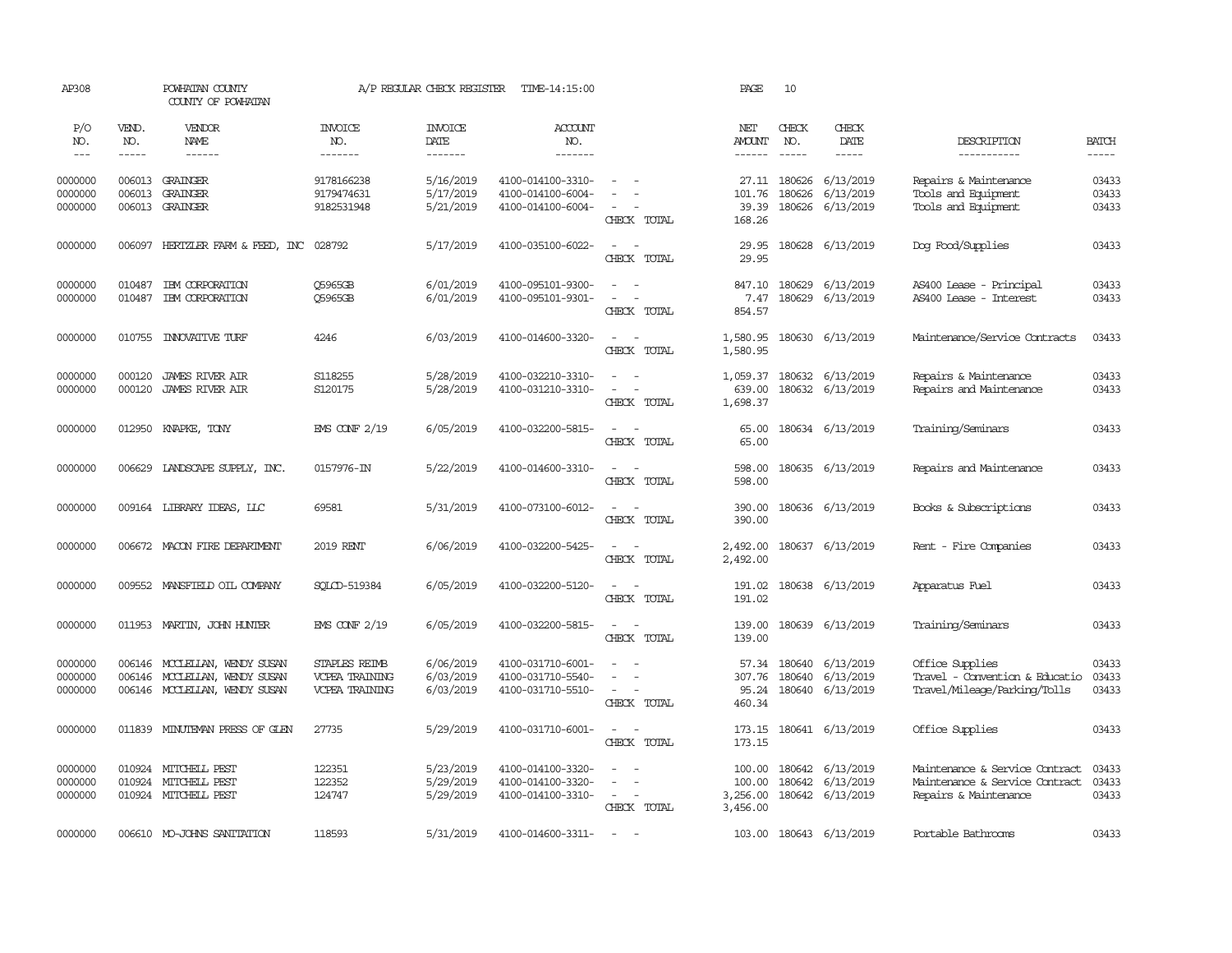| AP308              |                  | POWHATAN COUNTY<br>COUNTY OF POWHATAN                  |                                    | A/P REGULAR CHECK REGISTER | TIME-14:15:00                          |                          |             | PAGE             | 11               |                         |                          |                |
|--------------------|------------------|--------------------------------------------------------|------------------------------------|----------------------------|----------------------------------------|--------------------------|-------------|------------------|------------------|-------------------------|--------------------------|----------------|
| P/O<br>NO.         | VEND.<br>NO.     | VENDOR<br>NAME                                         | <b>INVOICE</b><br>NO.              | <b>INVOICE</b><br>DATE     | <b>ACCOUNT</b><br>NO.                  |                          |             | NET<br>AMOUNT    | CHECK<br>NO.     | CHECK<br>DATE           | DESCRIPTION              | <b>BATCH</b>   |
| $\frac{1}{2}$      | -----            | ------                                                 | -------                            | -------                    | -------                                |                          |             | ------           | $- - - - -$      | $- - - - -$             | -----------              | -----          |
|                    |                  |                                                        |                                    |                            |                                        |                          |             |                  |                  |                         |                          |                |
| 0000000            |                  | 006610 MO-JOHNS SANITATION                             | 118594                             | 5/31/2019                  | 4100-014600-3311-                      |                          |             |                  |                  | 231.00 180643 6/13/2019 | Portable Bathrooms       | 03433          |
| 0000000            | 006610           | MO-JOHNS SANITATION                                    | 118595                             | 5/31/2019                  | 4100-014600-3311-                      |                          |             | 250.00           | 180643           | 6/13/2019               | Portable Bathrooms       | 03433          |
| 0000000            | 006610           | MO-JOHNS SANITATION                                    | 118596                             | 5/31/2019                  | 4100-014600-3311-                      |                          |             | 103.00           | 180643           | 6/13/2019               | Portable Bathrooms       | 03433          |
| 0000000            |                  | 006610 MO-JOHNS SANITATION                             | 118597                             | 5/31/2019                  | 4100-014600-3311-                      |                          |             |                  | 128.00 180643    | 6/13/2019               | Portable Bathrooms       | 03433          |
| 0000000            | 006610           | MO-JOHNS SANITATION                                    | 118598                             | 5/31/2019                  | 4100-014600-3311-                      |                          |             | 103.00           | 180643           | 6/13/2019               | Portable Bathrooms       | 03433          |
| 0000000            | 006610           | MO-JOHNS SANITATION                                    | 118599                             | 5/31/2019                  | 4100-014600-3311-                      |                          |             | 103.00           |                  | 180643 6/13/2019        | Portable Bathrooms       | 03433          |
| 0000000            | 006610           | MO-JOHNS SANITATION                                    | 118600                             | 5/31/2019                  | 4100-014600-3311-                      |                          |             | 103.00           |                  | 180643 6/13/2019        | Portable Bathrooms       | 03433          |
| 0000000            |                  | 006610 MO-JOHNS SANITATION                             | 118601                             | 5/31/2019                  | 4100-014600-3311-                      |                          |             | 103.00           |                  | 180643 6/13/2019        | Portable Bathrooms       | 03433          |
| 0000000            |                  | 006610 MO-JOHNS SANITATION                             | 118602                             | 5/31/2019                  | 4100-014600-3311-                      | $\overline{\phantom{a}}$ |             | 128.00           | 180643           | 6/13/2019               | Portable Bathrooms       | 03433          |
|                    |                  |                                                        |                                    |                            |                                        |                          | CHECK TOTAL | 1,355.00         |                  |                         |                          |                |
| 0000000            |                  | 006610 MO-JOHNS SANITATION                             | 118603                             | 5/31/2019                  | 4100-014600-3311-                      |                          |             | 103.00           |                  | 180644 6/13/2019        | Portable Bathrooms       | 03433          |
| 0000000            | 006610           | MO-JOHNS SANITATION                                    | 118604                             | 5/31/2019                  | 4100-014600-3311-                      |                          |             | 103.00           |                  | 180644 6/13/2019        | Portable Bathrooms       | 03433          |
| 0000000            |                  | 006610 MO-JOHNS SANITATION                             | 118605                             | 5/31/2019                  | 4100-014600-3311-                      |                          |             | 103.00           |                  | 180644 6/13/2019        | Portable Bathrooms       | 03433          |
|                    |                  |                                                        |                                    |                            |                                        |                          | CHECK TOTAL | 309.00           |                  |                         |                          |                |
| 0000000            |                  | 007136 MOORE, JASON                                    | 8885753                            | 5/20/2019                  | 4100-021200-3150-                      |                          |             | 160.00           |                  | 180646 6/13/2019        | Outside Counsel          | 03433          |
|                    |                  |                                                        |                                    |                            |                                        |                          | CHECK TOTAL | 160.00           |                  |                         |                          |                |
|                    |                  |                                                        |                                    |                            |                                        |                          |             |                  |                  |                         |                          |                |
| 0000000            | 010646           | MURRAY AUTOMOTTVE                                      | 0027904                            | 4/22/2019                  | 4100-032200-6009-                      |                          |             | 1,049.01         |                  | 180647 6/13/2019        | Auto Repairs and Parts   | 03434          |
|                    |                  |                                                        |                                    |                            |                                        |                          | CHECK TOTAL | 1,049.01         |                  |                         |                          |                |
| 0000000            |                  | 007297 NAFECO, INC.                                    | 974130                             | 3/21/2019                  | 4100-032200-6011-                      |                          |             |                  |                  | 207.51 180648 6/13/2019 | Protective Gear/Uniforms | 03434          |
|                    |                  |                                                        |                                    |                            |                                        |                          | CHECK TOTAL | 207.51           |                  |                         |                          |                |
| 0000000            | 009281           | OVERDRIVE, INC.                                        | 01369CO19100293                    | 5/28/2019                  | 4100-073100-6012-                      | $\overline{\phantom{a}}$ |             | 156.04           |                  | 180650 6/13/2019        | Books & Subscriptions    | 03434          |
| 0000000            |                  | 009281 OVERDRIVE, INC.                                 | 01369CO19101423                    | 5/29/2019                  | 4100-073100-6012-                      |                          |             | 332.45           |                  | 180650 6/13/2019        | Books & Subscriptions    | 03434          |
|                    |                  |                                                        |                                    |                            |                                        |                          | CHECK TOTAL | 488.49           |                  |                         |                          |                |
| 0000000            | 012955           | POWHATAN COUNTY PUBLIC                                 | 124                                | 6/04/2019                  | 4100-081100-6008-                      |                          |             | 86.62            |                  | 180651 6/13/2019        | Gas/Grease/Oil           | 03441          |
| 0000000            | 012955           | POWHATAN COUNTY PUBLIC                                 | 124                                | 6/04/2019                  | 4100-035100-6008-                      |                          |             | 604.57           |                  | 180651 6/13/2019        | Gas/Grease/Oil           | 03441          |
| 0000000            | 012955           | POWHATAN COUNTY PUBLIC                                 | 124                                | 6/04/2019                  | 4100-031200-6008-                      |                          |             | 8,894.60         | 180651           | 6/13/2019               | Gas/Grease/Oil           | 03441          |
| 0000000            | 012955           | POWHATAN COUNTY PUBLIC                                 | 124                                | 6/04/2019                  | 4100-014100-6008-                      |                          |             | 495.96           | 180651           | 6/13/2019               | Gas/Grease/Oil           | 03441          |
| 0000000            | 012955           | POWHATAN COUNTY PUBLIC                                 | 124                                | 6/04/2019                  | 4100-014500-6008-                      |                          |             | 724.67           |                  | 180651 6/13/2019        | Gas/Grease/Oil           | 03441          |
| 0000000            | 012955           | POWHATAN COUNTY PUBLIC                                 | 124                                | 6/04/2019                  | 4100-014300-6008-                      | $\overline{\phantom{a}}$ |             | 60.06            |                  | 180651 6/13/2019        | Gas/Grease/Oil           | 03441          |
| 0000000            | 012955           | POWHATAN COUNTY PUBLIC                                 | 124                                | 6/04/2019                  | 4100-034100-6008-                      |                          |             | 304.73           |                  | 180651 6/13/2019        | Gas/Grease/Oil           | 03441          |
| 0000000            | 012955           | POWHATAN COUNTY PUBLIC                                 | 124                                | 6/04/2019                  | 4100-031210-6008-                      |                          |             | 38.38            |                  | 180651 6/13/2019        | Gas/Greases/Oil          | 03441          |
| 0000000            | 012955           | POWHATAN COUNTY PUBLIC                                 | 124                                | 6/04/2019                  | 4100-083500-6008-                      |                          |             | 25.10            |                  | 180651 6/13/2019        | Gas/Grease/Oil           | 03441          |
| 0000000            | 012955           | POWHATAN COUNTY PUBLIC                                 | 124                                | 6/04/2019                  | 4100-032200-5120-                      |                          |             | 3,310.91         |                  | 180651 6/13/2019        | Apparatus Fuel           | 03441          |
| 0000000            | 012955           | POWHATAN COUNTY PUBLIC                                 | 124                                | 6/04/2019                  | 4100-032200-5120-                      |                          |             | 1,542.83         |                  | 180651 6/13/2019        | Apparatus Fuel           | 03441          |
| 0000000            | 012955           | POWHATAN COUNTY PUBLIC                                 | 124                                | 6/04/2019                  | 4100-012510-6008-                      | $\sim$                   |             | 42.05            |                  | 180651 6/13/2019        | Gas/Grease/Oil           | 03441          |
|                    |                  |                                                        |                                    |                            |                                        |                          | CHECK TOTAL | 16,130.48        |                  |                         |                          |                |
|                    |                  |                                                        |                                    |                            |                                        |                          |             |                  |                  |                         |                          |                |
| 0000000            | 012064           | POWHATAN COUNTY TREASURER                              | 7173095 FEB/APR                    | 5/13/2019                  | 4100-014100-5140-                      |                          |             | 302.64           | 180652           | 6/13/2019               | Sewer                    | 03434          |
| 0000000            | 012064           | POWHATAN COUNTY TREASURER                              | 7173114 FEB/MAY                    | 5/13/2019                  | 4100-032220-5130-                      |                          |             | 367.54           |                  | 180652 6/13/2019        | Water                    | 03434          |
| 0000000<br>0000000 | 012064<br>012064 | POWHATAN COUNTY TREASURER<br>POWHATAN COUNTY TREASURER | 7173114 FEB/MAY<br>7173166 FEB/MAY | 5/13/2019<br>5/13/2019     | 4100-032220-5140-<br>4100-014100-5140- |                          |             | 409.06<br>146.72 | 180652<br>180652 | 6/13/2019<br>6/13/2019  | Sewer<br>Sewer           | 03434<br>03434 |
| 0000000            | 012064           | POWHATAN COUNTY TREASURER                              | 7173168 FEB/APR                    | 5/13/2019                  | 4100-032210-5140-                      |                          |             | 173.36           | 180652           | 6/13/2019               |                          | 03434          |
| 0000000            | 012064           | POWHATAN COUNTY TREASURER                              | 7173177 FEB/MAY                    | 5/13/2019                  | 4100-014100-5140-                      |                          |             | 200.56           | 180652           | 6/13/2019               | Sewer                    | 03434          |
| 0000000            | 012064           | POWHATAN COUNTY TREASURER                              | 7173177 FEB/MAY                    | 5/13/2019                  | 4100-031200-5140-                      |                          |             | 200.57           |                  | 180652 6/13/2019        | Sewer<br>Sewer           | 03434          |
| 0000000            | 012064           | POWHATAN COUNTY TREASURER 7173178 FEB/MAY              |                                    | 5/13/2019                  | 4100-014100-5140-                      |                          |             | 13.63            |                  | 180652 6/13/2019        | Sewer                    | 03434          |
|                    |                  |                                                        |                                    |                            |                                        |                          |             |                  |                  |                         |                          |                |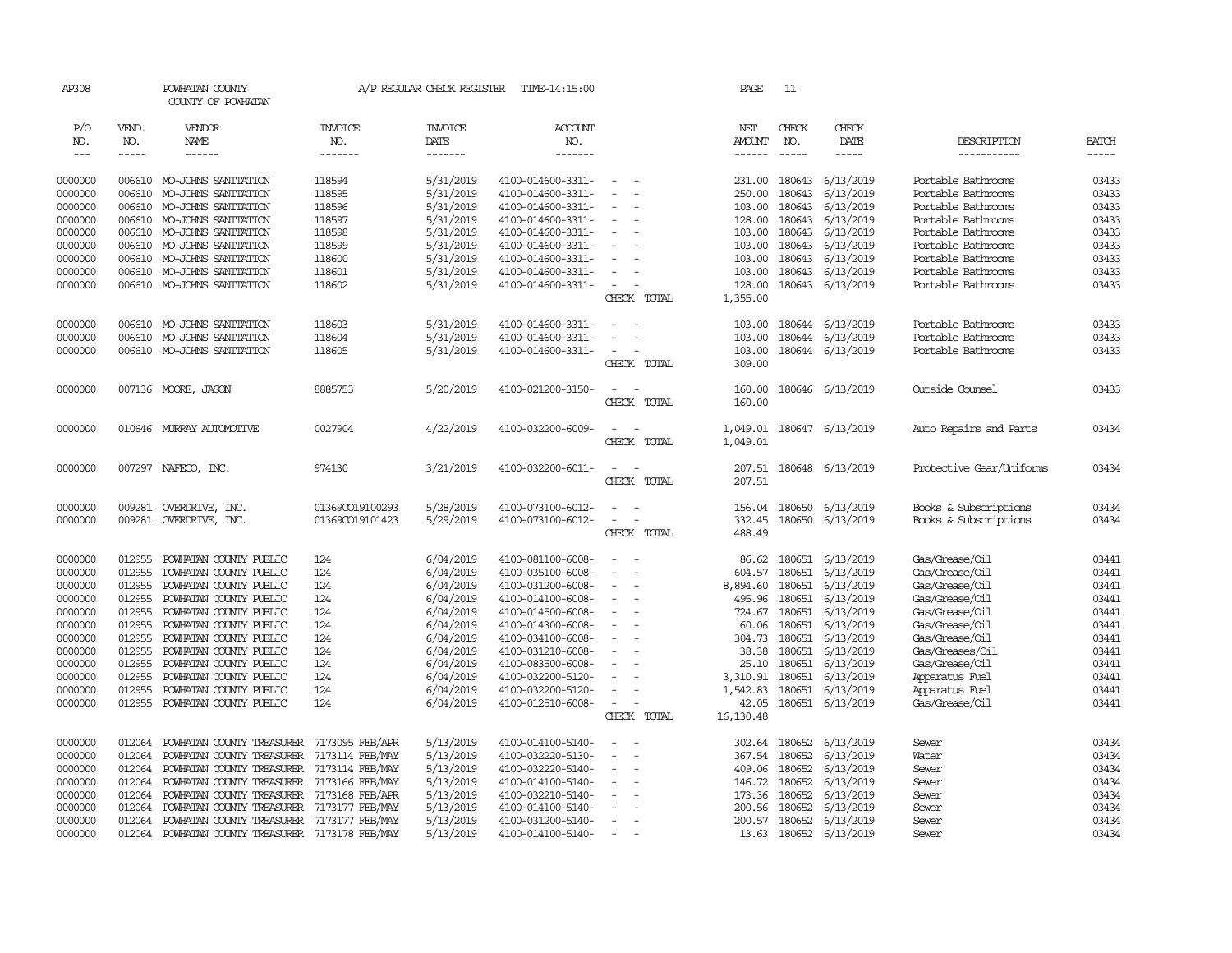| AP308                                                          |                            | POWHATAN COUNTY<br>COUNTY OF POWHATAN                                                                                                                                                        |                                                                | A/P REGULAR CHECK REGISTER                                                 | TIME-14:15:00                                                                                                              |                                                                                                                                                 | PAGE                                                     | 12                                                       |                                                                            |                                                                                                                                            |                                                    |
|----------------------------------------------------------------|----------------------------|----------------------------------------------------------------------------------------------------------------------------------------------------------------------------------------------|----------------------------------------------------------------|----------------------------------------------------------------------------|----------------------------------------------------------------------------------------------------------------------------|-------------------------------------------------------------------------------------------------------------------------------------------------|----------------------------------------------------------|----------------------------------------------------------|----------------------------------------------------------------------------|--------------------------------------------------------------------------------------------------------------------------------------------|----------------------------------------------------|
| P/O<br>NO.<br>$---$                                            | VEND.<br>NO.<br>-----      | <b>VENDOR</b><br><b>NAME</b><br>------                                                                                                                                                       | <b>INVOICE</b><br>NO.<br>-------                               | <b>INVOICE</b><br>DATE<br>-------                                          | ACCOUNT<br>NO.<br>-------                                                                                                  |                                                                                                                                                 | NET<br>AMOUNT<br>$- - - - - -$                           | CHECK<br>NO.                                             | CHECK<br>DATE<br>$- - - - -$                                               | DESCRIPTION<br>-----------                                                                                                                 | <b>BATCH</b><br>-----                              |
| 0000000<br>0000000                                             | 012064                     | 012064 POWHATAN COUNTY TREASURER<br>POWHATAN COUNTY TREASURER                                                                                                                                | 7173178 FEB/MAY<br>7173210 FEB/APR                             | 5/13/2019<br>5/13/2019                                                     | 4100-031200-5140-<br>4100-014100-5140-                                                                                     | $\equiv$<br>CHECK TOTAL                                                                                                                         | 160.22<br>1,987.93                                       | 13.63 180652<br>180652                                   | 6/13/2019<br>6/13/2019                                                     | Sewer<br>Sewer                                                                                                                             | 03434<br>03434                                     |
| 0000000                                                        | 012888                     | POWHATAN HIGH SCHOOL                                                                                                                                                                         | 52319                                                          | 5/23/2019                                                                  | 4100-032200-5815-                                                                                                          | $\sim$<br>$\sim$<br>CHECK TOTAL                                                                                                                 | 150.00<br>150.00                                         | 180653                                                   | 6/13/2019                                                                  | Training/Seminars                                                                                                                          | 03433                                              |
| 0000000                                                        |                            | 005050 POWHATAN LOCK SERVICES                                                                                                                                                                | 1722                                                           | 6/05/2019                                                                  | 4100-031200-6014-                                                                                                          | $\sim$<br>$\sim$<br>CHECK TOTAL                                                                                                                 | 11.25<br>11.25                                           |                                                          | 180654 6/13/2019                                                           | Other Operating Supplies                                                                                                                   | 03434                                              |
| 0000000                                                        | 006765                     | POWHATAN VOLUNTEER RESCUE FY19 RENT                                                                                                                                                          |                                                                | 6/06/2017                                                                  | 4100-032200-5425-                                                                                                          | $\sim$<br>$\sim$<br>CHECK TOTAL                                                                                                                 | 4,300.50<br>4,300.50                                     |                                                          | 180655 6/13/2019                                                           | Rent - Fire Companies                                                                                                                      | 03433                                              |
| 0000000<br>0000000<br>0000000                                  | 012340<br>012340<br>012340 | PRICE SUPPLY COMPANY, INC<br>PRICE SUPPLY COMPANY, INC<br>PRICE SUPPLY COMPANY, INC                                                                                                          | 1905-051529<br>1905-051798<br>1905-052587                      | 5/06/2019<br>5/08/2019<br>5/17/2019                                        | 4100-032210-3310-<br>4100-032220-3310-<br>4100-014100-3310-                                                                | $\sim$<br>$\overline{\phantom{a}}$<br>$\overline{\phantom{a}}$<br>CHECK TOTAL                                                                   | 115.74<br>212.28<br>945.17<br>1,273.19                   | 180656<br>180656<br>180656                               | 6/13/2019<br>6/13/2019<br>6/13/2019                                        | Repairs & Maintenance<br>Repairs & Maintenance<br>Repairs & Maintenance                                                                    | 03434<br>03434<br>03434                            |
| 0000000                                                        | 009518                     | QUARLES PETROLEUM, INC.                                                                                                                                                                      | CT-1115543                                                     | 5/31/2019                                                                  | 4100-031200-6008-                                                                                                          | $\sim$<br>$\overline{\phantom{a}}$<br>CHECK TOTAL                                                                                               | 458.58<br>458.58                                         |                                                          | 180657 6/13/2019                                                           | Gas/Grease/Oil                                                                                                                             | 03434                                              |
| 0000000<br>0000000<br>0000000<br>0000000<br>0000000<br>0000000 | 000620<br>000620<br>000620 | 000620 R.C. GOODWYN & SONS, INC<br>R. C. GOODWYN & SONS, INC<br>000620 R.C. GOODWYN & SONS, INC<br>000620 R.C. GOODWYN & SONS, INC<br>R. C. GOODWYN & SONS, INC<br>R. C. GOODWYN & SONS, INC | 0860087<br>0860087<br>0860264<br>0860264<br>0860343<br>0860530 | 5/21/2019<br>5/21/2019<br>5/22/2019<br>5/22/2019<br>5/22/2019<br>5/24/2019 | 4100-014500-6004-<br>4100-014500-3190-<br>4100-014500-6004-<br>4100-014500-3190-<br>4100-014100-3310-<br>4100-014100-3310- | $\blacksquare$<br>$\sim$<br>$\sim$<br>$\overline{\phantom{a}}$<br>$\sim$<br>$\overline{\phantom{a}}$<br>$\overline{\phantom{a}}$<br>CHECK TOTAL | 7.59<br>15.14<br>9.99<br>3.08<br>23.74<br>13.79<br>73.33 | 180658<br>180658<br>180658<br>180658<br>180658<br>180658 | 6/13/2019<br>6/13/2019<br>6/13/2019<br>6/13/2019<br>6/13/2019<br>6/13/2019 | Tools and Equipment<br>Grounds Maintenance<br>Tools and Equipment<br>Grounds Maintenance<br>Repairs & Maintenance<br>Repairs & Maintenance | 03434<br>03434<br>03434<br>03434<br>03434<br>03434 |
| 0000000                                                        |                            | 012904 RASCOE, TERRENCE                                                                                                                                                                      | APRIL REIMB                                                    | 6/05/2019                                                                  | 4100-012510-5540-                                                                                                          | $\sim$<br>$\overline{\phantom{a}}$<br>CHECK TOTAL                                                                                               | 601.26<br>601.26                                         |                                                          | 180659 6/13/2019                                                           | Conferences and Training                                                                                                                   | 03434                                              |
| 0000000<br>0000000                                             | 006579<br>006579           | RICHMOND ALARM<br>RICHMOND ALARM                                                                                                                                                             | 346555<br>346611                                               | 6/01/2019<br>6/01/2019                                                     | 4100-014100-3320-<br>4100-014100-3320-                                                                                     | $\equiv$<br>$\sim$<br>CHECK TOTAL                                                                                                               | 800.00<br>344.00<br>1,144.00                             | 180660<br>180660                                         | 6/13/2019<br>6/13/2019                                                     | Maintenance & Service Contract<br>Maintenance & Service Contract                                                                           | 03434<br>03434                                     |
| 0000000<br>0000000                                             | 009158<br>009158           | RICHWEB, INC.<br>RICHWEB, INC.                                                                                                                                                               | 19-152-189<br>19-152-2                                         | 6/01/2019<br>6/01/2019                                                     | 4100-073100-6002-<br>4100-073100-3140-                                                                                     | $\equiv$<br>$\sim$<br>$\sim$<br>$\overline{\phantom{a}}$<br>CHECK TOTAL                                                                         | 240.00<br>1,725.00<br>1,965.00                           |                                                          | 180661 6/13/2019<br>180661 6/13/2019                                       | Computer Equipment-non-capital<br>Professional Services                                                                                    | 03434<br>03434                                     |
| 0000000                                                        | 012958                     | RIVER RUN ANIMAL HOSPITAL                                                                                                                                                                    | 401218                                                         | 3/21/2019                                                                  | 4100-035100-3110-                                                                                                          | $\overline{\phantom{a}}$<br>$\sim$<br>CHECK TOTAL                                                                                               | 147.00<br>147.00                                         |                                                          | 180662 6/13/2019                                                           | Professional Health Services                                                                                                               | 03434                                              |
| 0000000                                                        |                            | 007062 RUIHERFORD JANITOR SUPPLY 1100070                                                                                                                                                     |                                                                | 6/04/2019                                                                  | 4100-032220-6005-                                                                                                          | $\sim$<br>$\sim$<br>CHECK TOTAL                                                                                                                 | 213.00<br>213.00                                         |                                                          | 180663 6/13/2019                                                           | Cleaning Supplies                                                                                                                          | 03434                                              |
| 0000000                                                        | 001940                     | STANDBY SYSTEMS, INC.                                                                                                                                                                        | 05190942                                                       | 5/28/2019                                                                  | 4100-031210-3310-                                                                                                          | $\sim$ $ \sim$<br>CHECK TOTAL                                                                                                                   | 130.00<br>130.00                                         |                                                          | 180665 6/13/2019                                                           | Repairs and Maintenance                                                                                                                    | 03434                                              |
| 0000000<br>0000000                                             | 013065                     | STAPLES INC<br>013065 STAPLES INC                                                                                                                                                            | 7211699091-0-2<br>7212241041-0-1                               | 1/16/2019<br>1/24/2019                                                     | 4100-012200-6001-<br>4100-012200-6001-                                                                                     | $\overline{\phantom{a}}$<br>$\sim$                                                                                                              | 13.59                                                    | 180666                                                   | 6/13/2019<br>149.30 180666 6/13/2019                                       | Office Supplies<br>Office Supplies                                                                                                         | 03434<br>03434                                     |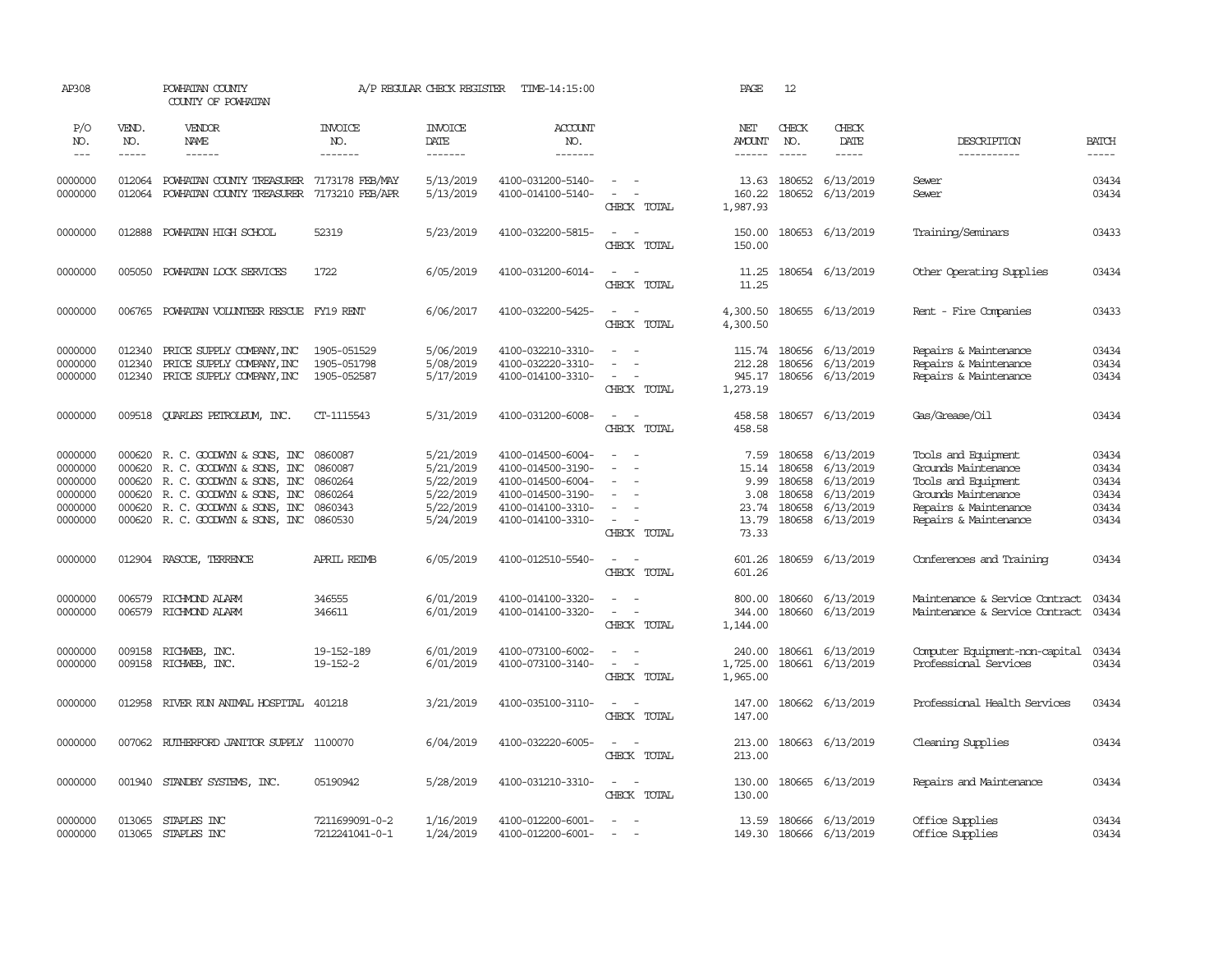| AP308                             |                             | POWHATAN COUNTY<br>COUNTY OF POWHATAN |                                  | A/P REGULAR CHECK REGISTER        | TIME-14:15:00                          |                                    | PAGE           | 13                          |                        |                                    |                             |
|-----------------------------------|-----------------------------|---------------------------------------|----------------------------------|-----------------------------------|----------------------------------------|------------------------------------|----------------|-----------------------------|------------------------|------------------------------------|-----------------------------|
| P/O<br>NO.<br>$\qquad \qquad - -$ | VEND.<br>NO.<br>$- - - - -$ | VENDOR<br>NAME                        | <b>INVOICE</b><br>NO.<br>------- | <b>INVOICE</b><br>DATE<br>------- | <b>ACCOUNT</b><br>NO.<br>-------       |                                    | NET<br>AMOUNT  | CHECK<br>NO.<br>$- - - - -$ | CHECK<br>DATE<br>----- | DESCRIPTION<br>-----------         | <b>BATCH</b><br>$- - - - -$ |
| 0000000                           | 013065                      | STAPLES INC                           | 7214908592-0-1                   | 3/11/2019                         | 4100-031200-6001-                      | $\sim$<br>$\sim$                   | 94.12          | 180666                      | 6/13/2019              | Office Supplies                    | 03434                       |
| 0000000                           | 013065                      | STAPLES INC                           | 7214981689-0-1                   | 3/12/2019                         | 4100-012200-6001-                      | $\overline{a}$                     | 37.12          | 180666                      | 6/13/2019              | Office Supplies                    | 03434                       |
| 0000000                           | 013065                      | STAPLES INC                           | 7215716249-0-1                   | 3/25/2019                         | 4100-012220-6001-                      |                                    | 11.74          | 180666                      | 6/13/2019              | Supplies                           | 03434                       |
| 0000000                           | 013065                      | STAPLES INC                           | 7215716249-0-1                   | 3/25/2019                         | 4100-012200-6001-                      |                                    | 47.56          | 180666                      | 6/13/2019              | Office Supplies                    | 03434                       |
| 0000000                           | 013065                      | STAPLES INC                           | 7215980376-0-1                   | 3/28/2019                         | 4100-012200-6001-                      | $\sim$                             | 3.19           | 180666                      | 6/13/2019              | Office Supplies                    | 03434                       |
| 0000000                           | 013065                      | STAPLES INC                           | 7215980376-0-2                   | 3/28/2019                         | 4100-012200-6001-                      |                                    | 60.32          | 180666                      | 6/13/2019              | Office Supplies                    | 03434                       |
| 0000000                           | 013065                      | STAPLES INC                           | 7216047099-0-1                   | 4/05/2019                         | 4100-083500-6001-                      |                                    | 22.59          | 180666                      | 6/13/2019              | Office Supplies                    | 03434                       |
| 0000000                           | 013065                      | STAPLES INC                           | 7216047099-0-2                   | 3/29/2019                         | 4100-083500-6001-                      | $\overline{\phantom{a}}$           | 34.99          | 180666                      | 6/13/2019              | Office Supplies                    | 03434                       |
| 0000000                           | 013065                      | STAPLES INC                           | 7216047099-0-3                   | 3/29/2019                         | 4100-083500-6001-                      | $\sim$                             | 93.28          | 180666                      | 6/13/2019              | Office Supplies                    | 03434                       |
|                                   |                             |                                       |                                  |                                   |                                        | CHECK TOTAL                        | 567.80         |                             |                        |                                    |                             |
| 0000000                           | 013065                      | STAPLES INC                           | 7216258244-0-1                   | 5/02/2019                         | 4100-032200-6001-                      | $\sim$                             | 206.34         | 180667                      | 6/13/2019              | Stationery/Office Supplies         | 03434                       |
| 0000000                           | 013065                      | STAPLES INC                           | 7216445349-0-1                   | 4/04/2019                         | 4100-013200-6001-                      | $\equiv$                           | 44.19          | 180667                      | 6/13/2019              | Office Supplies                    | 03434                       |
| 0000000                           | 013065                      | STAPLES INC                           | 7216732930-0-1                   | 4/10/2019                         | 4100-081100-6001-                      | $\equiv$                           | 58.37          | 180667                      | 6/13/2019              | Office Supplies                    | 03434                       |
| 0000000                           | 013065                      | STAPLES INC                           | 7216982161-0-1                   | 4/15/2019                         | 4100-031200-6001-                      |                                    | 40.98          | 180667                      | 6/13/2019              | Office Supplies                    | 03434                       |
| 0000000                           | 013065                      | STAPLES INC                           | 7216982161-0-2                   | 4/15/2019                         | 4100-031200-6001-                      | $\sim$<br>÷,                       | 1.07           | 180667                      | 6/13/2019              | Office Supplies                    | 03434                       |
| 0000000                           | 013065                      | STAPLES INC                           | 7217112469-0-1                   | 4/16/2019                         | 4100-013200-6001-                      |                                    | 35.78          | 180667                      | 6/13/2019              | Office Supplies                    | 03434                       |
| 0000000                           | 013065                      | STAPLES INC                           | 7217184748-0-1                   | 4/17/2019                         | 4100-083500-6001-                      | $\sim$                             | 52.88          | 180667                      | 6/13/2019              | Office Supplies                    | 03434                       |
| 0000000                           | 013065                      | STAPLES INC                           | 7217315032-0-1                   | 4/19/2019                         | 4100-012100-6001-                      |                                    | 19.95          | 180667                      | 6/13/2019              | Office Supplies                    | 03434                       |
| 0000000                           | 013065                      | STAPLES INC                           | 7217315032-0-1                   | 4/19/2019                         | 4100-012200-6001-                      | $\equiv$                           | 16.38          | 180667                      | 6/13/2019              | Office Supplies                    | 03434                       |
| 0000000                           | 013065                      | STAPLES INC                           | 7217383696-0-1                   | 4/22/2019                         | 4100-083500-6001-                      | $\sim$                             | 56.09          | 180667                      | 6/13/2019              | Office Supplies                    | 03434                       |
| 0000000                           |                             | 013065 STAPLES INC                    | 7217383696-0-2                   | 4/22/2019                         | 4100-083500-6001-                      | $\sim$<br>÷,<br>CHECK TOTAL        | 4.67<br>536.70 |                             | 180667 6/13/2019       | Office Supplies                    | 03434                       |
|                                   |                             |                                       |                                  |                                   |                                        |                                    |                |                             |                        |                                    |                             |
| 0000000                           | 013065                      | STAPLES INC                           | 7217383696-0-3                   | 4/29/2019                         | 4100-083500-6001-                      | $\overline{\phantom{a}}$           | 4.99           | 180668                      | 6/13/2019              | Office Supplies                    | 03434                       |
| 0000000                           | 013065                      | STAPLES INC                           | 7217383696-0-4                   | 4/29/2019                         | 4100-083500-6001-                      |                                    | 16.09          | 180668                      | 6/13/2019              | Office Supplies                    | 03434                       |
| 0000000                           | 013065                      | STAPLES INC                           | 7217383696-0-5                   | 4/22/2019                         | 4100-083500-6001-                      | $\sim$                             | 7.41           | 180668                      | 6/13/2019              | Office Supplies                    | 03434                       |
| 0000000                           | 013065                      | STAPLES INC                           | 7217569051-0-1                   | 4/29/2019                         | 4100-083500-6001-                      | $\overline{\phantom{a}}$           | 55.99          | 180668                      | 6/13/2019              | Office Supplies                    | 03434                       |
| 0000000                           | 013065                      | STAPLES INC                           | 7217569051-0-2                   | 4/24/2019                         | 4100-083500-6001-                      | $\overline{\phantom{a}}$           | 24.14          | 180668                      | 6/13/2019              | Office Supplies                    | 03434                       |
| 0000000                           | 013065                      | STAPLES INC                           | 7217569051-0-3                   | 4/29/2019                         | 4100-083500-6001-                      |                                    | 25.98          | 180668                      | 6/13/2019              | Office Supplies                    | 03434                       |
| 0000000                           | 013065<br>013065            | STAPLES INC                           | 7217569051-0-4                   | 4/30/2019                         | 4100-083500-6001-                      |                                    | 21.39          | 180668<br>180668            | 6/13/2019              | Office Supplies                    | 03434<br>03434              |
| 0000000                           | 013065                      | STAPLES INC<br>STAPLES INC            | 7218027899-0-1<br>7218140572-0-1 | 5/02/2019<br>5/03/2019            | 4100-012100-6001-<br>4100-081100-6001- | $\equiv$                           | 36.53<br>46.23 | 180668                      | 6/13/2019              | Office Supplies                    | 03434                       |
| 0000000<br>0000000                | 013065                      | STAPLES INC                           | 7218140572-0-2                   | 5/15/2019                         | 4100-081100-6001-                      |                                    | 20.49          | 180668                      | 6/13/2019<br>6/13/2019 | Office Supplies<br>Office Supplies | 03434                       |
|                                   |                             |                                       |                                  |                                   |                                        | CHECK TOTAL                        | 259.24         |                             |                        |                                    |                             |
| 0000000                           | 013065                      | STAPLES INC                           | 7218361051-0-1                   |                                   | 4100-012100-6001-                      |                                    | 25.77          | 180669                      |                        |                                    | 03434                       |
| 0000000                           | 013065                      | STAPLES INC                           | 7218361051-0-1                   | 5/08/2019<br>5/08/2019            | 4100-012200-6001-                      | $\equiv$                           | 88.56          | 180669                      | 6/13/2019<br>6/13/2019 | Office Supplies<br>Office Supplies | 03434                       |
| 0000000                           | 013065                      | STAPLES INC                           | 7218712982-0-1                   | 5/20/2019                         | 4100-083500-6001-                      | $\sim$<br>$\overline{\phantom{a}}$ | 205.56         | 180669                      | 6/13/2019              | Office Supplies                    | 03434                       |
| 0000000                           | 013065                      | STAPLES INC                           | 7218712982-0-2                   | 5/20/2019                         | 4100-083500-6001-                      |                                    | 17.99          | 180669                      | 6/13/2019              | Office Supplies                    | 03434                       |
| 0000000                           | 013065                      | STAPLES INC                           | 7218712982-0-3                   | 5/14/2019                         | 4100-083500-6001-                      |                                    | 22.74          | 180669                      | 6/13/2019              | Office Supplies                    | 03434                       |
| 0000000                           | 013065                      | STAPLES INC                           | 7218712982-0-4                   | 5/15/2019                         | 4100-083500-6001-                      |                                    | 19.95          | 180669                      | 6/13/2019              | Office Supplies                    | 03434                       |
| 0000000                           | 013065                      | STAPLES INC                           | 7218748910-0-1                   | 5/15/2019                         | 4100-013200-6001-                      |                                    | 68.74          | 180669                      | 6/13/2019              | Office Supplies                    | 03434                       |
| 0000000                           | 013065                      | STAPLES INC                           | 7218795780-0-2                   | 5/16/2019                         | 4100-012510-6001-                      |                                    | 62.47          | 180669                      | 6/13/2019              | Office Supplies                    | 03434                       |
| 0000000                           | 013065                      | STAPLES INC                           | 7218906572-0-1                   | 5/17/2019                         | 4100-012200-6001-                      |                                    | 54.34          | 180669                      | 6/13/2019              | Office Supplies                    | 03434                       |
| 0000000                           | 013065                      | STAPLES INC                           | 7219064476-0-1                   | 5/21/2019                         | 4100-031200-6001-                      |                                    | 204.69         | 180669                      | 6/13/2019              | Office Supplies                    | 03434                       |
| 0000000                           | 013065                      | STAPLES INC                           | 7219258341-0-1                   | 5/23/2019                         | 4100-083500-6001-                      | $\sim$                             | 104.57         | 180669                      | 6/13/2019              | Office Supplies                    | 03434                       |
|                                   |                             |                                       |                                  |                                   |                                        | CHECK TOTAL                        | 875.38         |                             |                        |                                    |                             |
| 0000000                           |                             | 007397 STONEWALL TECHNOLOGIES,        | 9263                             | 5/31/2019                         | 4100-012310-3320-                      | $\overline{\phantom{a}}$<br>$\sim$ | 4,500.00       |                             | 180670 6/13/2019       | Maintenance & Service Contract     | 03434                       |
|                                   |                             |                                       |                                  |                                   |                                        | CHECK TOTAL                        | 4,500.00       |                             |                        |                                    |                             |
|                                   |                             |                                       |                                  |                                   |                                        |                                    |                |                             |                        |                                    |                             |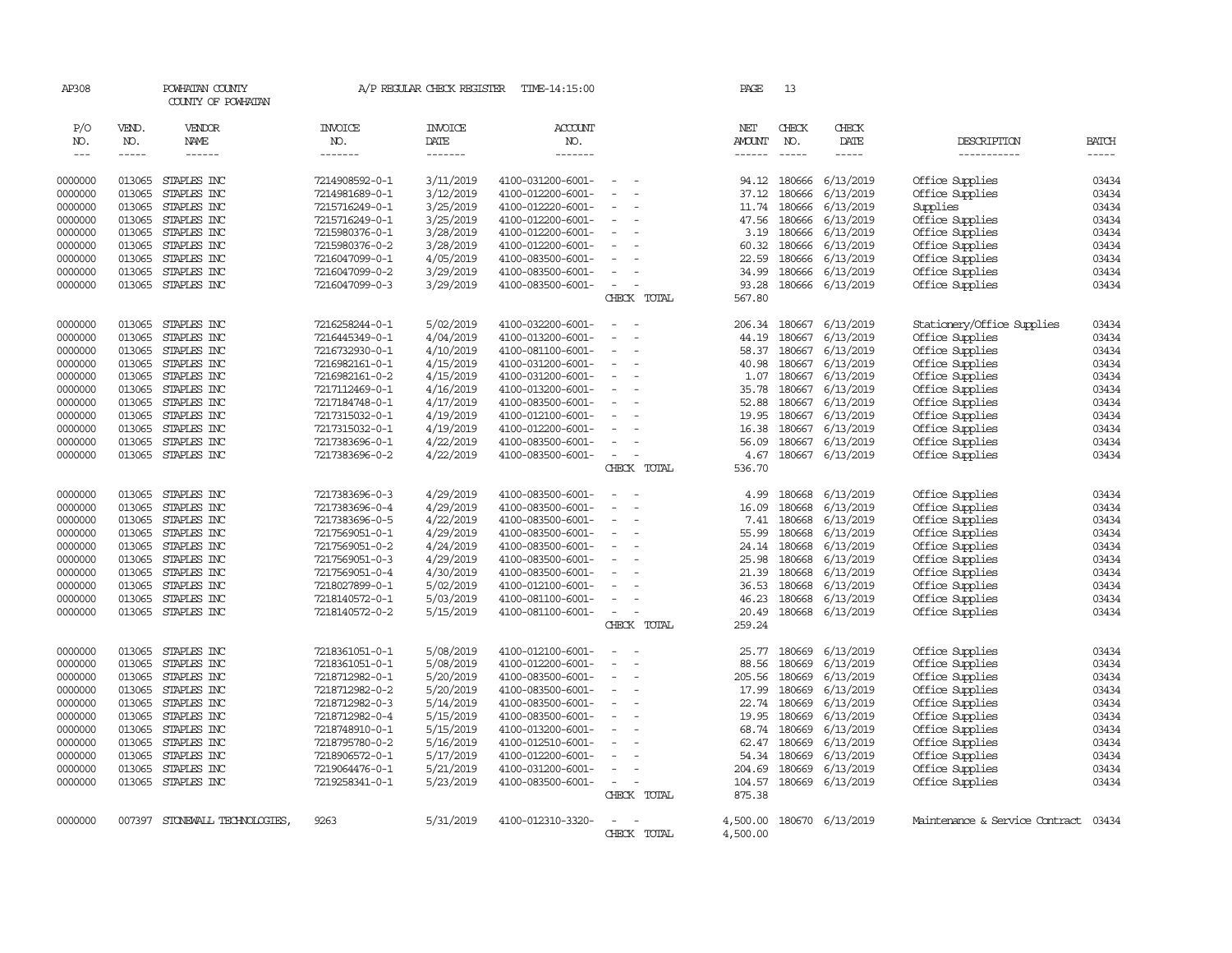| AP308                                    |                                      | POWHATAN COUNTY<br>COUNTY OF POWHATAN                                   |                                                                     | A/P REGULAR CHECK REGISTER                       | TIME-14:15:00                                                                    |                                                                 | PAGE                                              | 14                         |                                                         |                                                                    |                                  |
|------------------------------------------|--------------------------------------|-------------------------------------------------------------------------|---------------------------------------------------------------------|--------------------------------------------------|----------------------------------------------------------------------------------|-----------------------------------------------------------------|---------------------------------------------------|----------------------------|---------------------------------------------------------|--------------------------------------------------------------------|----------------------------------|
| P/O<br>NO.<br>$\qquad \qquad - -$        | VEND.<br>NO.<br>$\cdots$             | VENDOR<br>NAME                                                          | <b>INVOICE</b><br>NO.<br>-------                                    | <b>INVOICE</b><br>DATE<br>-------                | ACCOUNT<br>NO.<br>-------                                                        |                                                                 | NET<br><b>AMOUNT</b><br>------                    | CHECK<br>NO.               | CHECK<br>DATE<br>-----                                  | DESCRIPTION<br>__________                                          | <b>BATCH</b><br>-----            |
| 0000000                                  |                                      | 009357 SYDNOR, ALLEN MICHAEL                                            | 2019 ACADEMY                                                        | 5/25/2019                                        | 4100-032200-5815-                                                                | $\sim$<br>$\sim$<br>CHECK TOTAL                                 | 1,248.00<br>1,248.00                              |                            | 180672 6/13/2019                                        | Training/Seminars                                                  | 03434                            |
| 0000000                                  |                                      | 007543 SYDNOR, LEON                                                     | <b>REIMB LUNCH</b>                                                  | 5/18/2019                                        | 4100-032200-5815-                                                                | $\sim$<br>$\sim$<br>CHECK TOTAL                                 | 142.73<br>142.73                                  |                            | 180673 6/13/2019                                        | Training/Seminars                                                  | 03434                            |
| 0000000<br>0000000                       | 011188<br>011188                     | TECH FIRE & SAFETY<br>TECH FIRE & SAFETY                                | 1523<br>1548                                                        | 3/27/2019<br>5/21/2019                           | 4100-032200-6011-<br>4100-032200-6011-                                           | $\sim$<br>$\sim$<br>$\sim$<br>CHECK TOTAL                       | 880.50<br>293.00<br>1,173.50                      |                            | 180674 6/13/2019<br>180674 6/13/2019                    | Protective Gear/Uniforms<br>Protective Gear/Uniforms               | 03434<br>03434                   |
| 0000000                                  | 013073                               | THE BLOWHARD COMPANY                                                    | 14482                                                               | 5/13/2019                                        | 4100-032200-3310-                                                                | $\sim$<br>$\sim$<br>CHECK TOTAL                                 | 535.00<br>535.00                                  |                            | 180675 6/13/2019                                        | Equipment Repair                                                   | 03434                            |
| 0000000<br>0000000<br>0000000            | 000845<br>000845<br>000845           | TOWN POLICE SUPPLY OF<br>TOWN POLICE SUPPLY OF<br>TOWN POLICE SUPPLY OF | R82299<br>10412<br>10413                                            | 5/16/2019<br>6/04/2019<br>6/04/2019              | 4100-031200-6011-<br>4100-031200-6011-<br>4100-031200-6011-                      | $\sim$<br>$\sim$<br>$\equiv$<br>$\equiv$<br>CHECK TOTAL         | 75.00<br>120.58<br>17.80<br>213.38                | 180678                     | 180678 6/13/2019<br>6/13/2019<br>180678 6/13/2019       | Uniforms<br>Uniforms<br>Uniforms                                   | 03434<br>03434<br>03434          |
| 0000000<br>0000000                       | 009954<br>009954                     | ULLOA, SANDRA<br>ULLOA, SANDRA                                          | 8759243<br>8759246                                                  | 5/24/2019<br>5/24/2019                           | 4100-021200-3150-<br>4100-021200-3150-                                           | $\sim$<br>$\sim$<br>$\sim$ $ \sim$<br>CHECK TOTAL               | 240.00<br>120.00<br>360.00                        |                            | 180679 6/13/2019<br>180679 6/13/2019                    | Outside Counsel<br>Outside Counsel                                 | 03434<br>03434                   |
| 0000000                                  |                                      | 006721 UNIVERSITY OF VIRGINIA                                           | 39583                                                               | 6/07/2019                                        | 4100-012100-5540-                                                                | $\sim$<br>$\sim$<br>CHECK TOTAL                                 | 375.00<br>375.00                                  |                            | 180680 6/13/2019                                        | Conference & Training                                              | 03434                            |
| 0000000                                  | 013064 VA VRS                        |                                                                         | 2019 CAMP                                                           | 6/04/2019                                        | 4100-032200-6016-                                                                | $\sim$<br>$\sim$<br>CHECK TOTAL                                 | 550.00<br>550.00                                  |                            | 180681 6/13/2019                                        | <b>JET</b> Program                                                 | 03434                            |
| 0000000                                  | 000990                               | VACO                                                                    | <b>IVC01578</b>                                                     | 5/24/2019                                        | 4100-011010-6014-                                                                | $\sim$<br>$\sim$<br>CHECK TOTAL                                 | 75.00<br>75.00                                    |                            | 180682 6/13/2019                                        | Other Operating Supplies                                           | 03434                            |
| 0000000                                  | 008126                               | VERIZON                                                                 | 9830786153                                                          | 6/05/2019                                        | 4100-031200-5250-                                                                | $\sim$<br>$\sim$<br>CHECK TOTAL                                 | 5,077.61<br>5,077.61                              |                            | 180683 6/13/2019                                        | Cell Phones                                                        | 03434                            |
| 0000000<br>0000000<br>0000000<br>0000000 | 011169<br>011169<br>011169<br>011169 | VERIZON<br>VERIZON<br>VERIZON<br>VERIZON                                | 06/01 - 06/30<br>$4/28 - 05/27$<br>921422421 6/19<br>990421450 5/19 | 6/01/2019<br>4/28/2019<br>5/25/2019<br>5/23/2019 | 4100-031210-5232-<br>4100-031210-5232-<br>4100-012510-5230-<br>4100-031210-5232- | $\sim$<br>$\sim$<br>$\sim$<br>$\equiv$<br>$\sim$<br>CHECK TOTAL | 1,416.72<br>128.20<br>97.56<br>181.06<br>1,823.54 | 180684<br>180684<br>180684 | 180684 6/13/2019<br>6/13/2019<br>6/13/2019<br>6/13/2019 | Wireline 911<br>Wireline 911<br>Telephone Services<br>Wireline 911 | 03434<br>03434<br>03434<br>03434 |
| 0000000                                  | 008785                               | VERIZON CABS                                                            | 804M55-0491 706                                                     | 5/25/2019                                        | 4100-031210-5232-                                                                | $\overline{\phantom{a}}$<br>$\sim$<br>CHECK TOTAL               | 483.10<br>483.10                                  |                            | 180685 6/13/2019                                        | Wireline 911                                                       | 03434                            |
| 0000000                                  | 013046                               | VIRGINIA EMS TRAINING GRO                                               | 06032019-01                                                         | 6/03/2019                                        | 4100-032200-5815-                                                                | $\sim$<br>$\sim$<br>CHECK TOTAL                                 | 1,080.00<br>1,080.00                              |                            | 180686 6/13/2019                                        | Training/Seminars                                                  | 03434                            |
| 0000000                                  | 012550                               | VIRGINIA MUNICIPAL CLERKS FY20 MEMBERSHIP                               |                                                                     | 6/06/2019                                        | 4100-012100-5810-                                                                | $\sim$<br>$\sim$<br>CHECK TOTAL                                 | 40.00<br>40.00                                    |                            | 180687 6/13/2019                                        | Dues/Association Memberships                                       | 03434                            |
| 0000000<br>0000000                       | 009768<br>009768                     | WAMPLER EANES APPRAISAL<br>WAMPLER EANES APPRAISAL                      | $02 - 20$<br>$02 - 20$                                              | 6/03/2019<br>6/03/2019                           | 100-000200-0009-<br>4100-012320-3160-                                            | CHECK TOTAL                                                     | 20,938.00<br>18,844.20                            |                            | 2,093.80-180689 6/13/2019<br>180689 6/13/2019           | Retainage Payable<br>Reassessment Services                         | 03434<br>03434                   |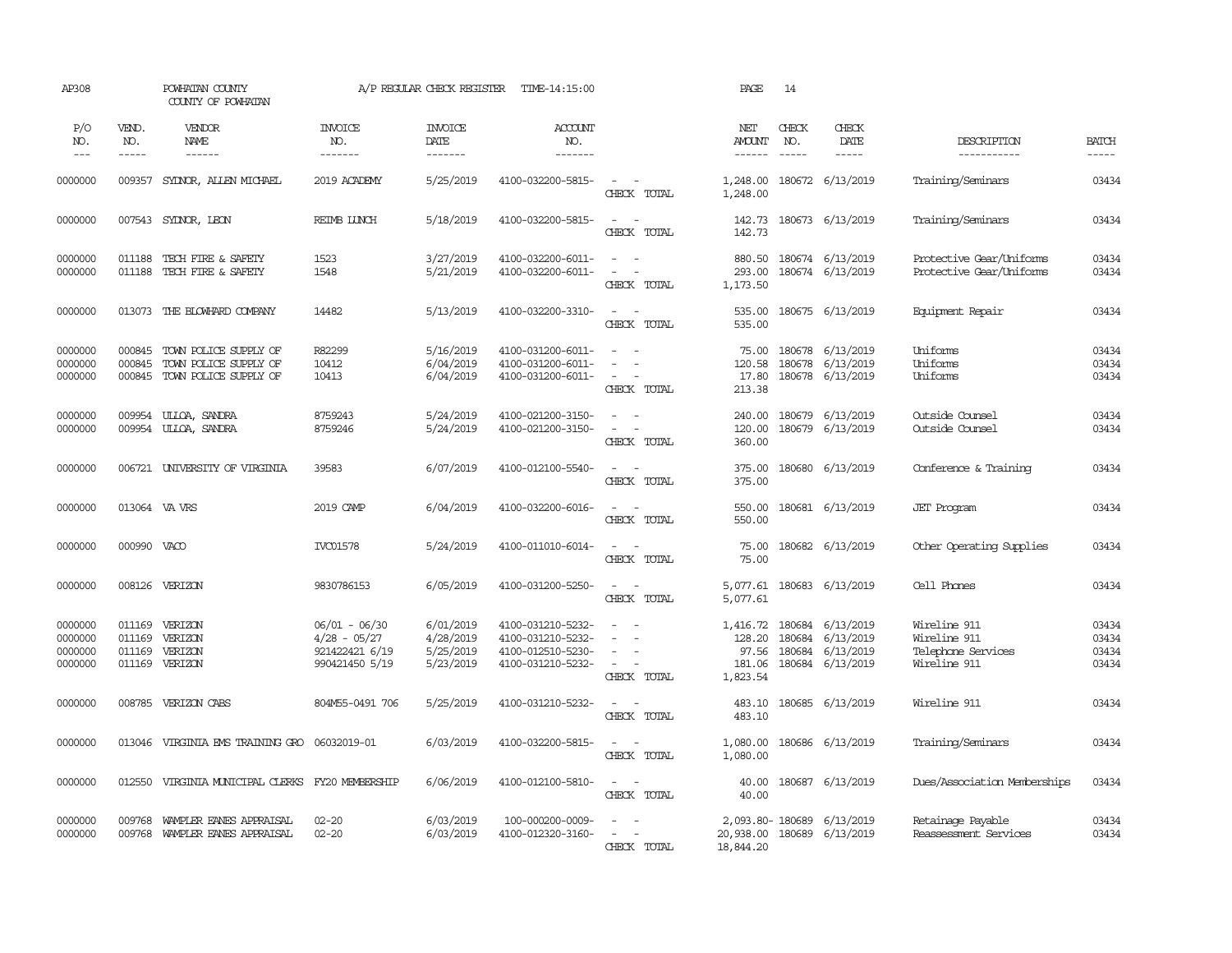| AP308                                                                                |                                                | POWHATAN COUNTY<br>COUNTY OF POWHATAN                                                                                                                     |                                                                                                                                   | A/P REGULAR CHECK REGISTER                                                                           | TIME-14:15:00                                                                                                                                                        |                                                                                               | PAGE                                                                     | 15                                                                                                                                                                                                                                                                                                                                                                                                                                                                                                   |                                                                                                                                                                                                                                                                                                                                                                                                                                                                          |                                                                                         |                                                                      |
|--------------------------------------------------------------------------------------|------------------------------------------------|-----------------------------------------------------------------------------------------------------------------------------------------------------------|-----------------------------------------------------------------------------------------------------------------------------------|------------------------------------------------------------------------------------------------------|----------------------------------------------------------------------------------------------------------------------------------------------------------------------|-----------------------------------------------------------------------------------------------|--------------------------------------------------------------------------|------------------------------------------------------------------------------------------------------------------------------------------------------------------------------------------------------------------------------------------------------------------------------------------------------------------------------------------------------------------------------------------------------------------------------------------------------------------------------------------------------|--------------------------------------------------------------------------------------------------------------------------------------------------------------------------------------------------------------------------------------------------------------------------------------------------------------------------------------------------------------------------------------------------------------------------------------------------------------------------|-----------------------------------------------------------------------------------------|----------------------------------------------------------------------|
| P/O<br>NO.<br>$\frac{1}{2}$                                                          | VEND.<br>NO.<br>-----                          | VENDOR<br>NAME                                                                                                                                            | <b>INVOICE</b><br>NO.<br>$- - - - - - -$                                                                                          | <b>INVOICE</b><br>DATE<br>-------                                                                    | ACCOUNT<br>NO.<br>$- - - - - - -$                                                                                                                                    |                                                                                               | NET<br><b>AMOUNT</b>                                                     | CHECK<br>NO.<br>$\begin{tabular}{cccccc} \multicolumn{2}{c}{} & \multicolumn{2}{c}{} & \multicolumn{2}{c}{} & \multicolumn{2}{c}{} & \multicolumn{2}{c}{} & \multicolumn{2}{c}{} & \multicolumn{2}{c}{} & \multicolumn{2}{c}{} & \multicolumn{2}{c}{} & \multicolumn{2}{c}{} & \multicolumn{2}{c}{} & \multicolumn{2}{c}{} & \multicolumn{2}{c}{} & \multicolumn{2}{c}{} & \multicolumn{2}{c}{} & \multicolumn{2}{c}{} & \multicolumn{2}{c}{} & \multicolumn{2}{c}{} & \multicolumn{2}{c}{} & \mult$ | CHECK<br>DATE<br>$\begin{tabular}{ccccc} \multicolumn{2}{c }{\multicolumn{2}{c }{\multicolumn{2}{c }{\multicolumn{2}{c}}{\hspace{-2.2cm}}}} \multicolumn{2}{c }{\multicolumn{2}{c }{\hspace{-2.2cm}}\hline} \multicolumn{2}{c }{\hspace{-2.2cm}}\hline \multicolumn{2}{c }{\hspace{-2.2cm}}\hline \multicolumn{2}{c }{\hspace{-2.2cm}}\hline \multicolumn{2}{c }{\hspace{-2.2cm}}\hline \multicolumn{2}{c }{\hspace{-2.2cm}}\hline \multicolumn{2}{c }{\hspace{-2.2cm}}$ | DESCRIPTION<br>-----------                                                              | <b>BATCH</b><br>-----                                                |
| 0000000                                                                              |                                                | 012063 WINDSTREAM                                                                                                                                         | 012272474 5/19                                                                                                                    | 5/29/2019                                                                                            | 4100-012510-5230-                                                                                                                                                    | $\sim$ $ \sim$<br>CHECK TOTAL                                                                 | 753.53<br>753.53                                                         |                                                                                                                                                                                                                                                                                                                                                                                                                                                                                                      | 180690 6/13/2019                                                                                                                                                                                                                                                                                                                                                                                                                                                         | Telephone Services                                                                      | 03434                                                                |
| 0000000<br>0000000                                                                   |                                                | 006551 YARD WORKS, LLC<br>006551 YARD WORKS, LLC                                                                                                          | 9546859-IN<br>9547260-IN                                                                                                          | 6/04/2019<br>6/05/2019                                                                               | 4100-014500-3190-<br>4100-014500-3190-                                                                                                                               | $\sim$ $ -$<br>$\sim$ $ -$<br>CHECK TOTAL                                                     | 96.00<br>48.00<br>144.00                                                 |                                                                                                                                                                                                                                                                                                                                                                                                                                                                                                      | 180691 6/13/2019<br>180691 6/13/2019                                                                                                                                                                                                                                                                                                                                                                                                                                     | Grounds Maintenance<br>Grounds Maintenance                                              | 03434<br>03434                                                       |
| 0000000                                                                              |                                                | 008743 ALEXANDER, KAREN B.                                                                                                                                | REIMB 6/9/19                                                                                                                      | 6/12/2019                                                                                            | 4100-013200-6001-                                                                                                                                                    | $\sim$ $ \sim$<br>CHECK TOTAL                                                                 | 71.31                                                                    |                                                                                                                                                                                                                                                                                                                                                                                                                                                                                                      | 71.31 180693 6/20/2019                                                                                                                                                                                                                                                                                                                                                                                                                                                   | Office Supplies                                                                         | 03442                                                                |
| 0000000<br>0000000<br>0000000<br>0000000<br>0000000<br>0000000<br>0000000<br>0000000 | 012849<br>012849<br>012849<br>012849<br>012849 | 012849 AQUA VIRGINIA<br>AQUA VIRGINIA<br>012849 ACUA VIRGINIA<br>AQUA VIRGINIA<br>AQUA VIRGINIA<br>AQUA VIRGINIA<br>AOUA VIRGINIA<br>012849 ACUA VIRGINIA | 10076275 5/19<br>15015408 5/19<br>56628066 5/19<br>56629538 5/19<br>56630272 5/19<br>9056751 5/19<br>9056752 5/19<br>9056760 5/19 | 6/06/2019<br>6/06/2019<br>6/06/2019<br>6/06/2019<br>6/06/2019<br>6/06/2019<br>6/06/2019<br>6/06/2019 | 4100-014100-5130-<br>4100-014600-5130-<br>4100-014100-5130-<br>4100-014100-5130-<br>4100-014100-5130-<br>4100-014100-5130-<br>4100-014100-5130-<br>4100-032210-5130- | $\sim$<br>$\sim$<br>$\equiv$<br>$\sim$<br>$\sim$<br>$\sim$<br>$\sim$<br>$\sim$<br>CHECK TOTAL | 165.04<br>18.13<br>22.18<br>180.25<br>121.35<br>62.54<br>58.99<br>697.61 | 180695<br>180695<br>180695<br>180695<br>180695                                                                                                                                                                                                                                                                                                                                                                                                                                                       | 180695 6/20/2019<br>6/20/2019<br>6/20/2019<br>6/20/2019<br>6/20/2019<br>6/20/2019<br>180695 6/20/2019<br>69.13 180695 6/20/2019                                                                                                                                                                                                                                                                                                                                          | Water<br>Water - Field Irrigation<br>Water<br>Water<br>Water<br>Water<br>Water<br>Water | 03442<br>03442<br>03442<br>03442<br>03442<br>03442<br>03442<br>03442 |
| 0000000<br>0000000<br>0000000<br>0000000<br>0000000                                  | 012849<br>012849<br>012849                     | 012849 AQUA VIRGINIA<br>AOUA VIRGINIA<br>AOUA VIRGINIA<br>AQUA VIRGINIA<br>012849 AQUA VIRGINIA                                                           | 9062821 5/19<br>9062838 5/19<br>9062838 5/19<br>9062840 5/19<br>9071921 5/19                                                      | 6/06/2019<br>6/06/2019<br>6/06/2019<br>6/06/2019<br>6/06/2019                                        | 4100-014600-5130-<br>4100-014100-5130-<br>4100-031200-5130-<br>4100-014600-5130-<br>4100-014100-5130-                                                                | $\sim$ $ \sim$<br>$ -$<br>$\equiv$<br>$\sim$<br>$\sim$<br>$\sim$<br>CHECK TOTAL               | 1,320.58<br>105.33<br>105.34<br>1,109.47<br>17.62<br>2,658.34            | 180696<br>180696<br>180696                                                                                                                                                                                                                                                                                                                                                                                                                                                                           | 180696 6/20/2019<br>6/20/2019<br>6/20/2019<br>6/20/2019<br>180696 6/20/2019                                                                                                                                                                                                                                                                                                                                                                                              | Water - Field Irrigation<br>Water<br>Water<br>Water - Field Irrigation<br>Water         | 03442<br>03442<br>03442<br>03442<br>03442                            |
| 0000000                                                                              |                                                | 013093 ASHBY, BRUCE E.                                                                                                                                    | JUNE TERM 2019                                                                                                                    | 6/14/2019                                                                                            | 4100-021100-1700-                                                                                                                                                    | $\sim$ 100 $\sim$<br>CHECK TOTAL                                                              | 30.00<br>30.00                                                           |                                                                                                                                                                                                                                                                                                                                                                                                                                                                                                      | 180697 6/20/2019                                                                                                                                                                                                                                                                                                                                                                                                                                                         | COMP: Jurors & Witnesses                                                                | 03442                                                                |
| 0000000                                                                              | 009669                                         | ATKINS, JOYCE D.                                                                                                                                          | ELECTION $6/11$                                                                                                                   | 6/11/2019                                                                                            | 4100-013200-1015-                                                                                                                                                    | $\sim$ $  -$<br>CHECK TOTAL                                                                   | 150.00<br>150.00                                                         |                                                                                                                                                                                                                                                                                                                                                                                                                                                                                                      | 180698 6/20/2019                                                                                                                                                                                                                                                                                                                                                                                                                                                         | COMP: Election Officials                                                                | 03442                                                                |
| 0000000                                                                              | 009599                                         | AYERS, NANCY VAN HUIZEN                                                                                                                                   | ELECTION 6/11                                                                                                                     | 6/11/2019                                                                                            | 4100-013200-1015-                                                                                                                                                    | $\sim$<br>$\sim$ $-$<br>CHECK TOTAL                                                           | 150.00<br>150.00                                                         |                                                                                                                                                                                                                                                                                                                                                                                                                                                                                                      | 180699 6/20/2019                                                                                                                                                                                                                                                                                                                                                                                                                                                         | COMP: Election Officials                                                                | 03442                                                                |
| 0000000                                                                              |                                                | 008851 BABCOCK, JAMES                                                                                                                                     | ELECTION 6/11                                                                                                                     | 6/11/2019                                                                                            | 4100-013200-1015-                                                                                                                                                    | $\sim$ $ \sim$<br>CHECK TOTAL                                                                 | 175.00<br>175.00                                                         |                                                                                                                                                                                                                                                                                                                                                                                                                                                                                                      | 180700 6/20/2019                                                                                                                                                                                                                                                                                                                                                                                                                                                         | COMP: Election Officials                                                                | 03442                                                                |
| 0000000                                                                              |                                                | 007941 BAKER & TAYLOR                                                                                                                                     | 5015546257                                                                                                                        | 6/04/2019                                                                                            | 4100-073100-6012-                                                                                                                                                    | $\sim$ $  -$<br>CHECK TOTAL                                                                   | 677.25<br>677.25                                                         |                                                                                                                                                                                                                                                                                                                                                                                                                                                                                                      | 180701 6/20/2019                                                                                                                                                                                                                                                                                                                                                                                                                                                         | Books & Subscriptions                                                                   | 03442                                                                |
| 0000000                                                                              | 013088                                         | BALL, CHRISTOPHER M.                                                                                                                                      | JUNE TERM 2019                                                                                                                    | 6/14/2019                                                                                            | 4100-021100-1700-                                                                                                                                                    | $\sim$ $ -$<br>CHECK TOTAL                                                                    | 30.00<br>30.00                                                           |                                                                                                                                                                                                                                                                                                                                                                                                                                                                                                      | 180702 6/20/2019                                                                                                                                                                                                                                                                                                                                                                                                                                                         | COMP: Jurors & Witnesses                                                                | 03442                                                                |
| 0000000                                                                              |                                                | 009501 BARRETT, JUDITH                                                                                                                                    | ELECTION 6/11                                                                                                                     | 6/11/2019                                                                                            | 4100-013200-1015-                                                                                                                                                    | $\sim$ $ \sim$ $-$<br>CHECK TOTAL                                                             | 150.00<br>150.00                                                         |                                                                                                                                                                                                                                                                                                                                                                                                                                                                                                      | 180703 6/20/2019                                                                                                                                                                                                                                                                                                                                                                                                                                                         | COMP: Election Officials                                                                | 03442                                                                |
| 0000000                                                                              |                                                | 011523 BLESSED SACRAMENT                                                                                                                                  | RENT JUNE 11                                                                                                                      | 6/11/2019                                                                                            | 4100-013200-5420-                                                                                                                                                    | $\sim$ $ \sim$<br>CHECK TOTAL                                                                 | 50.00                                                                    |                                                                                                                                                                                                                                                                                                                                                                                                                                                                                                      | 50.00 180705 6/20/2019                                                                                                                                                                                                                                                                                                                                                                                                                                                   | Rent                                                                                    | 03442                                                                |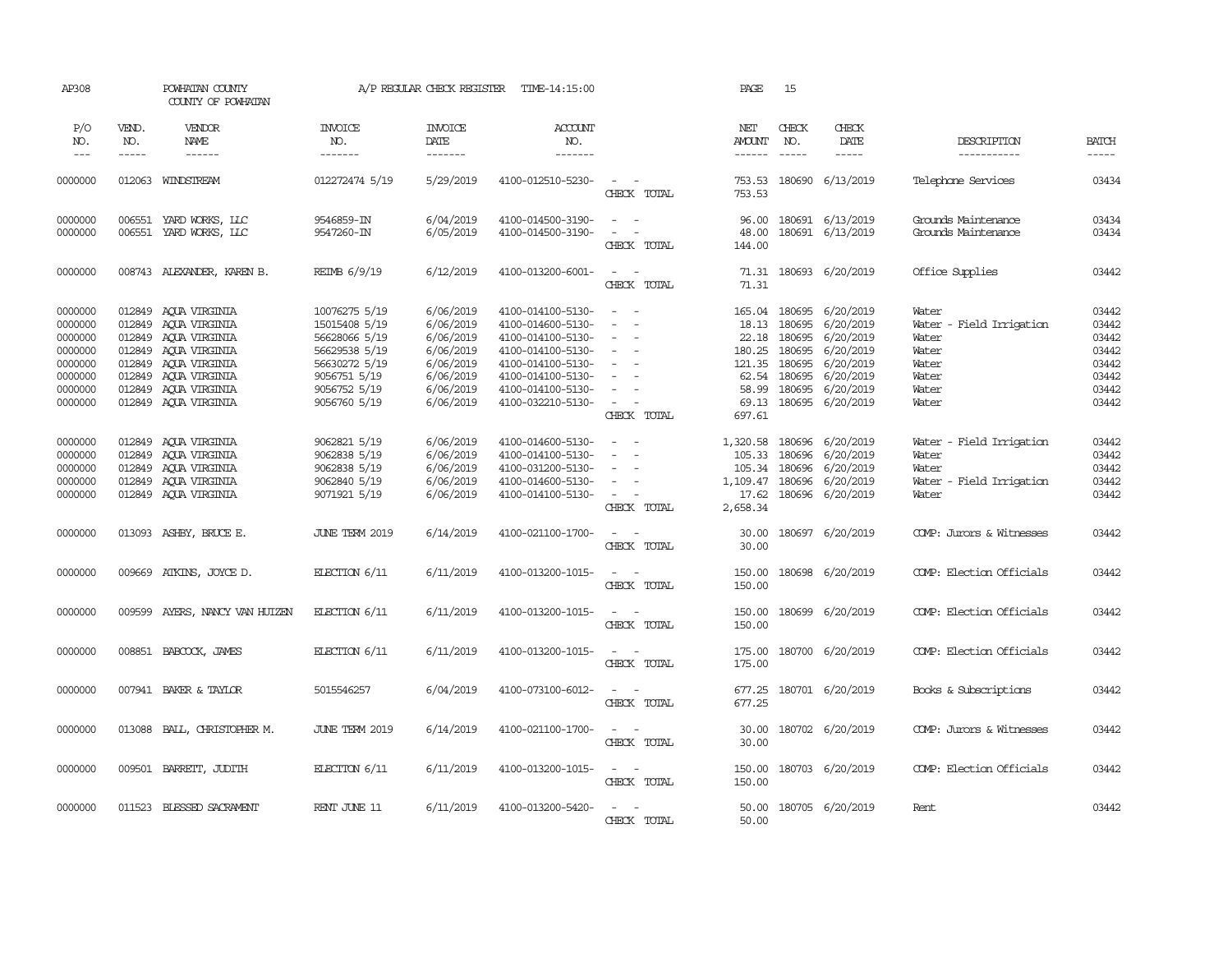| AP308                       |                       | POWHATAN COUNTY<br>COUNTY OF POWHATAN            |                                  | A/P REGULAR CHECK REGISTER        | TIME-14:15:00                          |                                    | PAGE                 | 16                            |                         |                                 |                             |
|-----------------------------|-----------------------|--------------------------------------------------|----------------------------------|-----------------------------------|----------------------------------------|------------------------------------|----------------------|-------------------------------|-------------------------|---------------------------------|-----------------------------|
| P/O<br>NO.<br>$\frac{1}{2}$ | VEND.<br>NO.<br>----- | VENDOR<br>NAME<br>$- - - - - -$                  | <b>INVOICE</b><br>NO.<br>------- | <b>INVOICE</b><br>DATE<br>------- | ACCOUNT<br>NO.<br>-------              |                                    | NET<br><b>AMOUNT</b> | CHECK<br>NO.<br>$\frac{1}{2}$ | CHECK<br>DATE<br>-----  | DESCRIPTION<br>-----------      | <b>BATCH</b><br>$- - - - -$ |
| 0000000                     | 006655                | BLOSSMAN GAS COMPANIES                           | 6947013                          | 6/04/2019                         | 4100-014500-6008-                      | $\overline{\phantom{a}}$           |                      | 142.31 180706                 | 6/20/2019               | Gas/Grease/Oil                  | 03442                       |
| 0000000                     | 006655                | BLOSSMAN GAS COMPANIES,                          | 7081609                          | 6/04/2019                         | 4100-014500-6008-                      |                                    | 29.40                | 180706                        | 6/20/2019               | Gas/Grease/Oil                  | 03442                       |
| 0000000                     | 006655                | BLOSSMAN GAS COMPANIES,                          | 7150163                          | 6/11/2019                         | 4100-014500-6008-                      |                                    | 6.78                 |                               | 180706 6/20/2019        | Gas/Grease/Oil                  | 03442                       |
|                             |                       |                                                  |                                  |                                   |                                        | CHECK TOTAL                        | 178.49               |                               |                         |                                 |                             |
| 0000000                     | 007894                | BOELT, WILLIAM M.                                | ELECTION 6/11                    | 6/11/2019                         | 4100-013200-1015-                      | $\sim$<br>$\sim$                   | 175.00               | 180707                        | 6/20/2019               | COMP: Election Officials        | 03442                       |
| 0000000                     | 007894                | BOELT, WILLIAM M.                                | MILEAGE 6/11                     | 6/11/2019                         | 4100-013200-5510-                      | $\sim$<br>$\sim$                   | 13.34                |                               | 180707 6/20/2019        | Travel/Mileage/Parking/Tolls    | 03442                       |
|                             |                       |                                                  |                                  |                                   |                                        | CHECK TOTAL                        | 188.34               |                               |                         |                                 |                             |
| 0000000                     |                       | 009595 BOOKER, GEORGE E.                         | ELECTION 6/11                    | 6/11/2019                         | 4100-013200-1015-                      | $\sim$ $-$                         | 150.00               |                               | 180708 6/20/2019        | COMP: Election Officials        | 03442                       |
|                             |                       |                                                  |                                  |                                   |                                        | CHECK TOTAL                        | 150.00               |                               |                         |                                 |                             |
| 0000000                     |                       | 011615 BOWAN, BETTY BALL                         | ELECTION 6/11                    | 6/11/2019                         | 4100-013200-1015-                      | $\overline{a}$<br>$\sim$           | 150.00               |                               | 180709 6/20/2019        | COMP: Election Officials        | 03442                       |
|                             |                       |                                                  |                                  |                                   |                                        | CHECK TOTAL                        | 150.00               |                               |                         |                                 |                             |
| 0000000                     |                       | 011098 BRANCH, JAMES L.                          | ELECTION 6/11                    | 6/11/2019                         | 4100-013200-1015-                      | $\sim$                             | 175.00               |                               | 180710 6/20/2019        | COMP: Election Officials        | 03442                       |
|                             |                       |                                                  |                                  |                                   |                                        | CHECK TOTAL                        | 175.00               |                               |                         |                                 |                             |
| 0000000                     | 012719                | BUYGARNER, SUZANNE                               | ELECTION 6/11                    | 6/11/2019                         | 4100-013200-1015-                      | $\overline{\phantom{a}}$<br>$\sim$ | 150.00               |                               | 180712 6/20/2019        | COMP: Election Officials        | 03442                       |
|                             |                       |                                                  |                                  |                                   |                                        | CHECK TOTAL                        | 150.00               |                               |                         |                                 |                             |
| 0000000                     | 007929                | BYERLY, MICHAEL W.                               | 1905296                          | 6/13/2019                         | 3100-013030-0007-                      | $\sim$                             | 1,338.96             |                               | 180713 6/20/2019        | Zoning Permits                  | 03442                       |
|                             |                       |                                                  |                                  |                                   |                                        | CHECK TOTAL                        | 1,338.96             |                               |                         |                                 |                             |
| 0000000                     |                       | 008541 CABLE, JEAN D.                            | ELECTION 6/11                    | 6/11/2019                         | 4100-013200-1015-                      | $\overline{\phantom{a}}$<br>$\sim$ | 175.00               |                               | 180714 6/20/2019        | COMP: Election Officials        | 03442                       |
|                             |                       |                                                  |                                  |                                   |                                        | CHECK TOTAL                        | 175.00               |                               |                         |                                 |                             |
| 0000000                     | 011629                | CASH, CARL E.                                    | ELECTION 6/11                    | 6/11/2019                         | 4100-013200-1015-                      | $\sim$<br>$\sim$                   | 150.00               |                               | 180715 6/20/2019        | COMP: Election Officials        | 03442                       |
|                             |                       |                                                  |                                  |                                   |                                        | CHECK TOTAL                        | 150.00               |                               |                         |                                 |                             |
| 0000000                     | 011223                | CENTRAL DISTRICT COR                             | REGISTRATION                     | 6/11/2019                         | 4100-012310-5540-                      | $\sim$ $ -$                        | 80.00                |                               | 180716 6/20/2019        | Conferences & Training          | 03442                       |
|                             |                       |                                                  |                                  |                                   |                                        | CHECK TOTAL                        | 80.00                |                               |                         |                                 |                             |
| 0000000                     | 000540                | CENTRAL VIRGINIA WASTE                           | 24421                            | 6/11/2019                         | 4100-014600-3185-                      |                                    | 328.13               |                               | 180717 6/20/2019        | Trash Removal                   | 03442                       |
| 0000000                     | 000540                | CENTRAL VIRGINIA WASTE                           | 24421                            | 6/11/2019                         | 4100-014100-3185-                      | $\sim$                             | 166.36               |                               | 180717 6/20/2019        | Trash Removal                   | 03442                       |
| 0000000                     | 000540                | CENTRAL VIRGINIA WASTE                           | 24421                            | 6/11/2019                         | 4100-035100-3185-                      | $\equiv$                           | 16.64                |                               | 180717 6/20/2019        | Trash Removal                   | 03442                       |
| 0000000                     | 000540                | CENTRAL VIRGINIA WASTE                           | 24421                            | 6/11/2019                         | 4100-073100-3185-                      | $\equiv$                           |                      |                               | 33.27 180717 6/20/2019  | Trash Removal                   | 03442                       |
| 0000000                     | 000540                | CENTRAL VIRGINIA WASTE                           | 24421                            | 6/11/2019                         | 4100-032210-3185-                      | $\sim$<br>$\sim$                   | 16.64                | 180717                        | 6/20/2019               | Trash Removal                   | 03442                       |
| 0000000<br>0000000          | 000540<br>000540      | CENTRAL VIRGINIA WASTE<br>CENTRAL VIRGINIA WASTE | 24421<br>24429                   | 6/11/2019<br>6/12/2019            | 4100-032220-3185-<br>4100-014300-3175- | $\equiv$                           | 16.64<br>19,459.42   | 180717<br>180717              | 6/20/2019<br>6/20/2019  | Trash Removal<br>Waste Disposal | 03442<br>03442              |
| 0000000                     | 000540                | CENTRAL VIRGINIA WASTE                           | 24433                            | 6/12/2019                         | 4100-014300-3176-                      | $\sim$                             | 188.87               |                               | 180717 6/20/2019        | Recycling Pulls                 | 03442                       |
|                             |                       |                                                  |                                  |                                   |                                        | CHECK TOTAL                        | 20,225.97            |                               |                         |                                 |                             |
| 0000000                     | 012720                | CHRISTIAN, PAT                                   | ELECTION 6/11                    | 6/11/2019                         | 4100-013200-1015-                      | $\sim$<br>$\sim$                   | 150.00               |                               | 180718 6/20/2019        | COMP: Election Officials        | 03442                       |
|                             |                       |                                                  |                                  |                                   |                                        | CHECK TOTAL                        | 150.00               |                               |                         |                                 |                             |
| 0000000                     | 006965                | CINIAS CORPORATION                               | 4021917399                       | 5/15/2019                         | 4100-014100-5110-                      |                                    | 98.64                |                               | 180719 6/20/2019        | Electricity                     | 03442                       |
| 0000000                     | 006965                | CINIAS CORPORATION                               | 4021917399                       | 5/15/2019                         | 4100-014500-5110-                      |                                    | 121.05               | 180719                        | 6/20/2019               | Electricity                     | 03442                       |
| 0000000                     | 006965                | CINIAS CORPORATION                               | 4022790769                       | 5/29/2019                         | 4100-014100-6011-                      | $\equiv$                           | 119.88               |                               | 180719 6/20/2019        | Uniforms                        | 03442                       |
| 0000000                     | 006965                | CINIAS CORPORATION                               | 4022790769                       | 5/29/2019                         | 4100-014500-6011-                      |                                    |                      |                               | 99.81 180719 6/20/2019  | Uniforms                        | 03442                       |
| 0000000                     | 006965                | CINIAS CORPORATION                               | 4023290716                       | 6/05/2019                         | 4100-014100-6011-                      | $\sim$                             |                      |                               | 119.88 180719 6/20/2019 | Uniforms                        | 03442                       |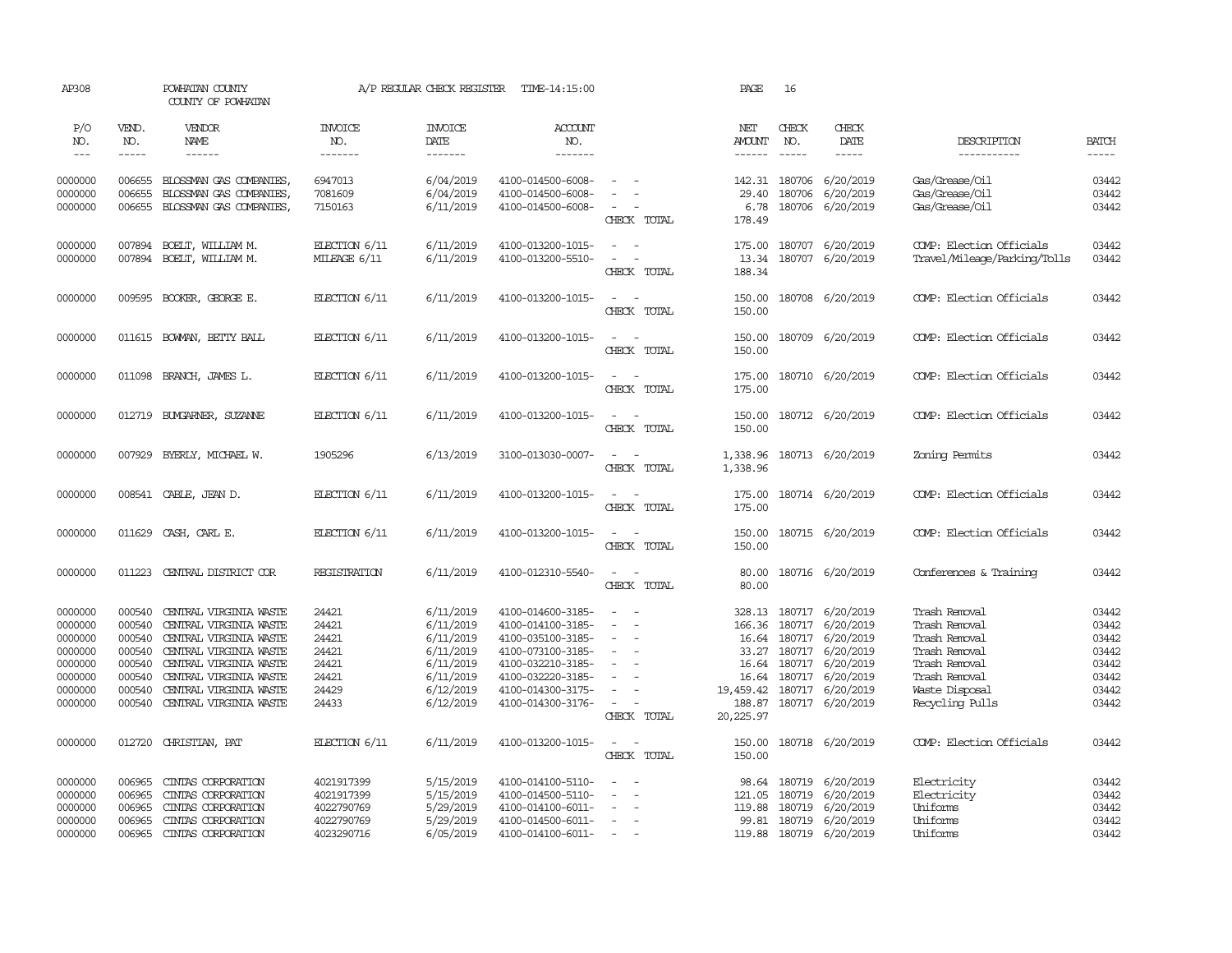| AP308                                                                                           |                                                                                        | POWHATAN COUNTY<br>COUNTY OF POWHATAN                                                                                                                                                                                                                    |                                                                                                                                                                         | A/P REGULAR CHECK REGISTER                                                                                        | TIME-14:15:00                                                                                                                                                                             |                                                                                                                | PAGE                                                                                              | 17                                                                |                                                                                                                                                             |                                                                                                                                        |                                                                               |
|-------------------------------------------------------------------------------------------------|----------------------------------------------------------------------------------------|----------------------------------------------------------------------------------------------------------------------------------------------------------------------------------------------------------------------------------------------------------|-------------------------------------------------------------------------------------------------------------------------------------------------------------------------|-------------------------------------------------------------------------------------------------------------------|-------------------------------------------------------------------------------------------------------------------------------------------------------------------------------------------|----------------------------------------------------------------------------------------------------------------|---------------------------------------------------------------------------------------------------|-------------------------------------------------------------------|-------------------------------------------------------------------------------------------------------------------------------------------------------------|----------------------------------------------------------------------------------------------------------------------------------------|-------------------------------------------------------------------------------|
| P/O<br>NO.                                                                                      | VEND.<br>NO.                                                                           | VENDOR<br>NAME                                                                                                                                                                                                                                           | <b>INVOICE</b><br>NO.                                                                                                                                                   | <b>INVOICE</b><br>DATE                                                                                            | <b>ACCOUNT</b><br>NO.                                                                                                                                                                     |                                                                                                                | NET<br><b>AMOUNT</b>                                                                              | CHECK<br>NO.                                                      | CHECK<br>DATE                                                                                                                                               | DESCRIPTION                                                                                                                            | <b>BATCH</b>                                                                  |
| $  -$                                                                                           | $- - - - -$                                                                            | $- - - - - -$                                                                                                                                                                                                                                            | -------                                                                                                                                                                 | -------                                                                                                           | $- - - - - - -$                                                                                                                                                                           |                                                                                                                | $- - - - - -$                                                                                     | $\frac{1}{2}$                                                     | $- - - - -$                                                                                                                                                 | -----------                                                                                                                            | $- - - - -$                                                                   |
| 0000000<br>0000000                                                                              | 006965<br>006965                                                                       | CINIAS CORPORATION<br>CINIAS CORPORATION                                                                                                                                                                                                                 | 4023290716<br>4023290732                                                                                                                                                | 6/05/2019<br>6/05/2019                                                                                            | 4100-014500-6011-<br>4100-014300-6011-                                                                                                                                                    | $\sim$<br>$\sim$<br>CHECK TOTAL                                                                                | 163.23<br>822.30                                                                                  |                                                                   | 99.81 180719 6/20/2019<br>180719 6/20/2019                                                                                                                  | Uniforms<br>Uniforms                                                                                                                   | 03442<br>03442                                                                |
| 0000000                                                                                         | 033130                                                                                 | COUNTY OF HENRICO                                                                                                                                                                                                                                        | 160239                                                                                                                                                                  | 6/01/2019                                                                                                         | 4100-033400-3840-                                                                                                                                                                         | $\sim$<br>CHECK TOTAL                                                                                          | 20,755.74<br>20,755.74                                                                            |                                                                   | 180720 6/20/2019                                                                                                                                            | Detention of Juveniles                                                                                                                 | 03442                                                                         |
| 0000000                                                                                         |                                                                                        | 008853 COX, LINDIA B.                                                                                                                                                                                                                                    | ELECTION 6/11                                                                                                                                                           | 6/11/2019                                                                                                         | 4100-013200-1015-                                                                                                                                                                         | $\sim$<br>$\sim$<br>CHECK TOTAL                                                                                | 150.00<br>150.00                                                                                  |                                                                   | 180721 6/20/2019                                                                                                                                            | COMP: Election Officials                                                                                                               | 03442                                                                         |
| 0000000<br>0000000                                                                              | 006879<br>006879                                                                       | DEMCO, INC.<br>DEMCO, INC.                                                                                                                                                                                                                               | PO048003<br>PO048174                                                                                                                                                    | 5/22/2019<br>6/11/2019                                                                                            | 4100-073100-8102-<br>4100-073100-6014-                                                                                                                                                    | $\sim$<br>$\sim$<br>$\sim$<br>$\sim$<br>CHECK TOTAL                                                            | 4,968.22<br>14,286.63                                                                             |                                                                   | 9,318.41 180722 6/20/2019<br>180722 6/20/2019                                                                                                               | Fumiture<br>Library Supplies                                                                                                           | 03442<br>03442                                                                |
| 0000000                                                                                         | 013095                                                                                 | DENDTLER, JENNIFER                                                                                                                                                                                                                                       | ELECTION $6/11$                                                                                                                                                         | 6/11/2019                                                                                                         | 4100-013200-1015-                                                                                                                                                                         | $\sim$<br>$\sim$ $-$<br>CHECK TOTAL                                                                            | 150.00<br>150.00                                                                                  |                                                                   | 180723 6/20/2019                                                                                                                                            | COMP: Election Officials                                                                                                               | 03442                                                                         |
| 0000000<br>0000000<br>0000000<br>0000000<br>0000000                                             | 006240<br>006240<br>006240<br>006240<br>006240                                         | DIAMOND SPRINGS WATER, INC 3244911<br>DIAMOND SPRINGS WATER, INC 3244923<br>DIAMOND SPRINGS WATER, INC 412079730<br>DIAMOND SPRINGS WATER, INC 426079730<br>DIAMOND SPRINGS WATER, INC 508077651                                                         |                                                                                                                                                                         | 6/07/2019<br>6/07/2019<br>4/15/2019<br>4/26/2019<br>6/09/2019                                                     | 4100-014100-5130-<br>4100-014100-5130-<br>4100-034100-6001-<br>4100-034100-6001-<br>4100-014100-5130-                                                                                     | $\equiv$<br>$\overline{\phantom{a}}$<br>$\overline{a}$<br>$\overline{\phantom{a}}$                             | 11.95<br>9.95<br>14.98<br>43.50                                                                   | 180724<br>180724                                                  | 180724 6/20/2019<br>180724 6/20/2019<br>22.47 180724 6/20/2019<br>6/20/2019<br>6/20/2019                                                                    | Water<br>Water<br>Office Supplies<br>Office Supplies<br>Water                                                                          | 03442<br>03442<br>03442<br>03442<br>03442                                     |
| 0000000<br>0000000                                                                              | 006240<br>006240                                                                       | DIAMOND SPRINGS WATER, INC 524079650<br>DIAMOND SPRINGS WATER, INC 524079680                                                                                                                                                                             |                                                                                                                                                                         | 5/24/2019<br>6/04/2019                                                                                            | 4100-014100-5130-<br>4100-014100-5130-                                                                                                                                                    | $\sim$<br>$\sim$<br>CHECK TOTAL                                                                                | 21.75<br>7.25<br>131.85                                                                           |                                                                   | 180724 6/20/2019<br>180724 6/20/2019                                                                                                                        | Water<br>Water                                                                                                                         | 03442<br>03442                                                                |
| 0000000                                                                                         | 013087                                                                                 | DINGUS, ELIZABETH S.                                                                                                                                                                                                                                     | <b>JUNE TERM 2019</b>                                                                                                                                                   | 6/14/2019                                                                                                         | 4100-021100-1700-                                                                                                                                                                         | $\sim$<br>$\sim$<br>CHECK TOTAL                                                                                | 30.00<br>30.00                                                                                    |                                                                   | 180725 6/20/2019                                                                                                                                            | COMP: Jurors & Witnesses                                                                                                               | 03442                                                                         |
| 0000000<br>0000000<br>0000000<br>0000000<br>0000000<br>0000000<br>0000000<br>0000000            | 000860<br>000860<br>000860<br>000860<br>000860<br>000860<br>000860<br>000860           | DOMINION ENERGY VIRGINIA<br>DOMINION ENERGY VIRGINIA<br>DOMINION ENERGY VIRGINIA<br>DOMINION ENERGY VIRGINIA<br>DOMINION ENERGY VIRGINIA<br>DOMINION ENERGY VIRGINIA<br>DOMINION ENERGY VIRGINIA<br>DOMINION ENERGY VIRGINIA                             | 0432180008 6/19<br>0863807277 6/19<br>1221667833 6/19<br>1223507334 6/19<br>1498464559 6/19<br>2142337506 6/19<br>2312285006 6/19<br>2322252509 6/19                    | 6/03/2019<br>6/04/2019<br>6/04/2019<br>6/03/2019<br>6/04/2019<br>6/04/2019<br>6/04/2019<br>6/03/2019              | 4100-014600-5110-<br>4100-014600-5110-<br>4100-031210-5110-<br>4100-014300-5110-<br>4100-014600-5110-<br>4100-014600-5110-<br>4100-014100-5110-<br>4100-031200-5110-                      | $\equiv$<br>$\equiv$<br>$\equiv$<br>$\sim$<br>$\equiv$<br>$\sim$<br>$\sim$<br>$\sim$<br>CHECK TOTAL            | 427.44<br>18.57<br>252.91<br>78.24<br>188.20<br>1,300.31                                          | 180726<br>180726<br>202.46 180726<br>64.78 180726<br>67.71 180726 | 180726 6/20/2019<br>6/20/2019<br>6/20/2019<br>6/20/2019<br>6/20/2019<br>6/20/2019<br>180726 6/20/2019<br>180726 6/20/2019                                   | Electricity<br>Electricity<br>Electricity - Comunications H<br>Electricity<br>Electricity<br>Electricity<br>Electricity<br>Electricity | 03442<br>03442<br>03442<br>03442<br>03442<br>03442<br>03442<br>03442          |
| 0000000<br>0000000<br>0000000<br>0000000<br>0000000<br>0000000<br>0000000<br>0000000<br>0000000 | 000860<br>000860<br>000860<br>000860<br>000860<br>000860<br>000860<br>000860<br>000860 | DOMINION ENERGY VIRGINIA<br>DOMINION ENERGY VIRGINIA<br>DOMINION ENERGY VIRGINIA<br>DOMINION ENERGY VIRGINIA<br>DOMINION ENERGY VIRGINIA<br>DOMINION ENERGY VIRGINIA<br>DOMINION ENERGY VIRGINIA<br>DOMINION ENERGY VIRGINIA<br>DOMINION ENERGY VIRGINIA | 2346327501 6/19<br>2346327501 6/19<br>2352270009 6/19<br>2442170003 6/19<br>246222250266/19<br>2476067034 6/19<br>2912605595 6/19<br>2972120006 6/19<br>3451094936 6/19 | 6/04/2019<br>6/04/2019<br>6/03/2019<br>6/03/2019<br>6/04/2019<br>6/03/2019<br>6/03/2019<br>6/03/2019<br>6/05/2019 | 4100-031200-5110-<br>4100-014100-5110-<br>4100-014100-5110-<br>4100-014100-5110-<br>4100-014100-5110-<br>4100-014100-5110-<br>4100-014100-5110-<br>4100-014100-5110-<br>4100-014600-5110- | $\overline{\phantom{a}}$<br>. —<br>$\sim$<br>$\equiv$<br>$\sim$<br>$\sim$<br>$\sim$<br>$\equiv$<br>CHECK TOTAL | 2,145.09<br>2,145.09<br>112.43<br>1,301.83<br>4,039.02<br>90.61<br>1,404.96<br>65.76<br>11,456.43 | 180727<br>180727<br>180727<br>180727                              | 180727 6/20/2019<br>6/20/2019<br>6/20/2019<br>6/20/2019<br>180727 6/20/2019<br>151.64 180727 6/20/2019<br>180727 6/20/2019<br>6/20/2019<br>180727 6/20/2019 | Electricity<br>Electricity<br>Electricity<br>Electricity<br>Electricity<br>Electricity<br>Electricity<br>Electricity<br>Electricity    | 03442<br>03442<br>03442<br>03442<br>03442<br>03442<br>03442<br>03442<br>03442 |
| 0000000                                                                                         | 000860                                                                                 | DOMINION ENERGY VIRGINIA 3496131156 6/19                                                                                                                                                                                                                 |                                                                                                                                                                         | 6/04/2019                                                                                                         | 4100-014100-5110-                                                                                                                                                                         | $\sim$<br>$\sim$                                                                                               |                                                                                                   |                                                                   | 6.59 180728 6/20/2019                                                                                                                                       | Electricity                                                                                                                            | 03442                                                                         |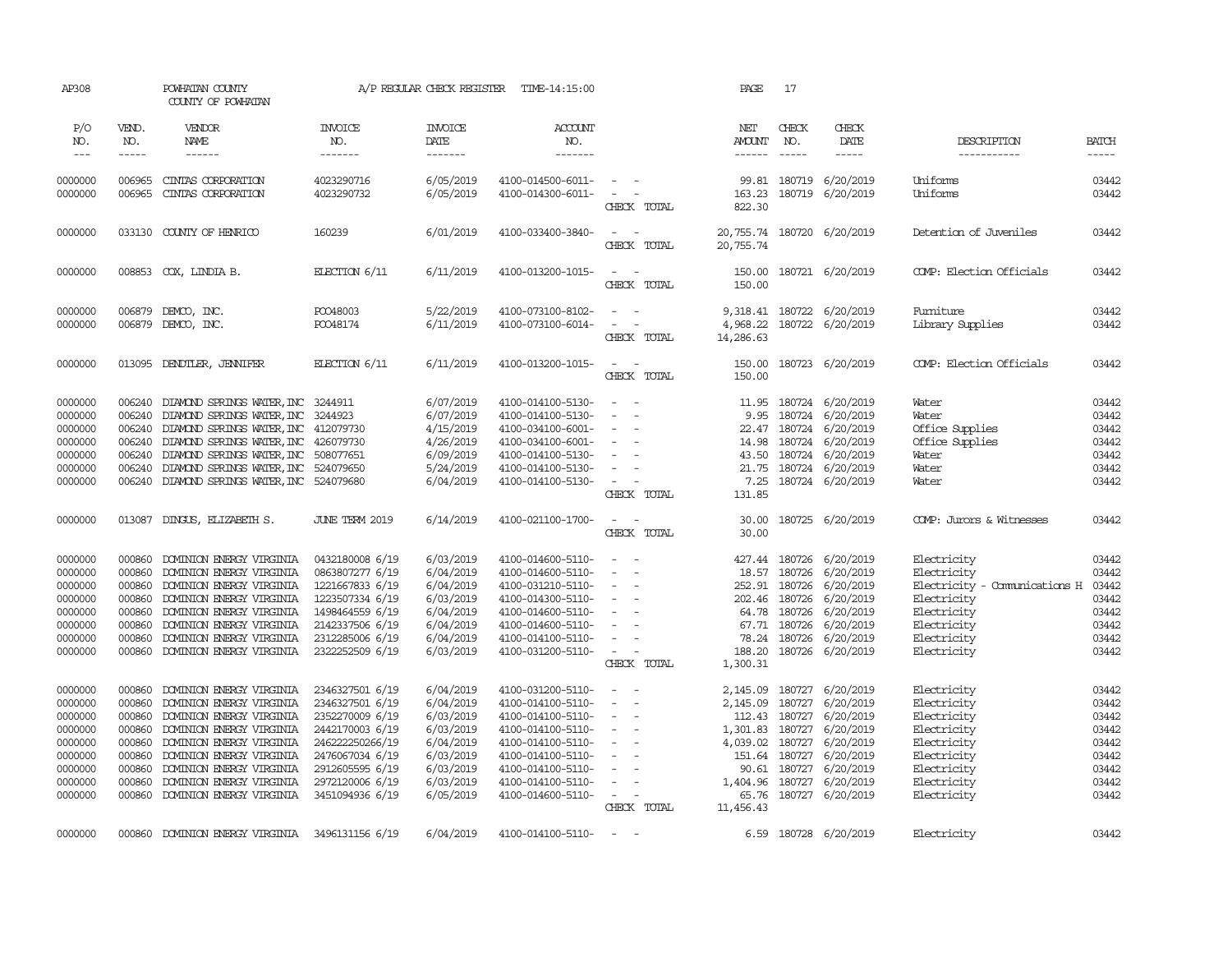| AP308                                               |                                                | POWHATAN COUNTY<br>COUNTY OF POWHATAN                                                                           |                                                                          | A/P REGULAR CHECK REGISTER                                    | TIME-14:15:00                                                                                         |                                                                     | PAGE                                                  | 18                                               |                                                                                           |                                                                                                                         |                                           |
|-----------------------------------------------------|------------------------------------------------|-----------------------------------------------------------------------------------------------------------------|--------------------------------------------------------------------------|---------------------------------------------------------------|-------------------------------------------------------------------------------------------------------|---------------------------------------------------------------------|-------------------------------------------------------|--------------------------------------------------|-------------------------------------------------------------------------------------------|-------------------------------------------------------------------------------------------------------------------------|-------------------------------------------|
| P/O<br>NO.<br>$\frac{1}{2}$                         | VEND.<br>NO.<br>$- - - - -$                    | VENDOR<br>NAME<br>$- - - - - -$                                                                                 | <b>INVOICE</b><br>NO.<br>-------                                         | <b>INVOICE</b><br>DATE<br>-------                             | <b>ACCOUNT</b><br>NO.<br>-------                                                                      |                                                                     | NET<br><b>AMOUNT</b><br>------                        | CHECK<br>NO.<br>$\frac{1}{2}$                    | CHECK<br>DATE<br>-----                                                                    | DESCRIPTION<br>-----------                                                                                              | <b>BATCH</b><br>$- - - - -$               |
| 0000000<br>0000000<br>0000000                       | 000860<br>000860<br>000860                     | DOMINION ENERGY VIRGINIA<br>DOMINION ENERGY VIRGINIA<br>DOMINION ENERGY VIRGINIA                                | 3507951824 6/19<br>4062035391 6/19<br>4165680929 6/19                    | 6/03/2019<br>6/04/2019<br>6/04/2019                           | 4100-014600-5110-<br>4100-031210-5110-<br>4100-031210-5110-                                           | $\sim$<br>$\sim$<br>$\equiv$                                        | 63.43<br>149.85                                       | 22.12 180728<br>180728<br>180728                 | 6/20/2019<br>6/20/2019<br>6/20/2019                                                       | Electricity<br>Electricity - Comunications H<br>Electricity - Comunications H                                           | 03442<br>03442<br>03442                   |
| 0000000<br>0000000<br>0000000<br>0000000            | 000860<br>000860<br>000860<br>000860           | DOMINION ENERGY VIRGINIA<br>DOMINION ENERGY VIRGINIA<br>DOMINION ENERGY VIRGINIA<br>DOMINION ENERGY VIRGINIA    | 4691491015 6/19<br>4732217502 6/19<br>5652237503 6/19<br>6024003557 6/19 | 6/05/2019<br>6/04/2019<br>6/04/2019<br>6/05/2019              | 4100-014600-5110-<br>4100-014600-5110-<br>4100-014600-5110-<br>4100-014100-5110-                      | $\equiv$<br>$\sim$                                                  | 132.62<br>131.59                                      | 180728<br>180728<br>84.72 180728<br>13.11 180728 | 6/20/2019<br>6/20/2019<br>6/20/2019<br>6/20/2019                                          | Electricity<br>Electricity<br>Electricity<br>Electricity                                                                | 03442<br>03442<br>03442<br>03442          |
| 0000000                                             | 000860                                         | DOMINION ENERGY VIRGINIA                                                                                        | 6211789810 6/19                                                          | 6/03/2019                                                     | 4100-031210-5110-                                                                                     | $\sim$<br>CHECK TOTAL                                               | 130.72<br>734.75                                      |                                                  | 180728 6/20/2019                                                                          | Electricity - Comunications H 03442                                                                                     |                                           |
| 0000000<br>0000000                                  | 000860<br>000860                               | DOMINION ENERGY VIRGINIA<br>DOMINION ENERGY VIRGINIA                                                            | 8009370571 6/19<br>8971069334 6/19                                       | 6/04/2019<br>6/04/2019                                        | 4100-031210-5110-<br>4100-014300-5110-                                                                | $\sim$<br>$\sim$<br>$\sim$<br>CHECK TOTAL                           | 56.05<br>22.03<br>78.08                               | 180729                                           | 6/20/2019<br>180729 6/20/2019                                                             | Electricity - Comunications H<br>Electricity                                                                            | 03442<br>03442                            |
| 0000000                                             |                                                | 008235 ELECTION SERVICES ONLINE,                                                                                | 1862                                                                     | 6/27/2019                                                     | 4100-013200-6001-                                                                                     | $\sim$<br>$\sim$<br>CHECK TOTAL                                     | 61.81<br>61.81                                        |                                                  | 180731 6/20/2019                                                                          | Office Supplies                                                                                                         | 03442                                     |
| 0000000                                             |                                                | 011224 ELECTRONIC SYSTEMS, INC.                                                                                 | IN1291964                                                                | 6/06/2019                                                     | 4100-012100-3320-                                                                                     | $\sim$<br>$\sim$<br>CHECK TOTAL                                     | 69.09<br>69.09                                        |                                                  | 180732 6/20/2019                                                                          | Maintenance & Service Contract                                                                                          | 03442                                     |
| 0000000<br>0000000<br>0000000<br>0000000<br>0000000 | 009093<br>009093<br>009093<br>009093<br>009093 | FARMVILLE WHOLESALE<br>FARMVILLE WHOLESALE<br>FARMVILLE WHOLESALE<br>FARMVILLE WHOLESALE<br>FARMVILLE WHOLESALE | 665240<br>665609<br>665669<br>665670<br>665671                           | 5/23/2019<br>5/30/2019<br>5/30/2019<br>5/30/2019<br>5/30/2019 | 4100-032220-3310-<br>4100-014100-3310-<br>4100-014100-3310-<br>4100-014100-6004-<br>4100-014100-3310- | $\sim$<br>$\overline{\phantom{a}}$<br>$\sim$ $ \sim$<br>CHECK TOTAL | 199.28<br>178.00<br>99.84<br>46.86<br>36.98<br>560.96 | 180734                                           | 180734 6/20/2019<br>6/20/2019<br>180734 6/20/2019<br>180734 6/20/2019<br>180734 6/20/2019 | Repairs & Maintenance<br>Repairs & Maintenance<br>Repairs & Maintenance<br>Tools and Equipment<br>Repairs & Maintenance | 03442<br>03442<br>03442<br>03442<br>03442 |
| 0000000                                             |                                                | 006674 FINE CREEK BAPTIST CHURCH RENT JUNE 11                                                                   |                                                                          | 6/11/2019                                                     | 4100-013200-5420-                                                                                     | $\sim$ $\sim$<br>CHECK TOTAL                                        | 50.00<br>50.00                                        |                                                  | 180735 6/20/2019                                                                          | Rent                                                                                                                    | 03442                                     |
| 0000000                                             |                                                | 010916 FIRST WITNESS SECURITY                                                                                   | IN-2849                                                                  | 6/10/2019                                                     | 4100-032220-3310-                                                                                     | $\sim$<br>$\sim$<br>CHECK TOTAL                                     | 937.00<br>937.00                                      |                                                  | 180736 6/20/2019                                                                          | Repairs & Maintenance                                                                                                   | 03442                                     |
| 0000000                                             | 011099                                         | FITCH, EASTER M.                                                                                                | EECTION 6/11                                                             | 6/11/2019                                                     | 4100-013200-1015-                                                                                     | $\overline{\phantom{0}}$<br>$\sim$<br>CHECK TOTAL                   | 150.00<br>150.00                                      |                                                  | 180737 6/20/2019                                                                          | COMP: Election Officials                                                                                                | 03442                                     |
| 0000000                                             |                                                | 008518 FLANNAGAN, FRANKLIN L.                                                                                   | MILEAGE 6/11                                                             | 6/11/2019                                                     | 4100-013200-5510-                                                                                     | $\sim$<br>$\sim$<br>CHECK TOTAL                                     | 59.74<br>59.74                                        |                                                  | 180738 6/20/2019                                                                          | Travel/Mileage/Parking/Tolls                                                                                            | 03442                                     |
| 0000000                                             |                                                | 009500 FLEMING, GWENDOLYN                                                                                       | ELECTION 6/11                                                            | 6/11/2019                                                     | 4100-013200-1015-                                                                                     | $\sim$<br>$\sim$<br>CHECK TOTAL                                     | 175.00<br>175.00                                      |                                                  | 180739 6/20/2019                                                                          | COMP: Election Officials                                                                                                | 03442                                     |
| 0000000                                             |                                                | 006522 FOOD LION                                                                                                | 2813612313028                                                            | 6/06/2019                                                     | 4100-035100-6022-                                                                                     | $\sim$ $ \sim$<br>CHECK TOTAL                                       | 176.72<br>176.72                                      |                                                  | 180740 6/20/2019                                                                          | Dog Food/Supplies                                                                                                       | 03442                                     |
| 0000000                                             |                                                | 011621 GILLESPIE, CAROLYN A.                                                                                    | ELECTION 6/11                                                            | 6/11/2019                                                     | 4100-013200-1015-                                                                                     | $\sim$ $  -$<br>CHECK TOTAL                                         | 150.00                                                |                                                  | 150.00 180741 6/20/2019                                                                   | COMP: Election Officials                                                                                                | 03442                                     |
| 0000000                                             |                                                | 011100 GOODE-PERSAUD, SAMANTHA                                                                                  | ELECTION 6/11                                                            | 6/11/2019                                                     | 4100-013200-1015-                                                                                     | $\sim$<br>CHECK TOTAL                                               | 150.00                                                |                                                  | 150.00 180742 6/20/2019                                                                   | COMP: Election Officials                                                                                                | 03442                                     |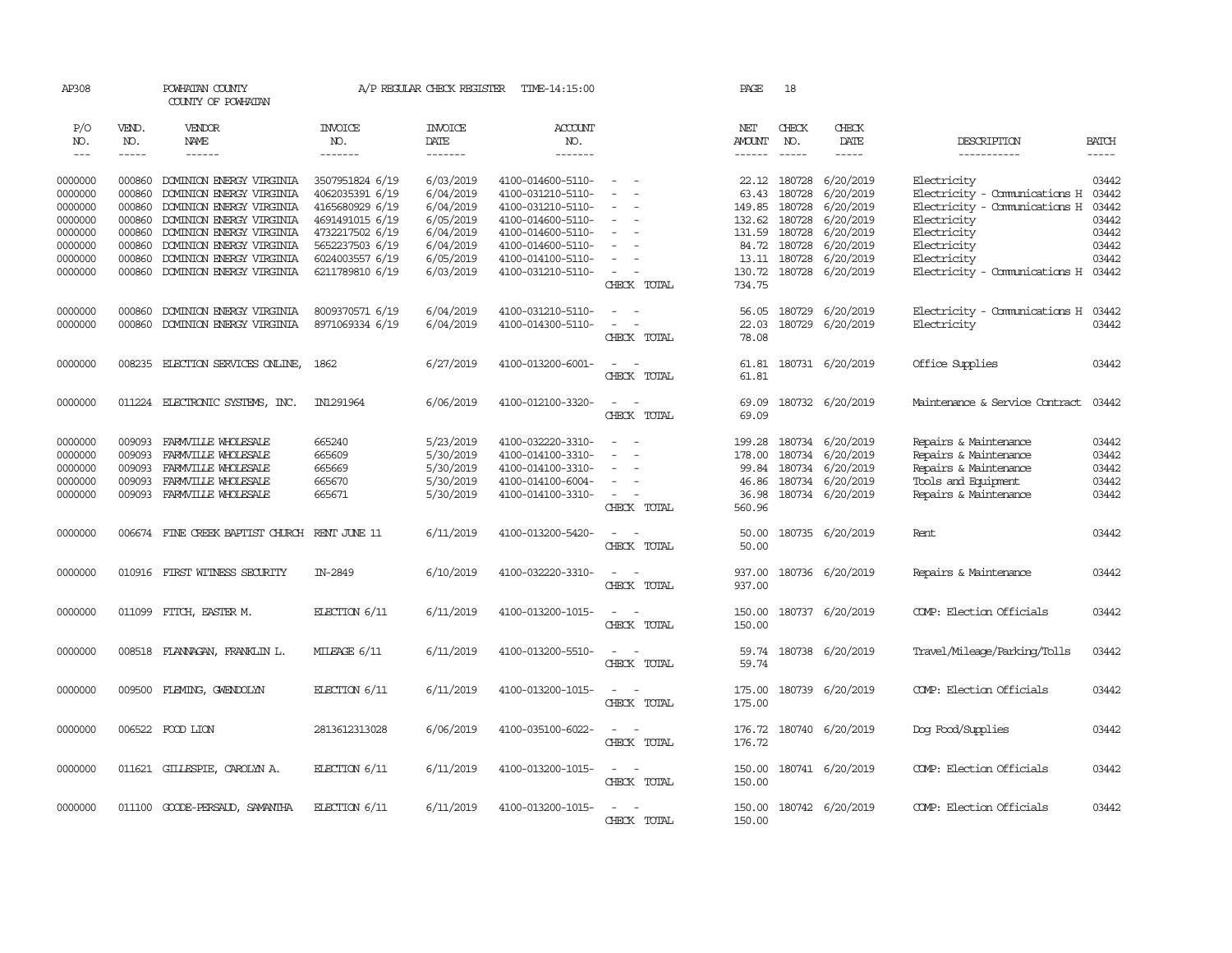| AP308                                    |                                      | POWHATAN COUNTY<br>COUNTY OF POWHATAN                                                                |                                                      | A/P REGULAR CHECK REGISTER                       | TIME-14:15:00                                                                    |                                                            | PAGE                                                 | 19           |                                                                              |                                                                                                              |                                  |
|------------------------------------------|--------------------------------------|------------------------------------------------------------------------------------------------------|------------------------------------------------------|--------------------------------------------------|----------------------------------------------------------------------------------|------------------------------------------------------------|------------------------------------------------------|--------------|------------------------------------------------------------------------------|--------------------------------------------------------------------------------------------------------------|----------------------------------|
| P/O<br>NO.<br>$\sim$ $\sim$ $\sim$       | VEND.<br>NO.<br>$- - - - -$          | VENDOR<br>NAME<br>$- - - - - -$                                                                      | <b>INVOICE</b><br>NO.<br>-------                     | <b>INVOICE</b><br>DATE<br>-------                | ACCOUNT<br>NO.<br>$- - - - - - -$                                                |                                                            | NET<br><b>AMOUNT</b><br>$- - - - - -$                | CHECK<br>NO. | CHECK<br>DATE<br>$- - - - -$                                                 | DESCRIPTION<br>-----------                                                                                   | <b>BATCH</b><br>$- - - - -$      |
| 0000000                                  | 008852                               | GOODE, LAVERNE E.                                                                                    | ELECTION 6/11                                        | 6/11/2019                                        | 4100-013200-1015-                                                                | CHECK TOTAL                                                | 150.00<br>150.00                                     |              | 180743 6/20/2019                                                             | COMP: Election Officials                                                                                     | 03442                            |
| 0000000                                  | 009021                               | GRACELAND BAPTIST CHURCH                                                                             | RENT JUNE 11                                         | 6/11/2019                                        | 4100-013200-5420-                                                                | $\sim$<br>$\sim$<br>CHECK TOTAL                            | 50.00<br>50.00                                       |              | 180744 6/20/2019                                                             | Rent                                                                                                         | 03442                            |
| 0000000<br>0000000<br>0000000<br>0000000 | 006013<br>006013                     | 006013 GRAINGER<br>GRAINGER<br>GRAINGER<br>006013 GRAINGER                                           | 9191073551<br>9191188680<br>9191188680<br>9192868009 | 5/30/2019<br>5/31/2019<br>5/31/2019<br>6/03/2019 | 4100-014100-6100-<br>4100-014100-6005-<br>4100-014100-6100-<br>4100-035100-3310- | $\sim$<br>$\sim$<br>$\sim$<br>CHECK TOTAL                  | 32.40<br>13.99<br>8.79<br>227.95                     | 180745       | 180745 6/20/2019<br>6/20/2019<br>172.77 180745 6/20/2019<br>180745 6/20/2019 | Personal Protective Equipment<br>Cleaning Supplies<br>Personal Protective Equipment<br>Repairs & Maintenance | 03442<br>03442<br>03442<br>03442 |
| 0000000                                  |                                      | 010063 GREEN, KAYLEE                                                                                 | ELECTION 6/11                                        | 6/11/2019                                        | 4100-013200-1015-                                                                | $\sim$ $ \sim$<br>CHECK TOTAL                              | 175.00<br>175.00                                     |              | 180746 6/20/2019                                                             | COMP: Election Officials                                                                                     | 03442                            |
| 0000000                                  |                                      | 012716 HARRISON, HANNAH                                                                              | ELECTION 6/11                                        | 6/11/2019                                        | 4100-013200-1015-                                                                | $\sim$<br>$\sim$<br>CHECK TOTAL                            | 150.00<br>150.00                                     |              | 180748 6/20/2019                                                             | COMP: Election Officials                                                                                     | 03442                            |
| 0000000                                  | 010879                               | HENSON, JACOB N.                                                                                     | ELECTION 6/11                                        | 6/11/2019                                        | 4100-013200-1015-                                                                | $\sim$ $ \sim$<br>CHECK TOTAL                              | 150.00<br>150.00                                     |              | 180749 6/20/2019                                                             | COMP: Election Officials                                                                                     | 03442                            |
| 0000000                                  | 008537                               | HENSON, MARIE S.                                                                                     | ELECTION 6/11                                        | 6/11/2019                                        | 4100-013200-1015-                                                                | $\omega_{\rm{max}}$ and $\omega_{\rm{max}}$<br>CHECK TOTAL | 175.00<br>175.00                                     |              | 180750 6/20/2019                                                             | COMP: Election Officials                                                                                     | 03442                            |
| 0000000                                  |                                      | 012493 HOLLICE, EDITH                                                                                | ELECTION 6/11                                        | 6/11/2019                                        | 4100-013200-1015-                                                                | $\sim$ $\sim$<br>CHECK TOTAL                               | 150.00<br>150.00                                     |              | 180751 6/20/2019                                                             | COMP: Election Officials                                                                                     | 03442                            |
| 0000000                                  |                                      | 011624 HULL, CAROL L.                                                                                | ELECTION 6/11                                        | 6/11/2019                                        | 4100-013200-1015-                                                                | $\sim$ $ \sim$<br>CHECK TOTAL                              | 150.00<br>150.00                                     |              | 180752 6/20/2019                                                             | COMP: Election Officials                                                                                     | 03442                            |
| 0000000                                  |                                      | 011625 HULL, JOHN R.                                                                                 | ELECTION 6/11                                        | 6/11/2019                                        | 4100-013200-1015-                                                                | $\sim$<br>$\sim$<br>CHECK TOTAL                            | 150.00<br>150.00                                     |              | 180753 6/20/2019                                                             | COMP: Election Officials                                                                                     | 03442                            |
| 0000000                                  |                                      | 013091 HUMPHREY, CHRISTOPHER S.                                                                      | JUNE TERM 2019                                       | 6/14/2019                                        | 4100-021100-1700-                                                                | $\sim$<br>$\sim$<br>CHECK TOTAL                            | 30.00<br>30.00                                       |              | 180754 6/20/2019                                                             | COMP: Jurors & Witnesses                                                                                     | 03442                            |
| 0000000<br>0000000<br>0000000<br>0000000 | 000120<br>000120<br>000120<br>000120 | <b>JAMES RIVER AIR</b><br><b>JAMES RIVER AIR</b><br><b>JAMES RIVER AIR</b><br><b>JAMES RIVER AIR</b> | J46818<br>S117435<br>S122241<br>S123040              | 6/10/2019<br>5/31/2019<br>5/31/2019<br>6/07/2019 | 4100-014100-3308-<br>4100-014100-3308-<br>4100-014100-3308-<br>4100-014100-3308- | $\sim$<br>$\equiv$<br>$\sim$<br>CHECK TOTAL                | 4,915.00<br>1,369.01<br>892.14<br>311.50<br>7,487.65 | 180756       | 180756 6/20/2019<br>6/20/2019<br>180756 6/20/2019<br>180756 6/20/2019        | HVAC Service and Repairs<br>HVAC Service and Repairs<br>HVAC Service and Repairs<br>HVAC Service and Repairs | 03442<br>03442<br>03442<br>03442 |
| 0000000                                  | 009676                               | JONES, ANDREW C.                                                                                     | ELECTION 6/11                                        | 6/11/2019                                        | 4100-013200-1015-                                                                | $\sim$ $ -$<br>CHECK TOTAL                                 | 175.00<br>175.00                                     |              | 180757 6/20/2019                                                             | COMP: Election Officials                                                                                     | 03442                            |
| 0000000                                  | 013092                               | JONES, ERIC L.                                                                                       | JUNE TERM 2019                                       | 6/14/2019                                        | 4100-021100-1700-                                                                | $\sim$ $ \sim$<br>CHECK TOTAL                              | 30.00<br>30.00                                       |              | 180758 6/20/2019                                                             | COMP: Jurors & Witnesses                                                                                     | 03442                            |
| 0000000                                  |                                      | 007874 JONES, LINDA HOLLIN                                                                           | ELECTION $6/11$                                      | 6/11/2019                                        | 4100-013200-1015-                                                                | $\sim$<br>$\sim$<br>CHECK TOTAL                            | 150.00<br>150.00                                     |              | 180759 6/20/2019                                                             | COMP: Election Officials                                                                                     | 03442                            |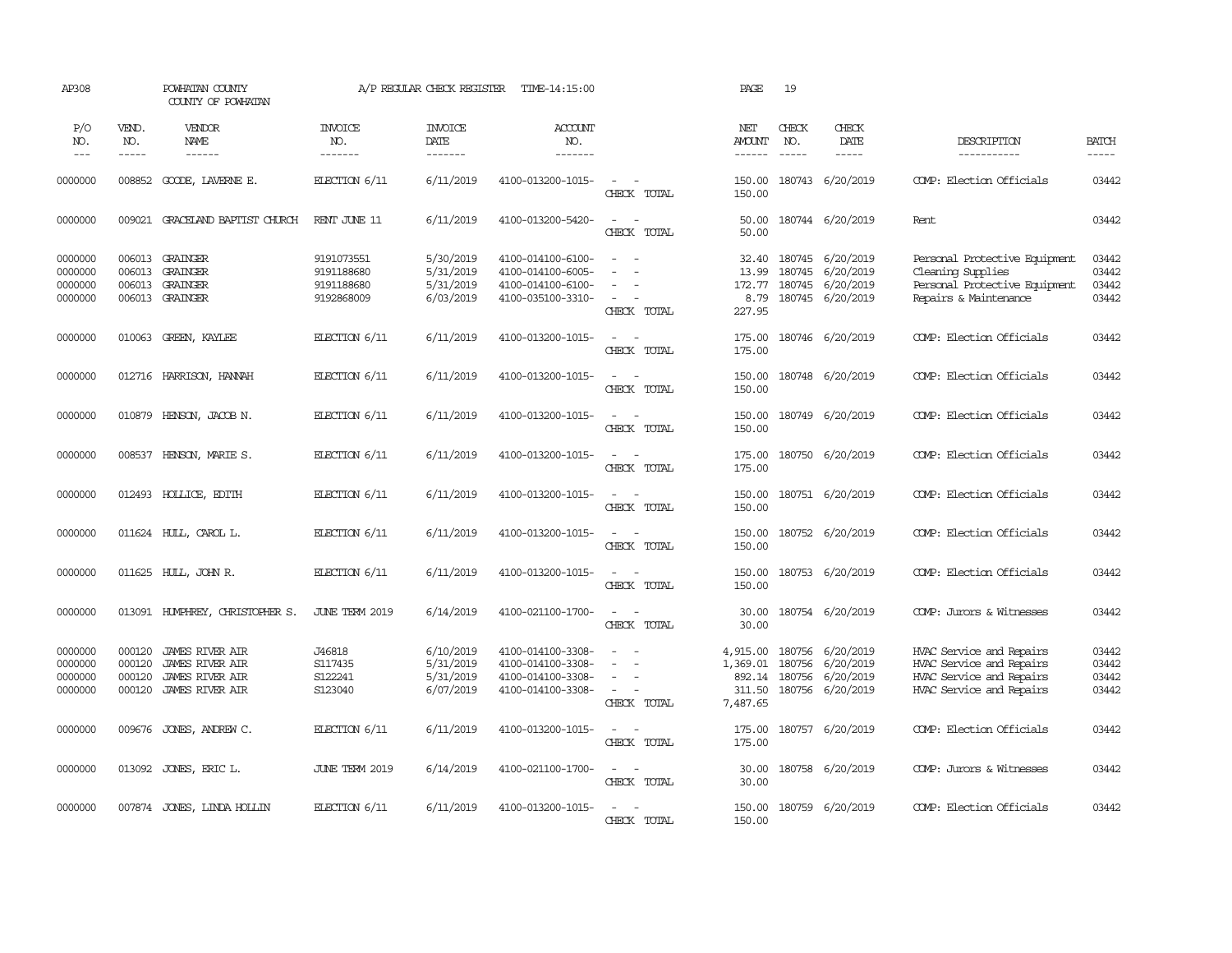| AP308              |                       | POWHATAN COUNTY<br>COUNTY OF POWHATAN          |                                  | A/P REGULAR CHECK REGISTER        | TIME-14:15:00                          |                                                                                                                             | PAGE                                  | 20                       |                                      |                                  |                             |
|--------------------|-----------------------|------------------------------------------------|----------------------------------|-----------------------------------|----------------------------------------|-----------------------------------------------------------------------------------------------------------------------------|---------------------------------------|--------------------------|--------------------------------------|----------------------------------|-----------------------------|
| P/O<br>NO.<br>$--$ | VEND.<br>NO.<br>----- | VENDOR<br><b>NAME</b><br>$- - - - - -$         | <b>INVOICE</b><br>NO.<br>------- | <b>INVOICE</b><br>DATE<br>------- | ACCOUNT<br>NO.<br>-------              |                                                                                                                             | NET<br><b>AMOUNT</b><br>$- - - - - -$ | CHECK<br>NO.<br>$\cdots$ | CHECK<br>DATE<br>$- - - - -$         | DESCRIPTION<br>-----------       | <b>BATCH</b><br>$- - - - -$ |
| 0000000            | 008708                | JONES, SUSAN H.                                | ELECTION 6/11                    | 6/11/2019                         | 4100-013200-1015-                      | $\sim$ $ \sim$<br>CHECK TOTAL                                                                                               | 175.00<br>175.00                      |                          | 180760 6/20/2019                     | COMP: Election Officials         | 03442                       |
| 0000000            |                       | 012153 JUDD, FRANCES                           | ELECTION 6/11                    | 6/11/2019                         | 4100-013200-1015-                      | $\sim$ $-$<br>$\sim$<br>CHECK TOTAL                                                                                         | 150.00<br>150.00                      |                          | 180761 6/20/2019                     | COMP: Election Officials         | 03442                       |
| 0000000            |                       | 013090 KELLY, MICHAEL G.                       | <b>JUNE TERM 2019</b>            | 6/14/2019                         | 4100-021100-1700-                      | $\sim$<br>$\sim$<br>CHECK TOTAL                                                                                             | 30.00<br>30.00                        |                          | 180762 6/20/2019                     | COMP: Jurors & Witnesses         | 03442                       |
| 0000000            |                       | 007981 LANGUAGE LINE SERVICES                  | 4581739                          | 5/31/2019                         | 4100-031200-5230-                      | $\sim$ $ \sim$<br>CHECK TOTAL                                                                                               | 6.40<br>6.40                          |                          | 180763 6/20/2019                     | Telephone Services               | 03442                       |
| 0000000            |                       | 006943 LIBRARY CORPORATION, THE                | 64139                            | 5/31/2019                         | 4100-073100-6002-                      | $\sim$ $ \sim$<br>CHECK TOTAL                                                                                               | 1,344.00<br>1,344.00                  |                          | 180764 6/20/2019                     | Computer Equipment-non-capital   | 03442                       |
| 0000000            |                       | 011104 LILLYWHITE, DONALD P.                   | ELECTION 6/11                    | 6/11/2019                         | 4100-013200-1015-                      | $\frac{1}{2} \left( \frac{1}{2} \right) \left( \frac{1}{2} \right) = \frac{1}{2} \left( \frac{1}{2} \right)$<br>CHECK TOTAL | 150.00<br>150.00                      |                          | 180765 6/20/2019                     | COMP: Election Officials         | 03442                       |
| 0000000            |                       | 011105 LLEWELLYN, CATHY LEE                    | ELECTION 6/11                    | 6/11/2019                         | 4100-013200-1015-                      | $\sim$<br>$\sim$<br>CHECK TOTAL                                                                                             | 150.00<br>150.00                      |                          | 180766 6/20/2019                     | COMP: Election Officials         | 03442                       |
| 0000000            |                       | 012774 LOEWY, ANDREW CAROLE                    | REIMB 6/7/2019                   | 6/13/2019                         | 4100-032200-5815-                      | $\overline{\phantom{a}}$<br>$\sim$<br>CHECK TOTAL                                                                           | 366.68<br>366.68                      |                          | 180767 6/20/2019                     | Training/Seminars                | 03442                       |
| 0000000            |                       | 008348 LUXFORD, BRAD                           | REIMB 6/2/19                     | 6/10/2019                         | 4100-033300-6001-                      | $\sim$ $ \sim$<br>CHECK TOTAL                                                                                               | 13.41<br>13.41                        |                          | 180768 6/20/2019                     | Office Supplies                  | 03442                       |
| 0000000            | 009493                | LYONS, RALPH LARRY                             | ELECTION 6/11                    | 6/11/2019                         | 4100-013200-1015-                      | $\sim$<br>$\sim$ $-$<br>CHECK TOTAL                                                                                         | 175.00<br>175.00                      |                          | 180769 6/20/2019                     | COMP: Election Officials         | 03442                       |
| 0000000            |                       | 006672 MACON FIRE DEPARIMENT                   | RENT JUNE 11                     | 6/11/2019                         | 4100-013200-5420-                      | $\sim$ $ \sim$<br>CHECK TOTAL                                                                                               | 50.00<br>50.00                        |                          | 180770 6/20/2019                     | Rent                             | 03442                       |
| 0000000            |                       | 011776 MADISON, DEBORAH                        | ELECTION 6/11                    | 6/11/2019                         | 4100-013200-1015-                      | $\sim$<br>$\sim$ $-$<br>CHECK TOTAL                                                                                         | 105.00<br>105.00                      |                          | 180771 6/20/2019                     | COMP: Election Officials         | 03442                       |
| 0000000            | 006667                | MANAKIN EPISCOPAL CHURCH                       | RENT JUNE 11                     | 6/11/2019                         | 4100-013200-5420-                      | $\sim$ $ \sim$<br>CHECK TOTAL                                                                                               | 50.00<br>50.00                        |                          | 180772 6/20/2019                     | Rent.                            | 03442                       |
| 0000000            | 012387                | MANNING, HOWARD                                | JUNE TERM 2019                   | 6/14/2019                         | 4100-021100-1700-                      | $\frac{1}{2} \left( \frac{1}{2} \right) \left( \frac{1}{2} \right) = \frac{1}{2} \left( \frac{1}{2} \right)$<br>CHECK TOTAL | 30.00<br>30.00                        |                          | 180773 6/20/2019                     | COMP: Jurors & Witnesses         | 03442                       |
| 0000000<br>0000000 | 009552<br>009552      | MANSFIELD OIL COMPANY<br>MANSFIELD OIL COMPANY | SOLCD-506387<br>SOLCD-511264     | 4/19/2019<br>5/02/2019            | 4100-032200-5120-<br>4100-032200-5120- | $\sim$<br>$\sim$ $ \sim$<br>CHECK TOTAL                                                                                     | 246.27<br>226.48<br>472.75            |                          | 180774 6/20/2019<br>180774 6/20/2019 | Apparatus Fuel<br>Apparatus Fuel | 03442<br>03442              |
| 0000000            |                       | 012713 MASINI, DOUGLAS                         | ELECTION $6/11$                  | 6/11/2019                         | 4100-013200-1015-                      | $\sim$ $\sim$<br>CHECK TOTAL                                                                                                | 150.00<br>150.00                      |                          | 180775 6/20/2019                     | COMP: Election Officials         | 03442                       |
| 0000000            |                       | 011626 MAXEY, JAMES GORDON                     | ELECTION 6/11                    | 6/11/2019                         | 4100-013200-1015-                      | $\overline{a}$<br>$\sim$<br>CHECK TOTAL                                                                                     | 150.00                                |                          | 150.00 180776 6/20/2019              | COMP: Election Officials         | 03442                       |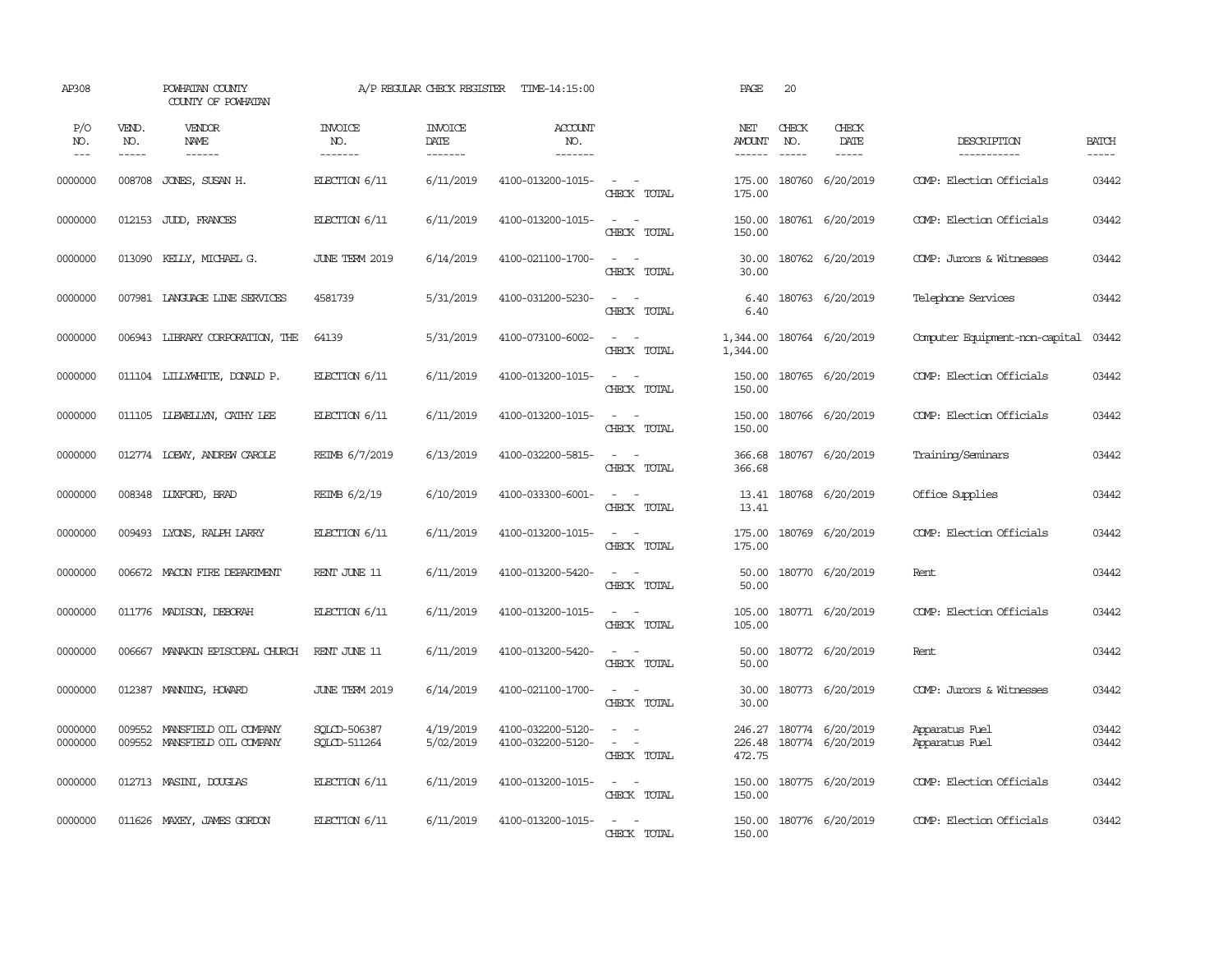| AP308                                                                     |                               | POWHATAN COUNTY<br>COUNTY OF POWHATAN                                                                                                                                                                                                                                                                                                                                                                                                                                                                    |                                                       | A/P REGULAR CHECK REGISTER                                                              | TIME-14:15:00                                                                                                                                   |                                                                                                         | PAGE                                          | 21                            |                                                                                                                               |                                                                                                                                                        |                                                             |
|---------------------------------------------------------------------------|-------------------------------|----------------------------------------------------------------------------------------------------------------------------------------------------------------------------------------------------------------------------------------------------------------------------------------------------------------------------------------------------------------------------------------------------------------------------------------------------------------------------------------------------------|-------------------------------------------------------|-----------------------------------------------------------------------------------------|-------------------------------------------------------------------------------------------------------------------------------------------------|---------------------------------------------------------------------------------------------------------|-----------------------------------------------|-------------------------------|-------------------------------------------------------------------------------------------------------------------------------|--------------------------------------------------------------------------------------------------------------------------------------------------------|-------------------------------------------------------------|
| P/O<br>NO.<br>$---$                                                       | VEND.<br>NO.<br>$\frac{1}{2}$ | VENDOR<br>NAME<br>$\begin{array}{cccccccccc} \multicolumn{2}{c}{} & \multicolumn{2}{c}{} & \multicolumn{2}{c}{} & \multicolumn{2}{c}{} & \multicolumn{2}{c}{} & \multicolumn{2}{c}{} & \multicolumn{2}{c}{} & \multicolumn{2}{c}{} & \multicolumn{2}{c}{} & \multicolumn{2}{c}{} & \multicolumn{2}{c}{} & \multicolumn{2}{c}{} & \multicolumn{2}{c}{} & \multicolumn{2}{c}{} & \multicolumn{2}{c}{} & \multicolumn{2}{c}{} & \multicolumn{2}{c}{} & \multicolumn{2}{c}{} & \multicolumn{2}{c}{} & \mult$ | <b>INVOICE</b><br>NO.<br>-------                      | <b>INVOICE</b><br>DATE<br>-------                                                       | <b>ACCOUNT</b><br>NO.<br>$- - - - - - -$                                                                                                        |                                                                                                         | NET<br><b>AMOUNT</b><br>$- - - - - -$         | CHECK<br>NO.<br>$\frac{1}{2}$ | CHECK<br>DATE<br>-----                                                                                                        | DESCRIPTION<br>-----------                                                                                                                             | <b>BATCH</b><br>$\frac{1}{2}$                               |
| 0000000                                                                   |                               | 010290 MCINTOSH, A. CHRISTIAN                                                                                                                                                                                                                                                                                                                                                                                                                                                                            | REIMB 6/12/19                                         | 6/13/2019                                                                               | 4100-013200-3310-                                                                                                                               | $\overline{\phantom{a}}$<br>CHECK TOTAL                                                                 | 32.28<br>32.28                                |                               | 180777 6/20/2019                                                                                                              | Labor - Voting Machines                                                                                                                                | 03442                                                       |
| 0000000                                                                   |                               | 013089 MEADE, SARA T.                                                                                                                                                                                                                                                                                                                                                                                                                                                                                    | <b>JUNE TERM 2019</b>                                 | 6/14/2019                                                                               | 4100-021100-1700-                                                                                                                               | $\overline{\phantom{a}}$<br>$\sim$<br>CHECK TOTAL                                                       | 30.00<br>30.00                                |                               | 180778 6/20/2019                                                                                                              | COMP: Jurors & Witnesses                                                                                                                               | 03442                                                       |
| 0000000                                                                   |                               | 011106 MEYERHOEFFER, LINDA H.                                                                                                                                                                                                                                                                                                                                                                                                                                                                            | ELECTION 6/11                                         | 6/11/2019                                                                               | 4100-013200-1015-                                                                                                                               | $\sim$<br>$\overline{\phantom{a}}$<br>CHECK TOTAL                                                       | 150.00<br>150.00                              |                               | 180779 6/20/2019                                                                                                              | COMP: Election Officials                                                                                                                               | 03442                                                       |
| 0000000<br>0000000                                                        | 013086<br>013086              | MICROMARKETING, LLC<br>MICROMARKETING, LLC                                                                                                                                                                                                                                                                                                                                                                                                                                                               | 770604<br>771053                                      | 5/14/2019<br>5/16/2019                                                                  | 4100-073100-6012-<br>4100-073100-6012-                                                                                                          | $\sim$<br>$\sim$ $\sim$<br>$\sim$<br>$\sim$<br>CHECK TOTAL                                              | 102.49<br>65.01<br>167.50                     |                               | 180780 6/20/2019<br>180780 6/20/2019                                                                                          | Books & Subscriptions<br>Books & Subscriptions                                                                                                         | 03442<br>03442                                              |
| 0000000                                                                   |                               | 008553 MILLER, PATRICIA                                                                                                                                                                                                                                                                                                                                                                                                                                                                                  | ELECTION 6/11                                         | 6/11/2019                                                                               | 4100-013200-1015-                                                                                                                               | $\sim$<br>$\sim$<br>CHECK TOTAL                                                                         | 150.00<br>150.00                              |                               | 180781 6/20/2019                                                                                                              | COMP: Election Officials                                                                                                                               | 03442                                                       |
| 0000000                                                                   | 010603                        | MILLS, BETHANY                                                                                                                                                                                                                                                                                                                                                                                                                                                                                           | ELECTION 6/11                                         | 6/11/2019                                                                               | 4100-013200-1015-                                                                                                                               | $\sim$<br>$\sim$<br>CHECK TOTAL                                                                         | 150.00<br>150.00                              |                               | 180782 6/20/2019                                                                                                              | COMP: Election Officials                                                                                                                               | 03442                                                       |
| 0000000<br>0000000                                                        | 010924                        | MITCHELL PEST<br>010924 MITCHELL PEST                                                                                                                                                                                                                                                                                                                                                                                                                                                                    | 122347<br>122975                                      | 5/21/2019<br>6/05/2019                                                                  | 4100-035100-3320-<br>4100-014100-3320-                                                                                                          | $\sim$<br>$\sim$<br>$\sim$ $-$<br>CHECK TOTAL                                                           | 65.00<br>150.00<br>215.00                     |                               | 180783 6/20/2019<br>180783 6/20/2019                                                                                          | Landscaping - Animal Control<br>Maintenance & Service Contract                                                                                         | 03442<br>03442                                              |
| 0000000<br>0000000<br>0000000<br>0000000<br>0000000<br>0000000<br>0000000 | 012274<br>012274              | 012274 MITEL CLOUD SERVICES, INC 31596171<br>012274 MITEL CLOUD SERVICES, INC 31596171<br>012274 MITEL CLOUD SERVICES, INC 31596171<br>012274 MITEL CLOUD SERVICES, INC 31596171<br>MITEL CLOUD SERVICES, INC 31596171<br>MITEL CLOUD SERVICES, INC 31596171<br>012274 MITEL CLOUD SERVICES, INC 31596171                                                                                                                                                                                                |                                                       | 6/05/2019<br>6/05/2019<br>6/05/2019<br>6/05/2019<br>6/05/2019<br>6/05/2019<br>6/05/2019 | 4100-021100-5230-<br>4100-031200-5230-<br>4100-012410-5230-<br>4100-012520-5230-<br>4100-021100-5230-<br>4100-034100-5230-<br>4100-031200-5230- | $\sim$<br>$\sim$<br>$\equiv$<br>$\equiv$<br>$\sim$<br>$\overline{\phantom{a}}$<br>$\sim$<br>CHECK TOTAL | 5.51<br>5.51<br>5.51<br>5.51<br>5.51<br>38.57 | 180784<br>180784<br>180784    | 5.51 180784 6/20/2019<br>180784 6/20/2019<br>180784 6/20/2019<br>6/20/2019<br>6/20/2019<br>6/20/2019<br>5.51 180784 6/20/2019 | Telephone Services<br>Telephone Services<br>Telephone Services<br>Telephone Services<br>Telephone Services<br>Telephone Services<br>Telephone Services | 03442<br>03442<br>03442<br>03442<br>03442<br>03442<br>03442 |
| 0000000                                                                   |                               | 006673 MT. ZION BAPTIST CHURCH                                                                                                                                                                                                                                                                                                                                                                                                                                                                           | RENT JUNE 11                                          | 6/11/2019                                                                               | 4100-013200-5420-                                                                                                                               | $\sim$<br>$\sim$<br>CHECK TOTAL                                                                         | 50.00<br>50.00                                |                               | 180785 6/20/2019                                                                                                              | Rent                                                                                                                                                   | 03442                                                       |
| 0000000                                                                   |                               | 011348 NERO, EMMA                                                                                                                                                                                                                                                                                                                                                                                                                                                                                        | REIMB 6/9-6/13                                        | 6/14/2019                                                                               | 4100-031200-5540-                                                                                                                               | $\sim$<br>$\sim$<br>CHECK TOTAL                                                                         | 247.50<br>247.50                              |                               | 180786 6/20/2019                                                                                                              | Conferences & Training                                                                                                                                 | 03443                                                       |
| 0000000                                                                   | 011987                        | NEWCOMBS RENOVATIONS LLC                                                                                                                                                                                                                                                                                                                                                                                                                                                                                 | 1466                                                  | 6/10/2019                                                                               | 4100-032210-3310-                                                                                                                               | $\sim$<br>$\sim$<br>CHECK TOTAL                                                                         | 290.00<br>290.00                              |                               | 180787 6/20/2019                                                                                                              | Repairs & Maintenance                                                                                                                                  | 03443                                                       |
| 0000000                                                                   |                               | 012492 NEWTON, GAIL                                                                                                                                                                                                                                                                                                                                                                                                                                                                                      | ELECTION 6/11                                         | 6/11/2019                                                                               | 4100-013200-1015-                                                                                                                               | $\sim$<br>$\sim$ $-$<br>CHECK TOTAL                                                                     | 150.00<br>150.00                              |                               | 180788 6/20/2019                                                                                                              | COMP: Election Officials                                                                                                                               | 03443                                                       |
| 0000000<br>0000000<br>0000000                                             | 009281<br>009281<br>009281    | OVERDRIVE, INC.<br>OVERDRIVE, INC.<br>OVERDRIVE, INC.                                                                                                                                                                                                                                                                                                                                                                                                                                                    | CD0136919111011<br>MR0136919104674<br>01369DA19103735 | 6/11/2019<br>5/31/2019<br>5/31/2019                                                     | 4100-073100-6012-<br>4100-073100-6012-<br>4100-073100-6012-                                                                                     | $\sim$<br>$\sim$<br>$\equiv$<br>$\sim$ $ \sim$<br>CHECK TOTAL                                           | 250.00<br>16.00<br>14.99<br>280.99            | 180789                        | 6/20/2019<br>180789 6/20/2019<br>180789 6/20/2019                                                                             | Books & Subscriptions<br>Books & Subscriptions<br>Books & Subscriptions                                                                                | 03443<br>03443<br>03443                                     |
| 0000000                                                                   |                               | 009681 PALSA, BARBARA JO SANTIAGO ELECTION 6/11                                                                                                                                                                                                                                                                                                                                                                                                                                                          |                                                       | 6/11/2019                                                                               | 4100-013200-1015-                                                                                                                               | $\sim$<br>$\sim$<br>CHECK TOTAL                                                                         | 175.00<br>175.00                              |                               | 180790 6/20/2019                                                                                                              | COMP: Election Officials                                                                                                                               | 03443                                                       |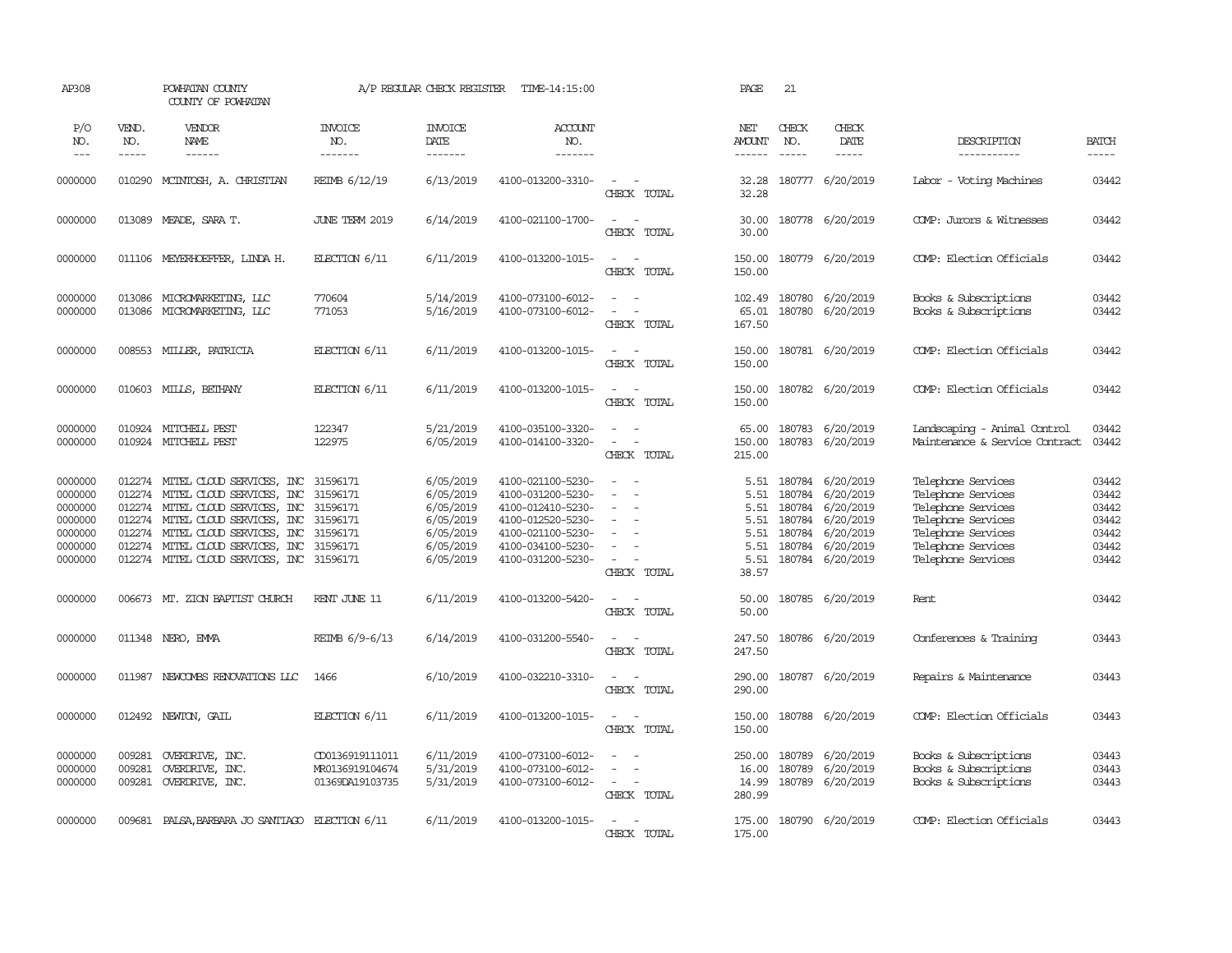| AP308                                                                     |                                                                    | POWHATAN COUNTY<br>COUNTY OF POWHATAN                                                                                                                                              |                                                                              | A/P REGULAR CHECK REGISTER                                                              | TIME-14:15:00                                                                                                                                   |                                                                               | PAGE                                                                  | 22                                                                        |                                                                                         |                                                                                                                                                             |                                                             |
|---------------------------------------------------------------------------|--------------------------------------------------------------------|------------------------------------------------------------------------------------------------------------------------------------------------------------------------------------|------------------------------------------------------------------------------|-----------------------------------------------------------------------------------------|-------------------------------------------------------------------------------------------------------------------------------------------------|-------------------------------------------------------------------------------|-----------------------------------------------------------------------|---------------------------------------------------------------------------|-----------------------------------------------------------------------------------------|-------------------------------------------------------------------------------------------------------------------------------------------------------------|-------------------------------------------------------------|
| P/O<br>NO.<br>$\frac{1}{2}$                                               | VEND.<br>NO.<br>-----                                              | VENDOR<br>NAME<br>$- - - - - -$                                                                                                                                                    | <b>INVOICE</b><br>NO.<br>-------                                             | <b>INVOICE</b><br>DATE<br>-------                                                       | ACCOUNT<br>NO.<br>$- - - - - - -$                                                                                                               |                                                                               | NET<br><b>AMOUNT</b><br>------                                        | CHECK<br>NO.<br>$\frac{1}{2}$                                             | CHECK<br>DATE<br>-----                                                                  | DESCRIPTION<br>-----------                                                                                                                                  | <b>BATCH</b><br>$- - - - -$                                 |
| 0000000                                                                   |                                                                    | 000375 PIEDMONT REGIONAL JAIL                                                                                                                                                      | 3033                                                                         | 5/31/2019                                                                               | 4100-033400-3841-                                                                                                                               | $\sim$<br>$\sim$<br>CHECK TOTAL                                               | 27,968.00<br>27,968.00                                                |                                                                           | 180792 6/20/2019                                                                        | Detention of Adults                                                                                                                                         | 03443                                                       |
| 0000000                                                                   |                                                                    | 009153 PITNEY BOWES GLOBAL                                                                                                                                                         | 3308905352                                                                   | 5/30/2019                                                                               | 4100-021200-5210-                                                                                                                               | $\sim$<br>$\sim$<br>CHECK TOTAL                                               | 150.00<br>150.00                                                      |                                                                           | 180793 6/20/2019                                                                        | Postage                                                                                                                                                     | 03443                                                       |
| 0000000                                                                   |                                                                    | 012154 PLOWCHA, CAROL                                                                                                                                                              | ELECTION 6/11                                                                | 6/11/2019                                                                               | 4100-013200-1015-                                                                                                                               | $\sim$<br>$\sim$<br>CHECK TOTAL                                               | 150.00<br>150.00                                                      |                                                                           | 180794 6/20/2019                                                                        | COMP: Election Officials                                                                                                                                    | 03443                                                       |
| 0000000<br>0000000<br>0000000                                             | 001250<br>001250<br>001250                                         | POWHATAN AUTO & TRACTOR<br>POWHATAN AUTO & TRACTOR<br>POWHATAN AUTO & TRACTOR                                                                                                      | 548946<br>552273<br>552273                                                   | 5/08/2019<br>5/31/2019<br>5/31/2019                                                     | 4100-014300-6007-<br>4100-014500-3319-<br>4100-014500-6004-                                                                                     | $\equiv$<br>$\equiv$<br>$\sim$<br>$\sim$<br>CHECK TOTAL                       | 26.83<br>58.16<br>149.99<br>234.98                                    |                                                                           | 180795 6/20/2019<br>180795 6/20/2019<br>180795 6/20/2019                                | Transfer Station Supplies<br>Equipment Repairs and Maintena<br>Tools and Equipment                                                                          | 03443<br>03443<br>03443                                     |
| 0000000                                                                   |                                                                    | 007947 POWHATAN CHRISTIAN                                                                                                                                                          | RENT JUNE 11                                                                 | 6/11/2019                                                                               | 4100-013200-5420-                                                                                                                               | $\sim$<br>$\sim$<br>CHECK TOTAL                                               | 50.00<br>50.00                                                        |                                                                           | 180796 6/20/2019                                                                        | Rent                                                                                                                                                        | 03443                                                       |
| 0000000                                                                   |                                                                    | 009612 POWHATAN COLLISION AND                                                                                                                                                      | 4223                                                                         | 6/11/2019                                                                               | 4100-031200-6009-                                                                                                                               | $\sim$<br>$\sim$<br>CHECK TOTAL                                               | 50.00<br>50.00                                                        |                                                                           | 180797 6/20/2019                                                                        | Auto Parts/Repairs                                                                                                                                          | 03443                                                       |
| 0000000                                                                   | 009020                                                             | POWHATAN COMMUNITY CHURCH RENT JUNE 11                                                                                                                                             |                                                                              | 6/11/2019                                                                               | 4100-013200-5420-                                                                                                                               | $\sim$ $\sim$<br>CHECK TOTAL                                                  | 50.00<br>50.00                                                        |                                                                           | 180798 6/20/2019                                                                        | Rent                                                                                                                                                        | 03443                                                       |
| 0000000<br>0000000<br>0000000<br>0000000<br>0000000<br>0000000<br>0000000 | 008294<br>008294<br>008294<br>008294<br>008294<br>008294<br>008294 | POWHATAN COUNTY PUBLIC<br>POWHATAN COUNTY PUBLIC<br>POWHATAN COUNTY PUBLIC<br>POWHATAN COUNTY PUBLIC<br>POWHATAN COUNTY PUBLIC<br>POWHATAN COUNTY PUBLIC<br>POWHATAN COUNTY PUBLIC | SHERIFF & AC<br>SHERIFF & AC<br>SHERIFF & AC<br>5855<br>5865<br>5909<br>5980 | 5/01/2019<br>5/01/2019<br>5/01/2019<br>5/09/2019<br>5/14/2019<br>5/17/2019<br>5/23/2019 | 4100-031200-6008-<br>4100-031200-6009-<br>4100-035100-6009-<br>4100-032200-6009-<br>4100-014100-6009-<br>4100-083500-6009-<br>4100-081100-6009- | $\sim$<br>$\equiv$<br>$\equiv$<br>$\equiv$<br>$\sim$<br>$\sim$<br>CHECK TOTAL | 494.66<br>1,343.94<br>337.44<br>160.50<br>481.81<br>90.73<br>3,516.85 | 180799<br>180799<br>607.77 180799<br>180799<br>180799<br>180799<br>180799 | 6/20/2019<br>6/20/2019<br>6/20/2019<br>6/20/2019<br>6/20/2019<br>6/20/2019<br>6/20/2019 | Gas/Grease/0il<br>Auto Parts/Repairs<br>Auto Parts/Repairs<br>Auto Repairs and Parts<br>Auto Parts & Repairs<br>Auto Parts and Repairs<br>Auto Parts/Repair | 03444<br>03444<br>03444<br>03444<br>03444<br>03444<br>03444 |
| 0000000                                                                   |                                                                    | 012064 POWHATAN COUNTY TREASURER 191 FEB - APR                                                                                                                                     |                                                                              | 5/13/2019                                                                               | 4100-073100-5140-                                                                                                                               | $\sim$<br>$\sim$<br>CHECK TOTAL                                               | 151.88<br>151.88                                                      |                                                                           | 180800 6/20/2019                                                                        | Sewer                                                                                                                                                       | 03443                                                       |
| 0000000                                                                   |                                                                    | 007314 POWHATAN OVERHEAD DOORS,                                                                                                                                                    | 8943                                                                         | 6/10/2019                                                                               | 4100-032220-3310-                                                                                                                               | $\sim$<br>$\sim$<br>CHECK TOTAL                                               | 450.00<br>450.00                                                      |                                                                           | 180801 6/20/2019                                                                        | Repairs & Maintenance                                                                                                                                       | 03443                                                       |
| 0000000                                                                   | 009498                                                             | PROFFITT, LARRY W.                                                                                                                                                                 | ELECTION 6/11                                                                | 6/11/2019                                                                               | 4100-013200-1015-                                                                                                                               | $\sim$<br>$\sim$ $-$<br>CHECK TOTAL                                           | 150.00<br>150.00                                                      |                                                                           | 180802 6/20/2019                                                                        | COMP: Election Officials                                                                                                                                    | 03443                                                       |
| 0000000<br>0000000<br>0000000                                             | 000620<br>000620<br>000620                                         | R. C. GOODWYN & SONS, INC<br>R. C. GOODWIN & SONS, INC<br>R. C. GOODWYN & SONS, INC                                                                                                | 0857307<br>0860107<br>0861274                                                | 5/01/2019<br>5/21/2019<br>5/30/2019                                                     | 4100-014100-3310-<br>4100-035100-3310-<br>4100-014100-3310-                                                                                     | $\omega_{\rm{max}}$ and $\omega_{\rm{max}}$<br>$\sim$ $\sim$<br>CHECK TOTAL   | 10.68<br>24.76<br>11.99<br>47.43                                      | 180804<br>180804                                                          | 6/20/2019<br>6/20/2019<br>180804 6/20/2019                                              | Repairs & Maintenance<br>Repairs & Maintenance<br>Repairs & Maintenance                                                                                     | 03443<br>03443<br>03443                                     |
| 0000000                                                                   | 010728                                                             | REAMES, JEANETTE C.                                                                                                                                                                | ELECTION 6/11                                                                | 6/11/2019                                                                               | 4100-013200-1015-                                                                                                                               | $\sim$ $ -$<br>CHECK TOTAL                                                    | 150.00<br>150.00                                                      |                                                                           | 180805 6/20/2019                                                                        | COMP: Election Officials                                                                                                                                    | 03443                                                       |
| 0000000                                                                   |                                                                    | 011623 REAMS, PENNY A.                                                                                                                                                             | ELECTION $6/11$                                                              | 6/11/2019                                                                               | 4100-013200-1015-                                                                                                                               | $\sim$<br>$\sim$<br>CHECK TOTAL                                               | 150.00<br>150.00                                                      |                                                                           | 180806 6/20/2019                                                                        | COMP: Election Officials                                                                                                                                    | 03443                                                       |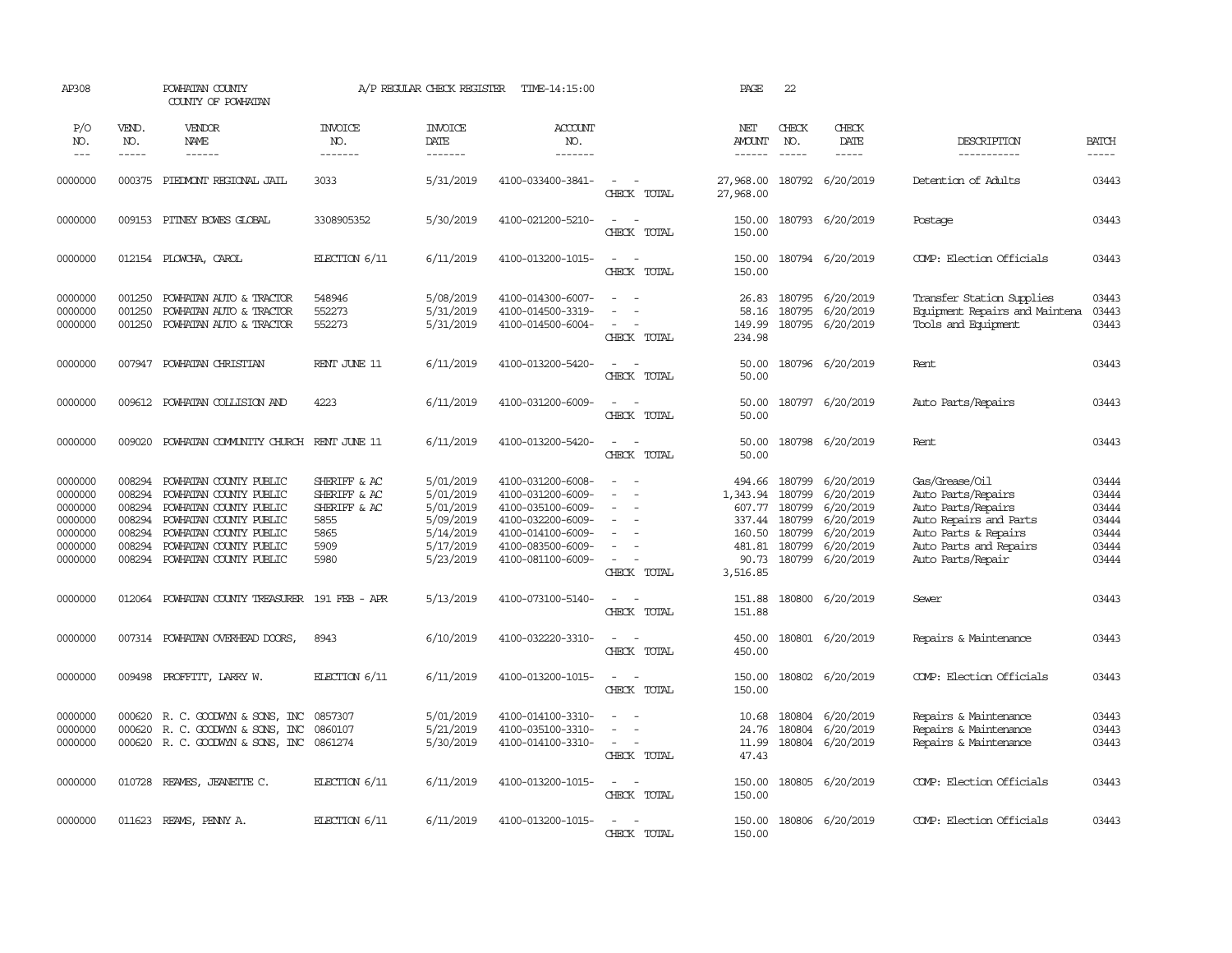| AP308                                    |                                      | POWHATAN COUNTY<br>COUNTY OF POWHATAN                                                            |                                                     | A/P REGULAR CHECK REGISTER                       | TIME-14:15:00                                                                    |                                                                         | PAGE                                           | 23                                                                                                                                                                                                                                                                                                                                                                                                                                                                                            |                                                                |                                                                                                                                    |                                  |
|------------------------------------------|--------------------------------------|--------------------------------------------------------------------------------------------------|-----------------------------------------------------|--------------------------------------------------|----------------------------------------------------------------------------------|-------------------------------------------------------------------------|------------------------------------------------|-----------------------------------------------------------------------------------------------------------------------------------------------------------------------------------------------------------------------------------------------------------------------------------------------------------------------------------------------------------------------------------------------------------------------------------------------------------------------------------------------|----------------------------------------------------------------|------------------------------------------------------------------------------------------------------------------------------------|----------------------------------|
| P/O<br>NO.<br>$\qquad \qquad -$          | VEND.<br>NO.<br>-----                | VENDOR<br>NAME<br>------                                                                         | <b>INVOICE</b><br>NO.<br>-------                    | <b>INVOICE</b><br>DATE<br>-------                | ACCOUNT<br>NO.<br>-------                                                        |                                                                         | NET<br>AMOUNT                                  | CHECK<br>NO.<br>$\begin{tabular}{ccccc} \multicolumn{2}{c }{\multicolumn{2}{c }{\multicolumn{2}{c }{\multicolumn{2}{c}}}{\multicolumn{2}{c }{\multicolumn{2}{c}}}\end{tabular} \end{tabular} \begin{tabular}{c c }{\multicolumn{2}{c }{\multicolumn{2}{c }{\multicolumn{2}{c}}}{\multicolumn{2}{c }{\multicolumn{2}{c}}}{\multicolumn{2}{c }{\multicolumn{2}{c}}}{\multicolumn{2}{c }{\multicolumn{2}{c}}}{\end{tabular} \begin{tabular}{c c }{\multicolumn{2}{c }{\multicolumn{2}{c }{\mult$ | CHECK<br>DATE<br>-----                                         | DESCRIPTION<br>-----------                                                                                                         | <b>BATCH</b><br>$- - - - -$      |
| 0000000                                  |                                      | 008721 RECOGNITION WORKS                                                                         | P6649                                               | 6/12/2019                                        | 4100-011010-5840-                                                                | $\sim$<br>$\sim$<br>CHECK TOTAL                                         | 600.00<br>600.00                               |                                                                                                                                                                                                                                                                                                                                                                                                                                                                                               | 180807 6/20/2019                                               | Meeting Expense                                                                                                                    | 03443                            |
| 0000000                                  |                                      | 009047 RED WING SHOES                                                                            | 484140147                                           | 6/03/2019                                        | 4100-014500-6100-                                                                | $\sim$<br>$\sim$<br>CHECK TOTAL                                         | 276.23<br>276.23                               |                                                                                                                                                                                                                                                                                                                                                                                                                                                                                               | 180808 6/20/2019                                               | Personal Protective Equipment                                                                                                      | 03443                            |
| 0000000<br>0000000<br>0000000            | 012509<br>012509<br>012509           | RICHMOND SUBURBAN NEWS<br>RICHMOND SUBURBAN NEWS<br>RICHMOND SUBURBAN NEWS                       | 0000934148 MAY<br>0000937621 MAY<br>0000949038 MAY  | 6/02/2019<br>6/02/2019<br>6/02/2019              | 4100-012320-3600-<br>4100-011010-3600-<br>4100-081100-3600-                      | $\sim$<br>CHECK TOTAL                                                   | 292.50<br>351.00<br>160.88<br>804.38           | 180809<br>180809<br>180809                                                                                                                                                                                                                                                                                                                                                                                                                                                                    | 6/20/2019<br>6/20/2019<br>6/20/2019                            | Advertising<br>Advertising<br>Advertising                                                                                          | 03443<br>03443<br>03443          |
| 0000000<br>0000000<br>0000000            | 012958<br>012958<br>012958           | RIVER RUN ANIMAL HOSPITAL<br>RIVER RUN ANIMAL HOSPITAL<br>RIVER RUN ANIMAL HOSPITAL              | 401289<br>401601<br>401657                          | 3/27/2019<br>4/16/2019<br>4/20/2019              | 4100-035100-3110-<br>4100-035100-3110-<br>4100-035100-3110-                      | $\sim$<br>$\sim$<br>$\sim$<br>$\sim$<br>$\sim$<br>$\sim$<br>CHECK TOTAL | 69.31<br>176.50<br>85.67<br>331.48             | 180810<br>180810                                                                                                                                                                                                                                                                                                                                                                                                                                                                              | 6/20/2019<br>6/20/2019<br>180810 6/20/2019                     | Professional Health Services<br>Professional Health Services<br>Professional Health Services                                       | 03443<br>03443<br>03443          |
| 0000000                                  |                                      | 012712 ROYAL, SHIRLEY                                                                            | ELECTION 6/11                                       | 6/11/2019                                        | 4100-013200-1015-                                                                | $\sim$<br>$\sim$<br>CHECK TOTAL                                         | 150.00<br>150.00                               |                                                                                                                                                                                                                                                                                                                                                                                                                                                                                               | 180811 6/20/2019                                               | COMP: Election Officials                                                                                                           | 03443                            |
| 0000000                                  | 010880                               | SANDERS, VERONICA G.                                                                             | ELECTION 6/11                                       | 6/11/2019                                        | 4100-013200-1015-                                                                | $\sim$<br>$\sim$<br>CHECK TOTAL                                         | 150.00<br>150.00                               |                                                                                                                                                                                                                                                                                                                                                                                                                                                                                               | 180812 6/20/2019                                               | COMP: Election Officials                                                                                                           | 03443                            |
| 0000000                                  | 008654                               | SEAY'S TOWING                                                                                    | SHERIFF 5/31/19                                     | 5/31/2019                                        | 4100-031200-6014-                                                                | $\sim$<br>$\sim$<br>CHECK TOTAL                                         | 150.00<br>150.00                               |                                                                                                                                                                                                                                                                                                                                                                                                                                                                                               | 180813 6/20/2019                                               | Other Operating Supplies                                                                                                           | 03443                            |
| 0000000                                  | 006594                               | SOUTHSIDE ELECTRIC COOP                                                                          | 63504005 6/19                                       | 6/06/2019                                        | 4100-031210-5110-                                                                | $\sim$<br>$\sim$<br>CHECK TOTAL                                         | 150.70<br>150.70                               |                                                                                                                                                                                                                                                                                                                                                                                                                                                                                               | 180814 6/20/2019                                               | Electricity - Comunications H                                                                                                      | 03443                            |
| 0000000                                  |                                      | 012152 ST. LUKE'S EPISCOPAL                                                                      | RENT JUNE 11                                        | 6/11/2019                                        | 4100-013200-5420-                                                                | $\overline{\phantom{a}}$<br>$\sim$<br>CHECK TOTAL                       | 50.00<br>50.00                                 |                                                                                                                                                                                                                                                                                                                                                                                                                                                                                               | 180815 6/20/2019                                               | Rent                                                                                                                               | 03443                            |
| 0000000                                  | 006608                               | ST. JOHN NEUMANN CATHOLIC                                                                        | RENT JUNE 11                                        | 6/11/2019                                        | 4100-013200-5420-                                                                | $\sim$<br>$\sim$<br>CHECK TOTAL                                         | 50.00<br>50.00                                 |                                                                                                                                                                                                                                                                                                                                                                                                                                                                                               | 180816 6/20/2019                                               | Rent                                                                                                                               | 03443                            |
| 0000000<br>0000000<br>0000000<br>0000000 | 001940<br>001940<br>001940<br>001940 | STANDBY SYSTEMS, INC.<br>STANDBY SYSTEMS, INC.<br>STANDBY SYSTEMS, INC.<br>STANDBY SYSTEMS, INC. | 05190970<br>05190971<br>05190972<br>05190973        | 5/31/2019<br>5/31/2019<br>5/31/2019<br>5/31/2019 | 4100-014100-3320-<br>4100-035100-3320-<br>4100-014100-3320-<br>4100-032220-3320- | $\sim$<br>$\sim$<br>$\sim$<br>CHECK TOTAL                               | 153.00<br>140.00<br>153.00<br>170.00<br>616.00 | 180817<br>180817                                                                                                                                                                                                                                                                                                                                                                                                                                                                              | 6/20/2019<br>6/20/2019<br>180817 6/20/2019<br>180817 6/20/2019 | Maintenance & Service Contract<br>Landscaping - Animal Control<br>Maintenance & Service Contract<br>Maintenance & Service Contract | 03443<br>03443<br>03443<br>03443 |
| 0000000                                  | 001940                               | STANDBY SYSTEMS, INC.                                                                            | 05190977                                            | 5/31/2019                                        | 4100-031210-3320-                                                                | $\sim$<br>$\sim$<br>CHECK TOTAL                                         | 130.00<br>130.00                               |                                                                                                                                                                                                                                                                                                                                                                                                                                                                                               | 180818 6/20/2019                                               | Maintenance and Service Contra                                                                                                     | 03443                            |
| 0000000<br>0000000<br>0000000            | 013065<br>013065<br>013065           | STAPLES INC<br>STAPLES INC<br>STAPLES INC                                                        | 7215489131-0-1<br>7216732930-0-1B<br>7218746960-0-1 | 6/05/2019<br>4/10/2019<br>6/05/2019              | 4100-034100-6001-<br>4100-034100-6001-<br>4100-034100-6001-                      | $\sim$<br>$\sim$<br>$\equiv$<br>$\sim$<br>$\sim$<br>CHECK TOTAL         | 125.28<br>52.57<br>64.61<br>242.46             | 180819<br>180819                                                                                                                                                                                                                                                                                                                                                                                                                                                                              | 6/20/2019<br>6/20/2019<br>180819 6/20/2019                     | Office Supplies<br>Office Supplies<br>Office Supplies                                                                              | 03443<br>03443<br>03443          |
| 0000000                                  | 009683                               | TAYLOR, DONNA ELINA                                                                              | ELECTION 6/11                                       | 6/11/2019                                        | 4100-013200-1015-                                                                | $\overline{\phantom{a}}$<br>$\sim$<br>CHECK TOTAL                       | 150.00<br>150.00                               |                                                                                                                                                                                                                                                                                                                                                                                                                                                                                               | 180820 6/20/2019                                               | COMP: Election Officials                                                                                                           | 03443                            |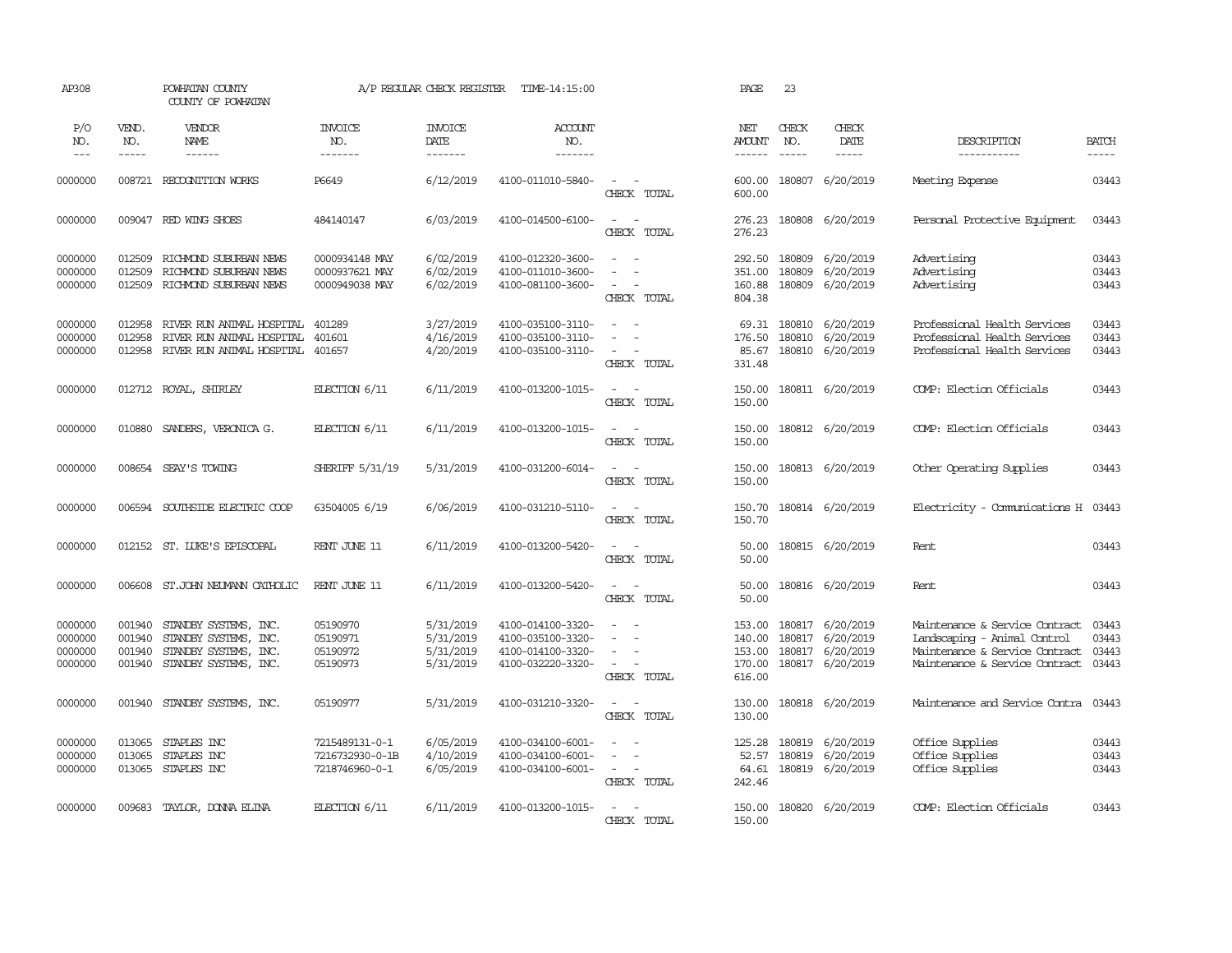| AP308                         |                            | POWHATAN COUNTY<br>COUNTY OF POWHATAN                                   |                                     | A/P REGULAR CHECK REGISTER          | TIME-14:15:00                                               |                                                                                                                             | PAGE                                         | 24                                                                                                                                                                                                                                                                                                                                                                                                           |                                            |                                                                            |                             |
|-------------------------------|----------------------------|-------------------------------------------------------------------------|-------------------------------------|-------------------------------------|-------------------------------------------------------------|-----------------------------------------------------------------------------------------------------------------------------|----------------------------------------------|--------------------------------------------------------------------------------------------------------------------------------------------------------------------------------------------------------------------------------------------------------------------------------------------------------------------------------------------------------------------------------------------------------------|--------------------------------------------|----------------------------------------------------------------------------|-----------------------------|
| P/O<br>NO.<br>$\frac{1}{2}$   | VEND.<br>NO.<br>-----      | VENDOR<br>NAME<br>------                                                | <b>INVOICE</b><br>NO.<br>-------    | <b>INVOICE</b><br>DATE<br>-------   | ACCOUNT<br>NO.<br>-------                                   |                                                                                                                             | NET<br><b>AMOUNT</b>                         | CHECK<br>NO.<br>$\frac{1}{2} \frac{1}{2} \frac{1}{2} \frac{1}{2} \frac{1}{2} \frac{1}{2} \frac{1}{2} \frac{1}{2} \frac{1}{2} \frac{1}{2} \frac{1}{2} \frac{1}{2} \frac{1}{2} \frac{1}{2} \frac{1}{2} \frac{1}{2} \frac{1}{2} \frac{1}{2} \frac{1}{2} \frac{1}{2} \frac{1}{2} \frac{1}{2} \frac{1}{2} \frac{1}{2} \frac{1}{2} \frac{1}{2} \frac{1}{2} \frac{1}{2} \frac{1}{2} \frac{1}{2} \frac{1}{2} \frac{$ | CHECK<br>DATE<br>$\cdots\cdots\cdots$      | DESCRIPTION<br>-----------                                                 | <b>BATCH</b><br>$- - - - -$ |
| 0000000                       | 012490                     | THOMPSON, CONNIE L.                                                     | ELECTION 6/11                       | 6/11/2019                           | 4100-013200-1015-                                           | $\equiv$<br>CHECK TOTAL                                                                                                     | 150.00<br>150.00                             |                                                                                                                                                                                                                                                                                                                                                                                                              | 180821 6/20/2019                           | COMP: Election Officials                                                   | 03443                       |
| 0000000                       | 007450                     | THOMSON REUTERS -                                                       | 840390223                           | 6/01/2019                           | 4100-031200-3320-                                           | $\sim$<br>$\sim$<br>CHECK TOTAL                                                                                             | 298.50<br>298.50                             |                                                                                                                                                                                                                                                                                                                                                                                                              | 180822 6/20/2019                           | Maintenance & Service Contract                                             | 03443                       |
| 0000000<br>0000000<br>0000000 | 008565<br>008565<br>008565 | TRACTOR SUPPLY CREDIT<br>TRACTOR SUPPLY CREDIT<br>TRACTOR SUPPLY CREDIT | 100484429<br>100484429<br>200715251 | 5/17/2019<br>5/17/2019<br>5/02/2019 | 4100-031200-6022-<br>4100-031200-6022-<br>4100-031200-6022- | $\sim$<br>$\overline{\phantom{a}}$<br>CHECK TOTAL                                                                           | 57.98<br>73.98<br>73.98<br>205.94            | 180823<br>180823                                                                                                                                                                                                                                                                                                                                                                                             | 6/20/2019<br>6/20/2019<br>180823 6/20/2019 | Dog Food & Supplies K9<br>Dog Food & Supplies K9<br>Dog Food & Supplies K9 | 03443<br>03443<br>03443     |
| 0000000<br>0000000            | 010088<br>010088           | TREASURER<br>TREASURER                                                  | 06/18/2019<br>06/18/2019            | 6/18/2019<br>6/18/2019              | 4100-013200-1015-<br>4100-013200-1015-                      | $\sim$<br>$\sim$ $-$<br>$\sim$<br>CHECK TOTAL                                                                               | .00.<br>70.00<br>70.00                       |                                                                                                                                                                                                                                                                                                                                                                                                              | 180824 6/20/2019<br>180824 6/20/2019       | COMP: Election Officials<br>COMP: Election Officials                       | 03446<br>03446              |
| 0000000                       |                            | 008552 TYLER, RHONDA                                                    | ELECTION 6/11                       | 6/11/2019                           | 4100-013200-1015-                                           | $\sim$<br>$\sim$<br>CHECK TOTAL                                                                                             | 175.00<br>175.00                             |                                                                                                                                                                                                                                                                                                                                                                                                              | 180825 6/20/2019                           | COMP: Election Officials                                                   | 03443                       |
| 0000000                       |                            | 008125 U.S. BANK                                                        | 5374559                             | 5/24/2019                           | 4100-095101-9150-                                           | $\sim$<br>$\sim$<br>CHECK TOTAL                                                                                             | 2,750.00<br>2,750.00                         |                                                                                                                                                                                                                                                                                                                                                                                                              | 180826 6/20/2019                           | Band Trustee Fees/Arbitrage                                                | 03443                       |
| 0000000                       |                            | 009574 UNIQUE MANAGEMENT                                                | 553843                              | 6/01/2019                           | 4100-073100-6012-                                           | $\sim$ $\sim$<br>CHECK TOTAL                                                                                                | 50.00<br>50.00                               |                                                                                                                                                                                                                                                                                                                                                                                                              | 180827 6/20/2019                           | Books & Subscriptions                                                      | 03443                       |
| 0000000                       | 011169                     | VERIZON                                                                 | $6/1 - 6/30$                        | 6/01/2019                           | 4100-021100-5230-                                           | $\sim$<br>$\sim$<br>CHECK TOTAL                                                                                             | 54.83<br>54.83                               |                                                                                                                                                                                                                                                                                                                                                                                                              | 180828 6/20/2019                           | Telephone Services                                                         | 03443                       |
| 0000000<br>0000000            | 011187<br>011187           | VERIZON BUSINESS<br>VERIZON BUSINESS                                    | 08965763<br>08965763                | 6/10/2019<br>6/10/2019              | 100-000100-0006-<br>4100-012510-5240-                       | $\equiv$<br>$\equiv$<br>CHECK TOTAL                                                                                         | 2.27<br>63.24<br>65.51                       | 180829                                                                                                                                                                                                                                                                                                                                                                                                       | 6/20/2019<br>180829 6/20/2019              | Due from Other Agencies<br>Long Distance                                   | 03443<br>03443              |
| 0000000                       | 001680                     | WASTE MANAGEMENT OF                                                     | 3364019-2424-4                      | 6/04/2019                           | 4100-014300-3175-                                           | $\frac{1}{2} \left( \frac{1}{2} \right) \left( \frac{1}{2} \right) = \frac{1}{2} \left( \frac{1}{2} \right)$<br>CHECK TOTAL | 309.16<br>309.16                             |                                                                                                                                                                                                                                                                                                                                                                                                              | 180830 6/20/2019                           | Waste Disposal                                                             | 03443                       |
| 0000000                       | 013094                     | WILLARD, MICHELLE                                                       | ELECTION 6/11                       | 6/11/2019                           | 4100-013200-1015-                                           | $\overline{\phantom{a}}$<br>$\sim$<br>CHECK TOTAL                                                                           | 150.00<br>150.00                             |                                                                                                                                                                                                                                                                                                                                                                                                              | 180831 6/20/2019                           | COMP: Election Officials                                                   | 03443                       |
| 0000000                       | 008523                     | WILLIAMS, ARVADA E.                                                     | ELECTION 6/11                       | 6/11/2019                           | 4100-013200-1015-                                           | $\sim$<br>$\sim$<br>CHECK TOTAL                                                                                             | 175.00<br>175.00                             |                                                                                                                                                                                                                                                                                                                                                                                                              | 180832 6/20/2019                           | COMP: Election Officials                                                   | 03443                       |
| 0000000<br>0000000<br>0000000 | 012458<br>012458<br>012458 | WIMMER, WILLIE<br>WIMMER, WILLIE<br>WIMMER, WILLIE                      | 1227<br>1228<br>1229                | 6/07/2019<br>6/07/2019<br>6/07/2019 | 4100-032200-6009-<br>4100-032200-6009-<br>4100-032200-6009- | $\equiv$<br>$\sim$<br>CHECK TOTAL                                                                                           | 1,320.00<br>1,721.00<br>2,461.50<br>5,502.50 | 180833<br>180833                                                                                                                                                                                                                                                                                                                                                                                             | 6/20/2019<br>6/20/2019<br>180833 6/20/2019 | Auto Repairs and Parts<br>Auto Repairs and Parts<br>Auto Repairs and Parts | 03443<br>03443<br>03443     |
| 0000000                       | 008489                     | WIRT, BARBARA G.                                                        | ELECTION 6/11                       | 6/11/2019                           | 4100-013200-1015-                                           | $\sim$ $ \sim$<br>CHECK TOTAL                                                                                               | 150.00<br>150.00                             |                                                                                                                                                                                                                                                                                                                                                                                                              | 180834 6/20/2019                           | COMP: Election Officials                                                   | 03443                       |
| 0000000                       |                            | 010688 A&B CLEANING SERVICE, INC. 31504                                 |                                     | 6/15/2019                           | 4100-014100-3180-                                           | $\equiv$<br>CHECK TOTAL                                                                                                     | 4,696.18<br>4,696.18                         |                                                                                                                                                                                                                                                                                                                                                                                                              | 180853 6/26/2019                           | Cleaning Service                                                           | 03448                       |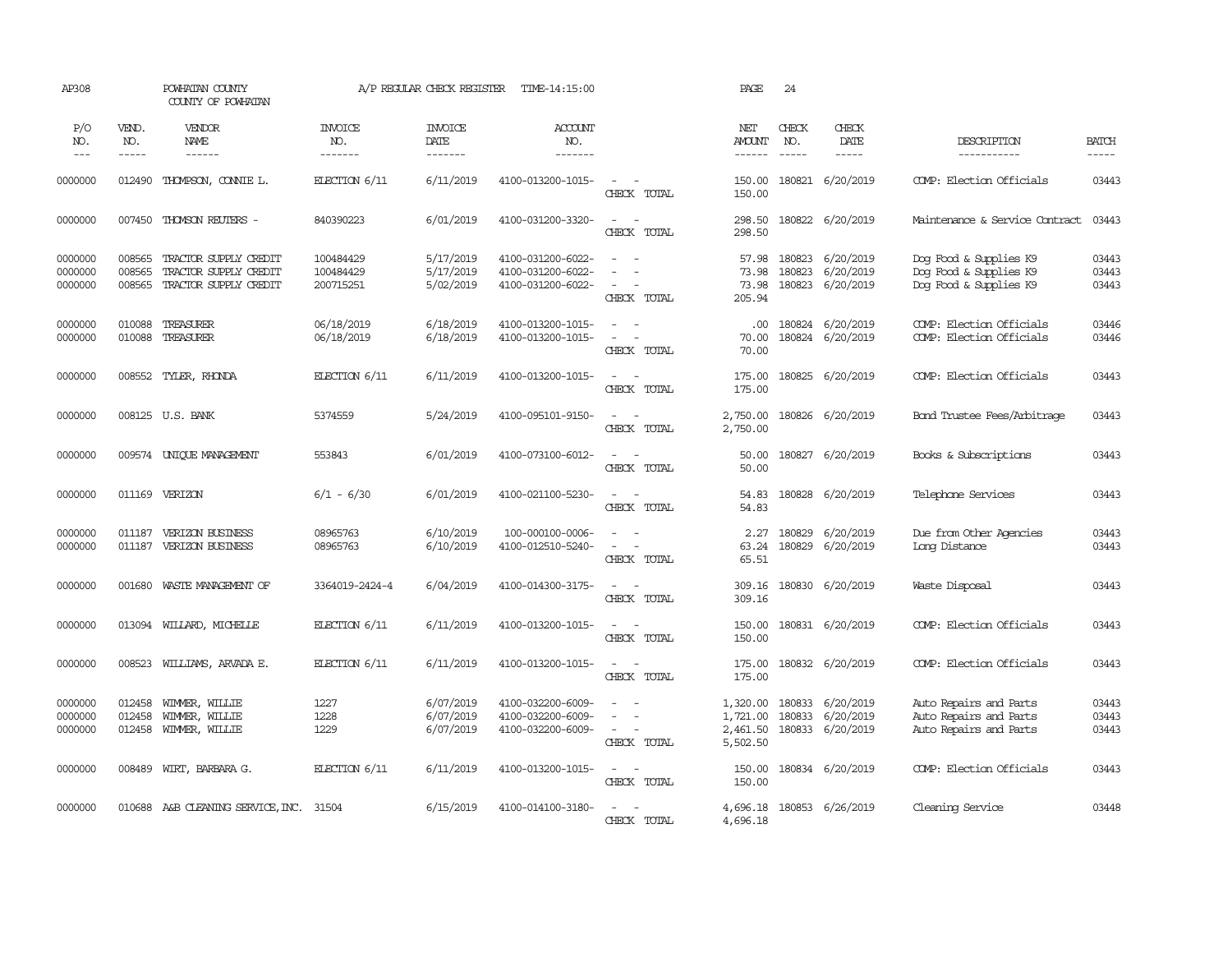| AP308                                                          |                                                | POWHATAN COUNTY<br>COUNTY OF POWHATAN                                                                                                                                                           |                                                                              | A/P REGULAR CHECK REGISTER                                                 | TIME-14:15:00                                                                                                              |                                                                                                 | PAGE                                                               | 25                                             |                                                                                   |                                                                                                                                                                                                        |                                                    |
|----------------------------------------------------------------|------------------------------------------------|-------------------------------------------------------------------------------------------------------------------------------------------------------------------------------------------------|------------------------------------------------------------------------------|----------------------------------------------------------------------------|----------------------------------------------------------------------------------------------------------------------------|-------------------------------------------------------------------------------------------------|--------------------------------------------------------------------|------------------------------------------------|-----------------------------------------------------------------------------------|--------------------------------------------------------------------------------------------------------------------------------------------------------------------------------------------------------|----------------------------------------------------|
| P/O<br>NO.<br>$\frac{1}{2}$                                    | VEND.<br>NO.<br>-----                          | VENDOR<br>NAME<br>------                                                                                                                                                                        | <b>INVOICE</b><br>NO.<br>-------                                             | <b>INVOICE</b><br>DATE<br>-------                                          | <b>ACCOUNT</b><br>NO.<br>-------                                                                                           |                                                                                                 | NET<br><b>AMOUNT</b><br>------                                     | CHECK<br>NO.                                   | CHECK<br>DATE<br>-----                                                            | DESCRIPTION<br>-----------                                                                                                                                                                             | <b>BATCH</b><br>-----                              |
| 0000000                                                        |                                                | 006175 ADAMS OIL COMPANY, INC.                                                                                                                                                                  | 2237                                                                         | 5/20/2019                                                                  | 4100-032200-5120-                                                                                                          | $\sim$<br>$\sim$<br>CHECK TOTAL                                                                 | 165.48<br>165.48                                                   |                                                | 180854 6/26/2019                                                                  | Apparatus Fuel                                                                                                                                                                                         | 03448                                              |
| 0000000<br>0000000                                             | 012849<br>012849                               | AOUA VIRGINIA<br>AQUA VIRGINIA                                                                                                                                                                  | 14072756 5/19<br>9072586 5/19                                                | 6/12/2019<br>6/06/2019                                                     | 4100-014600-5130-<br>4100-022100-5130-                                                                                     | $\sim$<br>$\sim$<br>$\blacksquare$<br>$\sim$<br>CHECK TOTAL                                     | 22.18<br>25.65<br>47.83                                            | 180856<br>180856                               | 6/26/2019<br>6/26/2019                                                            | Water - Field Irrigation<br>Water                                                                                                                                                                      | 03448<br>03448                                     |
| 0000000<br>0000000<br>0000000<br>0000000<br>0000000<br>0000000 | 007941<br>007941<br>007941<br>007941<br>007941 | BAKER & TAYLOR<br>BAKER & TAYLOR<br>BAKER & TAYLOR<br>BAKER & TAYLOR<br>BAKER & TAYLOR<br>007941 BAKER & TAYLOR                                                                                 | H36081810<br>058559190<br>Q58559191<br>Q58559192<br>5015551417<br>5015559636 | 6/07/2019<br>6/03/2019<br>6/13/2019<br>6/03/2019<br>6/10/2019<br>6/14/2019 | 4100-073100-6012-<br>4100-073100-6012-<br>4100-073100-6012-<br>4100-073100-6012-<br>4100-073100-6012-<br>4100-073100-6012- | $\equiv$<br>$\equiv$<br>$\equiv$<br>$\sim$<br>CHECK TOTAL                                       | 13.79<br>10.34<br>209.57<br>20.69<br>929.61<br>670.53<br>1,854.53  | 180857<br>180857<br>180857<br>180857<br>180857 | 6/26/2019<br>6/26/2019<br>6/26/2019<br>6/26/2019<br>6/26/2019<br>180857 6/26/2019 | Books & Subscriptions<br>Books & Subscriptions<br>Books & Subscriptions<br>Books & Subscriptions<br>Books & Subscriptions<br>Books & Subscriptions                                                     | 03448<br>03448<br>03448<br>03448<br>03448<br>03448 |
| 0000000<br>0000000<br>0000000                                  | 006655<br>006655<br>006655                     | BLOSSMAN GAS COMPANIES.<br>BLOSSMAN GAS COMPANIES,<br>BLOSSMAN GAS COMPANIES,                                                                                                                   | 7150162<br>7184006<br>7184021                                                | 6/11/2019<br>6/18/2019<br>6/18/2019                                        | 4100-014500-6008-<br>4100-035100-5120-<br>4100-014500-6008-                                                                | $\sim$<br>$\blacksquare$<br>$\overline{\phantom{a}}$<br>CHECK TOTAL                             | 6.43<br>47.52<br>6.58<br>60.53                                     | 180858<br>180858<br>180858                     | 6/26/2019<br>6/26/2019<br>6/26/2019                                               | Gas/Grease/Oil<br>Fuel<br>Gas/Grease/Oil                                                                                                                                                               | 03448<br>03448<br>03448                            |
| 0000000                                                        |                                                | 008713 BLUE RIDGE RESCUE                                                                                                                                                                        | 46655                                                                        | 6/05/2019                                                                  | 4100-032200-6011-                                                                                                          | $\sim$<br>$\sim$<br>CHECK TOTAL                                                                 | 3,721.50<br>3,721.50                                               |                                                | 180859 6/26/2019                                                                  | Protective Gear/Uniforms                                                                                                                                                                               | 03448                                              |
| 0000000                                                        |                                                | 008659 BROOKS, T. NOEL                                                                                                                                                                          | 8885773                                                                      | 5/31/2019                                                                  | 4100-021200-3150-                                                                                                          | $\sim$<br>$\sim$<br>CHECK TOTAL                                                                 | 120.00<br>120.00                                                   |                                                | 180861 6/26/2019                                                                  | Outside Counsel                                                                                                                                                                                        | 03448                                              |
| 0000000<br>0000000<br>0000000                                  | 008686<br>008686<br>008686                     | C.W. WILLIAMS & CO., INC.<br>$C.W. WILLIANS & \infty, INC.$<br>C.W. WILLIAMS & CO., INC.                                                                                                        | 619738<br>619779<br>619962                                                   | 5/17/2019<br>5/21/2019<br>5/29/2019                                        | 4100-032200-3310-<br>4100-032200-6009-<br>4100-032200-3310-                                                                | $\sim$<br>$\blacksquare$<br>$\overline{\phantom{a}}$<br>$\overline{\phantom{a}}$<br>CHECK TOTAL | 371.31<br>245.05<br>1,254.72                                       | 180862                                         | 638.36 180862 6/26/2019<br>6/26/2019<br>180862 6/26/2019                          | Equipment Repair<br>Auto Repairs and Parts<br>Equipment Repair                                                                                                                                         | 03448<br>03448<br>03448                            |
| 0000000                                                        |                                                | 013101 CARLA NEIDIGH                                                                                                                                                                            | REIMB 6/7 & 6/12                                                             | 6/18/2019                                                                  | 4100-012220-5840-                                                                                                          | $\sim$<br>$\sim$<br>CHECK TOTAL                                                                 | 62.59<br>62.59                                                     |                                                | 180863 6/26/2019                                                                  | Miscellaneous                                                                                                                                                                                          | 03449                                              |
| 0000000<br>0000000<br>0000000<br>0000000<br>0000000            | 008276<br>008276<br>008276<br>008276<br>008276 | CENGAGE LEARNING INC. - GA 66947458<br>CENGAGE LEARNING INC. - GA 67045346<br>CENGAGE LEARNING INC. - GA 67051454<br>CENGAGE LEARNING INC. - GA 67114379<br>CENGAGE LEARNING INC. - GA 67129085 |                                                                              | 4/17/2019<br>5/09/2019<br>5/10/2019<br>5/23/2019<br>5/28/2019              | 4100-073100-6012-<br>4100-073100-6012-<br>4100-073100-6012-<br>4100-073100-6012-<br>4100-073100-6012-                      | $\equiv$<br>$\sim$<br>$\sim$<br>$\sim$<br>$\overline{\phantom{a}}$<br>CHECK TOTAL               | 40.93<br>71.37<br>43.38<br>37.78<br>18.89<br>212.35                | 180864<br>180864<br>180864<br>180864<br>180864 | 6/26/2019<br>6/26/2019<br>6/26/2019<br>6/26/2019<br>6/26/2019                     | Books & Subscriptions<br>Books & Subscriptions<br>Books & Subscriptions<br>Books & Subscriptions<br>Books & Subscriptions                                                                              | 03448<br>03448<br>03448<br>03448<br>03448          |
| 0000000                                                        | 011223                                         | CENTRAL DISTRICT COR                                                                                                                                                                            | REG 6/12/19                                                                  | 6/17/2019                                                                  | 4100-012310-5540-                                                                                                          | $\overline{\phantom{a}}$<br>CHECK TOTAL                                                         | 20.00<br>20.00                                                     |                                                | 180865 6/26/2019                                                                  | Conferences & Training                                                                                                                                                                                 | 03448                                              |
| 0000000<br>0000000<br>0000000<br>0000000<br>0000000<br>0000000 | 007341<br>007341<br>007341<br>007341<br>007341 | CLAWS & PAWS ANIMAL CARE<br>CLAWS & PAWS ANIMAL CARE<br>CLAWS & PAWS ANIMAL CARE<br>CLAWS & PAWS ANIMAL CARE<br>CLAWS & PAWS ANIMAL CARE<br>007341 CLAWS & PAWS ANIMAL CARE                     | 94826<br>94934<br>94951<br>95079<br>96367<br>96449                           | 3/12/2019<br>3/14/2019<br>3/15/2019<br>3/28/2019<br>5/31/2019<br>6/11/2019 | 4100-035100-3110-<br>4100-035100-3110-<br>4100-035100-3110-<br>4100-035100-3110-<br>4100-031200-3111-<br>4100-031200-3111- | $\overline{\phantom{a}}$<br>$\equiv$<br>$\equiv$<br>$\equiv$<br>$\sim$<br>CHECK TOTAL           | 559.95<br>175.10<br>59.90<br>180.43<br>520.49<br>14.25<br>1,510.12 | 180866<br>180866<br>180866<br>180866<br>180866 | 6/26/2019<br>6/26/2019<br>6/26/2019<br>6/26/2019<br>6/26/2019<br>180866 6/26/2019 | Professional Health Services<br>Professional Health Services<br>Professional Health Services<br>Professional Health Services<br>Professional Health Services K<br>Professional Health Services K 03448 | 03448<br>03448<br>03448<br>03448<br>03448          |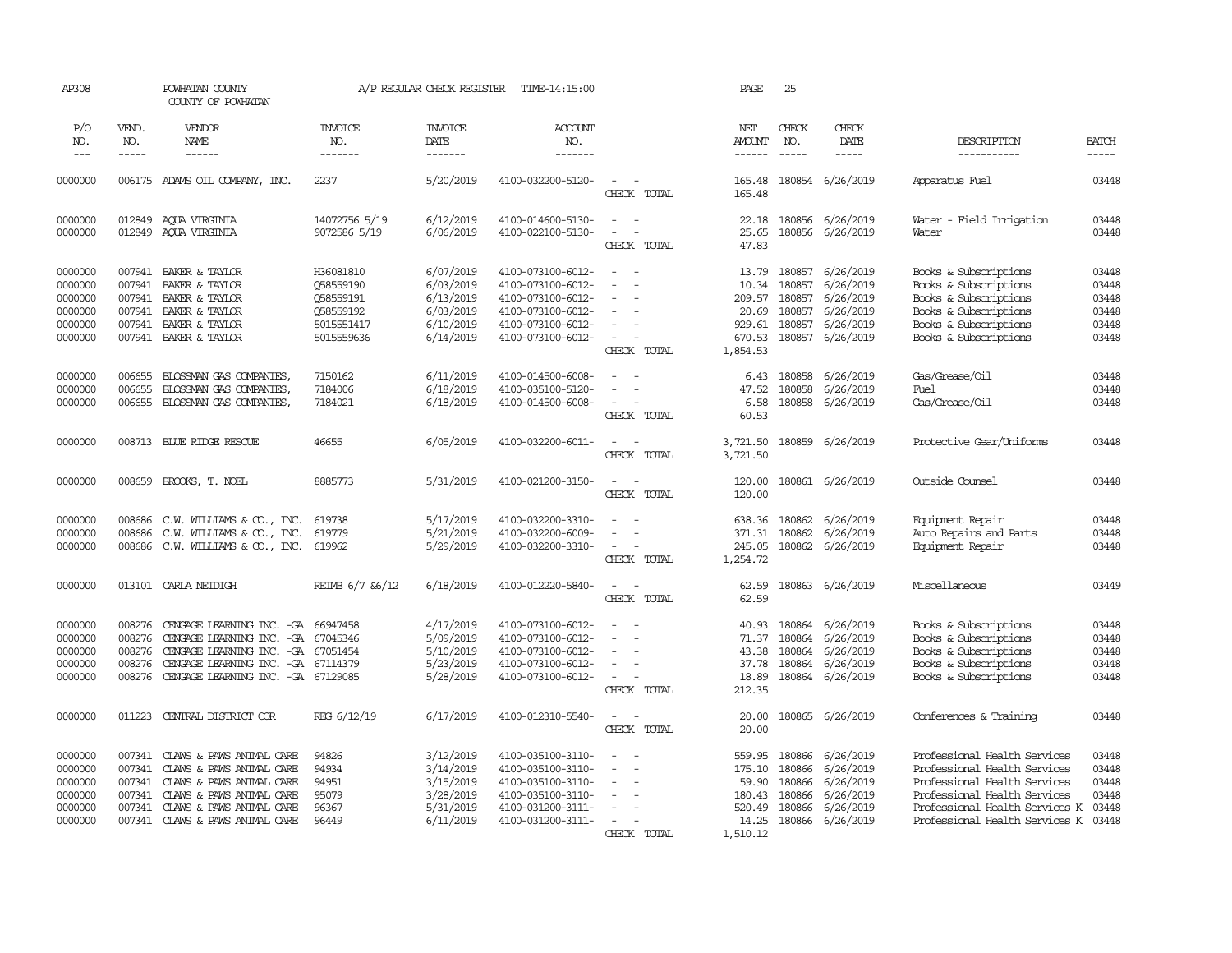| AP308                                                                                |                                                                              | POWHATAN COUNTY<br>COUNTY OF POWHATAN                                                                                                                                                                                                                                                                              |                                                               | A/P REGULAR CHECK REGISTER                                                                           | TIME-14:15:00                                                                                                                                                        |                                                                                                                                                              | PAGE                                                                       | 26                                                                 |                                                                                                             |                                                                                                                                                                        |                                                                      |
|--------------------------------------------------------------------------------------|------------------------------------------------------------------------------|--------------------------------------------------------------------------------------------------------------------------------------------------------------------------------------------------------------------------------------------------------------------------------------------------------------------|---------------------------------------------------------------|------------------------------------------------------------------------------------------------------|----------------------------------------------------------------------------------------------------------------------------------------------------------------------|--------------------------------------------------------------------------------------------------------------------------------------------------------------|----------------------------------------------------------------------------|--------------------------------------------------------------------|-------------------------------------------------------------------------------------------------------------|------------------------------------------------------------------------------------------------------------------------------------------------------------------------|----------------------------------------------------------------------|
| P/O<br>NO.<br>$\frac{1}{2}$                                                          | VEND.<br>NO.<br>-----                                                        | VENDOR<br>NAME<br>------                                                                                                                                                                                                                                                                                           | <b>INVOICE</b><br>NO.<br>-------                              | <b>INVOICE</b><br>DATE<br>-------                                                                    | ACCOUNT<br>NO.<br>-------                                                                                                                                            |                                                                                                                                                              | NET<br>AMOUNT<br>------                                                    | CHECK<br>NO.                                                       | CHECK<br>DATE<br>-----                                                                                      | DESCRIPTION<br>-----------                                                                                                                                             | <b>BATCH</b><br>-----                                                |
| 0000000                                                                              | 007282                                                                       | COBB TECHNOLOGIES, INC.                                                                                                                                                                                                                                                                                            | 1052765                                                       | 4/16/2019                                                                                            | 4100-032200-3320-                                                                                                                                                    | $\sim$<br>$\sim$<br>CHECK TOTAL                                                                                                                              | 223.57<br>223.57                                                           | 180867                                                             | 6/26/2019                                                                                                   | Maintenance & Service Contract 03448                                                                                                                                   |                                                                      |
| 0000000<br>0000000<br>0000000                                                        | 012756<br>012756<br>012756                                                   | COMCAST<br>COMCAST<br>COMCAST                                                                                                                                                                                                                                                                                      | 0089859 6/19<br>0090493 5/19<br>0093562 6/19                  | 6/07/2019<br>5/25/2019<br>6/05/2019                                                                  | 4100-014300-5260-<br>4100-053910-5643-<br>4100-035500-6014-                                                                                                          | $\overline{\phantom{a}}$<br>. —<br>$\sim$<br>CHECK TOTAL                                                                                                     | 227.23<br>30.79<br>332.15                                                  | 74.13 180868<br>180868<br>180868                                   | 6/26/2019<br>6/26/2019<br>6/26/2019                                                                         | <b>Internet</b><br>PCCAA Services - Federal CSBG<br>Other Operating Supplies                                                                                           | 03448<br>03448<br>03448                                              |
| 0000000<br>0000000<br>0000000<br>0000000<br>0000000<br>0000000<br>0000000<br>0000000 | 006240<br>006240<br>006240<br>006240<br>006240<br>006240<br>006240<br>006240 | DIAMOND SPRINGS WATER, INC 3227393<br>DIAMOND SPRINGS WATER, INC<br>DIAMOND SPRINGS WATER, INC 3244933<br>DIAMOND SPRINGS WATER, INC 329079630 - B<br>DIAMOND SPRINGS WATER, INC 510097710<br>DIAMOND SPRINGS WATER, INC 517074490<br>DIAMOND SPRINGS WATER, INC 524079670<br>DIAMOND SPRINGS WATER, INC 603074490 | 3244931                                                       | 4/05/2019<br>6/07/2019<br>6/07/2019<br>6/20/2019<br>5/10/2019<br>5/17/2019<br>5/24/2019<br>6/07/2019 | 4100-014100-5130-<br>4100-014100-5130-<br>4100-031200-5130-<br>4100-014100-5130-<br>4100-031200-5130-<br>4100-031200-5130-<br>4100-014100-5130-<br>4100-031200-5130- | $\equiv$<br>. —<br>$\sim$<br>$\sim$<br>$\overline{\phantom{a}}$<br>$\overline{\phantom{a}}$<br>$\equiv$<br>÷,<br>$\sim$<br>$\equiv$<br>$\sim$<br>CHECK TOTAL | 8.95<br>8.95<br>11.95<br>3.55<br>27.96<br>13.98<br>6.25<br>20.97<br>102.56 | 180870<br>180870<br>180870<br>180870<br>180870<br>180870<br>180870 | 6/26/2019<br>6/26/2019<br>6/26/2019<br>6/26/2019<br>6/26/2019<br>6/26/2019<br>6/26/2019<br>180870 6/26/2019 | Water<br>Water<br>Water<br>Water<br>Water<br>Water<br>Water<br>Water                                                                                                   | 03448<br>03448<br>03448<br>03448<br>03448<br>03448<br>03448<br>03448 |
| 0000000<br>0000000<br>0000000                                                        | 000860<br>000860<br>000860                                                   | DOMINION ENERGY VIRGINIA<br>DOMINION ENERGY VIRGINIA<br>DOMINION ENERGY VIRGINIA                                                                                                                                                                                                                                   | 2613832712 6/19<br>2932352368 6/19<br>9750120975 6/19         | 6/03/2019<br>6/04/2019<br>6/04/2019                                                                  | 4100-022100-5110-<br>4100-032220-5110-<br>4100-032210-5110-                                                                                                          | $\sim$<br>$\sim$<br>÷.<br>CHECK TOTAL                                                                                                                        | 153.45<br>8.51<br>1,966.35<br>2,128.31                                     | 180871<br>180871                                                   | 6/26/2019<br>6/26/2019<br>180871 6/26/2019                                                                  | Electricity<br>Electricity<br>Electricity                                                                                                                              | 03448<br>03448<br>03448                                              |
| 0000000<br>0000000                                                                   | 011224<br>011224                                                             | ELECTRONIC SYSTEMS, INC.<br>ELECTRONIC SYSTEMS, INC.                                                                                                                                                                                                                                                               | IN1270710<br>IN1270710                                        | 5/14/2019<br>5/14/2019                                                                               | 4100-035100-3320-<br>4100-014300-3320-                                                                                                                               | $\equiv$<br>$\overline{\phantom{a}}$                                                                                                                         | 65.00<br>14.00                                                             | 180873<br>180873                                                   | 6/26/2019<br>6/26/2019                                                                                      | Landscaping - Animal Control<br>Maintenance and Service Contra                                                                                                         | 03448<br>03448                                                       |
| 0000000<br>0000000<br>0000000<br>0000000<br>0000000                                  | 011224<br>011224<br>011224<br>011224<br>011224                               | ELECTRONIC SYSTEMS, INC.<br>ELECTRONIC SYSTEMS, INC.<br>ELECTRONIC SYSTEMS, INC.<br>ELECTRONIC SYSTEMS, INC.<br>ELECTRONIC SYSTEMS, INC.                                                                                                                                                                           | IN1270710<br>IN1270710<br>IN1270710<br>IN1270710<br>IN1270710 | 5/14/2019<br>5/14/2019<br>5/14/2019<br>5/14/2019<br>5/14/2019                                        | 4100-012100-3320-<br>4100-012310-3320-<br>4100-013200-3320-<br>4100-031210-3320-<br>4100-012200-3320-                                                                | $\sim$<br>÷.<br>$\sim$<br>$\equiv$<br>$\overline{\phantom{a}}$<br>$\overline{\phantom{a}}$                                                                   | 14.00<br>158.00<br>32.50<br>106.13<br>32.50                                | 180873<br>180873<br>180873<br>180873<br>180873                     | 6/26/2019<br>6/26/2019<br>6/26/2019<br>6/26/2019<br>6/26/2019                                               | Maintenance & Service Contract<br>Maintenance & Service Contract<br>Maintenance & Service Contract<br>Maintenance and Service Contra<br>Maintenance & Service Contract | 03448<br>03448<br>03448<br>03448<br>03448                            |
| 0000000<br>0000000<br>0000000<br>0000000                                             | 011224<br>011224<br>011224<br>011224                                         | ELECTRONIC SYSTEMS, INC.<br>ELECTRONIC SYSTEMS, INC.<br>ELECTRONIC SYSTEMS, INC.<br>ELECTRONIC SYSTEMS, INC.                                                                                                                                                                                                       | IN1270710<br>IN1270710<br>IN1270710<br>IN1270710              | 5/14/2019<br>5/14/2019<br>5/14/2019<br>5/14/2019                                                     | 4100-012220-3320-<br>4100-071110-3320-<br>4100-014100-3320-<br>4100-031200-3320-                                                                                     | $\overline{\phantom{a}}$<br>$\overline{\phantom{a}}$<br>$\equiv$<br>$\equiv$<br>$\sim$                                                                       | 32.50<br>14.00<br>60.50<br>192.00                                          | 180873<br>180873<br>180873<br>180873                               | 6/26/2019<br>6/26/2019<br>6/26/2019<br>6/26/2019                                                            | Maintenance and service contra<br>General Maintenance<br>Maintenance & Service Contract<br>Maintenance & Service Contract                                              | 03448<br>03448<br>03448<br>03448                                     |
| 0000000<br>0000000<br>0000000<br>0000000                                             | 011224<br>011224<br>011224<br>011224                                         | ELECTRONIC SYSTEMS, INC.<br>ELECTRONIC SYSTEMS, INC.<br>ELECTRONIC SYSTEMS, INC.<br>ELECTRONIC SYSTEMS, INC.                                                                                                                                                                                                       | IN1270710<br>IN1270710<br>IN1270710<br>IN1270710              | 5/14/2019<br>5/14/2019<br>5/14/2019<br>5/14/2019                                                     | 4100-034100-3320-<br>4100-012410-3320-<br>4100-021600-8002-<br>4100-022100-3320-                                                                                     | $\equiv$<br>$\equiv$<br>$\sim$<br>÷.                                                                                                                         | 65.00<br>242.00<br>32.50<br>32.50                                          | 180873<br>180873<br>180873<br>180873                               | 6/26/2019<br>6/26/2019<br>6/26/2019<br>6/26/2019                                                            | Maintenance & Service Contract<br>Maintenance & Service Contract<br>Copier Lease<br>Maintenance & Service Contract                                                     | 03448<br>03448<br>03448<br>03448                                     |
| 0000000<br>0000000<br>0000000<br>0000000                                             | 011224<br>011224<br>011224<br>011224                                         | ELECTRONIC SYSTEMS, INC.<br>ELECTRONIC SYSTEMS, INC.<br>ELECTRONIC SYSTEMS, INC.<br>ELECTRONIC SYSTEMS, INC.                                                                                                                                                                                                       | IN1291963<br>IN1291963<br>IN1291963<br>IN1291963              | 6/06/2019<br>6/06/2019<br>6/06/2019<br>6/06/2019                                                     | 4100-035100-3320-<br>4100-014300-3320-<br>4100-012100-3320-<br>4100-012310-3320-                                                                                     | $\sim$<br>$\overline{\phantom{a}}$<br>$\equiv$<br>$\sim$                                                                                                     | 65.00<br>14.00<br>14.00<br>158.00                                          | 180873<br>180873<br>180873<br>180873                               | 6/26/2019<br>6/26/2019<br>6/26/2019<br>6/26/2019                                                            | Landscaping - Animal Control<br>Maintenance and Service Contra<br>Maintenance & Service Contract<br>Maintenance & Service Contract                                     | 03448<br>03448<br>03448<br>03448                                     |
| 0000000<br>0000000<br>0000000<br>0000000                                             | 011224<br>011224<br>011224<br>011224                                         | ELECTRONIC SYSTEMS, INC.<br>ELECTRONIC SYSTEMS, INC.<br>ELECTRONIC SYSTEMS, INC.<br>ELECTRONIC SYSTEMS, INC.                                                                                                                                                                                                       | IN1291963<br>IN1291963<br>IN1291963<br>IN1291963              | 6/06/2019<br>6/06/2019<br>6/06/2019<br>6/06/2019                                                     | 4100-013200-3320-<br>4100-031210-3320-<br>4100-012200-3320-<br>4100-012220-3320-                                                                                     | $\equiv$<br>$\sim$<br>$\overline{\phantom{a}}$<br>$\sim$                                                                                                     | 32.50<br>106.13<br>32.50<br>32.50                                          | 180873<br>180873<br>180873<br>180873                               | 6/26/2019<br>6/26/2019<br>6/26/2019<br>6/26/2019                                                            | Maintenance & Service Contract<br>Maintenance and Service Contra<br>Maintenance & Service Contract<br>Maintenance and service contra                                   | 03448<br>03448<br>03448<br>03448                                     |
| 0000000<br>0000000<br>0000000                                                        | 011224<br>011224<br>011224                                                   | ELECTRONIC SYSTEMS, INC.<br>ELECTRONIC SYSTEMS, INC.<br>ELECTRONIC SYSTEMS, INC.                                                                                                                                                                                                                                   | IN1291963<br>IN1291963<br>IN1291963                           | 6/06/2019<br>6/06/2019<br>6/06/2019                                                                  | 4100-071110-3320-<br>4100-014100-3320-<br>4100-031200-3320-                                                                                                          |                                                                                                                                                              | 14.00<br>60.50<br>192.00                                                   | 180873<br>180873<br>180873                                         | 6/26/2019<br>6/26/2019<br>6/26/2019                                                                         | General Maintenance<br>Maintenance & Service Contract<br>Maintenance & Service Contract                                                                                | 03448<br>03448<br>03448                                              |
| 0000000<br>0000000                                                                   | 011224<br>011224                                                             | ELECTRONIC SYSTEMS, INC.<br>ELECTRONIC SYSTEMS, INC.                                                                                                                                                                                                                                                               | IN1291963<br>IN1291963                                        | 6/06/2019<br>6/06/2019                                                                               | 4100-034100-3320-<br>4100-012410-3320-                                                                                                                               | $\equiv$<br>$\sim$                                                                                                                                           | 65.00<br>242.00                                                            | 180873<br>180873                                                   | 6/26/2019<br>6/26/2019                                                                                      | Maintenance & Service Contract<br>Maintenance & Service Contract 03448                                                                                                 | 03448                                                                |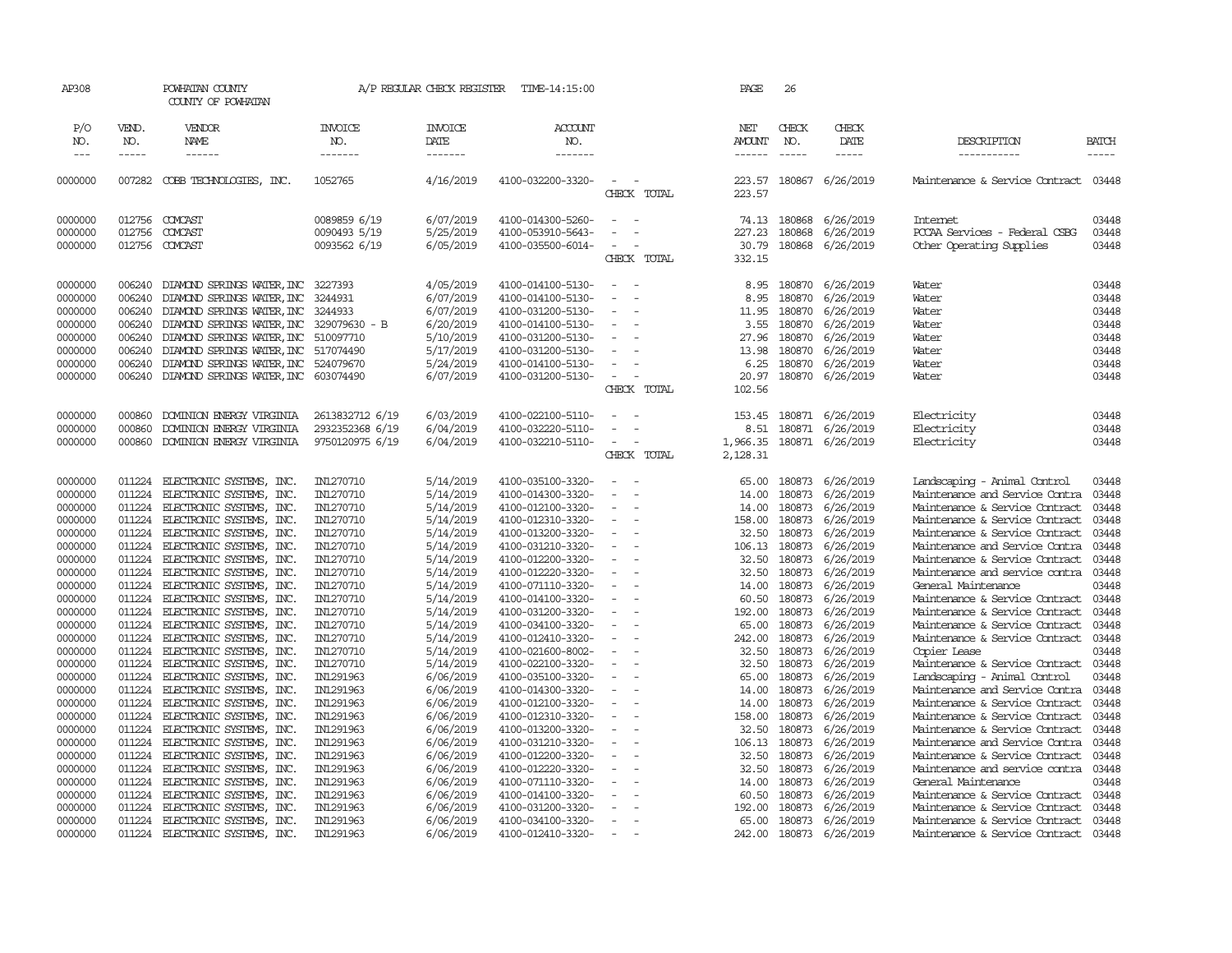| AP308                                    |                                      | POWHATAN COUNTY<br>COUNTY OF POWHATAN                                               |                                          | A/P REGULAR CHECK REGISTER                       | TIME-14:15:00                                                                 |                                                                                                               | PAGE                                                  | 27               |                                                         |                                                                                                      |                                  |
|------------------------------------------|--------------------------------------|-------------------------------------------------------------------------------------|------------------------------------------|--------------------------------------------------|-------------------------------------------------------------------------------|---------------------------------------------------------------------------------------------------------------|-------------------------------------------------------|------------------|---------------------------------------------------------|------------------------------------------------------------------------------------------------------|----------------------------------|
| P/O<br>NO.<br>$\frac{1}{2}$              | VEND.<br>NO.<br>-----                | VENDOR<br>NAME<br>$- - - - - -$                                                     | <b>INVOICE</b><br>NO.<br>-------         | <b>INVOICE</b><br>DATE<br>-------                | <b>ACCOUNT</b><br>NO.<br>$- - - - - - -$                                      |                                                                                                               | NET<br>AMOUNT<br>$- - - - - -$                        | CHECK<br>NO.     | CHECK<br>DATE<br>-----                                  | DESCRIPTION<br>-----------                                                                           | <b>BATCH</b><br>$- - - - -$      |
| 0000000<br>0000000                       | 011224                               | 011224 ELECTRONIC SYSTEMS, INC.<br>ELECTRONIC SYSTEMS, INC.                         | IN1291963<br>IN1291963                   | 6/06/2019<br>6/06/2019                           | 4100-021600-8002-<br>4100-022100-3320-                                        | $\overline{\phantom{a}}$<br>$\overline{\phantom{a}}$<br>$\sim$<br>CHECK TOTAL                                 | 32.50<br>32.50<br>2,186.26                            | 180873           | 6/26/2019<br>180873 6/26/2019                           | Copier Lease<br>Maintenance & Service Contract                                                       | 03448<br>03448                   |
| 0000000                                  |                                      | 000338 FIRE PROTECTION EQUIP. CO 00072286                                           |                                          | 5/28/2019                                        | 4100-032200-3310-                                                             | $\sim$ $\sim$<br>CHECK TOTAL                                                                                  | 188.65<br>188.65                                      |                  | 180877 6/26/2019                                        | Equipment Repair                                                                                     | 03448                            |
| 0000000<br>0000000<br>0000000            | 006013                               | 006013 GRAINGER<br>GRAINGER<br>006013 GRAINGER                                      | 9194267176<br>9195313532<br>9198691884   | 6/04/2019<br>6/05/2019<br>6/07/2019              | 4100-014100-3310-<br>4100-014100-3310-<br>4100-014100-3310-                   | $\equiv$<br>$\equiv$<br>$\sim$<br>CHECK TOTAL                                                                 | 27.93<br>67.84<br>158.24<br>254.01                    | 180879<br>180879 | 6/26/2019<br>6/26/2019<br>180879 6/26/2019              | Repairs & Maintenance<br>Repairs & Maintenance<br>Repairs & Maintenance                              | 03448<br>03448<br>03448          |
| 0000000<br>0000000<br>0000000<br>0000000 | 012508<br>012508<br>012508<br>012508 | HEALTH ECUTTY INC<br>HEALTH EQUITY INC<br>HEALTH ECUTTY INC<br>HEALTH EQUITY INC    | FX8FZX9<br>MFY0Y8T<br>ZCVHJ9V<br>080ZJKU | 6/17/2019<br>6/03/2019<br>6/10/2019<br>6/06/2019 | 100-000200-0012-<br>100-000200-0012-<br>100-000200-0012-<br>4100-012220-2313- | $\sim$<br>$\sim$<br>$\equiv$<br>$\overline{\phantom{a}}$<br>CHECK TOTAL                                       | 531.20 180881<br>125.00<br>117.03<br>176.30<br>949.53 | 180881<br>180881 | 6/26/2019<br>6/26/2019<br>6/26/2019<br>180881 6/26/2019 | Payroll Clearing - FSA<br>Payroll Clearing - FSA<br>Payroll Clearing - FSA<br>HSA and FSA Admin Fees | 03448<br>03448<br>03448<br>03448 |
| 0000000<br>0000000<br>0000000            | 006097<br>006097<br>006097           | HERTZLER FARM & FEED, INC<br>HERTZLER FARM & FEED, INC<br>HERTZLER FARM & FEED, INC | 028604<br>028604<br>028657               | 3/06/2019<br>3/06/2019<br>3/25/2019              | 4100-035100-6022-<br>4100-035100-6014-<br>4100-035100-6022-                   | $\sim$<br>$\sim$<br>$\equiv$<br>$\sim$<br>$\sim$<br>CHECK TOTAL                                               | 22.75<br>2.12<br>67.00<br>91.87                       | 180882<br>180882 | 6/26/2019<br>6/26/2019<br>180882 6/26/2019              | Dog Food/Supplies<br>Other Operating Supplies<br>Dog Food/Supplies                                   | 03448<br>03448<br>03448          |
| 0000000<br>0000000                       | 000120<br>000120                     | <b>JAMES RIVER AIR</b><br><b>JAMES RIVER AIR</b>                                    | S123465<br>S123739                       | 6/17/2019<br>6/17/2019                           | 4100-014100-3308-<br>4100-014100-3308-                                        | $\overline{\phantom{a}}$<br>$\sim$<br>$\sim$<br>$\sim$ $-$<br>CHECK TOTAL                                     | 952.36<br>594.00<br>1,546.36                          |                  | 180885 6/26/2019<br>180885 6/26/2019                    | HVAC Service and Repairs<br>HVAC Service and Repairs                                                 | 03448<br>03448                   |
| 0000000                                  | 013055                               | JOSEPH EDWARD PARKER                                                                | 2ND PMT                                  | 6/17/2019                                        | 4100-053910-5642-                                                             | $\frac{1}{2} \left( \frac{1}{2} \right) \left( \frac{1}{2} \right) \left( \frac{1}{2} \right)$<br>CHECK TOTAL | 5,750.00<br>5,750.00                                  |                  | 180886 6/26/2019                                        | PCCAA Services - TANF                                                                                | 03448                            |
| 0000000                                  |                                      | 006629 LANDSCAPE SUPPLY, INC.                                                       | 0709635-IN                               | 6/12/2019                                        | 4100-014500-3190-                                                             | $\sim$ $\sim$<br>CHECK TOTAL                                                                                  | 170.00<br>170.00                                      |                  | 180887 6/26/2019                                        | Grounds Maintenance                                                                                  | 03448                            |
| 0000000                                  |                                      | 006943 LIBRARY CORPORATION, THE                                                     | 64137                                    | 6/11/2019                                        | 4100-073100-6014-                                                             | $\overline{\phantom{a}}$<br>$\sim$<br>CHECK TOTAL                                                             | 799.00<br>799.00                                      |                  | 180888 6/26/2019                                        | Library Supplies                                                                                     | 03448                            |
| 0000000                                  |                                      | 009164 LIBRARY IDEAS, LLC                                                           | 70137                                    | 6/18/2019                                        | 4100-073100-6012-                                                             | $\sim$ $\sim$<br>CHECK TOTAL                                                                                  | 428.77<br>428.77                                      |                  | 180889 6/26/2019                                        | Books & Subscriptions                                                                                | 03448                            |
| 0000000                                  |                                      | 011268 MAILFINANCE                                                                  | N7772553                                 | 6/11/2019                                        | 100-000100-0017-                                                              | $\sim$ $ \sim$<br>CHECK TOTAL                                                                                 | 516.27<br>516.27                                      |                  | 180890 6/26/2019                                        | Postage Lease                                                                                        | 03448                            |
| 0000000                                  |                                      | 007791 MARYLAND FIRE ECUIPMENT                                                      | 715963                                   | 4/30/2019                                        | 4100-032200-6011-                                                             | $\sim$<br>$\sim$<br>CHECK TOTAL                                                                               | 356.84<br>356.84                                      |                  | 180891 6/26/2019                                        | Protective Gear/Uniforms                                                                             | 03448                            |
| 0000000                                  |                                      | 013102 MCINTOSH, KATRINA                                                            | REIMB 6/7/19                             | 6/17/2019                                        | 4100-073100-5510-                                                             | $\frac{1}{2} \left( \frac{1}{2} \right) \left( \frac{1}{2} \right) \left( \frac{1}{2} \right)$<br>CHECK TOTAL | 33.06<br>33.06                                        |                  | 180892 6/26/2019                                        | Travel/Mileage/Parking/Tolls                                                                         | 03448                            |
| 0000000                                  |                                      | 007141 MIDIOTHIAN BUSINESS FORMS                                                    | 2200                                     | 6/14/2019                                        | 4100-031200-6001-                                                             | $\frac{1}{2} \left( \frac{1}{2} \right) \left( \frac{1}{2} \right) \left( \frac{1}{2} \right)$<br>CHECK TOTAL | 370.91                                                |                  | 370.91 180893 6/26/2019                                 | Office Supplies                                                                                      | 03448                            |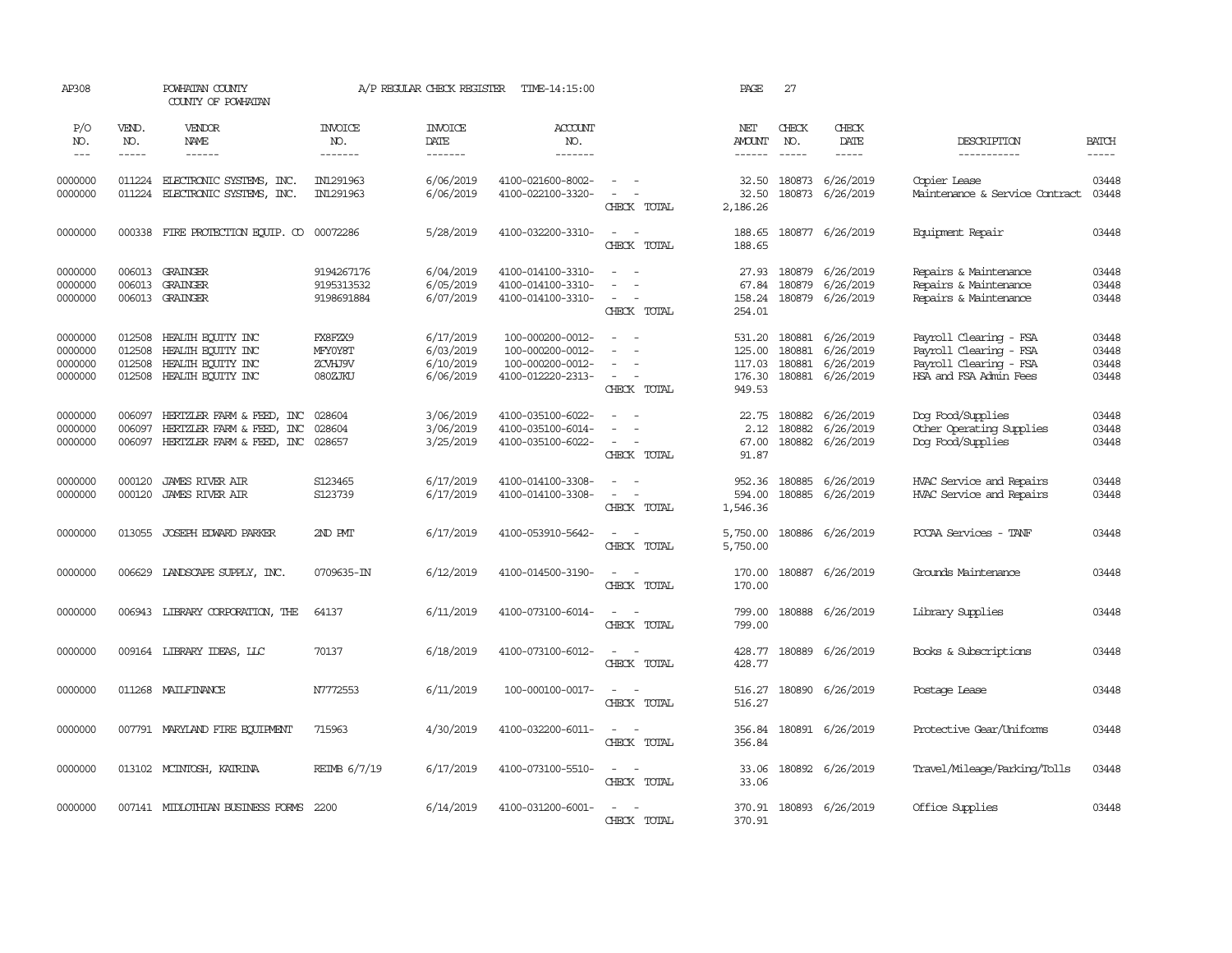| AP308                                                          |                                                          | POWHATAN COUNTY<br>COUNTY OF POWHATAN                                                                                                                          |                                                                                | A/P REGULAR CHECK REGISTER                                                 | TIME-14:15:00                                                                                                              |                                                                                                                             | PAGE                                                      | 28                                                       |                                                                            |                                                                                                                                                                  |                                                    |
|----------------------------------------------------------------|----------------------------------------------------------|----------------------------------------------------------------------------------------------------------------------------------------------------------------|--------------------------------------------------------------------------------|----------------------------------------------------------------------------|----------------------------------------------------------------------------------------------------------------------------|-----------------------------------------------------------------------------------------------------------------------------|-----------------------------------------------------------|----------------------------------------------------------|----------------------------------------------------------------------------|------------------------------------------------------------------------------------------------------------------------------------------------------------------|----------------------------------------------------|
| P/O<br>NO.<br>$\frac{1}{2}$                                    | VEND.<br>NO.<br>-----                                    | VENDOR<br>NAME<br>$- - - - - -$                                                                                                                                | <b>INVOICE</b><br>NO.<br>-------                                               | INVOICE<br>DATE<br>-------                                                 | ACCOUNT<br>NO.<br>-------                                                                                                  |                                                                                                                             | NET<br><b>AMOUNT</b><br>$- - - - - -$                     | CHECK<br>NO.<br>$- - - - -$                              | CHECK<br>DATE<br>$- - - - -$                                               | DESCRIPTION<br>-----------                                                                                                                                       | <b>BATCH</b><br>$- - - - -$                        |
| 0000000                                                        |                                                          | 013062 MOUNTAIN VALLEY TOWER SER 3755                                                                                                                          |                                                                                | 6/14/2019                                                                  | 4100-031210-3320-                                                                                                          | $\overline{\phantom{a}}$<br>CHECK TOTAL                                                                                     | 1,500.00<br>1,500.00                                      | 180896                                                   | 6/26/2019                                                                  | Maintenance and Service Contra                                                                                                                                   | 03448                                              |
| 0000000<br>0000000                                             |                                                          | 000205 MUNICIPAL CODE CORP.<br>000205 MUNICIPAL CODE CORP.                                                                                                     | 00329217<br>00329890                                                           | 6/03/2019<br>6/06/2019                                                     | 4100-011010-3002-<br>4100-011010-3002-                                                                                     | $\sim$<br>$\sim$<br>$\equiv$<br>$\overline{\phantom{a}}$<br>CHECK TOTAL                                                     | 350.00<br>54.60<br>404.60                                 | 180897                                                   | 6/26/2019<br>180897 6/26/2019                                              | County Code<br>County Code                                                                                                                                       | 03448<br>03448                                     |
| 0000000<br>0000000                                             | 007297<br>007297                                         | NAFECO, INC.<br>NAFECO, INC.                                                                                                                                   | 986490<br>986491                                                               | 6/06/2019<br>6/06/2019                                                     | 4100-032200-3310-<br>4100-032200-6011-                                                                                     | $\sim$<br>$\overline{a}$<br>CHECK TOTAL                                                                                     | 49.15<br>209.79<br>258.94                                 | 180898<br>180898                                         | 6/26/2019<br>6/26/2019                                                     | Equipment Repair<br>Protective Gear/Uniforms                                                                                                                     | 03449<br>03449                                     |
| 0000000<br>0000000<br>0000000<br>0000000<br>0000000<br>0000000 | 001250<br>001250<br>001250<br>001250<br>001250<br>001250 | POWHATAN AUTO & TRACTOR<br>POWHATAN AUTO & TRACTOR<br>POWHATAN AUTO & TRACTOR<br>POWHATAN AUTO & TRACTOR<br>POWHATAN AUTO & TRACTOR<br>POWHATAN AUTO & TRACTOR | 543952<br>544051<br>547600<br>549255<br>551505<br>551505                       | 4/05/2019<br>4/06/2019<br>4/30/2019<br>5/09/2019<br>5/24/2019<br>5/24/2019 | 4100-032200-6009-<br>4100-032200-6009-<br>4100-032200-6009-<br>4100-014500-3319-<br>4100-032200-6009-<br>4100-032200-6009- | $\sim$<br>CHECK TOTAL                                                                                                       | 22.99<br>8.99<br>59.94<br>55.92<br>6.99<br>1.84<br>156.67 | 180900<br>180900<br>180900<br>180900<br>180900<br>180900 | 6/26/2019<br>6/26/2019<br>6/26/2019<br>6/26/2019<br>6/26/2019<br>6/26/2019 | Auto Repairs and Parts<br>Auto Repairs and Parts<br>Auto Repairs and Parts<br>Equipment Repairs and Maintena<br>Auto Repairs and Parts<br>Auto Repairs and Parts | 03449<br>03449<br>03449<br>03449<br>03449<br>03449 |
| 0000000                                                        |                                                          | 009612 POWHATAN COLLISION AND                                                                                                                                  | 1206873                                                                        | 6/20/2019                                                                  | 4100-083500-6009-                                                                                                          | $\sim$<br>$\sim$<br>CHECK TOTAL                                                                                             | 160.00<br>160.00                                          |                                                          | 180901 6/26/2019                                                           | Auto Parts and Repairs                                                                                                                                           | 03449                                              |
| 0000000<br>0000000<br>0000000<br>0000000<br>0000000            | 006928<br>006928<br>006928<br>006928<br>006928           | POWHATAN COUNTY DEPT. OF<br>POWHATAN COUNTY DEPT. OF<br>POWHATAN COUNTY DEPT. OF<br>POWHATAN COUNTY DEPT. OF<br>POWHATAN COUNTY DEPT. OF                       | CAA MEETING<br>CAA QIRY MEET<br>LICE KITS 5/19<br>VACAP FOOD/GAS<br>2019 VACAP | 6/18/2019<br>6/18/2019<br>5/30/2019<br>6/17/2019<br>6/05/2019              | 4100-053910-5643-<br>4100-053910-5643-<br>4100-053910-5642-<br>4100-053910-5643-<br>4100-053910-5643-                      | $\equiv$<br>CHECK TOTAL                                                                                                     | 15.22<br>84.22<br>63.88<br>445.99<br>825.00<br>1,434.31   | 180902<br>180902<br>180902<br>180902<br>180902           | 6/26/2019<br>6/26/2019<br>6/26/2019<br>6/26/2019<br>6/26/2019              | PCCAA Services - Federal CSBG<br>PCCAA Services - Federal CSBG<br>PCCAA Services - TANF<br>PCCAA Services - Federal CSBG<br>PCCAA Services - Federal CSBG        | 03449<br>03449<br>03449<br>03449<br>03449          |
| 0000000                                                        |                                                          | 008294 POWHATAN COUNTY PUBLIC                                                                                                                                  | JUNE '19 PAPER                                                                 | 6/19/2019                                                                  | 100-000100-0015-                                                                                                           | $\sim$<br>$\sim$<br>CHECK TOTAL                                                                                             | 979.20<br>979.20                                          |                                                          | 180903 6/26/2019                                                           | Prepaid Expenses                                                                                                                                                 | 03449                                              |
| 0000000                                                        |                                                          | 012064 POWHATAN COUNTY TREASURER 150 FEB-MAY                                                                                                                   |                                                                                | 5/13/2019                                                                  | 4100-032200-5130-                                                                                                          | $\sim$<br>$\sim$<br>CHECK TOTAL                                                                                             | 141.10<br>141.10                                          |                                                          | 180904 6/26/2019                                                           | Water                                                                                                                                                            | 03449                                              |
| 0000000                                                        | 005050                                                   | POWHATAN LOCK SERVICES                                                                                                                                         | 1730                                                                           | 6/18/2019                                                                  | 4100-014100-3310-                                                                                                          | $\sim$<br>$\sim$<br>CHECK TOTAL                                                                                             | 268.75<br>268.75                                          |                                                          | 180905 6/26/2019                                                           | Repairs & Maintenance                                                                                                                                            | 03449                                              |
| 0000000<br>0000000                                             | 000780<br>000780                                         | <b>CUILL CORPORATION</b><br><b>CUILL CORPORATION</b>                                                                                                           | 7908867<br>7910747                                                             | 6/07/2019<br>6/07/2019                                                     | 4100-031710-6001-<br>4100-031710-6001-                                                                                     | $\equiv$<br>$\overline{\phantom{a}}$<br>CHECK TOTAL                                                                         | 42.49<br>763.01<br>805.50                                 |                                                          | 180906 6/26/2019<br>180906 6/26/2019                                       | Office Supplies<br>Office Supplies                                                                                                                               | 03449<br>03449                                     |
| 0000000                                                        |                                                          | 000620 R. C. GOODWYN & SONS, INC 0862451                                                                                                                       |                                                                                | 6/07/2019                                                                  | 4100-014500-6004-                                                                                                          | $\overline{\phantom{a}}$<br>$\sim$<br>CHECK TOTAL                                                                           | 21.98<br>21.98                                            |                                                          | 180907 6/26/2019                                                           | Tools and Equipment                                                                                                                                              | 03449                                              |
| 0000000                                                        |                                                          | 006717 REYNOLDS, MATTHEW SHAUN                                                                                                                                 | REIMB 6/6/19                                                                   | 6/13/2019                                                                  | 4100-081100-6011-                                                                                                          | $\frac{1}{2} \left( \frac{1}{2} \right) \left( \frac{1}{2} \right) = \frac{1}{2} \left( \frac{1}{2} \right)$<br>CHECK TOTAL | 100.00<br>100.00                                          |                                                          | 180909 6/26/2019                                                           | Uniforms                                                                                                                                                         | 03449                                              |
| 0000000                                                        |                                                          | 007325 RICHMOND OXYGEN CO.                                                                                                                                     | 312074                                                                         | 5/31/2019                                                                  | 4100-032200-3320-                                                                                                          | CHECK TOTAL                                                                                                                 | 277.50<br>277.50                                          |                                                          | 180910 6/26/2019                                                           | Maintenance & Service Contract                                                                                                                                   | 03449                                              |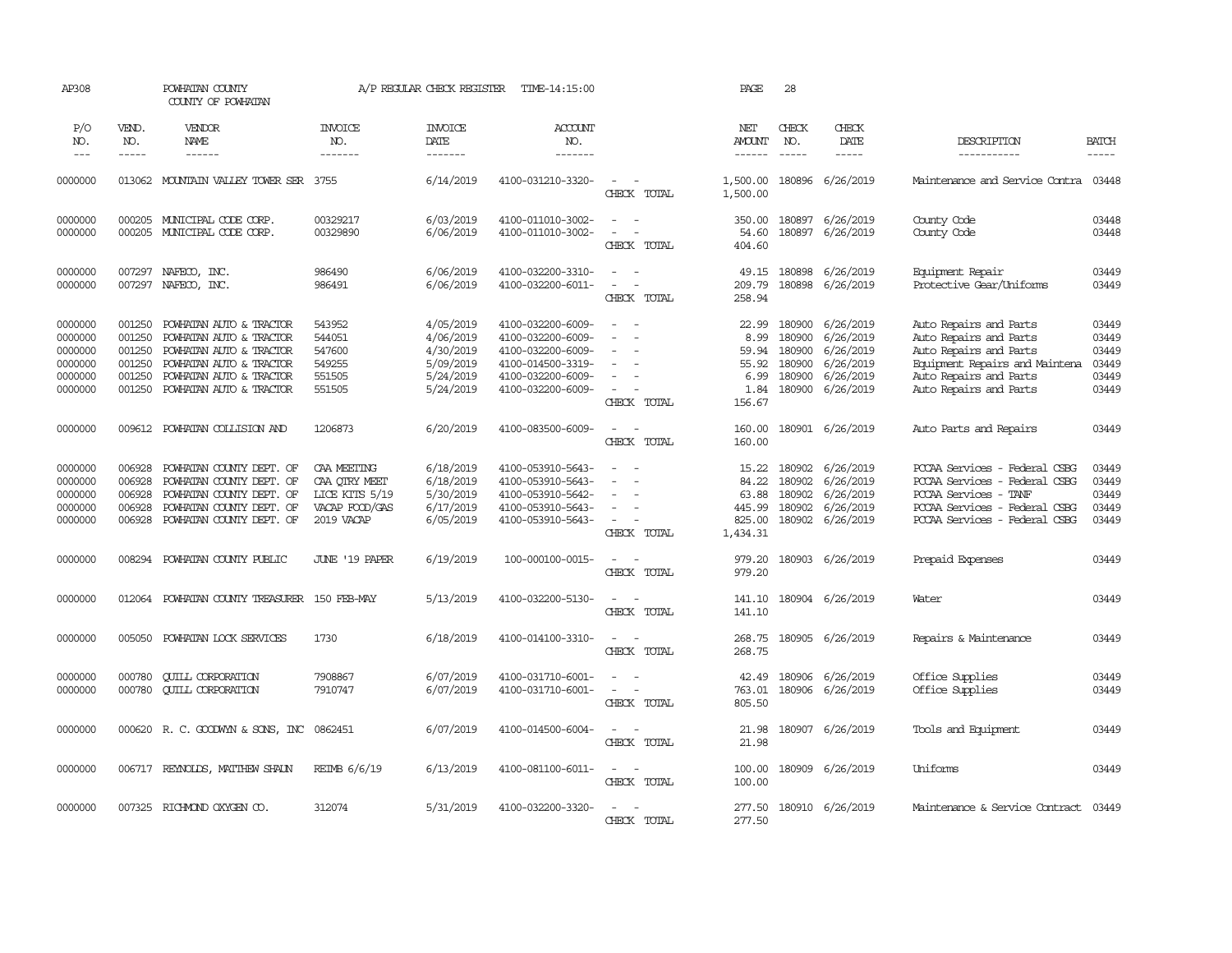| AP308                                                                                                      |                                                                                                  | POWHATAN COUNTY<br>COUNTY OF POWHATAN                                                                                                                                                                                                           |                                                                                                                                                                                  | A/P REGULAR CHECK REGISTER                                                                                                     | TIME-14:15:00                                                                                                                                                                                                  |                                                                                             | PAGE                                                                                        | 29                                                                                                     |                                                                                                                                                                                                                                                                                                                                                                                                                                                                          |                                                                                                                                                                                            |                                                                                        |
|------------------------------------------------------------------------------------------------------------|--------------------------------------------------------------------------------------------------|-------------------------------------------------------------------------------------------------------------------------------------------------------------------------------------------------------------------------------------------------|----------------------------------------------------------------------------------------------------------------------------------------------------------------------------------|--------------------------------------------------------------------------------------------------------------------------------|----------------------------------------------------------------------------------------------------------------------------------------------------------------------------------------------------------------|---------------------------------------------------------------------------------------------|---------------------------------------------------------------------------------------------|--------------------------------------------------------------------------------------------------------|--------------------------------------------------------------------------------------------------------------------------------------------------------------------------------------------------------------------------------------------------------------------------------------------------------------------------------------------------------------------------------------------------------------------------------------------------------------------------|--------------------------------------------------------------------------------------------------------------------------------------------------------------------------------------------|----------------------------------------------------------------------------------------|
| P/O<br>NO.<br>$---$                                                                                        | VEND.<br>NO.<br>-----                                                                            | VENDOR<br>NAME<br>$- - - - - -$                                                                                                                                                                                                                 | <b>INVOICE</b><br>NO.<br>-------                                                                                                                                                 | <b>INVOICE</b><br>DATE<br>$- - - - - - -$                                                                                      | <b>ACCOUNT</b><br>NO.<br>-------                                                                                                                                                                               |                                                                                             | NET<br>AMOUNT<br>$- - - - - -$                                                              | CHECK<br>NO.<br>$\frac{1}{2}$                                                                          | CHECK<br>DATE<br>$\begin{tabular}{ccccc} \multicolumn{2}{c }{\multicolumn{2}{c }{\multicolumn{2}{c }{\multicolumn{2}{c}}{\hspace{-2.2cm}}}} \multicolumn{2}{c }{\multicolumn{2}{c }{\hspace{-2.2cm}}\hline} \multicolumn{2}{c }{\hspace{-2.2cm}}\hline \multicolumn{2}{c }{\hspace{-2.2cm}}\hline \multicolumn{2}{c }{\hspace{-2.2cm}}\hline \multicolumn{2}{c }{\hspace{-2.2cm}}\hline \multicolumn{2}{c }{\hspace{-2.2cm}}\hline \multicolumn{2}{c }{\hspace{-2.2cm}}$ | DESCRIPTION<br>-----------                                                                                                                                                                 | <b>BATCH</b><br>-----                                                                  |
| 0000000                                                                                                    |                                                                                                  | 013098 RJ WADE ELECTRIC LLC                                                                                                                                                                                                                     | PERMIT FEE REF                                                                                                                                                                   | 6/20/2019                                                                                                                      | 3100-013030-0012-                                                                                                                                                                                              | CHECK TOTAL                                                                                 | 21.00<br>21.00                                                                              |                                                                                                        | 180911 6/26/2019                                                                                                                                                                                                                                                                                                                                                                                                                                                         | Plumbing Permits                                                                                                                                                                           | 03449                                                                                  |
| 0000000                                                                                                    |                                                                                                  | 008981 ROBO'S DETAIL SUPPPLIES,                                                                                                                                                                                                                 | 134785                                                                                                                                                                           | 6/07/2019                                                                                                                      | 4100-032200-3310-                                                                                                                                                                                              | $\sim$<br>$\sim$<br>CHECK TOTAL                                                             | 220.00<br>220.00                                                                            |                                                                                                        | 180912 6/26/2019                                                                                                                                                                                                                                                                                                                                                                                                                                                         | Equipment Repair                                                                                                                                                                           | 03449                                                                                  |
| 0000000                                                                                                    | 006921                                                                                           | SEA-CLEAR AOUARIUM                                                                                                                                                                                                                              | 6173                                                                                                                                                                             | 6/15/2019                                                                                                                      | 4100-073100-3320-                                                                                                                                                                                              | $\sim$<br>$\sim$<br>CHECK TOTAL                                                             | 80.00<br>80.00                                                                              |                                                                                                        | 180913 6/26/2019                                                                                                                                                                                                                                                                                                                                                                                                                                                         | Maintenance & Service Contract                                                                                                                                                             | 03449                                                                                  |
| 0000000<br>0000000<br>0000000<br>0000000<br>0000000<br>0000000<br>0000000<br>0000000<br>0000000            | 006594<br>006594<br>006594<br>006594<br>006594<br>006594<br>006594<br>006594<br>006594           | SOUTHSIDE ELECTRIC COOP<br>SOUTHSIDE ELECTRIC COOP<br>SOUTHSIDE ELECTRIC COOP<br>SOUTHSIDE ELECTRIC COOP<br>SOUTHSIDE ELECTRIC COOP<br>SOUTHSIDE ELECTRIC COOP<br>SOUTHSIDE ELECTRIC COOP<br>SOUTHSIDE ELECTRIC COOP<br>SOUTHSIDE ELECTRIC COOP | 22446001<br>565035001<br>63504001 6/19<br>63504004 6/19<br>63504006 6/19<br>63504008 6/19<br>63504009 6/19<br>63504010 6/19<br>63504011 6/19                                     | 6/20/2019<br>6/20/2019<br>6/13/2019<br>6/13/2019<br>6/13/2019<br>6/13/2019<br>6/13/2019<br>6/13/2019<br>6/13/2019              | 4100-053910-5642-<br>4100-053910-5642-<br>4100-073100-5110-<br>4100-035100-5110-<br>4100-014600-5110-<br>4100-014600-5110-<br>4100-014600-5110-<br>4100-014600-5110-<br>4100-014100-5110-                      | $\sim$<br>$\overline{a}$<br>$\sim$<br>$\sim$<br>$\equiv$<br>$\equiv$<br>CHECK TOTAL         | 168.34<br>2,241.59<br>383.99<br>237.59<br>116.93<br>2,895.73<br>27.08<br>117.77<br>6,440.35 | 251.33 180914<br>180914<br>180914<br>180914<br>180914<br>180914<br>180914<br>180914                    | 6/26/2019<br>6/26/2019<br>6/26/2019<br>6/26/2019<br>6/26/2019<br>6/26/2019<br>6/26/2019<br>6/26/2019<br>180914 6/26/2019                                                                                                                                                                                                                                                                                                                                                 | PCCAA Services<br>- TANF<br>PCCAA Services - TANF<br>Electricity<br>Electricity<br>Electricity<br>Electricity<br>Electricity<br>Electricity<br>Electricity                                 | 03449<br>03449<br>03449<br>03449<br>03449<br>03449<br>03449<br>03449<br>03449          |
| 0000000                                                                                                    | 013100                                                                                           | SOUTHSIDE FIRE TRAINING $C$ 5/18 - 5/19                                                                                                                                                                                                         |                                                                                                                                                                                  | 5/15/2019                                                                                                                      | 4100-032200-5815-                                                                                                                                                                                              | $\sim$<br>$\sim$<br>CHECK TOTAL                                                             | 500.00<br>500.00                                                                            |                                                                                                        | 180916 6/26/2019                                                                                                                                                                                                                                                                                                                                                                                                                                                         | Training/Seminars                                                                                                                                                                          | 03449                                                                                  |
| 0000000                                                                                                    | 012058                                                                                           | SPOSA, JOSEPH                                                                                                                                                                                                                                   | 2019-003                                                                                                                                                                         | 5/29/2019                                                                                                                      | 4100-032200-5815-                                                                                                                                                                                              | $\sim$<br>$\overline{\phantom{a}}$<br>CHECK TOTAL                                           | 2,250.00<br>2,250.00                                                                        |                                                                                                        | 180919 6/26/2019                                                                                                                                                                                                                                                                                                                                                                                                                                                         | Training/Seminars                                                                                                                                                                          | 03449                                                                                  |
| 0000000<br>0000000<br>0000000<br>0000000                                                                   | 001940<br>001940<br>001940<br>001940                                                             | STANDBY SYSTEMS, INC.<br>STANDBY SYSTEMS, INC.<br>STANDBY SYSTEMS, INC.<br>STANDBY SYSTEMS, INC.                                                                                                                                                | 05190939<br>05190940<br>05190941<br>05190974                                                                                                                                     | 5/28/2019<br>5/28/2019<br>5/28/2019<br>5/31/2019                                                                               | 4100-032220-3320-<br>4100-032200-3320-<br>4100-032200-3320-<br>4100-032200-3320-                                                                                                                               | $\sim$<br>CHECK TOTAL                                                                       | 153.00<br>153.00<br>153.00<br>140.00<br>599.00                                              | 180921<br>180921<br>180921                                                                             | 6/26/2019<br>6/26/2019<br>6/26/2019<br>180921 6/26/2019                                                                                                                                                                                                                                                                                                                                                                                                                  | Maintenance & Service Contract<br>Maintenance & Service Contract<br>Maintenance & Service Contract<br>Maintenance & Service Contract                                                       | 03449<br>03449<br>03449<br>03449                                                       |
| 0000000<br>0000000<br>0000000<br>0000000<br>0000000<br>0000000<br>0000000<br>0000000<br>0000000<br>0000000 | 013065<br>013065<br>013065<br>013065<br>013065<br>013065<br>013065<br>013065<br>013065<br>013065 | STAPLES INC<br>STAPLES INC<br>STAPLES INC<br>STAPLES INC<br>STAPLES INC<br>STAPLES INC<br>STAPLES INC<br>STAPLES INC<br>STAPLES INC<br>STAPLES INC                                                                                              | 7213267946-0-2<br>7215271934-0-1<br>7215725216-0-1<br>7216066119-0-1<br>7217648214-0-1<br>7217933822-0-1<br>7218765366-0-1<br>7218906572-0-2<br>7218906572-0-3<br>7219458506-0-1 | 3/12/2019<br>3/15/2019<br>3/25/2019<br>3/29/2019<br>4/26/2019<br>5/01/2019<br>5/15/2019<br>5/29/2019<br>5/29/2019<br>5/29/2019 | 4100-073100-6001-<br>4100-073100-6001-<br>4100-073100-6001-<br>4100-073100-6001-<br>4100-073100-6001-<br>4100-073100-6001-<br>4100-073100-6001-<br>4100-012200-6001-<br>4100-012200-6001-<br>4100-031200-6001- | $\sim$<br>$\sim$<br>$\sim$<br>$\sim$<br>$\equiv$<br>$\equiv$<br>÷.<br>$\sim$<br>CHECK TOTAL | 21.36<br>75.20<br>72.96<br>47.98<br>99.42<br>69.99<br>45.54<br>36.19<br>50.61<br>538.42     | 180922<br>180922<br>180922<br>180922<br>180922<br>180922<br>180922<br>180922<br>19.17 180922<br>180922 | 6/26/2019<br>6/26/2019<br>6/26/2019<br>6/26/2019<br>6/26/2019<br>6/26/2019<br>6/26/2019<br>6/26/2019<br>6/26/2019<br>6/26/2019                                                                                                                                                                                                                                                                                                                                           | Office Supplies<br>Office Supplies<br>Office Supplies<br>Office Supplies<br>Office Supplies<br>Office Supplies<br>Office Supplies<br>Office Supplies<br>Office Supplies<br>Office Supplies | 03449<br>03449<br>03449<br>03449<br>03449<br>03449<br>03449<br>03449<br>03449<br>03449 |
| 0000000<br>0000000<br>0000000<br>0000000                                                                   | 013065<br>013065<br>013065                                                                       | STAPLES INC<br>STAPLES INC<br>STAPLES INC<br>013065 STAPLES INC                                                                                                                                                                                 | 7219594800-0-1<br>7219858968-0-2<br>7219930595-0-1<br>7219937381-0-1                                                                                                             | 5/31/2019<br>6/05/2019<br>6/06/2019<br>6/11/2019                                                                               | 4100-012200-6001-<br>4100-013200-6001-<br>4100-032200-6001-<br>4100-032200-6001-                                                                                                                               | $\overline{\phantom{a}}$<br>$\sim$<br>$\sim$<br>CHECK TOTAL                                 | 55.33<br>37.90<br>35.96<br>261.39<br>390.58                                                 | 180923<br>180923<br>180923<br>180923                                                                   | 6/26/2019<br>6/26/2019<br>6/26/2019<br>6/26/2019                                                                                                                                                                                                                                                                                                                                                                                                                         | Office Supplies<br>Office Supplies<br>Stationery/Office Supplies<br>Stationery/Office Supplies                                                                                             | 03449<br>03449<br>03449<br>03449                                                       |
| 0000000                                                                                                    |                                                                                                  | 006267 TIMBERLAKE, II, JAMES B.                                                                                                                                                                                                                 | POSTAGE PUR '19                                                                                                                                                                  | 6/17/2019                                                                                                                      | 4100-012310-5210-                                                                                                                                                                                              | CHECK<br>TOTAL                                                                              | 900.00<br>900.00                                                                            |                                                                                                        | 180928 6/26/2019                                                                                                                                                                                                                                                                                                                                                                                                                                                         | Postage                                                                                                                                                                                    | 03449                                                                                  |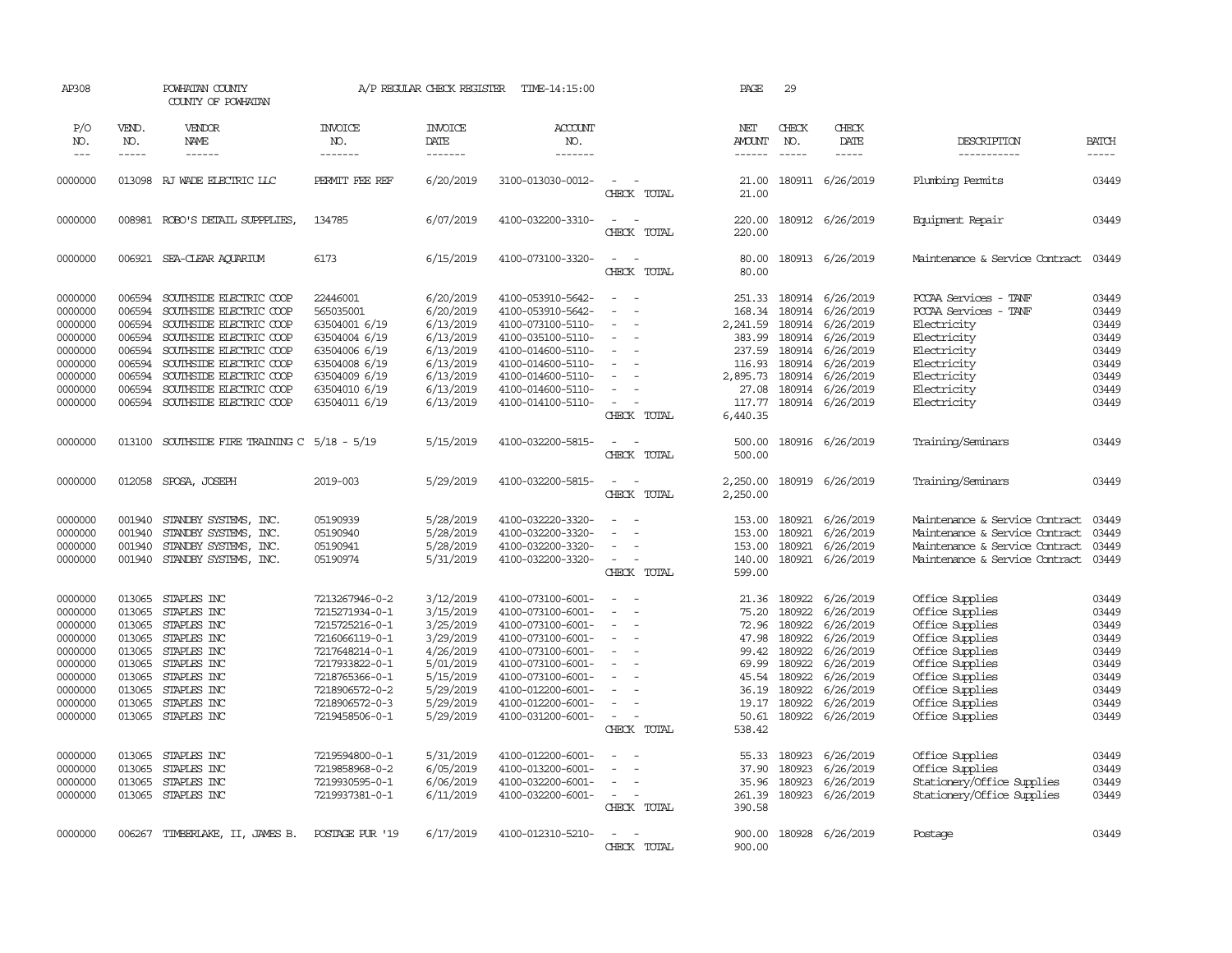| AP308                                                                                                                                                             |                                                                                                                                          | POWHATAN COUNTY<br>COUNTY OF POWHATAN                                                                                                                                    |                                                                                                                                                                                                                | A/P REGULAR CHECK REGISTER                                                                                                                                                                      | TIME-14:15:00                                                                                                                                                                                                                                                                                                          |                                                                                                                                                                                                    | PAGE                                                                                                                                                   | 30                                                                                                                                       |                                                                                                                                                                                                 |                                                                                                                                                                                                                                                          |                                                                                                                                                                                                                                                                                                                                                                                                                                                                                            |
|-------------------------------------------------------------------------------------------------------------------------------------------------------------------|------------------------------------------------------------------------------------------------------------------------------------------|--------------------------------------------------------------------------------------------------------------------------------------------------------------------------|----------------------------------------------------------------------------------------------------------------------------------------------------------------------------------------------------------------|-------------------------------------------------------------------------------------------------------------------------------------------------------------------------------------------------|------------------------------------------------------------------------------------------------------------------------------------------------------------------------------------------------------------------------------------------------------------------------------------------------------------------------|----------------------------------------------------------------------------------------------------------------------------------------------------------------------------------------------------|--------------------------------------------------------------------------------------------------------------------------------------------------------|------------------------------------------------------------------------------------------------------------------------------------------|-------------------------------------------------------------------------------------------------------------------------------------------------------------------------------------------------|----------------------------------------------------------------------------------------------------------------------------------------------------------------------------------------------------------------------------------------------------------|--------------------------------------------------------------------------------------------------------------------------------------------------------------------------------------------------------------------------------------------------------------------------------------------------------------------------------------------------------------------------------------------------------------------------------------------------------------------------------------------|
| P/O<br>NO.<br>$---$                                                                                                                                               | VEND.<br>NO.<br>-----                                                                                                                    | VENDOR<br>NAME<br>------                                                                                                                                                 | <b>INVOICE</b><br>NO.<br>-------                                                                                                                                                                               | <b>INVOICE</b><br>DATE<br>-------                                                                                                                                                               | <b>ACCOUNT</b><br>NO.<br>-------                                                                                                                                                                                                                                                                                       |                                                                                                                                                                                                    | <b>NET</b><br><b>AMOUNT</b><br>------                                                                                                                  | CHECK<br>NO.<br>$\frac{1}{2}$                                                                                                            | CHECK<br>DATE<br>-----                                                                                                                                                                          | DESCRIPTION<br>-----------                                                                                                                                                                                                                               | <b>BATCH</b><br>$\frac{1}{2} \left( \frac{1}{2} \right) \left( \frac{1}{2} \right) \left( \frac{1}{2} \right) \left( \frac{1}{2} \right) \left( \frac{1}{2} \right) \left( \frac{1}{2} \right) \left( \frac{1}{2} \right) \left( \frac{1}{2} \right) \left( \frac{1}{2} \right) \left( \frac{1}{2} \right) \left( \frac{1}{2} \right) \left( \frac{1}{2} \right) \left( \frac{1}{2} \right) \left( \frac{1}{2} \right) \left( \frac{1}{2} \right) \left( \frac{1}{2} \right) \left( \frac$ |
| 0000000                                                                                                                                                           | 006419                                                                                                                                   | TREASURER, POWHATAN                                                                                                                                                      | TAXES DUE                                                                                                                                                                                                      | 6/17/2019                                                                                                                                                                                       | 4100-073100-5510-                                                                                                                                                                                                                                                                                                      | CHECK TOTAL                                                                                                                                                                                        | 33.29<br>33.29                                                                                                                                         | 180929                                                                                                                                   | 6/26/2019                                                                                                                                                                                       | Travel/Mileage/Parking/Tolls                                                                                                                                                                                                                             | 03449                                                                                                                                                                                                                                                                                                                                                                                                                                                                                      |
| 0000000<br>0000000                                                                                                                                                |                                                                                                                                          | 010474 VA DEPT OF FIRE PROGRAMS<br>010474 VA DEPT OF FIRE PROGRAMS                                                                                                       | 5255<br>5256                                                                                                                                                                                                   | 6/20/2019<br>5/20/2019                                                                                                                                                                          | 4100-032200-5815-<br>4100-032200-5815-                                                                                                                                                                                                                                                                                 | CHECK TOTAL                                                                                                                                                                                        | 2,064.80<br>5,113.96<br>7,178.76                                                                                                                       | 180931<br>180931                                                                                                                         | 6/26/2019<br>6/26/2019                                                                                                                                                                          | Training/Seminars<br>Training/Seminars                                                                                                                                                                                                                   | 03449<br>03449                                                                                                                                                                                                                                                                                                                                                                                                                                                                             |
| 0000000<br>0000000<br>0000000<br>0000000<br>0000000<br>0000000<br>0000000<br>0000000<br>0000000<br>0000000<br>0000000<br>0000000<br>0000000<br>0000000<br>0000000 | 008126<br>008126<br>008126<br>008126<br>008126<br>008126<br>008126<br>008126<br>008126<br>008126<br>008126<br>008126<br>008126<br>008126 | VERIZON<br>VERIZON<br>VERIZON<br>VERIZON<br>VERIZON<br>VERIZON<br>VERIZON<br>VERIZON<br>VERIZON<br>VERIZON<br>VERIZON<br>VERIZON<br>VERIZON<br>VERIZON<br>008126 VERIZON | 9831225010<br>9831161554<br>9831225010<br>9831225010<br>9831225010<br>9831225010<br>9831225010<br>9831225010<br>9831225010<br>9831225010<br>9831225010<br>9831225010<br>9831225010<br>9831225010<br>9831225010 | 6/23/2019<br>6/23/2019<br>6/23/2019<br>6/23/2019<br>6/23/2019<br>6/23/2019<br>6/23/2019<br>6/23/2019<br>6/23/2019<br>6/23/2019<br>6/23/2019<br>6/23/2019<br>6/23/2019<br>6/23/2019<br>6/23/2019 | 100-000100-0006-<br>4100-032200-5250-<br>4100-012100-5250-<br>4100-012510-5250-<br>4100-012510-5270-<br>4100-014100-5250-<br>4100-031210-5250-<br>4100-032200-5250-<br>4100-031200-5250-<br>4100-033300-5250-<br>4100-034100-5250-<br>4100-035500-5250-<br>4100-071110-5250-<br>4100-073100-5250-<br>4100-081100-5250- | $\overline{\phantom{a}}$<br>$\overline{\phantom{a}}$<br>$\overline{\phantom{a}}$<br>$\overline{\phantom{a}}$<br>$\overline{\phantom{a}}$<br>$\overline{\phantom{a}}$<br>$\overline{a}$<br><b>.</b> | 49.95<br>238.88<br>99.90<br>99.90<br>100.01<br>639.28<br>399.99<br>1,095.82<br>1,162.67<br>15.92<br>199.86<br>128.76-180933<br>70.32<br>35.16<br>99.96 | 180933<br>180933<br>180933<br>180933<br>180933<br>180933<br>180933<br>180933<br>180933<br>180933<br>180933<br>180933<br>180933<br>180933 | 6/26/2019<br>6/26/2019<br>6/26/2019<br>6/26/2019<br>6/26/2019<br>6/26/2019<br>6/26/2019<br>6/26/2019<br>6/26/2019<br>6/26/2019<br>6/26/2019<br>6/26/2019<br>6/26/2019<br>6/26/2019<br>6/26/2019 | Due from Other Agencies<br>Cell Phones<br>Cell Phones<br>Cell Phones<br>Network Service Connection<br>Cell Phones<br>CELL PHONES<br>Cell Phones<br>Cell Phones<br>Cell Phones<br>Cell Phones<br>Cell Phones<br>Cell Phones<br>Cell Phones<br>Cell Phones | 03449<br>03449<br>03449<br>03449<br>03449<br>03449<br>03449<br>03449<br>03449<br>03449<br>03449<br>03449<br>03449<br>03449<br>03449                                                                                                                                                                                                                                                                                                                                                        |
| 0000000                                                                                                                                                           | 000770                                                                                                                                   | VIRGINIA DEPARIMENT OF                                                                                                                                                   | 4TH QTR SVCS                                                                                                                                                                                                   | 6/24/2019                                                                                                                                                                                       | 4100-051200-5699-                                                                                                                                                                                                                                                                                                      | CHECK TOTAL<br>CHECK TOTAL                                                                                                                                                                         | 4,178.86<br>53,793.59<br>53,793.59                                                                                                                     |                                                                                                                                          | 180934 6/26/2019                                                                                                                                                                                | State Health Department                                                                                                                                                                                                                                  | 03449                                                                                                                                                                                                                                                                                                                                                                                                                                                                                      |
| 0000000                                                                                                                                                           | 011698                                                                                                                                   | WESTWOOD PHARMACY                                                                                                                                                        | 22610                                                                                                                                                                                                          | 6/11/2019                                                                                                                                                                                       | 4100-033400-3845-                                                                                                                                                                                                                                                                                                      | $\sim$<br>$\overline{\phantom{a}}$<br>CHECK TOTAL                                                                                                                                                  | 911.49<br>911.49                                                                                                                                       | 180937                                                                                                                                   | 6/26/2019                                                                                                                                                                                       | Detention of Adults - Health C                                                                                                                                                                                                                           | 03449                                                                                                                                                                                                                                                                                                                                                                                                                                                                                      |
| 0000000                                                                                                                                                           | 013103                                                                                                                                   | ZIRKLE, AMANDA H                                                                                                                                                         | REIMB 6/19/19                                                                                                                                                                                                  | 6/21/2019                                                                                                                                                                                       | 4100-012220-5810-                                                                                                                                                                                                                                                                                                      | CHECK TOTAL                                                                                                                                                                                        | 45.00<br>45.00                                                                                                                                         | 180939                                                                                                                                   | 6/26/2019                                                                                                                                                                                       | Dues/Association Membership                                                                                                                                                                                                                              | 03449                                                                                                                                                                                                                                                                                                                                                                                                                                                                                      |

CHECK TYPE TOTAL 424,883.36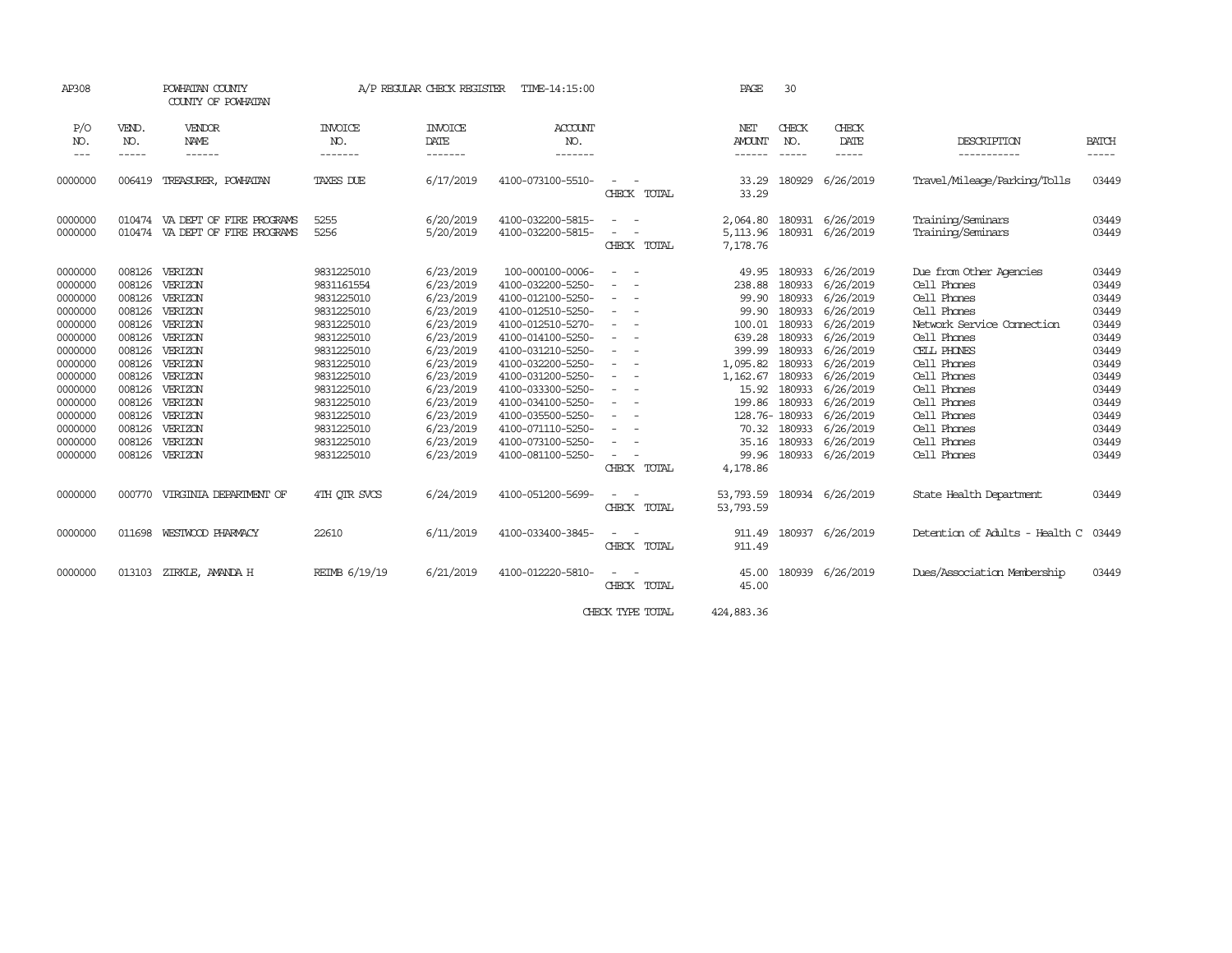| AP308                 |                       | POWHATAN COUNTY<br>COUNTY OF POWHATAN |                                  |                                   | A/P VOID CHECK REGISTER TIME-14:15:00 |                                                                                                                             | PAGE                 | - 31         |                         |                            |                             |
|-----------------------|-----------------------|---------------------------------------|----------------------------------|-----------------------------------|---------------------------------------|-----------------------------------------------------------------------------------------------------------------------------|----------------------|--------------|-------------------------|----------------------------|-----------------------------|
| P/O<br>NO.<br>$- - -$ | VEND.<br>NO.<br>----- | VENDOR<br>NAME<br>------              | <b>INVOICE</b><br>NO.<br>------- | <b>INVOICE</b><br>DATE<br>------- | ACCOUNT<br>NO.<br>-------             |                                                                                                                             | NET<br><b>AMOUNT</b> | CHECK<br>NO. | CHECK<br>DATE<br>-----  | DESCRIPTION<br>----------- | <b>BATCH</b><br>$- - - - -$ |
| 0000000               | 006267                | TIMBERLAKE, II, JAMES B.              | POSTAGE PUR '19                  | 6/17/2019                         | 4100-012310-5210-                     | $\frac{1}{2} \left( \frac{1}{2} \right) \left( \frac{1}{2} \right) = \frac{1}{2} \left( \frac{1}{2} \right)$<br>CHECK TOTAL | $900.00 -$           |              | 900.00-180928 6/26/2019 | Postage                    | 00471                       |
|                       |                       |                                       |                                  |                                   |                                       | CHECK TYPE TOTAL                                                                                                            | $900.00 -$           |              |                         |                            |                             |
|                       |                       |                                       |                                  |                                   |                                       | FINAL TOTAL                                                                                                                 | 423,983.36           |              |                         |                            |                             |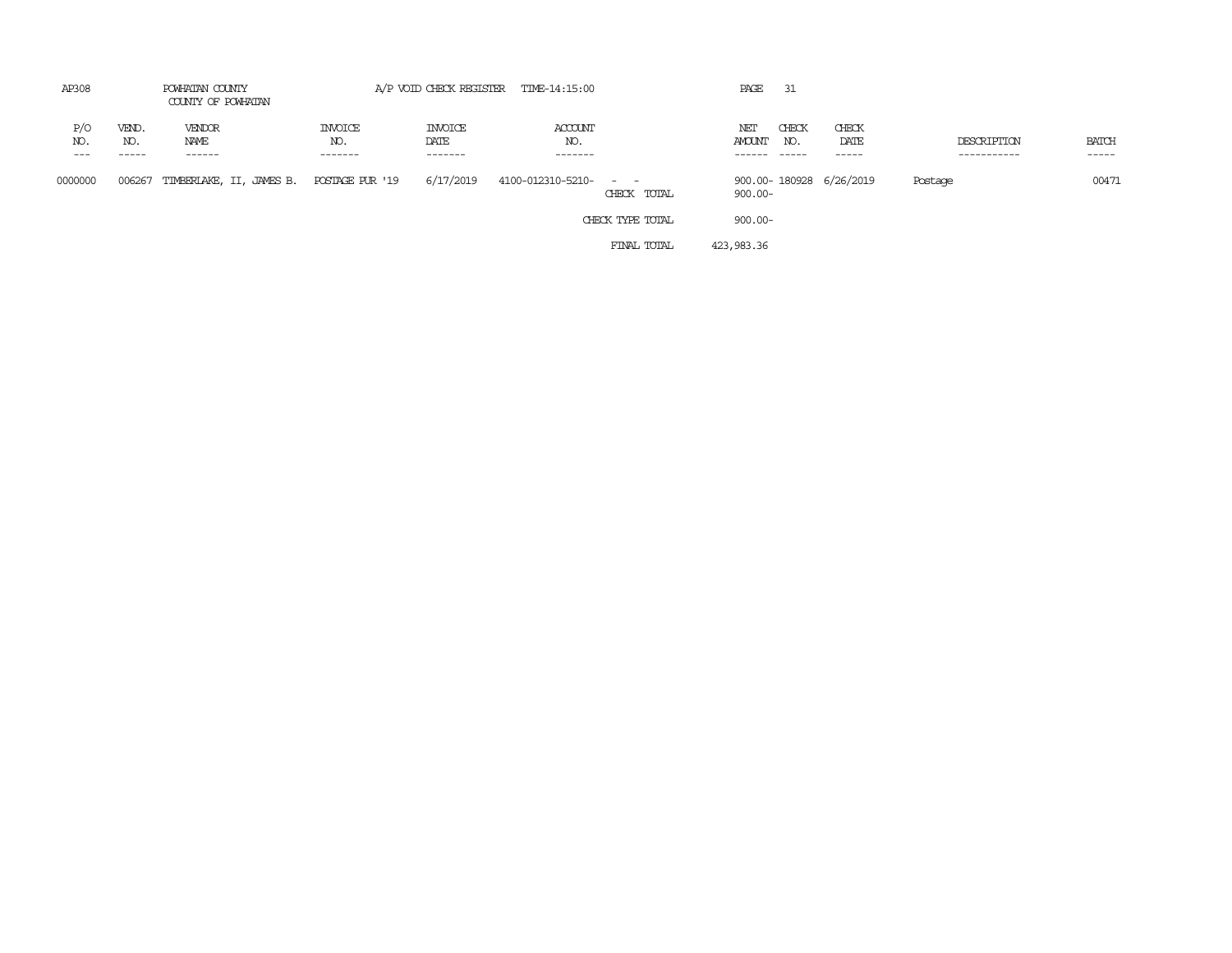| AP308                         |                             | POWHATAN COUNTY<br>COUNTY OF POWHATAN                                                         |                                  | A/P REGULAR CHECK REGISTER          | TIME-14:16:25                                               |                                                                                         | PAGE                                  | $\mathbf{1}$                  |                                                          |                                                                                                 |                             |
|-------------------------------|-----------------------------|-----------------------------------------------------------------------------------------------|----------------------------------|-------------------------------------|-------------------------------------------------------------|-----------------------------------------------------------------------------------------|---------------------------------------|-------------------------------|----------------------------------------------------------|-------------------------------------------------------------------------------------------------|-----------------------------|
| P/O<br>NO.<br>$---$           | VEND.<br>NO.<br>$- - - - -$ | VENDOR<br>NAME<br>------                                                                      | <b>INVOICE</b><br>NO.<br>------- | <b>INVOICE</b><br>DATE<br>-------   | <b>ACCOUNT</b><br>NO.<br>-------                            |                                                                                         | NET<br>AMOUNT<br>$- - - - - -$        | CHECK<br>NO.<br>$\frac{1}{2}$ | CHECK<br>DATE<br>-----                                   | DESCRIPTION<br>-----------                                                                      | <b>BATCH</b><br>$- - - - -$ |
| 0000000<br>0000000<br>0000000 | 009183<br>009183<br>009183  | AIR, WATER & SOIL LABORA-<br>AIR, WATER & SOIL LABORA-<br>AIR, WATER & SOIL LABORA- V19003753 | V19003659<br>V19003684           | 5/21/2019<br>5/22/2019<br>5/23/2019 | 4501-043600-3142-<br>4501-043600-3142-<br>4501-043500-3140- | $\equiv$<br>$\sim$<br>CHECK TOTAL                                                       | 111.80<br>40.00<br>40.00<br>191.80    | 180518                        | 180518 6/05/2019<br>6/05/2019<br>180518 6/05/2019        | Professional Services - Sewer<br>Professional Services - Sewer<br>Professional Services - Water | 03430<br>03430<br>03430     |
| 0000000                       | 006965                      | CINIAS CORPORATION                                                                            | 4022400236                       | 5/22/2019                           | 4501-043400-6011-                                           | $\sim$<br>$\sim$<br>CHECK TOTAL                                                         | 122.69<br>122.69                      |                               | 180530 6/05/2019                                         | Uniforms                                                                                        | 03430                       |
| 0000000                       | 010438                      | CLEARWATER SALES, INC.                                                                        | 35787                            | 5/10/2019                           | 4501-043600-3310-                                           | $\sim$ $\sim$<br>CHECK TOTAL                                                            | 961.07<br>961.07                      |                               | 180532 6/05/2019                                         | Repairs and Maintenance                                                                         | 03430                       |
| 0000000                       | 011389                      | COSTEN FLOORS                                                                                 | CG902122                         | 5/20/2019                           | 4301-014500-0017-                                           | $\overline{\phantom{a}}$<br>$\sim$<br>CHECK TOTAL                                       | 7,113.00<br>7,113.00                  |                               | 180535 6/05/2019                                         | Library Renovations                                                                             | 03430                       |
| 0000000<br>0000000            | 013054<br>013054 CTSI       | <b>CTSI</b>                                                                                   | 36392CS<br>36401CS               | 5/17/2019<br>5/17/2019              | 4301-031200-6002-<br>4301-014500-0021-                      | $\sim$<br>$\sim$<br>$\sim$<br>CHECK TOTAL                                               | 4,220.33<br>1,361.50<br>5,581.83      |                               | 180536 6/05/2019<br>180536 6/05/2019                     | Sally Port & Courthouse Expans<br>Courthouse Exterior Painting                                  | 03430<br>03430              |
| 0000000                       |                             | 011728 DANIEL & COMPANY, INC.                                                                 | APPLICATION 20                   | 5/31/2019                           | 301-000200-0008-                                            | $\sim$ $\sim$<br>CHECK TOTAL                                                            | 70,456.00<br>70,456.00                |                               | 180537 6/05/2019                                         | Retainages Payable                                                                              | 03430                       |
| 0000000<br>0000000            | 006842<br>006842            | EAGLE FIRE INC.<br>EAGLE FIRE INC.                                                            | SRVCE121453<br>SRVCE121516       | 4/26/2019<br>4/30/2019              | 4301-031200-6002-<br>4301-031200-6002-                      | $\equiv$<br>$\equiv$<br>CHECK TOTAL                                                     | 300.00<br>1,625.00<br>1,925.00        |                               | 180543 6/05/2019<br>180543 6/05/2019                     | Sally Port & Courthouse Expans<br>Sally Port & Courthouse Expans                                | 03430<br>03430              |
| 0000000<br>0000000            | 013060<br>013060            | EURE GRADING, INC.<br>EURE GRADING, INC.                                                      | 71179001<br>71179001             | 5/31/2019<br>5/31/2019              | 501-000200-0003-<br>3501-018990-0003-                       | $\overline{\phantom{a}}$<br>$\sim$<br>CHECK TOTAL                                       | 1,380.00<br>1,207.29                  |                               | 180544 6/05/2019<br>172.71-180544 6/05/2019              | Customer Deposits Payable<br>Water Revenue                                                      | 03430<br>03430              |
| 0000000<br>0000000<br>0000000 | 009093<br>009093<br>009093  | FARMVILLE WHOLESALE<br>FARMVILLE WHOLESALE<br>FARMVILLE WHOLESALE                             | 663784<br>663785<br>663891       | 4/30/2019<br>4/30/2019<br>5/01/2019 | 4301-014500-0017-<br>4301-031200-6002-<br>4301-014500-0017- | $\equiv$<br>$\overline{\phantom{a}}$<br>CHECK TOTAL                                     | 799.55<br>79.56<br>135.12<br>1,014.23 |                               | 180545 6/05/2019<br>180545 6/05/2019<br>180545 6/05/2019 | Library Renovations<br>Sally Port & Courthouse Expans<br>Library Renovations                    | 03430<br>03430<br>03430     |
| 0000000                       | 010916                      | FIRST WITNESS SECURITY                                                                        | IN-2833                          | 5/28/2019                           | 4301-031200-6002-                                           | $\sim$<br>$\sim$<br>CHECK TOTAL                                                         | 234.50<br>234.50                      |                               | 180546 6/05/2019                                         | Sally Port & Courthouse Expans                                                                  | 03430                       |
| 0000000<br>0000000            | 006013                      | GRAINGER<br>006013 GRAINGER                                                                   | 9163477590<br>9171636427         | 5/02/2019<br>5/10/2019              | 4501-043600-3310-<br>4501-043600-3310-                      | $\sim$<br>$\sim$ $-$<br>CHECK TOTAL                                                     | 82.27<br>.00                          |                               | 180550 6/05/2019<br>82.27-180550 6/05/2019               | Repairs and Maintenance<br>Repairs and Maintenance                                              | 03430<br>03430              |
| 0000000<br>0000000            | 012508<br>012508            | HEALTH EQUITY INC<br>HEALTH ECUTTY INC                                                        | FUWE40M<br><b>7Z20EET</b>        | 5/06/2019<br>5/13/2019              | 501-000200-0012-<br>501-000200-0012-                        | $\overline{\phantom{a}}$<br>$\sim$<br>$\sim$<br>$\overline{\phantom{a}}$<br>CHECK TOTAL | 2.00<br>2.00<br>4.00                  |                               | 180551 6/05/2019<br>180551 6/05/2019                     | Payroll Clearing - FSA<br>Payroll Clearing - FSA                                                | 03430<br>03430              |
| 0000000                       |                             | 006118 POWHATAN FAIR ASSOCIATION DONATION 2019                                                |                                  | 5/28/2019                           | 4116-083500-8215-                                           | $\sim$<br>$\sim$<br>CHECK TOTAL                                                         | 100.00<br>100.00                      |                               | 180568 6/05/2019                                         | DEQ - Grant for Litter Control                                                                  | 03431                       |
| 0000000                       |                             | 011863 POWHATAN HIGH SCHOOL                                                                   | AMNESTY DAY                      | 5/28/2019                           | 4116-083500-8215-                                           | $\sim$<br>$\sim$<br>CHECK TOTAL                                                         | 500.00<br>500.00                      |                               | 180569 6/05/2019                                         | DEO - Grant for Litter Control 03431                                                            |                             |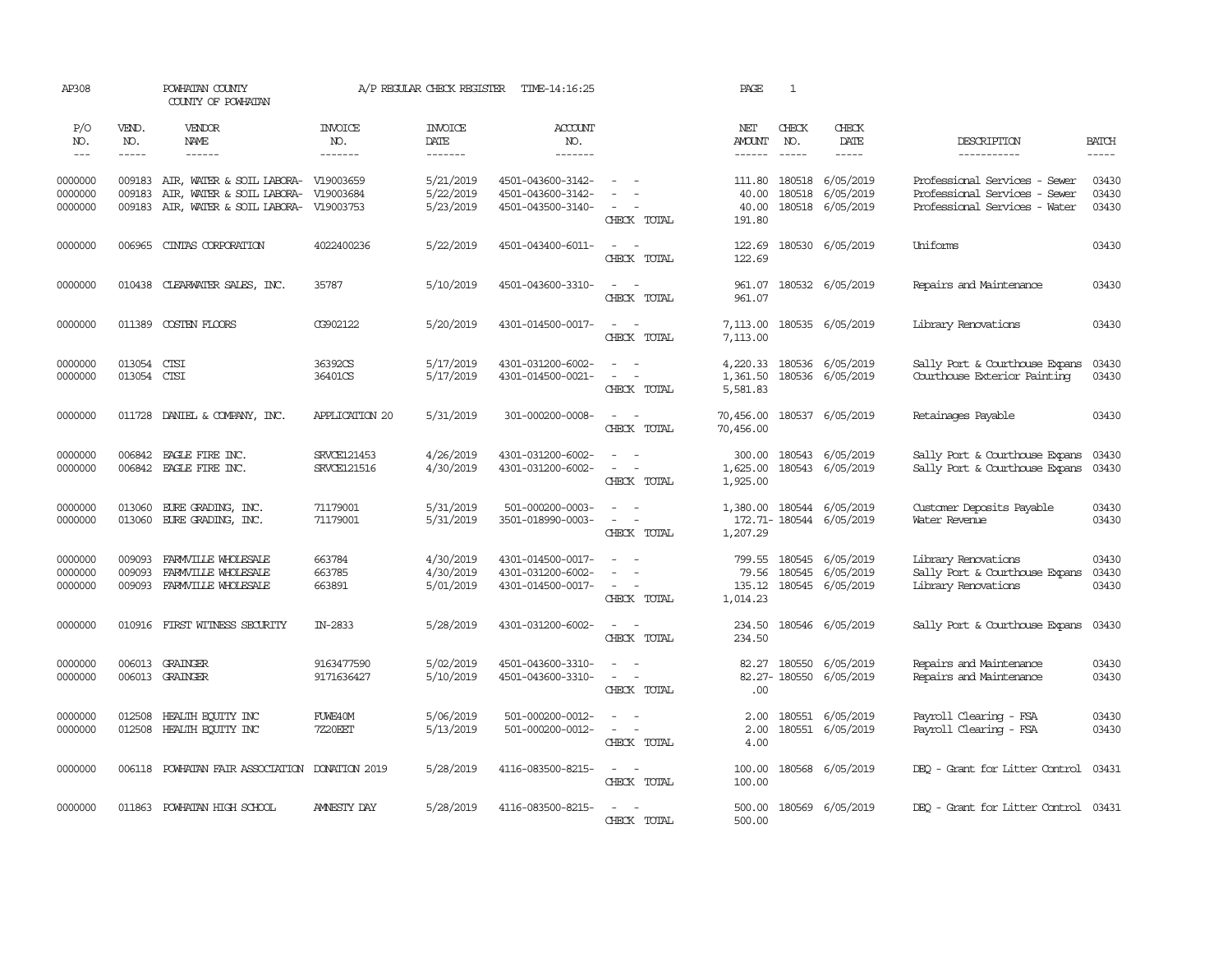| AP308                                               |                                      | POWHATAN COUNTY<br>COUNTY OF POWHATAN                                                                                                                                                                  |                                  | A/P REGULAR CHECK REGISTER                                    | TIME-14:16:25                                                                                         |                                                                                                                                               | PAGE                               | 2                                    |                                                                             |                                                                                                                                                                   |                                           |
|-----------------------------------------------------|--------------------------------------|--------------------------------------------------------------------------------------------------------------------------------------------------------------------------------------------------------|----------------------------------|---------------------------------------------------------------|-------------------------------------------------------------------------------------------------------|-----------------------------------------------------------------------------------------------------------------------------------------------|------------------------------------|--------------------------------------|-----------------------------------------------------------------------------|-------------------------------------------------------------------------------------------------------------------------------------------------------------------|-------------------------------------------|
| P/O<br>NO.<br>$\frac{1}{2}$                         | VEND.<br>NO.<br>$- - - - -$          | VENDOR<br>NAME<br>$- - - - - -$                                                                                                                                                                        | <b>INVOICE</b><br>NO.<br>------- | <b>INVOICE</b><br>DATE<br>-------                             | <b>ACCOUNT</b><br>NO.<br>-------                                                                      |                                                                                                                                               | NET<br>AMOUNT<br>$- - - - - -$     | CHECK<br>NO.<br>$\frac{1}{2}$        | CHECK<br>DATE<br>-----                                                      | DESCRIPTION<br>-----------                                                                                                                                        | <b>BATCH</b><br>$- - - - -$               |
|                                                     |                                      |                                                                                                                                                                                                        |                                  |                                                               |                                                                                                       |                                                                                                                                               |                                    |                                      |                                                                             |                                                                                                                                                                   |                                           |
| 0000000                                             | 012340                               | PRICE SUPPLY COMPANY, INC                                                                                                                                                                              | 1904-049948                      | 4/15/2019                                                     | 4301-031200-6002-                                                                                     | $\sim$<br>CHECK TOTAL                                                                                                                         | 33.97<br>33.97                     |                                      | 180572 6/05/2019                                                            | Sally Port & Courthouse Expans 03431                                                                                                                              |                                           |
| 0000000                                             |                                      | 000620 R. C. GOODWYN & SONS, INC 0857745                                                                                                                                                               |                                  | 5/03/2019                                                     | 4301-014500-0017-                                                                                     | $\sim$ $ \sim$<br>CHECK TOTAL                                                                                                                 | 2.95<br>2.95                       |                                      | 180573 6/05/2019                                                            | Library Renovations                                                                                                                                               | 03431                                     |
| 0000000                                             |                                      | 012388 R.E.M. CONCRETE                                                                                                                                                                                 | 120                              | 5/30/2019                                                     | 4301-031200-6002-                                                                                     | $\sim$<br>$\sim$<br>CHECK TOTAL                                                                                                               | 800.00<br>800.00                   |                                      | 180574 6/05/2019                                                            | Sally Port & Courthouse Expans                                                                                                                                    | 03431                                     |
| 0000000                                             |                                      | 009037 REYNOLDS LIGHTING SUPPLY                                                                                                                                                                        | 133942                           | 4/29/2019                                                     | 4501-043600-3310-                                                                                     | $\sim$<br>CHECK TOTAL                                                                                                                         | 29.80<br>29.80                     |                                      | 180575 6/05/2019                                                            | Repairs and Maintenance                                                                                                                                           | 03431                                     |
| 0000000                                             | 013057                               | SMITH, MAUREEN                                                                                                                                                                                         | 2018-005382                      | 3/26/2019                                                     | 3120-016050-0001-                                                                                     | $\sim$<br>$\sim$<br>CHECK TOTAL                                                                                                               | 38.15<br>38.15                     |                                      | 180581 6/05/2019                                                            | Fees for Rescue Transport Serv                                                                                                                                    | 03431                                     |
| 0000000                                             | 006267                               | TIMBERLAKE, II, JAMES B.                                                                                                                                                                               | REIMB 5/23/19                    | 5/28/2019                                                     | 4116-032203-0001-                                                                                     | $\sim$<br>$\sim$<br>CHECK TOTAL                                                                                                               | 282.19<br>282.19                   |                                      | 180585 6/05/2019                                                            | <b>JET</b> Program                                                                                                                                                | 03431                                     |
| 0000000                                             |                                      | 006501 TREASURER OF VIRGINIA                                                                                                                                                                           | 19-POWPCS-0741                   | 5/16/2019                                                     | 4301-012510-0001-                                                                                     | $\sim$<br>$\sim$<br>CHECK TOTAL                                                                                                               | 7,815.00<br>7,815.00               |                                      | 180586 6/05/2019                                                            | Radio Towers/Broadband                                                                                                                                            | 03431                                     |
| 0000000                                             | 008308                               | TREASURER, CHESTERFIELD                                                                                                                                                                                | WATER CONTRACT                   | 5/31/2019                                                     | 4501-043500-5112-                                                                                     | $\omega_{\rm{max}}$ and $\omega_{\rm{max}}$<br>CHECK TOTAL                                                                                    | 40,751.89                          |                                      | 40,751.89 180587 6/05/2019                                                  | Chesterfield Bi-monthly Fees                                                                                                                                      | 03431                                     |
| 0000000<br>0000000                                  | 012147<br>012147                     | VENTURE CONSTRUCTION<br>VENTURE CONSTRUCTION                                                                                                                                                           | ACCT 71179003<br>ACCT 71179003   | 5/31/2019<br>5/31/2019                                        | 501-000200-0003-<br>3501-018990-0003-                                                                 | $\frac{1}{2} \left( \frac{1}{2} \right) \left( \frac{1}{2} \right) = \frac{1}{2} \left( \frac{1}{2} \right)$<br>$\sim$ $ \sim$<br>CHECK TOTAL | 1,230.31                           |                                      | 1,380.00 180588 6/05/2019<br>149.69-180588 6/05/2019                        | Customer Deposits Payable<br>Water Revenue                                                                                                                        | 03431<br>03431                            |
| 0000000                                             | 007578                               | VEPGA                                                                                                                                                                                                  | 048668                           | 5/21/2019                                                     | 4501-043400-5810-                                                                                     | $\sim$ $\sim$<br>CHECK TOTAL                                                                                                                  | 169.00<br>169.00                   |                                      | 180589 6/05/2019                                                            | Dues/Association Membership                                                                                                                                       | 03431                                     |
| 0000000<br>0000000                                  | 011767                               | VILLAGE BUILDING COMPANY,<br>011767 VILLAGE BUILDING COMPANY, 76                                                                                                                                       | 75                               | 5/15/2019<br>5/15/2019                                        | 4301-014500-0017-<br>4301-014500-0017-                                                                | CHECK TOTAL                                                                                                                                   | 7,165.96                           |                                      | 3,871.82 180591 6/05/2019<br>3,294.14 180591 6/05/2019                      | Library Renovations<br>Library Renovations                                                                                                                        | 03431<br>03431                            |
| 0000000                                             |                                      | 011181 WELLS FARGO FINANCIAL                                                                                                                                                                           | 5006331468                       | 5/21/2019                                                     | 4501-043400-3320-                                                                                     | CHECK TOTAL                                                                                                                                   | 661.41                             |                                      | 661.41 180592 6/05/2019                                                     | Maintenance and Service Contra                                                                                                                                    | 03431                                     |
| 0000000                                             |                                      | 013061 WHITAKER, ROBERT                                                                                                                                                                                | 5/19 REFUND                      | 5/31/2019                                                     | 501-000200-0003-                                                                                      | $\overline{\phantom{a}}$<br>CHECK TOTAL                                                                                                       | 110.00<br>110.00                   |                                      | 180593 6/05/2019                                                            | Customer Deposits Payable                                                                                                                                         | 03431                                     |
| 0000000                                             |                                      | 007386 A&R ELECTRIC, INC.                                                                                                                                                                              | 61213                            | 5/29/2019                                                     | 4501-043500-3310-                                                                                     | $\sim$<br>$\sim$<br>CHECK TOTAL                                                                                                               | 385.00<br>385.00                   |                                      | 180595 6/13/2019                                                            | Repairs and Maintenance                                                                                                                                           | 03433                                     |
| 0000000<br>0000000<br>0000000<br>0000000<br>0000000 | 009183<br>009183<br>009183<br>009183 | 009183 AIR, WATER & SOIL LABORA- V19003829<br>AIR, WATER & SOIL LABORA- V19003852<br>AIR, WATER & SOIL LABORA- V19003853<br>AIR, WATER & SOIL LABORA- V19003873<br>AIR, WATER & SOIL LABORA- V19003875 |                                  | 5/29/2019<br>5/30/2019<br>5/30/2019<br>5/30/2019<br>5/30/2019 | 4501-043600-3142-<br>4501-043600-3142-<br>4501-043600-3142-<br>4501-043600-3142-<br>4501-043600-3142- | $\sim$<br>$\sim$<br>$\sim$<br>$\equiv$<br>$\equiv$                                                                                            | 40.00<br>40.00<br>111.80<br>133.60 | 180598<br>180598<br>180598<br>180598 | 147.40 180598 6/13/2019<br>6/13/2019<br>6/13/2019<br>6/13/2019<br>6/13/2019 | Professional Services - Sewer<br>Professional Services - Sewer<br>Professional Services - Sewer<br>Professional Services - Sewer<br>Professional Services - Sewer | 03433<br>03433<br>03433<br>03433<br>03433 |
| 0000000<br>0000000                                  | 009183<br>009183                     | AIR, WATER & SOIL LABORA- V19004005<br>AIR, WATER & SOIL LABORA- V19004006                                                                                                                             |                                  | 6/04/2019<br>6/04/2019                                        | 4501-043600-3142-<br>4501-043600-3142-                                                                | $\sim$<br>CHECK TOTAL                                                                                                                         | 718.20                             | 133.60 180598                        | 6/13/2019<br>111.80 180598 6/13/2019                                        | Professional Services - Sewer<br>Professional Services - Sewer                                                                                                    | 03433<br>03433                            |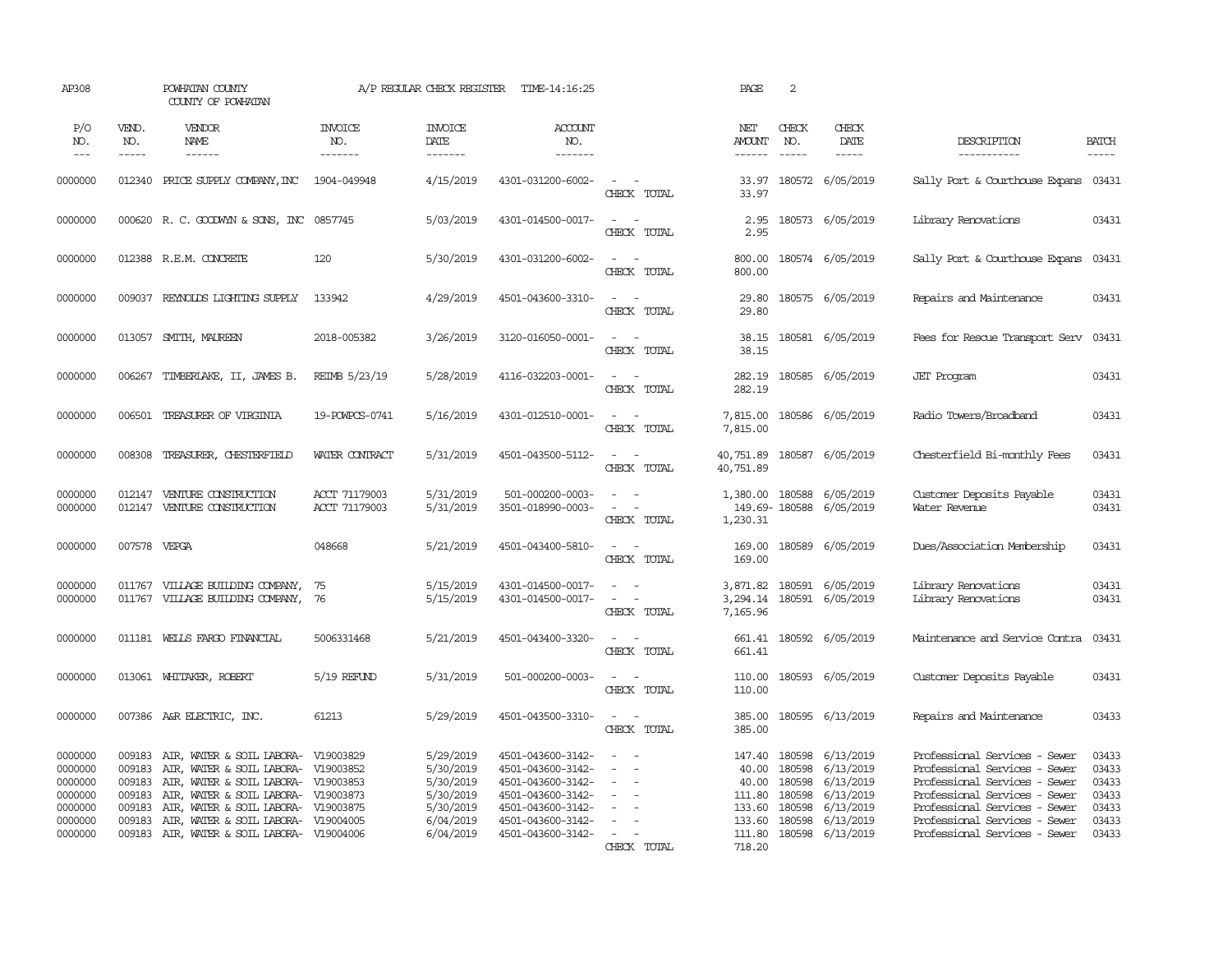| AP308              |                  | POWHATAN COUNTY<br>COUNTY OF POWHATAN |                          | A/P REGULAR CHECK REGISTER | TIME-14:16:25                          |                                      | PAGE                 | 3                |                           |                                                     |                |
|--------------------|------------------|---------------------------------------|--------------------------|----------------------------|----------------------------------------|--------------------------------------|----------------------|------------------|---------------------------|-----------------------------------------------------|----------------|
| P/O                | VEND.            | VENDOR                                | <b>INVOICE</b>           | <b>INVOICE</b>             | <b>ACCOUNT</b>                         |                                      | NET                  | CHECK            | CHECK                     |                                                     |                |
| NO.                | NO.              | NAME                                  | NO.                      | DATE                       | NO.                                    |                                      | <b>AMOUNT</b>        | NO.              | DATE                      | DESCRIPTION                                         | <b>BATCH</b>   |
| $---$              | -----            | $- - - - - -$                         | -------                  | -------                    | -------                                |                                      | ------               |                  | -----                     | -----------                                         | $\frac{1}{2}$  |
|                    |                  |                                       |                          |                            |                                        |                                      |                      |                  |                           |                                                     |                |
| 0000000            | 013074           | AMERIZON OF NORTH CAROLIN             | 122432                   | 5/16/2019                  | 4120-032200-8215-                      | CHECK TOTAL                          | 3,882.40<br>3,882.40 | 180599           | 6/13/2019                 | State Dept of Fire Programs Fu                      | 03433          |
|                    |                  |                                       |                          |                            |                                        |                                      |                      |                  |                           |                                                     |                |
| 0000000            | 008668           | BANK OF AMERICA                       | 06/03/2019               | 6/03/2019                  | 4301-014500-0017-                      | $\equiv$                             | 1,247.82             |                  | 180601 6/13/2019          | Library Renovations                                 | 03436          |
| 0000000            | 008668           | BANK OF AMERICA                       | 06/03/2019               | 6/03/2019                  | 4501-043400-6014-                      |                                      | 497.70               | 180601           | 6/13/2019                 | Other Operating Supplies                            | 03436          |
| 0000000            | 008668           | BANK OF AMERICA                       | 06/03/2019               | 6/03/2019                  | 4501-043600-3310-                      |                                      | 127.00               | 180601           | 6/13/2019                 | Repairs and Maintenance                             | 03436          |
| 0000000<br>0000000 | 008668<br>008668 | BANK OF AMERICA                       | 06/03/2019<br>06/03/2019 | 6/03/2019<br>6/03/2019     | 4501-043400-5130-                      |                                      | 8.70<br>7.97         | 180601<br>180601 | 6/13/2019<br>6/13/2019    | Water<br>Office Supplies                            | 03436<br>03436 |
|                    | 008668           | BANK OF AMERICA                       |                          | 6/03/2019                  | 4501-043400-6001-                      |                                      | 215.98               | 180601           |                           |                                                     | 03436          |
| 0000000<br>0000000 | 008668           | BANK OF AMERICA<br>BANK OF AMERICA    | 06/03/2019<br>06/03/2019 | 6/03/2019                  | 4501-043400-6014-                      |                                      | 24.49                | 180601           | 6/13/2019<br>6/13/2019    | Other Operating Supplies<br>Repairs and Maintenance | 03436          |
| 0000000            | 008668           | BANK OF AMERICA                       | 06/03/2019               | 6/03/2019                  | 4501-043600-3310-<br>4501-043600-3310- |                                      | 35.43                | 180601           | 6/13/2019                 | Repairs and Maintenance                             | 03436          |
| 0000000            | 008668           | BANK OF AMERICA                       | 06/03/2019               | 6/03/2019                  | 4501-043600-3310-                      |                                      | 46.98                | 180601           | 6/13/2019                 | Repairs and Maintenance                             | 03436          |
| 0000000            | 008668           | BANK OF AMERICA                       | 06/03/2019               | 6/03/2019                  | 4501-043600-3310-                      |                                      | 413.29               | 180601           | 6/13/2019                 | Repairs and Maintenance                             | 03436          |
| 0000000            | 008668           | BANK OF AMERICA                       | 06/03/2019               | 6/03/2019                  | 4501-043600-6015-                      |                                      | 155.12               | 180601           | 6/13/2019                 | Lab Supplies                                        | 03436          |
| 0000000            | 008668           | BANK OF AMERICA                       | 06/03/2019               | 6/03/2019                  | 4501-043600-3310-                      |                                      | 91.76                | 180601           | 6/13/2019                 | Repairs and Maintenance                             | 03436          |
| 0000000            | 008668           | BANK OF AMERICA                       | 06/03/2019               | 6/03/2019                  | 4501-043400-5540-                      |                                      | 1,129.00             | 180601           | 6/13/2019                 | Conferences & Training                              | 03436          |
| 0000000            | 008668           | BANK OF AMERICA                       | 06/03/2019               | 6/03/2019                  | 4501-043600-3320-                      |                                      | 1,098.00             | 180601           | 6/13/2019                 | Maintenance and Svc Contracts                       | 03436          |
| 0000000            | 008668           | BANK OF AMERICA                       | 06/03/2019               | 6/03/2019                  | 4501-043600-3310-                      |                                      | 228.80               |                  | 180601 6/13/2019          | Repairs and Maintenance                             | 03436          |
|                    |                  |                                       |                          |                            |                                        | CHECK TOTAL                          | 5,328.04             |                  |                           |                                                     |                |
|                    |                  |                                       |                          |                            |                                        |                                      |                      |                  |                           |                                                     |                |
| 0000000            | 007266           | BEACH, LYNNE                          | <b>IMVREIMB 6/6/19</b>   | 6/06/2019                  | 4301-012500-8302-                      |                                      | 20.37                |                  | 180602 6/13/2019          | Other County Vehicles                               | 03433          |
|                    |                  |                                       |                          |                            |                                        | CHECK TOTAL                          | 20.37                |                  |                           |                                                     |                |
|                    |                  |                                       |                          |                            |                                        |                                      |                      |                  |                           |                                                     |                |
| 0000000            |                  | 009991 BMS DIRECT                     | 134105                   | 5/30/2019                  | 4501-043400-5210-                      | CHECK TOTAL                          | 135.56<br>135.56     |                  | 180606 6/13/2019          | Postage                                             | 03433          |
|                    |                  |                                       |                          |                            |                                        |                                      |                      |                  |                           |                                                     |                |
| 0000000            | 007296           | BOUND TREE MEDICAL, LLC               | 83211820                 | 5/16/2019                  | 4120-032301-6013-                      |                                      | 407.76               |                  | 180607 6/13/2019          | Medical Supplies                                    | 03433          |
| 0000000            | 007296           | BOUND TREE MEDICAL, LLC               | 83227007                 | 5/31/2019                  | 4120-032301-6013-                      | $\blacksquare$                       | 117.00               |                  | 180607 6/13/2019          | Medical Supplies                                    | 03433          |
|                    |                  |                                       |                          |                            |                                        | CHECK TOTAL                          | 524.76               |                  |                           |                                                     |                |
| 0000000            |                  | 012149 BUCKLAND, JR., MARCUS R.       | 18                       | 6/05/2019                  | 4301-032200-0005-                      | $\sim$<br>$\sim$                     |                      |                  | 1,435.00 180609 6/13/2019 | CAD System                                          | 03433          |
|                    |                  |                                       |                          |                            |                                        | CHECK TOTAL                          | 1,435.00             |                  |                           |                                                     |                |
|                    |                  |                                       |                          |                            |                                        |                                      |                      |                  |                           |                                                     |                |
| 0000000            | 011439           | <b>BUSINESS CARD</b>                  | 05/27/2019               | 5/27/2019                  | 4116-031212-6015-                      |                                      | 138.19               |                  | 180610 6/13/2019          | Ancillary Expenses                                  | 03440          |
| 0000000            | 011439           | <b>BUSINESS CARD</b>                  | 05/27/2019               | 5/27/2019                  | 4116-031212-6015-                      | $\equiv$<br>$\overline{\phantom{a}}$ | 33.97                |                  | 180610 6/13/2019          | Ancillary Expenses                                  | 03440          |
| 0000000            | 011439           | <b>BUSINESS CARD</b>                  | 05/27/2019               | 5/27/2019                  | 4116-031212-6015-                      |                                      | 74.13                |                  | 180610 6/13/2019          | Ancillary Expenses                                  | 03440          |
| 0000000            | 011439           | <b>BUSINESS CARD</b>                  | 05/27/2019               | 5/27/2019                  | 4116-031212-6015-                      |                                      | 197.16               |                  | 180610 6/13/2019          | Ancillary Expenses                                  | 03440          |
| 0000000            | 011439           | BUSINESS CARD                         | 05/27/2019               | 5/27/2019                  | 4116-031212-6015-                      |                                      | 57.68                |                  | 180610 6/13/2019          | Ancillary Expenses                                  | 03440          |
| 0000000            | 011439           | BUSINESS CARD                         | 05/27/2019               | 5/27/2019                  | 4116-031201-5540-                      |                                      | 289.84               | 180610           | 6/13/2019                 | Triad Expenses                                      | 03440          |
| 0000000            |                  | 011439 BUSINESS CARD                  | 05/27/2019               | 5/27/2019                  | 4116-031212-6015-                      | $\equiv$                             | 211.20               |                  | 180610 6/13/2019          | Ancillary Expenses                                  | 03440          |
|                    |                  |                                       |                          |                            |                                        | CHECK TOTAL                          | 1,002.17             |                  |                           |                                                     |                |
| 0000000            | 011661           | BUSINESS CARD                         | 05/27/2019               | 5/27/2019                  | 4116-031212-6015-                      |                                      | .00                  |                  | 180612 6/13/2019          | Ancillary Expenses                                  | 03438          |
| 0000000            | 011661           | BUSINESS CARD                         | 05/27/2019               | 5/27/2019                  | 4116-031212-6015-                      |                                      | 167.00               | 180612           | 6/13/2019                 | Ancillary Expenses                                  | 03438          |
| 0000000            | 011661           | <b>BUSINESS CARD</b>                  | 05/27/2019               | 5/27/2019                  | 4116-031212-6015-                      |                                      | 122.94               | 180612           | 6/13/2019                 | Ancillary Expenses                                  | 03438          |
| 0000000            | 011661           | BUSINESS CARD                         | 05/27/2019               | 5/27/2019                  | 4116-031212-6015-                      |                                      | 15.71                | 180612           | 6/13/2019                 | Ancillary Expenses                                  | 03438          |
| 0000000            | 011661           | BUSINESS CARD                         | 05/27/2019               | 5/27/2019                  | 4116-031212-6015-                      |                                      | 360.00               |                  | 180612 6/13/2019          | Ancillary Expenses                                  | 03438          |
| 0000000            | 011661           | <b>BUSINESS CARD</b>                  | 05/27/2019               | 5/27/2019                  | 4116-031212-6015-                      |                                      | 140.00               |                  | 180612 6/13/2019          | Ancillary Expenses                                  | 03438          |
| 0000000            |                  | 011661 BUSINESS CARD                  | 05/27/2019               | 5/27/2019                  | 4116-031212-6015-                      | $\overline{\phantom{a}}$             | 60.00                |                  | 180612 6/13/2019          | Ancillary Expenses                                  | 03438          |
|                    |                  |                                       |                          |                            |                                        | CHECK TOTAL                          | 865.65               |                  |                           |                                                     |                |
|                    |                  |                                       |                          |                            |                                        |                                      |                      |                  |                           |                                                     |                |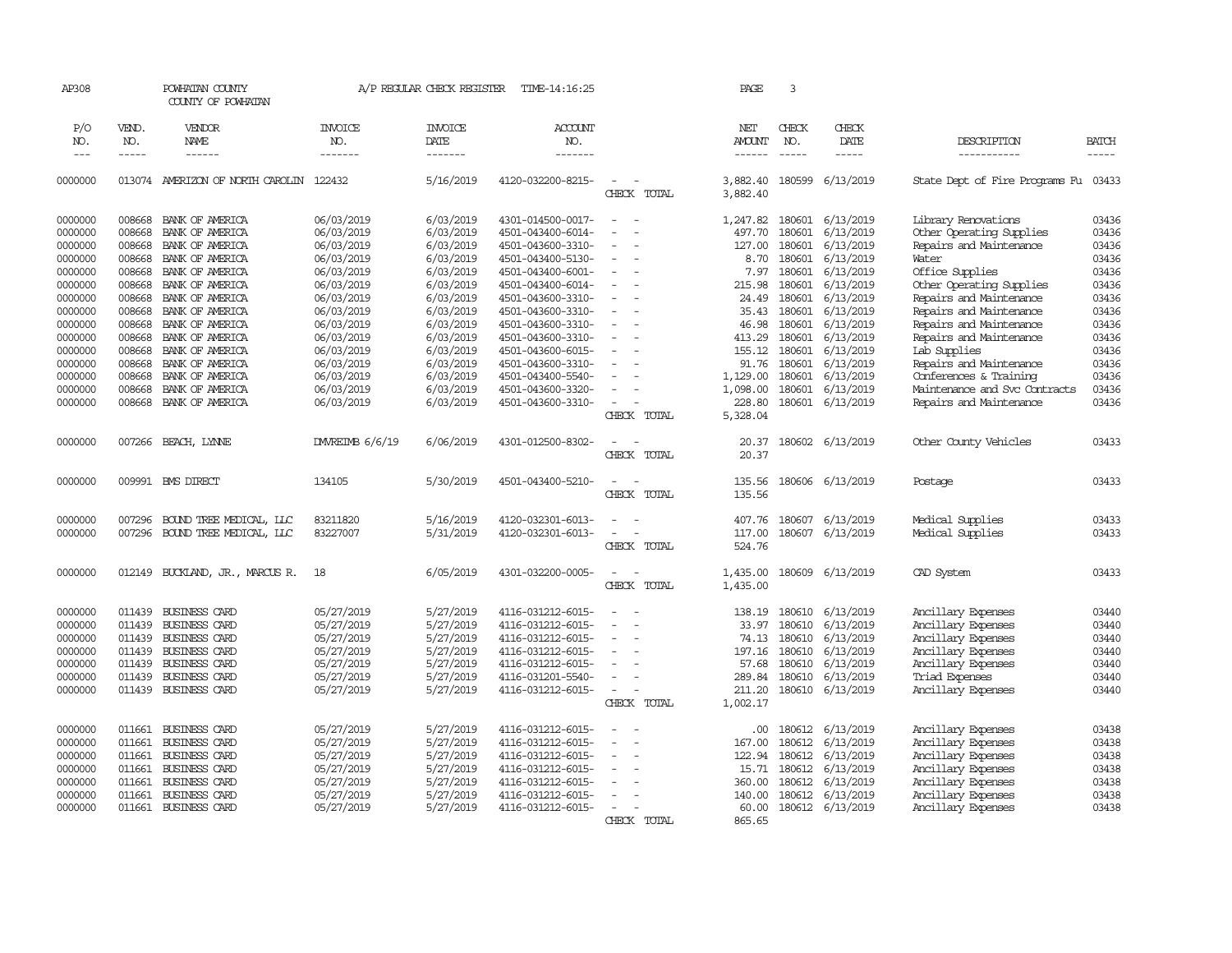| AP308                                    |                                      | POWHATAN COUNTY<br>COUNTY OF POWHATAN                                        |                                                |                                                  | A/P REGULAR CHECK REGISTER TIME-14:16:25                                         |                                                                                                 | PAGE                                               | $\overline{4}$                         |                                                                              |                                                                      |                                  |
|------------------------------------------|--------------------------------------|------------------------------------------------------------------------------|------------------------------------------------|--------------------------------------------------|----------------------------------------------------------------------------------|-------------------------------------------------------------------------------------------------|----------------------------------------------------|----------------------------------------|------------------------------------------------------------------------------|----------------------------------------------------------------------|----------------------------------|
| P/O<br>NO.<br>$  -$                      | VEND.<br>NO.<br>$- - - - -$          | VENDOR<br>NAME<br>------                                                     | <b>INVOICE</b><br>NO.<br>-------               | <b>INVOICE</b><br>DATE<br>-------                | ACCOUNT<br>NO.<br>-------                                                        |                                                                                                 | NET<br>AMOUNT<br>------                            | CHECK<br>NO.<br>$\cdots \cdots \cdots$ | CHECK<br>DATE<br>-----                                                       | DESCRIPTION<br>-----------                                           | <b>BATCH</b><br>-----            |
| 0000000<br>0000000                       | 000540<br>000540                     | CENTRAL VIRGINIA WASTE<br>CENTRAL VIRGINIA WASTE                             | 24340<br>24353                                 | 5/21/2019<br>5/22/2019                           | 4116-083500-8215-<br>4501-043400-3185-                                           | $\omega_{\rm{max}}$ and $\omega_{\rm{max}}$<br>$\sim$ $ \sim$<br>CHECK TOTAL                    | 3,279.79<br>49.91<br>3,329.70                      |                                        | 180614 6/13/2019<br>180614 6/13/2019                                         | DEO - Grant for Litter Control<br>Trash Removal                      | 03433<br>03433                   |
| 0000000                                  |                                      | 012570 DOMINION OF BEDFORD, INC. DEAL# 17089                                 |                                                | 5/30/2019                                        | 4301-012500-8301-                                                                | $\sim$ $ \sim$<br>CHECK TOTAL                                                                   | 24,988.00<br>24,988.00                             |                                        | 180618 6/13/2019                                                             | Sheriff's Vehicles                                                   | 03433                            |
| 0000000                                  |                                      | 006510 EMERGENCY SERVICES                                                    | 353                                            | 6/03/2019                                        | 4120-032300-3110-                                                                | $\sim$ $ \sim$<br>CHECK TOTAL                                                                   | 50,642.15<br>50,642.15                             |                                        | 180619 6/13/2019                                                             | Contract Services-Daytime Cove                                       | 03433                            |
| 0000000                                  |                                      | 012506 MONARCH CONSULTING                                                    | 19-105                                         | 3/27/2019                                        | 4301-031200-6002-                                                                | $\omega_{\rm{max}}$ and $\omega_{\rm{max}}$<br>CHECK TOTAL                                      | 1,125.00<br>1,125.00                               |                                        | 180645 6/13/2019                                                             | Sally Port & Courthouse Expans 03433                                 |                                  |
| 0000000                                  |                                      | 012955 POWHATAN COUNTY PUBLIC                                                | 124                                            | 6/04/2019                                        | 4501-043400-6008-                                                                | $\sim$ 100 $\sim$<br>CHECK TOTAL                                                                | 282.35<br>282.35                                   |                                        | 180651 6/13/2019                                                             | Gas/Grease/Oil/Vehicle Repairs                                       | 03441                            |
| 0000000                                  | 012888                               | POWHATAN HIGH SCHOOL                                                         | 52219                                          | 5/22/2019                                        | 4116-031201-5540-                                                                | $\sim$ $ \sim$<br>CHECK TOTAL                                                                   | 250.00<br>250.00                                   |                                        | 180653 6/13/2019                                                             | Triad Expenses                                                       | 03433                            |
| 0000000                                  |                                      | 012340 PRICE SUPPLY COMPANY, INC                                             | 1905-051890                                    | 5/09/2019                                        | 4501-043600-3310-                                                                | $\sim$ $ \sim$<br>CHECK TOTAL                                                                   | 70.72<br>70.72                                     |                                        | 180656 6/13/2019                                                             | Repairs and Maintenance                                              | 03434                            |
| 0000000                                  |                                      | 000620 R. C. GOODWYN & SONS, INC 0857543                                     |                                                | 5/02/2019                                        | 4301-014500-0017-                                                                | $\omega_{\rm{max}}$ and $\omega_{\rm{max}}$<br>CHECK TOTAL                                      | 13.14                                              |                                        | 13.14 180658 6/13/2019                                                       | Library Renovations                                                  | 03434                            |
| 0000000                                  |                                      | 012283 SMARTSITES                                                            | 0005691                                        | 6/01/2019                                        | 4116-032200-0010-                                                                | $\sim$ $\sim$<br>CHECK TOTAL                                                                    | 973.65                                             |                                        | 973.65 180664 6/13/2019                                                      | SAFER Expenses                                                       | 03434                            |
| 0000000<br>0000000<br>0000000<br>0000000 | 011988<br>011988<br>011988<br>011988 | SUMMIT MEDIA LLC<br>SUMMIT MEDIA LLC<br>SUMMIT MEDIA LLC<br>SUMMIT MEDIA LLC | 848-10583<br>848-10749<br>889-3869<br>889-3960 | 3/31/2019<br>4/30/2019<br>3/31/2019<br>4/30/2019 | 4116-032200-0010-<br>4116-032200-0010-<br>4116-032200-0010-<br>4116-032200-0010- | $\overline{\phantom{a}}$<br>$\overline{\phantom{a}}$<br>$\sim$<br>$\sim$ $ \sim$<br>CHECK TOTAL | 1,650,00<br>1,650.00<br>99.00<br>99.00<br>3,498.00 |                                        | 180671 6/13/2019<br>180671 6/13/2019<br>180671 6/13/2019<br>180671 6/13/2019 | SAFER Expenses<br>SAFER Expenses<br>SAFER Expenses<br>SAFER Expenses | 03434<br>03434<br>03434<br>03434 |
| 0000000                                  | 006267                               | TIMBERLAKE, II, JAMES B.                                                     | <b>JET REIMB</b>                               | 6/06/2019                                        | 4116-032203-0001-                                                                | $\sim$ $ \sim$<br>CHECK TOTAL                                                                   | 169.90<br>169.90                                   |                                        | 180677 6/13/2019                                                             | <b>JET</b> Program                                                   | 03434                            |
| 0000000<br>0000000                       | 007415                               | VIRGINIA UTILITY<br>007415 VIRGINIA UTILITY                                  | 05190346<br>05190346                           | 5/31/2019<br>5/31/2019                           | 4501-043500-3140-<br>4501-043600-3142-                                           | $\sim$<br>$\sim$ $-$<br>$\sim$<br>$\sim$<br>CHECK TOTAL                                         | 45.68<br>45.67<br>91.35                            | 180688                                 | 6/13/2019<br>180688 6/13/2019                                                | Professional Services - Water<br>Professional Services - Sewer       | 03434<br>03434                   |
| 0000000<br>0000000                       | 009183<br>009183                     | AIR, WATER & SOIL LABORA- V19004096<br>AIR, WATER & SOIL LABORA- V19004097   |                                                | 6/06/2019<br>6/06/2019                           | 4501-043600-3142-<br>4501-043600-3142-                                           | $\sim$ $ \sim$<br>$\omega_{\rm{max}}$ and $\omega_{\rm{max}}$<br>CHECK TOTAL                    | 40.00<br>40.00<br>80.00                            |                                        | 180692 6/20/2019<br>180692 6/20/2019                                         | Professional Services - Sewer<br>Professional Services - Sewer       | 03442<br>03442                   |
| 0000000<br>0000000                       |                                      | 011931 ALTAIRIS TECHNOLOGY<br>011931 ALTAIRIS TECHNOLOGY                     | $24 - POW$<br>$25 - POW$                       | 5/09/2019<br>6/12/2019                           | 4301-031200-6001-<br>4301-031200-6001-                                           | $\sim$<br>$\sim$<br>$\sim$ $-$<br>$\sim$<br>CHECK TOTAL                                         | 34,270.00<br>36,731.00<br>71,001.00                |                                        | 180694 6/20/2019<br>180694 6/20/2019                                         | Public Safety Radio System<br>Public Safety Radio System             | 03442<br>03442                   |
| 0000000<br>0000000                       |                                      | 012849 ACUA VIRGINIA<br>012849 AQUA VIRGINIA                                 | 10050310 5/19<br>14072759 5/19                 | 6/06/2019<br>6/06/2019                           | 4501-043600-5130-<br>4501-043400-5130-                                           | $\overline{\phantom{a}}$<br>$\sim$ $-$<br>CHECK TOTAL                                           | 17.62<br>41.83                                     |                                        | 180695 6/20/2019<br>24.21 180695 6/20/2019                                   | Water - Sewer Facilities<br>Water                                    | 03442<br>03442                   |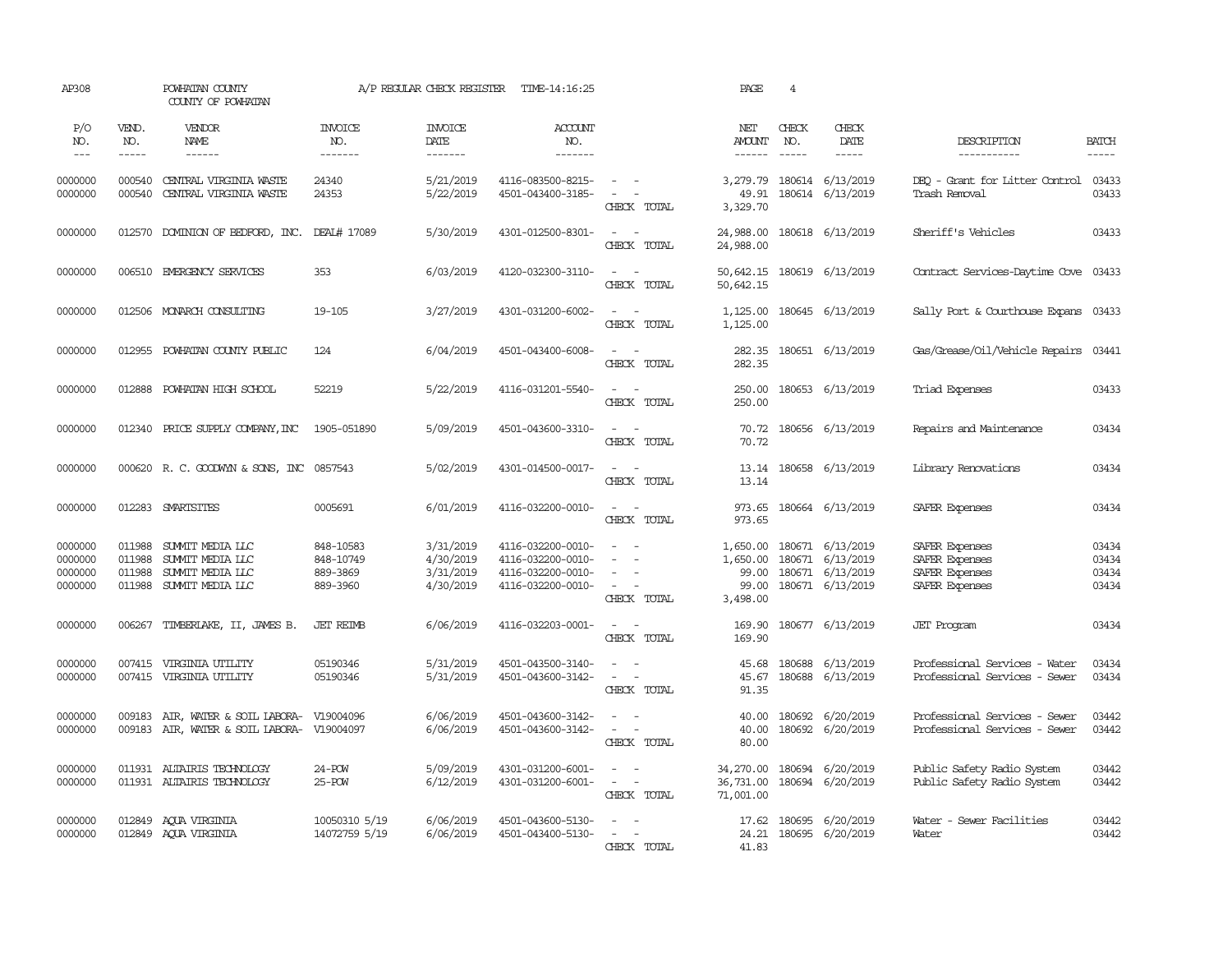| AP308                         |                             | POWHATAN COUNTY<br>COUNTY OF POWHATAN                             |                                    | A/P REGULAR CHECK REGISTER          | TIME-14:16:25                                               |                                                                               | PAGE                                    | 5                             |                                                          |                                                                   |                          |
|-------------------------------|-----------------------------|-------------------------------------------------------------------|------------------------------------|-------------------------------------|-------------------------------------------------------------|-------------------------------------------------------------------------------|-----------------------------------------|-------------------------------|----------------------------------------------------------|-------------------------------------------------------------------|--------------------------|
| P/O<br>NO.<br>$---$           | VEND.<br>NO.<br>$- - - - -$ | VENDOR<br>NAME<br>$- - - - - -$                                   | <b>INVOICE</b><br>NO.<br>-------   | <b>INVOICE</b><br>DATE<br>-------   | ACCOUNT<br>NO.<br>$- - - - - - -$                           |                                                                               | NET<br><b>AMOUNT</b><br>$- - - - - -$   | CHECK<br>NO.<br>$\frac{1}{2}$ | CHECK<br>DATE<br>$\frac{1}{2}$                           | DESCRIPTION<br>-----------                                        | <b>BATCH</b><br>$\cdots$ |
| 0000000                       | 011590                      | BERRIMAN, WHITNEY                                                 | REIMB 4/19/19                      | 6/14/2019                           | 4301-014500-0017-                                           | $\sim$ $-$<br>$\sim$<br>CHECK TOTAL                                           | 43.85<br>43.85                          |                               | 180704 6/20/2019                                         | Library Renovations                                               | 03442                    |
| 0000000                       | 009876                      | BSN SPORTS, LLC                                                   | 905269784                          | 5/15/2019                           | 4301-071120-0012-                                           | $\sim$<br>$\sim$<br>CHECK TOTAL                                               | 134.96<br>134.96                        |                               | 180711 6/20/2019                                         | Warning Track & Bull Pens                                         | 03442                    |
| 0000000                       | 000540                      | CENTRAL VIRGINIA WASTE                                            | 24421                              | 6/11/2019                           | 4501-043400-3185-                                           | $\sim$<br>$\sim$<br>CHECK TOTAL                                               | 49.91<br>49.91                          |                               | 180717 6/20/2019                                         | Trash Removal                                                     | 03442                    |
| 0000000<br>0000000            | 000860<br>000860            | DOMINION ENERGY VIRGINIA<br>DOMINION ENERGY VIRGINIA              | 0998223150 6/19<br>1875198911 6/19 | 6/03/2019<br>6/04/2019              | 4501-043600-5110-<br>4501-043500-5110-                      | $\sim$ $\sim$<br>$\sim$<br>$\sim$<br>CHECK TOTAL                              | 74.55<br>132.33<br>206.88               |                               | 180726 6/20/2019<br>180726 6/20/2019                     | Electricity<br>Electricity                                        | 03442<br>03442           |
| 0000000<br>0000000            | 000860<br>000860            | DOMINION ENERGY VIRGINIA<br>DOMINION ENERGY VIRGINIA              | 2907028530 6/19<br>3085476897 6/19 | 6/03/2019<br>6/03/2019              | 4501-043400-5110-<br>4501-043600-5110-                      | $\sim$<br>$\overline{\phantom{a}}$<br>$\overline{\phantom{a}}$<br>CHECK TOTAL | 137.58<br>173.69                        |                               | 36.11 180727 6/20/2019<br>180727 6/20/2019               | Electricity<br>Electricity                                        | 03442<br>03442           |
| 0000000                       | 000860                      | DOMINION ENERGY VIRGINIA                                          | 6656300552 6/19                    | 6/04/2019                           | 4501-043500-5110-                                           | $\sim$<br>$\sim$ $-$<br>CHECK TOTAL                                           | 401.51                                  |                               | 401.51 180728 6/20/2019                                  | Electricity                                                       | 03442                    |
| 0000000<br>0000000            | 000860<br>000860            | DOMINION ENERGY VIRGINIA<br>DOMINION ENERGY VIRGINIA              | 7897055856 6/19<br>9052426195 6/19 | 6/04/2019<br>6/04/2019              | 4501-043600-5110-<br>4501-043600-5110-                      | $\sim$<br>$\sim$<br>$\sim$<br>$\sim$ $-$<br>CHECK TOTAL                       | 2,423.09<br>78.02<br>2,501.11           |                               | 180729 6/20/2019<br>180729 6/20/2019                     | Electricity<br>Electricity                                        | 03442<br>03442           |
| 0000000<br>0000000            |                             | 007147 DRAPER ADEN ASSOCIATES,<br>007147 DRAPER ADEN ASSOCIATES,  | 2019050268<br>2019050268           | 5/31/2019<br>5/31/2019              | 4501-043500-3140-<br>4501-043600-3142-                      | $\sim$ $ \sim$<br>$\overline{\phantom{a}}$<br>CHECK TOTAL                     | 1,200.00<br>2,400.00                    |                               | 1,200.00 180730 6/20/2019<br>180730 6/20/2019            | Professional Services - Water<br>Professional Services - Sewer    | 03442<br>03442           |
| 0000000                       | 009639                      | EMS MANAGEMENT &                                                  | 036295                             | 5/31/2019                           | 4120-032300-5845-                                           | $\sim$<br>$\sim$<br>CHECK TOTAL                                               | 2,453.38<br>2,453.38                    |                               | 180733 6/20/2019                                         | EMS Transport Third Party Bill                                    | 03442                    |
| 0000000<br>0000000<br>0000000 | 009093<br>009093<br>009093  | FARMVILLE WHOLESALE<br>FARMVILLE WHOLESALE<br>FARMVILLE WHOLESALE | 664542<br>664632<br>665234         | 5/14/2019<br>5/14/2019<br>5/23/2019 | 4301-014500-0017-<br>4301-014500-0017-<br>4301-014500-0017- | $\sim$<br>$\sim$<br>$\equiv$<br>$\sim$<br>$\sim$<br>CHECK TOTAL               | 1,323.52<br>30.89<br>282.00<br>1,636.41 |                               | 180734 6/20/2019<br>180734 6/20/2019<br>180734 6/20/2019 | Library Renovations<br>Library Renovations<br>Library Renovations | 03442<br>03442<br>03442  |
| 0000000                       | 005075                      | GREENE, FLOYD, JR.                                                | 12                                 | 6/12/2019                           | 4301-031200-6001-                                           | $\sim$<br>$\sim$<br>CHECK TOTAL                                               | 150.00<br>150.00                        |                               | 180747 6/20/2019                                         | Public Safety Radio System                                        | 03442                    |
| 0000000                       | 009245                      | <b>INOVATIVE BIO</b>                                              | 20302019                           | 6/06/2019                           | 4501-043600-3320-                                           | $\sim$ $ -$<br>CHECK TOTAL                                                    | 2,850.00<br>2,850.00                    |                               | 180755 6/20/2019                                         | Maintenance and Svc Contracts                                     | 03442                    |
| 0000000                       |                             | 010924 MITCHELL PEST                                              | 122349                             | 5/21/2019                           | 4501-043600-3320-                                           | $\sim$ $\sim$<br>CHECK TOTAL                                                  | 95.00<br>95.00                          |                               | 180783 6/20/2019                                         | Maintenance and Svc Contracts                                     | 03442                    |
| 0000000                       | 013096                      | PETROSKY, SCOTT                                                   | REIMB 5/24/19                      | 6/11/2019                           | 4116-032203-0001-                                           | $\sim$ $\sim$<br>CHECK TOTAL                                                  | 99.62<br>99.62                          |                               | 180791 6/20/2019                                         | <b>JET</b> Program                                                | 03443                    |
| 0000000                       |                             | 008294 POWHATAN COUNTY PUBLIC                                     | 5987                               | 5/29/2019                           | 4501-043400-6008-                                           | $\sim$<br>CHECK TOTAL                                                         | 122.49                                  |                               | 122.49 180799 6/20/2019                                  | Gas/Grease/Oil/Vehicle Repairs 03444                              |                          |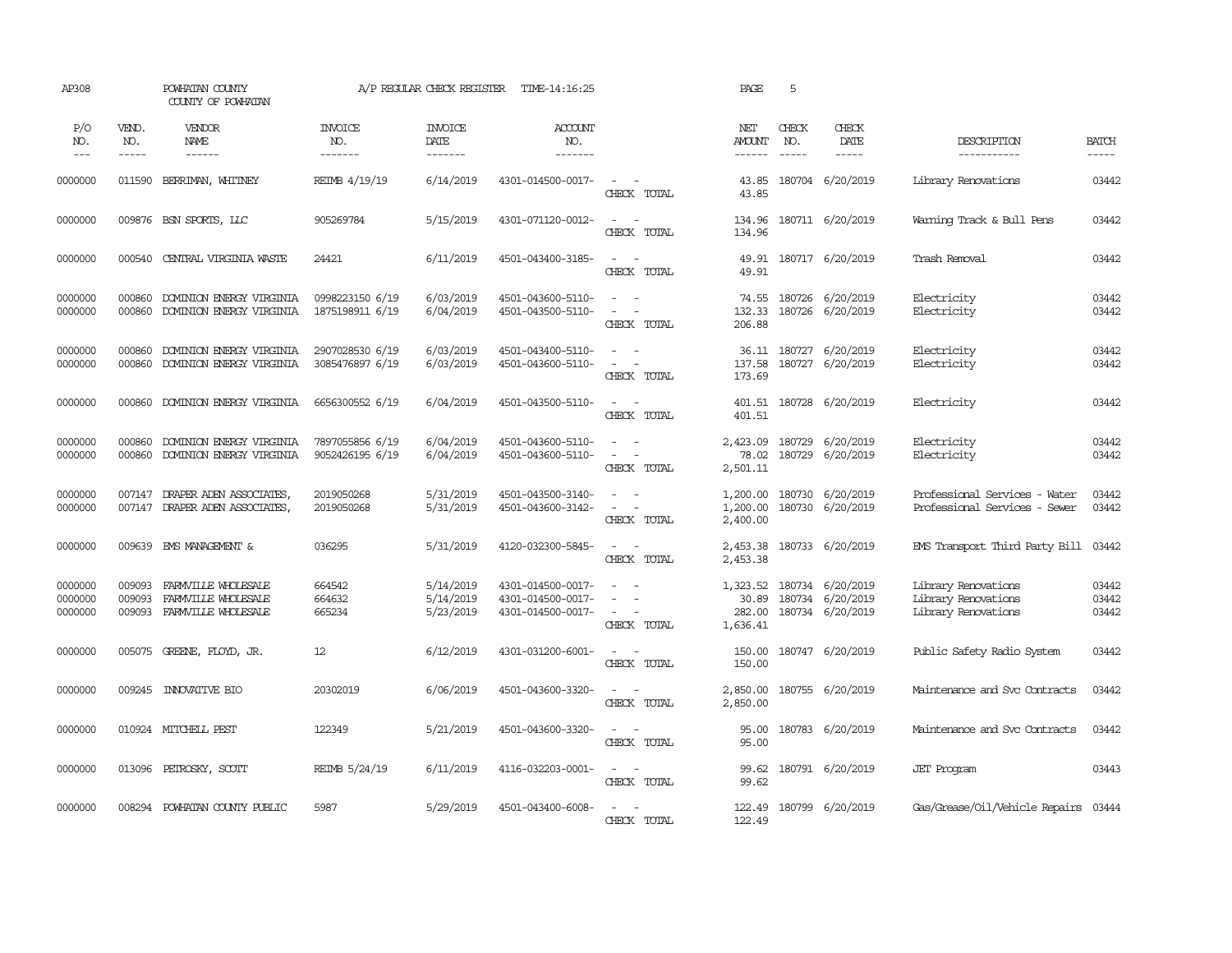| AP308                                                          |                                                          | POWHATAN COUNTY<br>COUNTY OF POWHATAN                                                                                                                                                                                                  | A/P REGULAR CHECK REGISTER<br>TIME-14:16:25                          |                                                                            |                                                                                                                            | PAGE                                                                                    |                                                                 | 6                                                        |                                                                                                        |                                                                                                                                                                                                    |                                                    |
|----------------------------------------------------------------|----------------------------------------------------------|----------------------------------------------------------------------------------------------------------------------------------------------------------------------------------------------------------------------------------------|----------------------------------------------------------------------|----------------------------------------------------------------------------|----------------------------------------------------------------------------------------------------------------------------|-----------------------------------------------------------------------------------------|-----------------------------------------------------------------|----------------------------------------------------------|--------------------------------------------------------------------------------------------------------|----------------------------------------------------------------------------------------------------------------------------------------------------------------------------------------------------|----------------------------------------------------|
| P/O<br>NO.<br>$---$                                            | VEND.<br>NO.<br>$- - - - -$                              | VENDOR<br><b>NAME</b><br>$- - - - - -$                                                                                                                                                                                                 | <b>INVOICE</b><br>NO.<br>-------                                     | <b>INVOICE</b><br>DATE<br>$- - - - - - -$                                  | <b>ACCOUNT</b><br>NO.<br>-------                                                                                           |                                                                                         | NET<br><b>AMOUNT</b><br>$- - - - - -$                           | CHECK<br>NO.                                             | CHECK<br>DATE<br>$- - - - -$                                                                           | DESCRIPTION<br>-----------                                                                                                                                                                         | <b>BATCH</b><br>$- - - - -$                        |
| 0000000                                                        | 012949                                                   | <b>CUINN EVANS ARCHITECTS</b>                                                                                                                                                                                                          | 31267                                                                | 6/06/2019                                                                  | 4301-014500-0001-                                                                                                          | $\sim$<br>$\sim$<br>CHECK TOTAL                                                         | 4,377.04                                                        |                                                          | 4,377.04 180803 6/20/2019                                                                              | Facility Improvements                                                                                                                                                                              | 03442                                              |
| 0000000<br>0000000<br>0000000<br>0000000<br>0000000<br>0000000 | 001940<br>001940<br>001940<br>001940<br>001940<br>001940 | STANDBY SYSTEMS, INC.<br>STANDBY SYSTEMS, INC.<br>STANDBY SYSTEMS, INC.<br>STANDBY SYSTEMS, INC.<br>STANDBY SYSTEMS, INC.<br>STANDBY SYSTEMS, INC.                                                                                     | 05190953<br>05190954<br>05190955<br>05190956<br>05190975<br>05190976 | 5/31/2019<br>5/31/2019<br>5/31/2019<br>5/31/2019<br>5/31/2019<br>5/31/2019 | 4501-043600-3320-<br>4501-043600-3320-<br>4501-043600-3320-<br>4501-043600-3320-<br>4501-043600-3320-<br>4501-043600-3320- | $\overline{\phantom{a}}$<br>$\sim$<br>$\sim$<br>$\sim$<br>CHECK TOTAL                   | 150.00<br>160.00<br>153.00<br>160.00<br>160.00<br>936.00        | 180817<br>180817<br>180817                               | 153.00 180817 6/20/2019<br>6/20/2019<br>6/20/2019<br>6/20/2019<br>180817 6/20/2019<br>180817 6/20/2019 | Maintenance and Svc Contracts<br>Maintenance and Svc Contracts<br>Maintenance and Svc Contracts<br>Maintenance and Svc Contracts<br>Maintenance and Svc Contracts<br>Maintenance and Svc Contracts | 03443<br>03443<br>03443<br>03443<br>03443<br>03443 |
| 0000000                                                        |                                                          | 007450 THOMSON REUTERS -                                                                                                                                                                                                               | 840375126                                                            | 6/01/2019                                                                  | 4116-021100-6012-                                                                                                          | $\sim$<br>$\sim$<br>CHECK TOTAL                                                         | 432.62<br>432.62                                                |                                                          | 180822 6/20/2019                                                                                       | Law Library Expenses                                                                                                                                                                               | 03443                                              |
| 0000000<br>0000000<br>0000000<br>0000000<br>0000000<br>0000000 | 009183<br>009183<br>009183<br>009183<br>009183<br>009183 | AIR, WATER & SOIL LABORA- V19003711<br>AIR, WATER & SOIL LABORA- V19004178<br>AIR, WATER & SOIL LABORA- V19004225<br>AIR, WATER & SOIL LABORA- V19004308<br>AIR, WATER & SOIL LABORA- V19004309<br>AIR, WATER & SOIL LABORA- V19004310 |                                                                      | 5/22/2019<br>6/10/2019<br>6/11/2019<br>6/13/2019<br>6/13/2019<br>6/13/2019 | 4501-043600-3142-<br>4501-043600-3142-<br>4501-043600-3142-<br>4501-043500-3140-<br>4501-043600-3142-<br>4501-043600-3142- | $\sim$<br>$\sim$<br>$\overline{\phantom{a}}$<br>$\overline{\phantom{a}}$<br>CHECK TOTAL | 158.40<br>265.20<br>362.40<br>40.00<br>40.00<br>40.00<br>906.00 | 180855<br>180855<br>180855<br>180855<br>180855<br>180855 | 6/26/2019<br>6/26/2019<br>6/26/2019<br>6/26/2019<br>6/26/2019<br>6/26/2019                             | Professional Services - Sewer<br>Professional Services - Sewer<br>Professional Services - Sewer<br>Professional Services - Water<br>Professional Services - Sewer<br>Professional Services - Sewer | 03448<br>03448<br>03448<br>03448<br>03448<br>03448 |
| 0000000                                                        |                                                          | 008713 BLUE RIDGE RESCUE                                                                                                                                                                                                               | 46655                                                                | 6/05/2019                                                                  | 4116-032200-0010-                                                                                                          | $\sim$<br>$\sim$<br>CHECK TOTAL                                                         | 5,582.25<br>5,582.25                                            |                                                          | 180859 6/26/2019                                                                                       | SAFER Expenses                                                                                                                                                                                     | 03448                                              |
| 0000000<br>0000000                                             | 007296<br>007296                                         | BOUND TREE MEDICAL, LLC<br>BOUND TREE MEDICAL, LLC                                                                                                                                                                                     | 83210364<br>83230225                                                 | 5/15/2019<br>6/04/2019                                                     | 4120-032301-6013-<br>4120-032301-6013-                                                                                     | $\equiv$<br>$\sim$<br>$\sim$<br>$\overline{a}$<br>CHECK TOTAL                           | 1,403.88<br>103.88<br>1,507.76                                  | 180860                                                   | 180860 6/26/2019<br>6/26/2019                                                                          | Medical Supplies<br>Medical Supplies                                                                                                                                                               | 03448<br>03448                                     |
| 0000000<br>0000000                                             | 011224                                                   | ELECTRONIC SYSTEMS, INC.<br>011224 ELECTRONIC SYSTEMS, INC.                                                                                                                                                                            | IN1270710<br>IN1291963                                               | 5/14/2019<br>6/06/2019                                                     | 4501-043400-3320-<br>4501-043400-3320-                                                                                     | $\overline{\phantom{a}}$<br>$\sim$<br>$\sim$<br>CHECK TOTAL                             | 46.50<br>46.50<br>93.00                                         |                                                          | 180873 6/26/2019<br>180873 6/26/2019                                                                   | Maintenance and Service Contra<br>Maintenance and Service Contra                                                                                                                                   | 03448<br>03448                                     |
| 0000000<br>0000000<br>0000000                                  | 007537<br>007537<br>007537                               | FERGUSON ENTERPRISES, INC 2042082<br>FERGUSON ENTERPRISES, INC<br>FERGUSON ENTERPRISES, INC 2042896                                                                                                                                    | 2042082                                                              | 6/03/2019<br>6/03/2019<br>6/04/2019                                        | 4501-043600-3310-<br>4501-043400-6100-<br>4501-043600-3310-                                                                | $\sim$<br>$\sim$<br>$\sim$<br>$\sim$<br>CHECK TOTAL                                     | 14.05<br>159.47                                                 |                                                          | 86.30 180876 6/26/2019<br>59.12 180876 6/26/2019<br>180876 6/26/2019                                   | Repairs and Maintenance<br>Personal Protective Equipment<br>Repairs and Maintenance                                                                                                                | 03448<br>03448<br>03448                            |
| 0000000                                                        | 000338                                                   | FIRE PROTECTION EQUIP. CO                                                                                                                                                                                                              | 00072651                                                             | 5/28/2019                                                                  | 4120-032200-8215-                                                                                                          | $\sim$<br>CHECK TOTAL                                                                   | 5,262.00<br>5,262,00                                            |                                                          | 180877 6/26/2019                                                                                       | State Dept of Fire Programs Fu                                                                                                                                                                     | 03448                                              |
| 0000000                                                        |                                                          | 011391 HALEY FORD                                                                                                                                                                                                                      | 44426450                                                             | 6/13/2019                                                                  | 4301-012500-8301-                                                                                                          | $\overline{\phantom{a}}$<br>CHECK TOTAL                                                 | 3,111.91<br>3,111.91                                            |                                                          | 180880 6/26/2019                                                                                       | Sheriff's Vehicles                                                                                                                                                                                 | 03448                                              |
| 0000000                                                        |                                                          | 012103 HEYWARD, INC.                                                                                                                                                                                                                   | V5680                                                                | 6/07/2019                                                                  | 4501-043600-3310-                                                                                                          | $\overline{\phantom{a}}$<br>$\sim$<br>CHECK TOTAL                                       | 2,014.22<br>2,014.22                                            |                                                          | 180883 6/26/2019                                                                                       | Repairs and Maintenance                                                                                                                                                                            | 03448                                              |
| 0000000                                                        |                                                          | 006912 HURRICANE FENCE CO.                                                                                                                                                                                                             | 1927043-1                                                            | 6/19/2019                                                                  | 4301-014500-0021-                                                                                                          | $\overline{\phantom{a}}$<br>$\sim$<br>CHECK TOTAL                                       | 6,023.00<br>6,023.00                                            |                                                          | 180884 6/26/2019                                                                                       | Courthouse Exterior Painting                                                                                                                                                                       | 03448                                              |
| 0000000                                                        |                                                          | 010924 MITCHELL PEST                                                                                                                                                                                                                   | 122348                                                               | 5/21/2019                                                                  | 4501-043600-3320-                                                                                                          | $\sim$<br>$\sim$<br>CHECK TOTAL                                                         | 95.00<br>95.00                                                  |                                                          | 180895 6/26/2019                                                                                       | Maintenance and Svc Contracts                                                                                                                                                                      | 03448                                              |